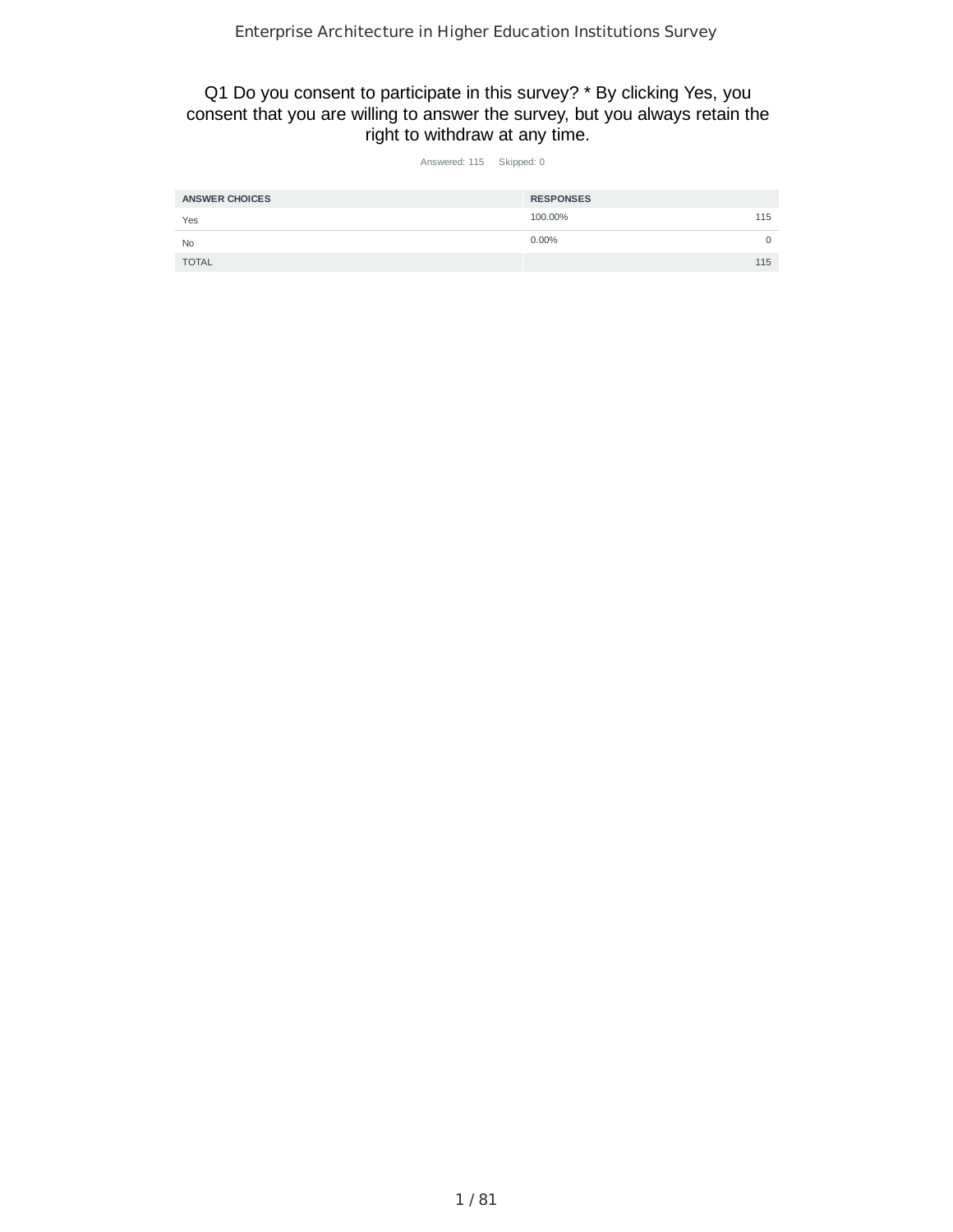

| <b>ANSWER CHOICES</b>   |                  |                | <b>RESPONSES</b> |                                   |                |
|-------------------------|------------------|----------------|------------------|-----------------------------------|----------------|
| Canada (1)              |                  |                | 16%              |                                   | 18             |
| Other                   |                  |                | 15%              |                                   | 17             |
| <b>USA</b>              |                  |                | 14%              |                                   | 16             |
| UK                      |                  |                | 13%              |                                   | 15             |
| Australia (4)           |                  |                | 10%              |                                   | 11             |
| Saudi Arabia (6)        |                  |                | 6%               |                                   | $\overline{7}$ |
| Netherlands (14)        |                  |                | 6%               |                                   | $\overline{7}$ |
| New Zealand (5)         |                  |                | 5%               |                                   | 6              |
| Switzerland (18)        |                  |                | 4%               |                                   | 5              |
| Sweden (17)             |                  |                | 3%               |                                   | 3              |
| Denmark (9)             |                  |                | 2%               |                                   | $\overline{c}$ |
| Finland (10)            |                  |                | 1%               |                                   | $\mathbf{1}$   |
| Germany (11)            |                  |                | 1%               |                                   | $\mathbf{1}$   |
| India $(12)$            |                  |                | 1%               |                                   | $\mathbf 1$    |
| Ireland (13)            |                  |                | 1%               |                                   | $1\,$          |
| Singapore (16)          |                  |                | 1%               |                                   | $\,1\,$        |
| Austria (7)             |                  |                | 0%               |                                   | $\mathsf 0$    |
| Belgium (8)             |                  |                | $0\%$            |                                   | $\mathsf 0$    |
| Norway (15)             |                  |                | $0\%$            |                                   | $\mathsf 0$    |
| <b>TOTAL</b>            |                  |                |                  |                                   | 112            |
| <b>BASIC STATISTICS</b> |                  |                |                  |                                   |                |
| Minimum<br>1.00         | Maximum<br>19.00 | Median<br>4.00 | Mean<br>7.62     | <b>Standard Deviation</b><br>6.84 |                |

## Q2 What is your country?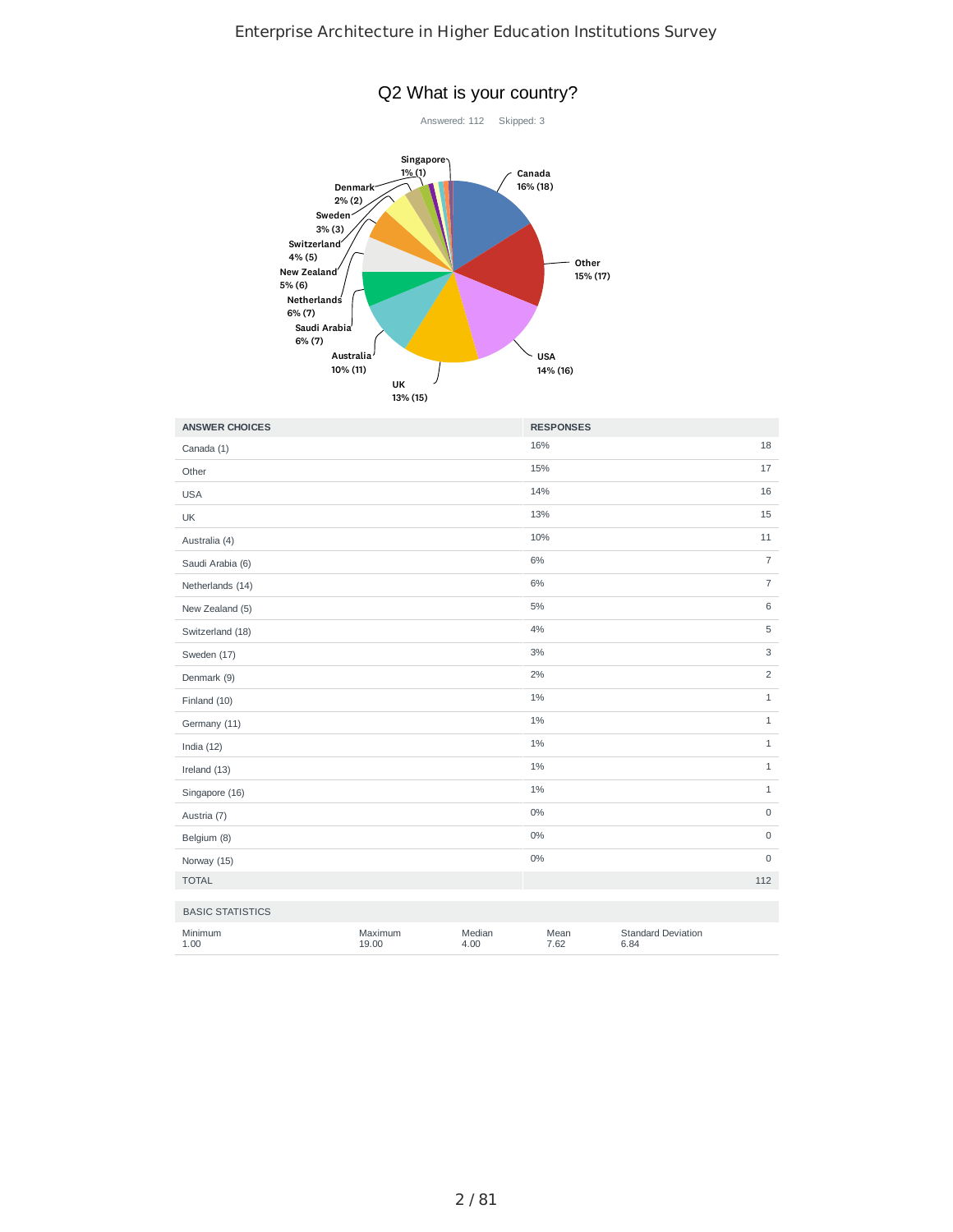



| <b>AINJWER UNUILS</b>                                                                    | <b>INLUTUINJLJ</b> |     |
|------------------------------------------------------------------------------------------|--------------------|-----|
| Public (obtains core funding from a government, and is subject to government regulation) | 91.07%             | 102 |
| Private                                                                                  | 8.93%              | 10  |
| <b>TOTAL</b>                                                                             |                    | 112 |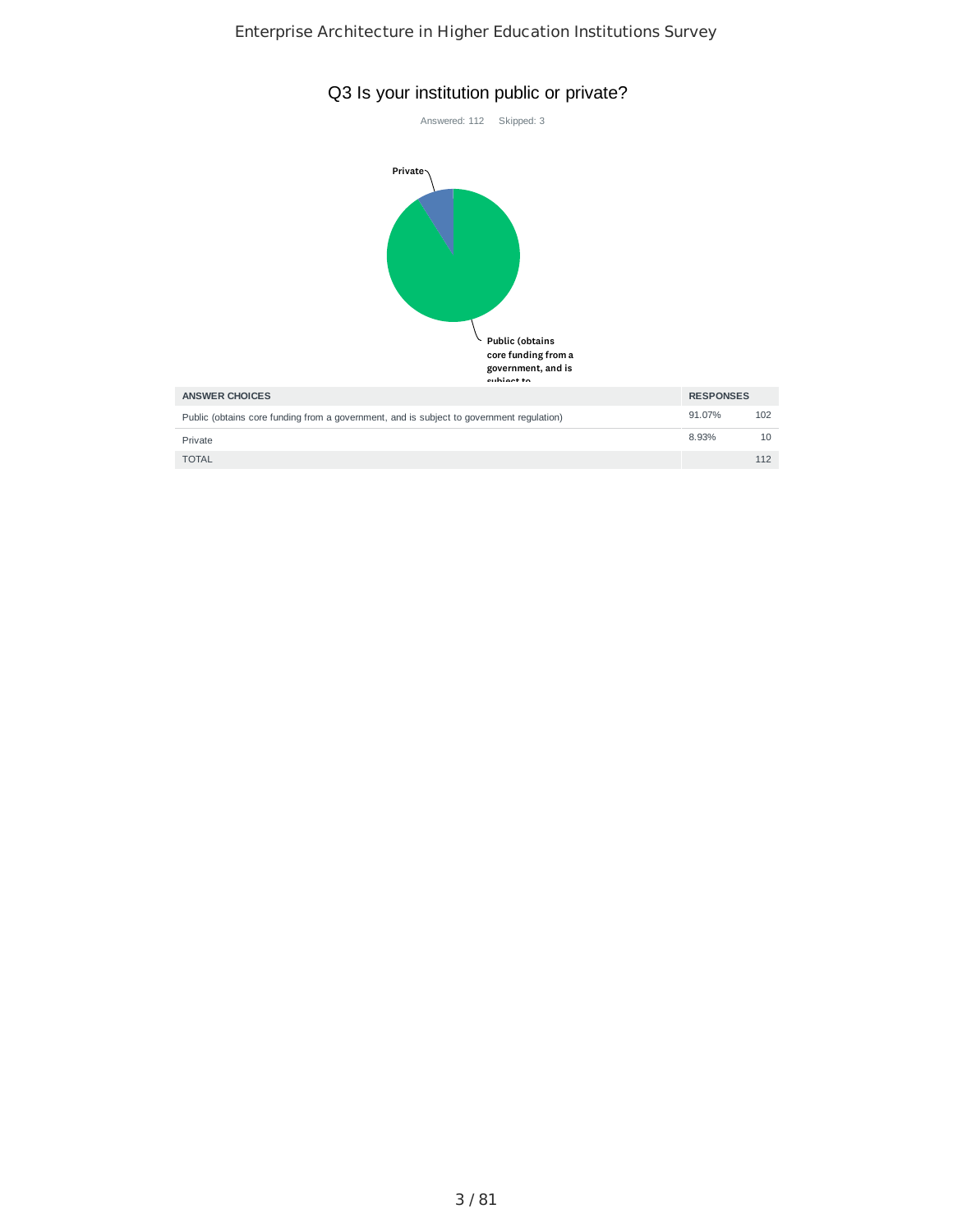## Q4 How many students (undergraduate and graduate) are enrolled in your institution?



| <b>ANSWER CHOICES</b>                 |                 | <b>RESPONSES</b> |              |                                   |     |
|---------------------------------------|-----------------|------------------|--------------|-----------------------------------|-----|
| Less than 5,000 (Small) (1)           |                 |                  |              | 5.36%                             | 6   |
| Between 5,000 and 15,000 (Medium) (2) | 16.07%          | 18               |              |                                   |     |
| Between 15,000 and 40,000 (Large) (3) | 56.25%          | 63               |              |                                   |     |
| More than 40,000 (very large) (4)     |                 | 22.32%           | 25           |                                   |     |
| <b>TOTAL</b>                          |                 |                  |              |                                   | 112 |
| <b>BASIC STATISTICS</b>               |                 |                  |              |                                   |     |
| Minimum<br>1.00                       | Maximum<br>4.00 | Median<br>3.00   | Mean<br>2.96 | <b>Standard Deviation</b><br>0.77 |     |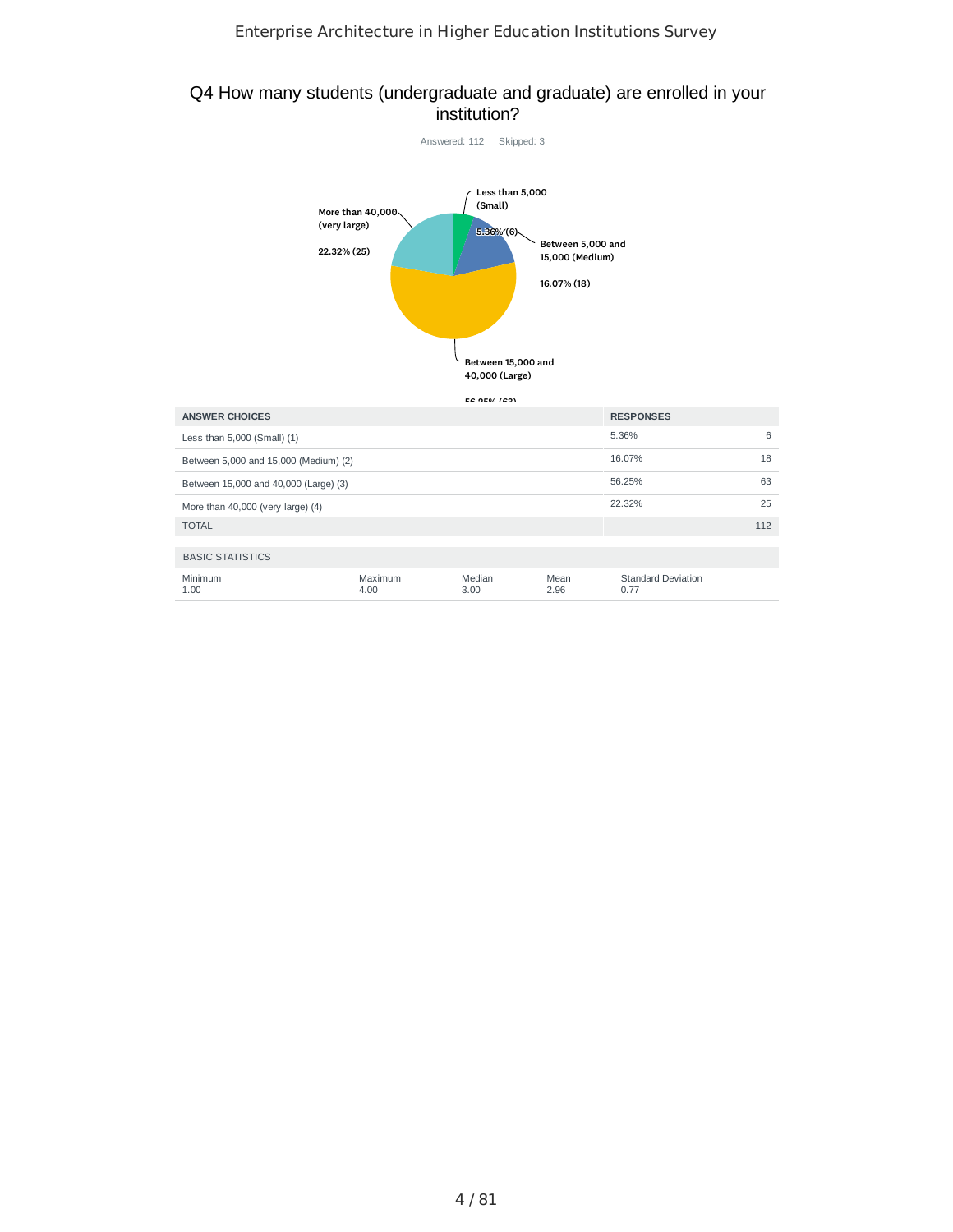# Q5 Is Enterprise Architecture (EA) implemented in your institution?



| <b>ANSWER CHOICES</b>                                                          | <b>RESPONSES</b> |     |
|--------------------------------------------------------------------------------|------------------|-----|
| Yes, it is known as Enterprise Architecture                                    | 40.2%            | 45  |
| Yes, but it is known with a different name                                     | 10.7%            | 12  |
| Maybe, partially or unsure: Aspects of Enterprise architecture may be in place | 30.4%            | 34  |
| No, but we have a plan to adopt it                                             | 13.4%            | 15  |
| No, and we do not have a plan to adopt it                                      | 5.4%             | 6   |
| <b>TOTAL</b>                                                                   |                  | 112 |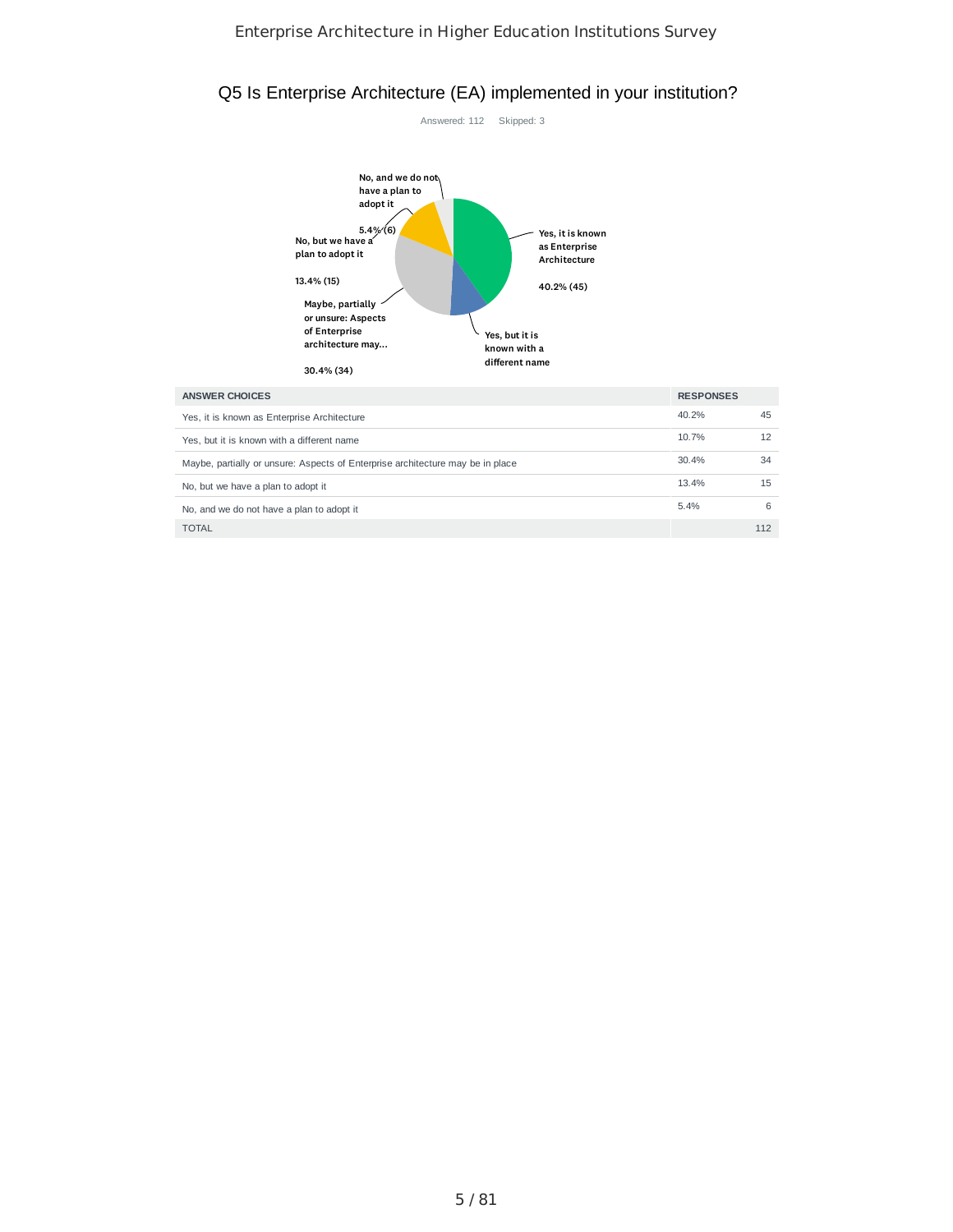## Q6 Please indicate the extent to which each of the following is a factor explaining why your institution is not planning on adopting enterprise architecture?

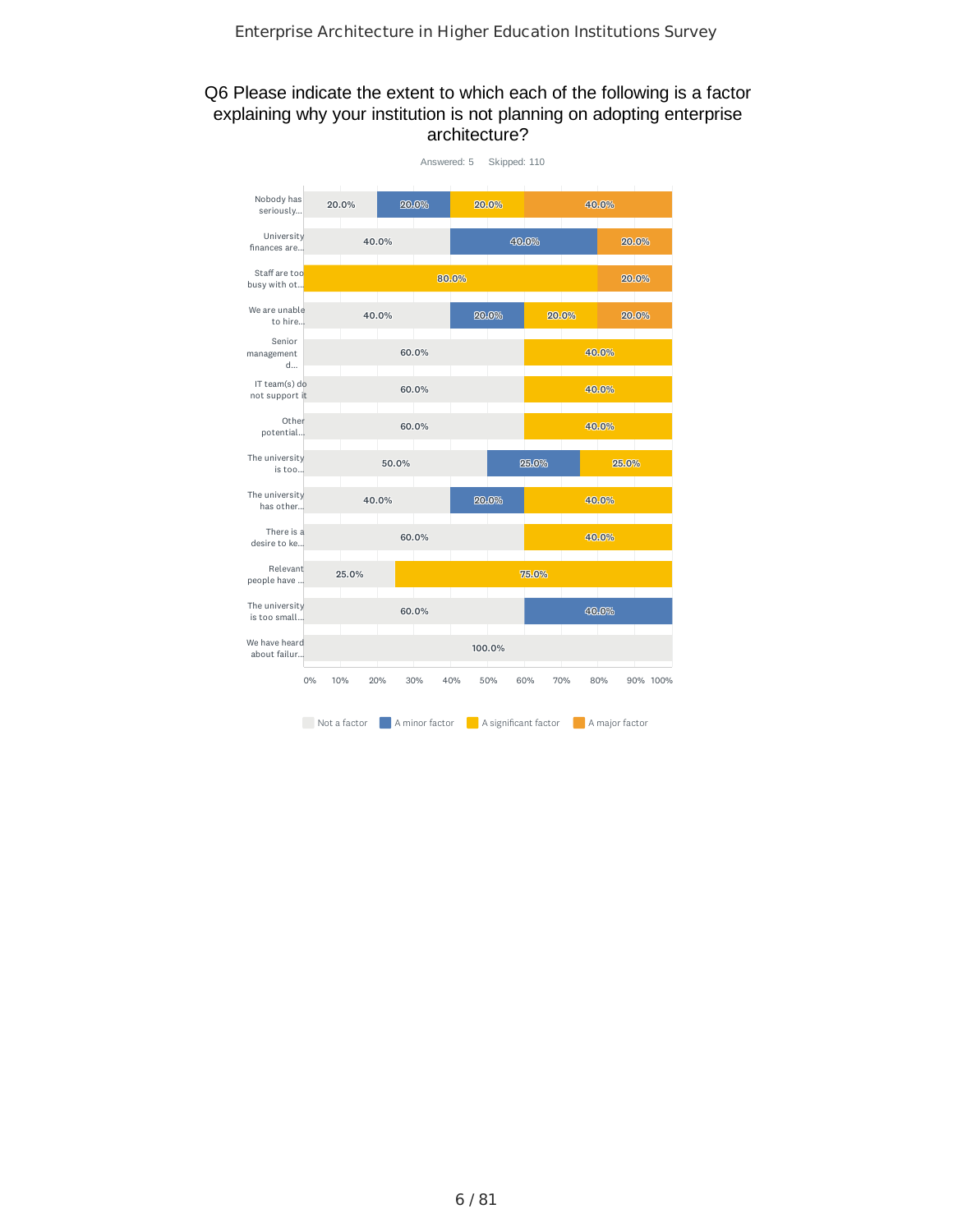|                                                                                                        | NOT A<br><b>FACTOR</b><br>(1) | A MINOR<br>FACTOR (2) | A SIGNIFICANT<br>FACTOR (3) | A MAJOR<br>FACTOR (4) | <b>TOTAL</b> |
|--------------------------------------------------------------------------------------------------------|-------------------------------|-----------------------|-----------------------------|-----------------------|--------------|
| Nobody has seriously thought about it                                                                  | 20.0%<br>1                    | 20.0%<br>1            | 20.0%<br>$\mathbf{1}$       | 40.0%<br>2            | 5            |
| University finances are too limited                                                                    | 40.0%<br>2                    | 40.0%<br>2            | 0.0%<br>$\Omega$            | 20.0%<br>1            | 5            |
| Staff are too busy with other tasks                                                                    | 0.0%<br>$\Omega$              | 0.0%<br>$\Omega$      | 80.0%<br>4                  | 20.0%<br>1            | 5            |
| We are unable to hire sufficiently-knowledgeable staff                                                 | 40.0%<br>2                    | 20.0%<br>1            | 20.0%<br>$\mathbf{1}$       | 20.0%<br>1            | 5            |
| Senior management does not support it                                                                  | 60.0%<br>3                    | 0.0%<br>$\Omega$      | 40.0%<br>2                  | 0.0%<br>$\Omega$      | 5            |
| IT team(s) do not support it                                                                           | 60.0%<br>3                    | 0.0%<br>$\Omega$      | 40.0%<br>2                  | 0.0%<br>$\Omega$      | 5            |
| Other potential stakeholders do not support it                                                         | 60.0%<br>3                    | 0.0%<br>0             | 40.0%<br>2                  | 0.0%<br>0             | 5            |
| The university is too decentralized                                                                    | 50.0%<br>2                    | 25.0%<br>1            | 25.0%<br>1                  | 0.0%<br>$\Omega$      | 4            |
| The university has other processes in place to manage its<br>assets, information and processes that ma | 40.0%<br>2                    | 20.0%<br>$\mathbf{1}$ | 40.0%<br>2                  | 0.0%<br>$\Omega$      | 5            |
| There is a desire to keep the amount of administrative<br>work as small as possible                    | 60.0%<br>3                    | 0.0%<br>0             | 40.0%<br>2                  | 0.0%<br>0             | 5            |
| Relevant people have not yet learned enough about it                                                   | 25.0%<br>1                    | 0.0%<br>0             | 75.0%<br>3                  | 0.0%<br>0             | 4            |
| The university is too small, so it is considered<br>unnecessary                                        | 60.0%<br>3                    | 40.0%<br>2            | 0.0%<br>$\Omega$            | 0.0%<br>$\Omega$      | 5            |
| We have heard about failures of EA (or experienced them)                                               | 100.0%<br>5                   | 0.0%<br>$\Omega$      | 0.0%<br>$\Omega$            | 0.0%<br>$\Omega$      | 5            |

| <b>BASIC STATISTICS</b>                                                                                |                |                |               |             |                                     |
|--------------------------------------------------------------------------------------------------------|----------------|----------------|---------------|-------------|-------------------------------------|
|                                                                                                        | <b>MINIMUM</b> | <b>MAXIMUM</b> | <b>MEDIAN</b> | <b>MEAN</b> | <b>STANDARD</b><br><b>DEVIATION</b> |
| Staff are too busy with other tasks                                                                    | 3.00           | 4.00           | 3.00          | 3.20        | 0.40                                |
| Nobody has seriously thought about it                                                                  | 1.00           | 4.00           | 3.00          | 2.80        | 1.17                                |
| Relevant people have not yet learned enough about it                                                   | 1.00           | 3.00           | 3.00          | 2.50        | 0.87                                |
| We are unable to hire sufficiently-knowledgeable staff                                                 | 1.00           | 4.00           | 2.00          | 2.20        | 1.17                                |
| University finances are too limited                                                                    | 1.00           | 4.00           | 2.00          | 2.00        | 1.10                                |
| The university has other processes in place to manage its assets,<br>information and processes that ma | 1.00           | 3.00           | 2.00          | 2.00        | 0.89                                |
| Senior management does not support it                                                                  | 1.00           | 3.00           | 1.00          | 1.80        | 0.98                                |
| IT team(s) do not support it                                                                           | 1.00           | 3.00           | 1.00          | 1.80        | 0.98                                |
| Other potential stakeholders do not support it                                                         | 1.00           | 3.00           | 1.00          | 1.80        | 0.98                                |
| There is a desire to keep the amount of administrative work as small<br>as possible                    | 1.00           | 3.00           | 1.00          | 1.80        | 0.98                                |
| The university is too decentralized                                                                    | 1.00           | 3.00           | 1.50          | 1.75        | 0.83                                |
| The university is too small, so it is considered unnecessary                                           | 1.00           | 2.00           | 1.00          | 1.40        | 0.49                                |
| We have heard about failures of EA (or experienced them)                                               | 1.00           | 1.00           | 1.00          | 1.00        | 0.00                                |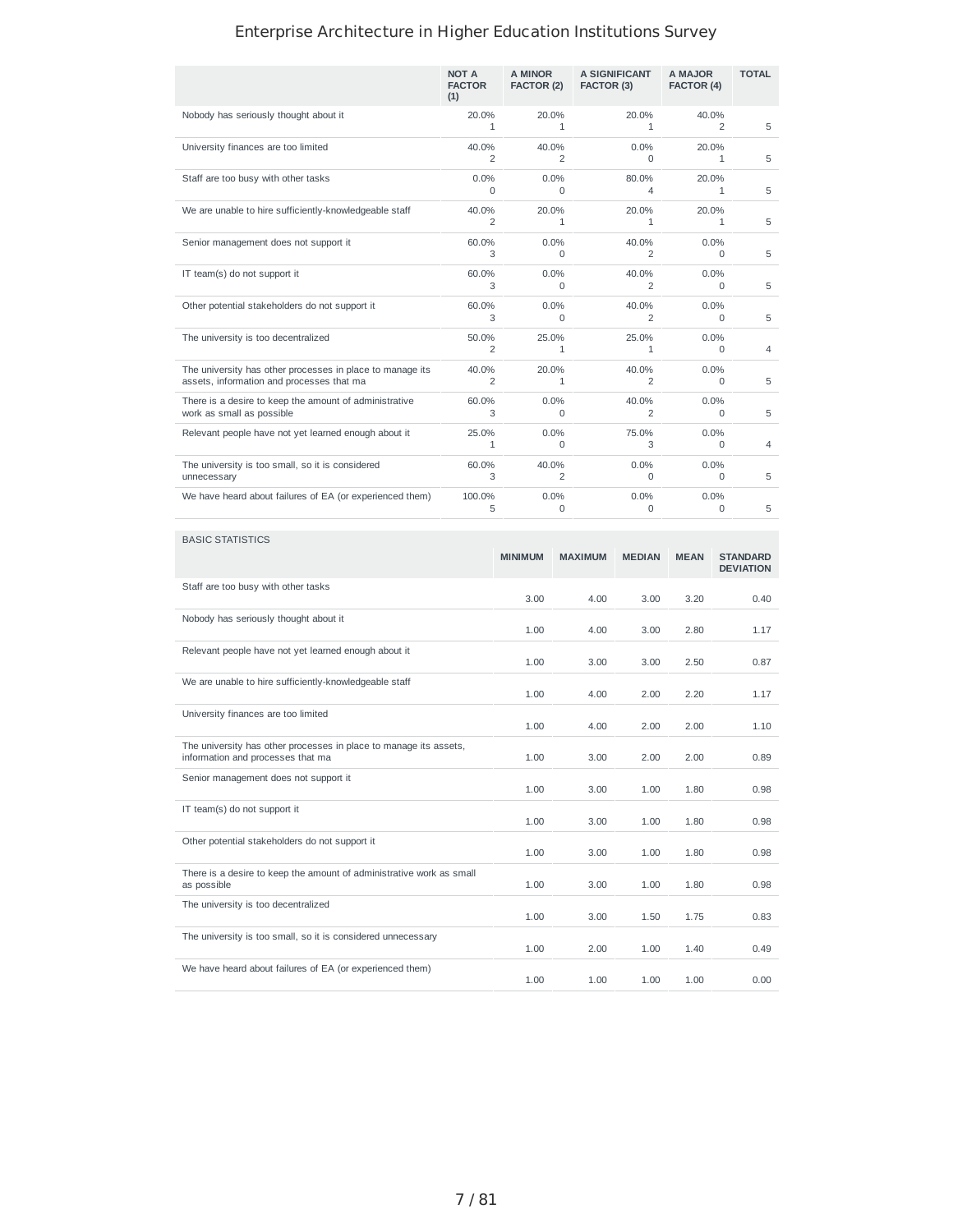

8 / 81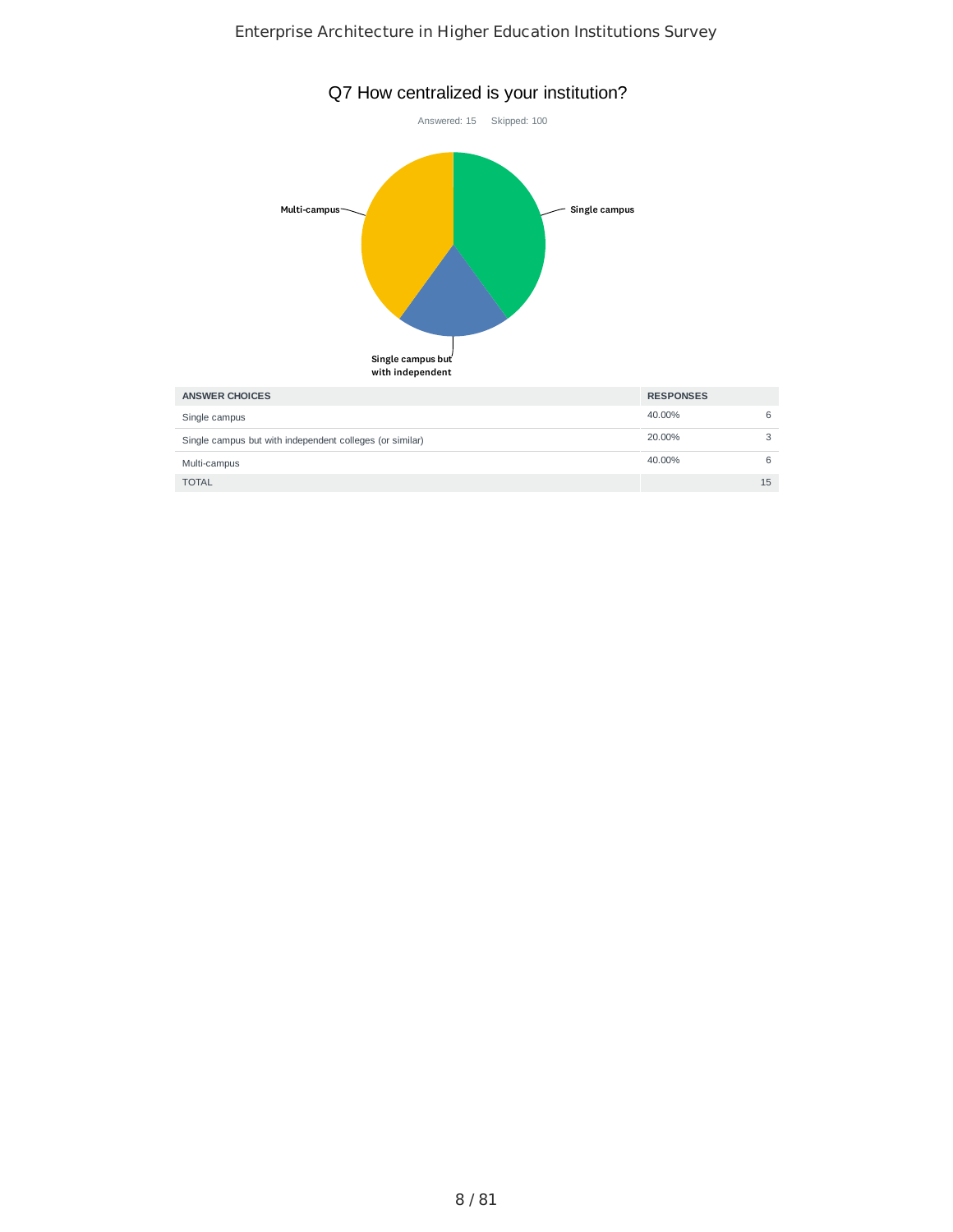## Q8 How centralized is your institution with regarding to its Information Technology (IT) team?



| <b>ANSWER CHOICES</b>                                                                                       | <b>RESPONSES</b> |    |
|-------------------------------------------------------------------------------------------------------------|------------------|----|
| There is a central IT team that does most of the IT work                                                    | 40.00%           | 6  |
| There is a central IT team, but some of the work is distributed to departments, units, colleges or campuses | 60.00%           | g  |
| There is a central IT team but most IT work is distributed                                                  | $0.00\%$         |    |
| Almost all IT work is distributed                                                                           | $0.00\%$         |    |
| <b>TOTAL</b>                                                                                                |                  | 15 |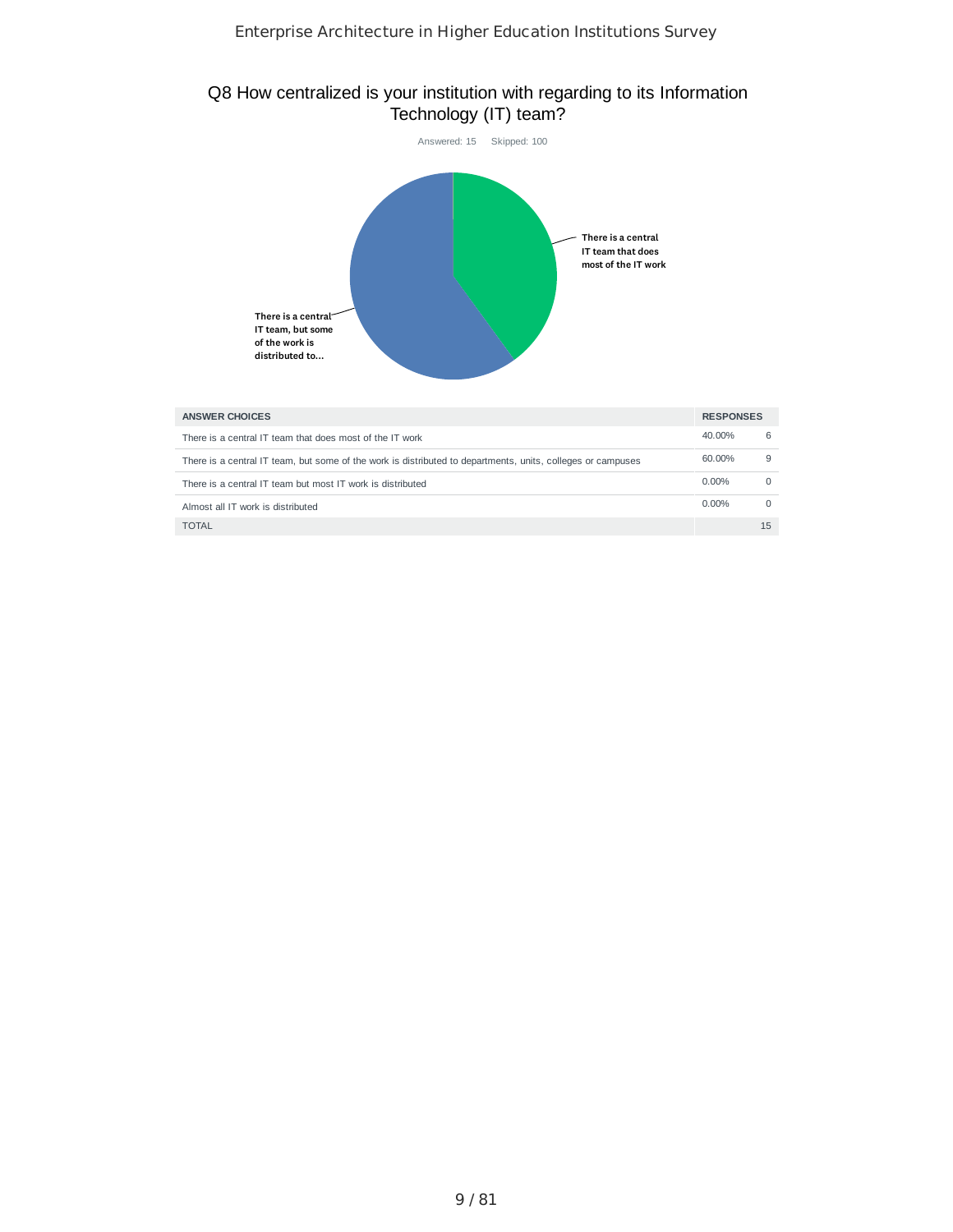## Q9 In your opinion, to what extent do each of the following definitions will apply to EA in your institution? Each of these definitions come either from the literature or from our interviews with Enterprise Architects. Enterprise Architecture is:



Does not apply at all Somewhat applies Strongly applies

|                                                                                                                                                                                                                                                                                         | <b>DOES</b><br><b>NOT</b><br><b>APPLY</b><br>AT<br><b>ALL</b> | <b>SOMEWHAT</b><br><b>APPLIES</b> | <b>STRONGLY</b><br><b>APPLIES</b> | <b>TOTAL</b> | <b>WEIGHTED</b><br><b>AVERAGE</b> |
|-----------------------------------------------------------------------------------------------------------------------------------------------------------------------------------------------------------------------------------------------------------------------------------------|---------------------------------------------------------------|-----------------------------------|-----------------------------------|--------------|-----------------------------------|
| A digital representation of the organization's business and<br>information technology landscape                                                                                                                                                                                         | 7.1%<br>1                                                     | 50.0%                             | 42.9%<br>6                        | 14           | 2.36                              |
| A process of understanding the different elements that go to make<br>up the enterprise and how those elements are inter-related.                                                                                                                                                        | 13.3%<br>$\overline{2}$                                       | 46.7%<br>7                        | 40.0%<br>6                        | 15           | 2.27                              |
| A master plan that "acts as a collaboration force" between aspects<br>of business planning, business operations, automation, and<br>enabling technological infrastructure.                                                                                                              | 14.3%<br>$\overline{c}$                                       | 57.1%<br>8                        | 28.6%<br>$\overline{4}$           | 14           | 2.14                              |
| A discipline for proactively and holistically leading enterprise<br>responses to disruptive forces by identifying and analyzing the<br>execution of change toward desired business vision and<br>outcomes.                                                                              | 35.7%<br>5                                                    | 42.9%<br>6                        | 21.4%<br>3                        | 14           | 1.86                              |
| A strategic information asset base, which defines the mission, the<br>information necessary to perform the mission, the technologies<br>necessary to perform the mission, and the transitional processes<br>for implementing new technologies in response to changing<br>mission needs. | 14.3%<br>$\overline{c}$                                       | 50.0%<br>7                        | 35.7%<br>5                        | 14           | 2.21                              |
| A formal description of the current and future state(s) of an<br>organization, and of managed change between these states to<br>meet organization's stakeholders' goals and to create value in the<br>organization.                                                                     | 26.7%<br>4                                                    | 66.7%<br>10                       | 6.7%<br>$\mathbf{1}$              | 15           | 1.80                              |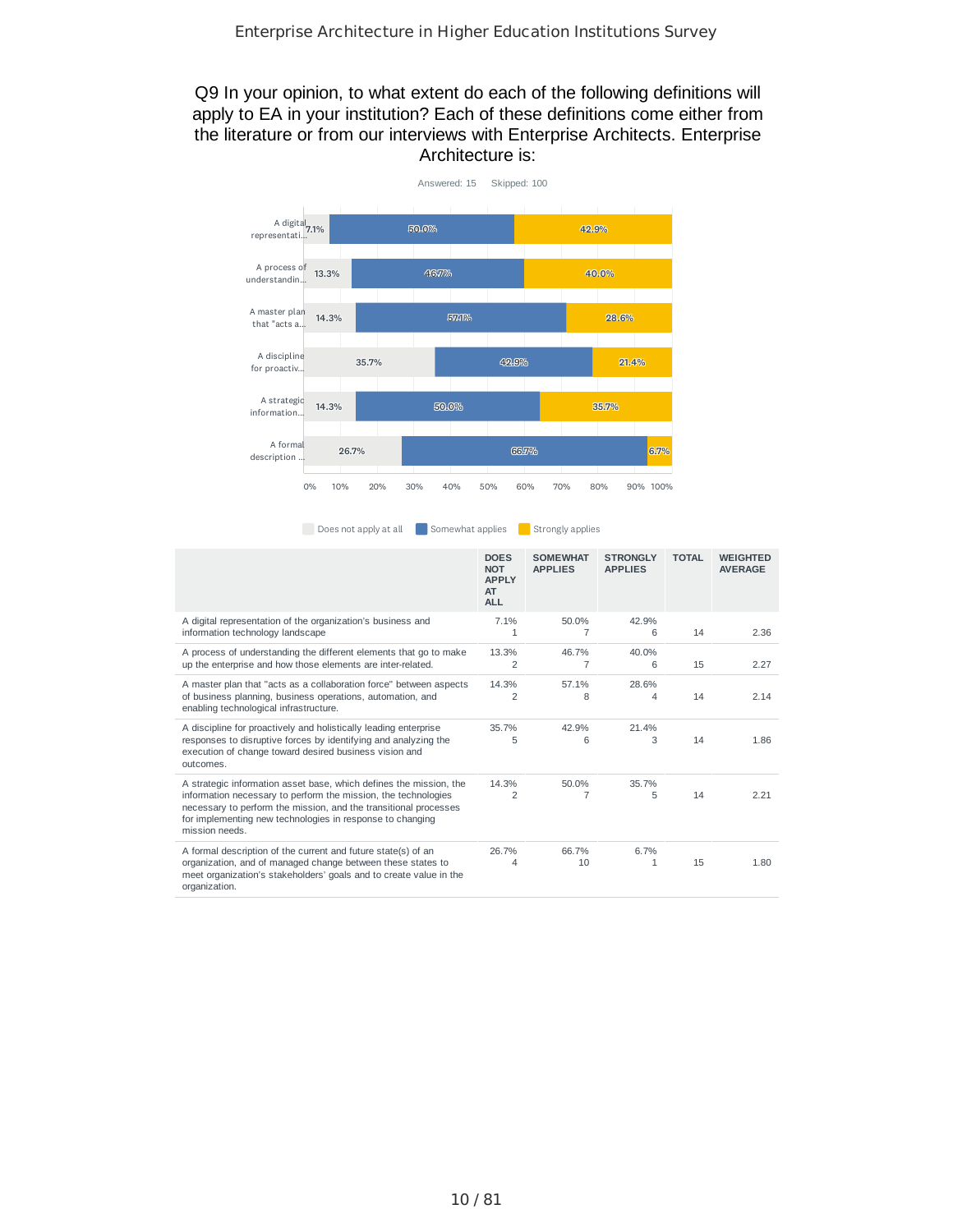## Q10 For each of the following motivations and objectives for Enterprise Architecture, please indicate the extent to which it is important for your institution:



Not Important At All Slightly Important Moderately important **Absolutely Essential** 

|                                                                                   | <b>NOT</b><br><b>IMPORTANT</b><br>AT ALL | <b>SLIGHTLY</b><br><b>IMPORTANT</b> | <b>MODERATELY</b><br><b>IMPORTANT</b> | <b>VERY</b><br><b>IMPORTANT</b> | <b>ABSOLUTELY</b><br><b>ESSENTIAL</b> | <b>TOTAL</b> | <b>WEIGHTED</b><br><b>AVERAGE</b> |
|-----------------------------------------------------------------------------------|------------------------------------------|-------------------------------------|---------------------------------------|---------------------------------|---------------------------------------|--------------|-----------------------------------|
| To align the<br>university's business<br>and IT sectors.                          | 0.0%<br>$\Omega$                         | 0.0%<br>$\Omega$                    | 0.0%<br>$\Omega$                      | 83.3%<br>10                     | 16.7%<br>$\overline{2}$               | 12           | 4.17                              |
| To be able to<br>undertake digital<br>transformation and to<br>improve automation | 0.0%<br>$\Omega$                         | 0.0%<br>$\Omega$                    | 25.0%<br>3                            | 41.7%<br>5                      | 33.3%<br>$\overline{4}$               | 12           | 4.08                              |
| To enable decision<br>making to be data<br>driven                                 | 0.0%<br>$\Omega$                         | 0.0%<br>$\Omega$                    | 33.3%<br>4                            | 33.3%<br>4                      | 33.3%<br>$\overline{4}$               | 12           | 4.00                              |
| To align projects with<br>the university's goals                                  | 0.0%<br>$\mathbf 0$                      | 8.3%<br>1                           | 8.3%<br>$\mathbf{1}$                  | 58.3%<br>7                      | 25.0%<br>3                            | 12           | 4.00                              |
| To better leverage<br>university assets                                           | 0.0%<br>$\mathbf 0$                      | 0.0%<br>0                           | 33.3%<br>$\overline{4}$               | 50.0%<br>6                      | 16.7%<br>$\overline{2}$               | 12           | 3.83                              |
| To rationalize and<br>simplify, including<br>reducing duplication                 | 0.0%<br>$\Omega$                         | 0.0%<br>0                           | 41.7%<br>5                            | 58.3%<br>$\overline{7}$         | 0.0%<br>0                             | 12           | 3.58                              |
| To enable the<br>institution to be more<br>adaptable                              | 0.0%<br>$\Omega$                         | 8.3%<br>1                           | 25.0%<br>3                            | 66.7%<br>8                      | 0.0%<br>0                             | 12           | 3.58                              |
| To reduce costs                                                                   | 9.1%<br>$\mathbf{1}$                     | 27.3%<br>3                          | 36.4%<br>4                            | 9.1%<br>1                       | 18.2%<br>$\overline{2}$               | 11           | 3.00                              |
| EA is mandated by<br>government for public<br>sector organizations                | 66.7%<br>8                               | 16.7%<br>2                          | 0.0%<br>$\mathbf 0$                   | 16.7%<br>$\overline{2}$         | 0.0%<br>0                             | 12           | 1.67                              |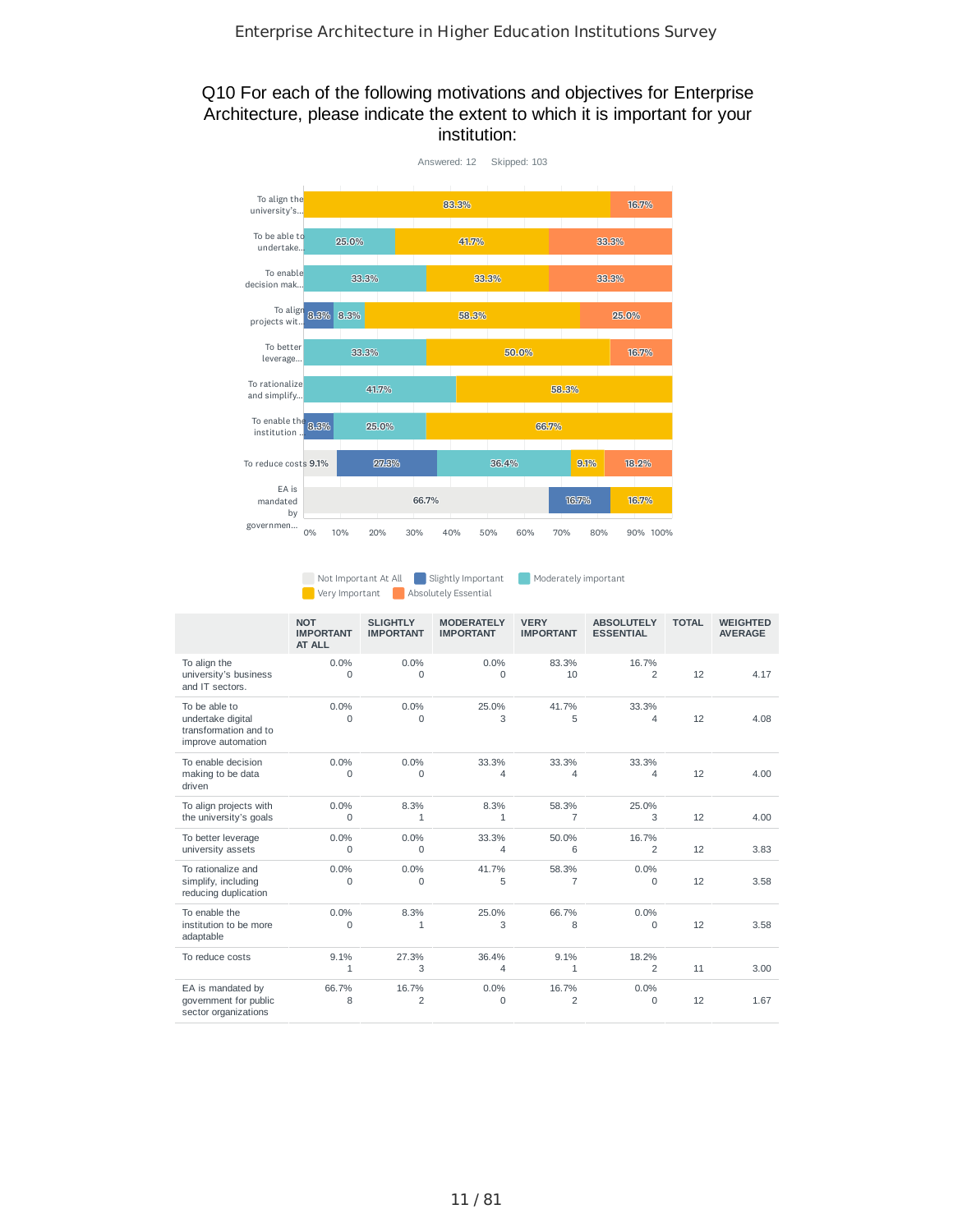## Q11 To what extent do you manage each of the following kinds of models even if they are not under the enterprise architecture umbrella?



|                                 | <b>NOT AT</b><br><b>ALL</b> | <b>SOMEWHAT</b> | <b>MODERATELY</b>       | $\mathsf{A}$<br>LOT     | <b>EXTENSIVELY</b>      | <b>TOTAL</b> | <b>WEIGHTED</b><br><b>AVERAGE</b> |
|---------------------------------|-----------------------------|-----------------|-------------------------|-------------------------|-------------------------|--------------|-----------------------------------|
| Data models                     | 0.0%<br><sup>0</sup>        | 25.0%<br>3      | 16.7%<br>2              | 41.7%<br>5              | 16.7%<br>2              | 12           | 3.50                              |
| Network models                  | 0.0%<br>0                   | 25.0%<br>3      | 25.0%<br>3              | 33.3%<br>4              | 16.7%<br>$\overline{2}$ | 12           | 3.42                              |
| Security models                 | 0.0%<br>0                   | 25.0%<br>3      | 16.7%<br>2              | 50.0%<br>6              | 8.3%<br>1               | 12           | 3.42                              |
| Service and interface<br>models | $0.0\%$<br>$\Omega$         | 27.3%<br>3      | 18.2%<br>$\overline{2}$ | 54.5%<br>6              | $0.0\%$<br>$\Omega$     | 11           | 3.27                              |
| IT hardware models              | 8.3%<br>1                   | 25.0%<br>3      | 16.7%<br>2              | 33.3%<br>4              | 16.7%<br>2              | 12           | 3.25                              |
| Organization charts             | 16.7%<br>$\overline{c}$     | 16.7%<br>2      | 16.7%<br>2              | 33.3%<br>4              | 16.7%<br>2              | 12           | 3.17                              |
| Business process models         | $0.0\%$<br>$\Omega$         | 16.7%<br>2      | 66.7%<br>8              | 8.3%<br>1               | 8.3%<br>1               | 12           | 3.08                              |
| Application models              | 8.3%<br>1                   | 25.0%<br>3      | 33.3%<br>4              | 16.7%<br>$\overline{c}$ | 16.7%<br>2              | 12           | 3.08                              |
| Capability models               | 16.7%<br>$\overline{c}$     | 41.7%<br>5      | 33.3%<br>4              | 0.0%<br>0               | 8.3%<br>1               | 12           | 2.42                              |
| Enterprise models               | 33.3%<br>4                  | 33.3%<br>4      | 16.7%<br>2              | 8.3%<br>1               | 8.3%<br>1               | 12           | 2.25                              |

Not at all Somewhat Moderately A lot Extensively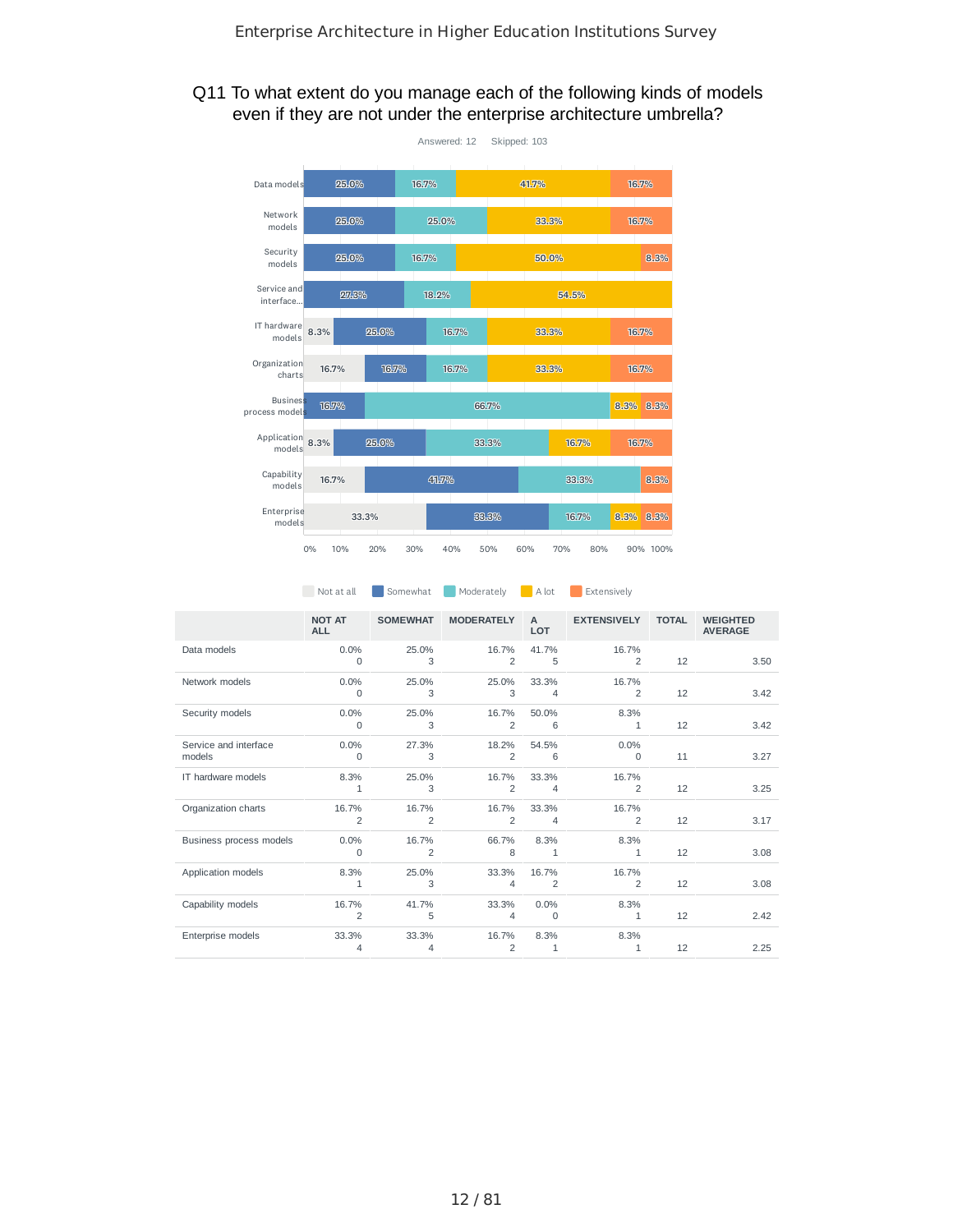#### Q12 For each of the following general principles, please indicate the extent to which it is important for your institution:

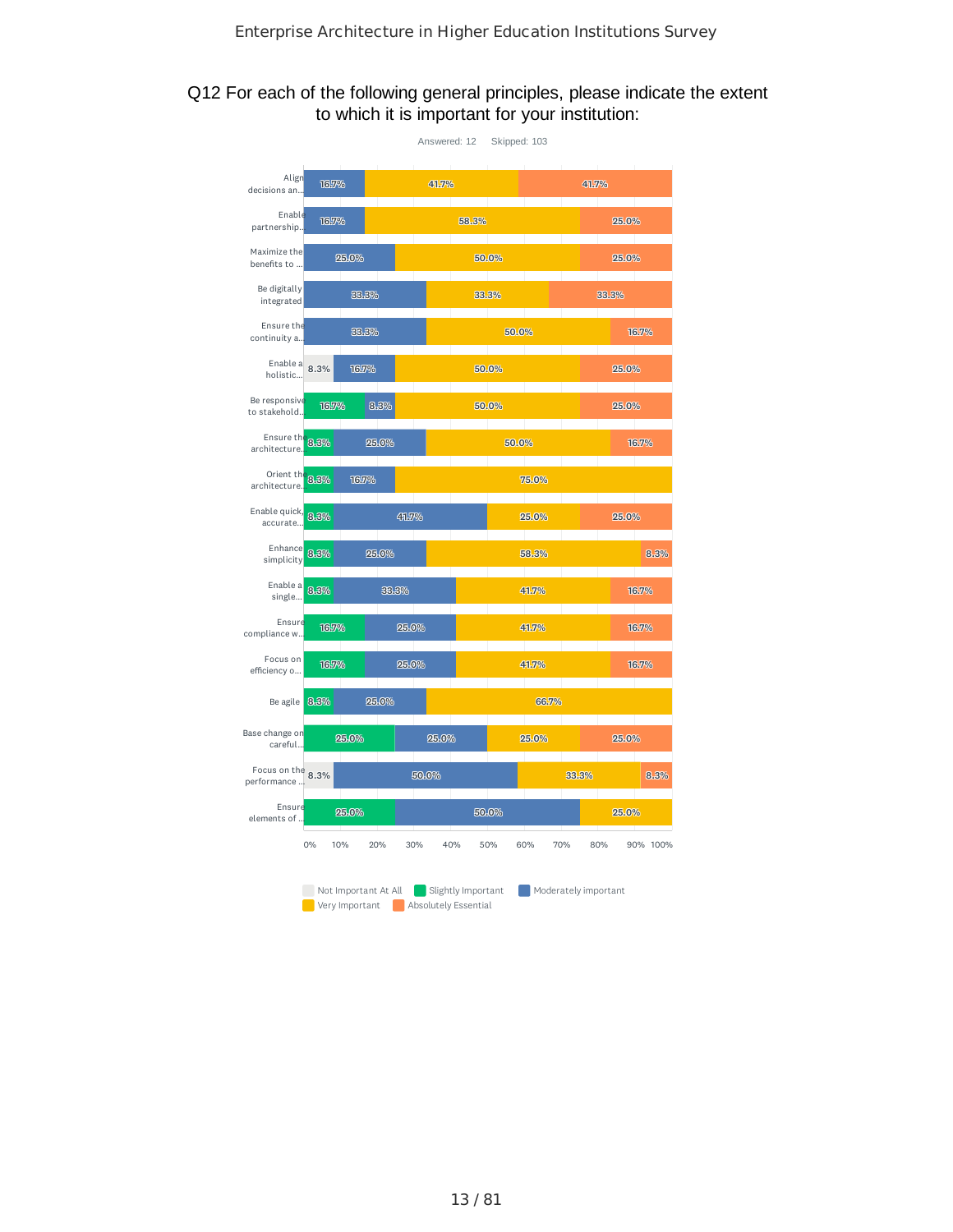|                                                                                                               | <b>NOT</b><br><b>IMPORTANT</b><br><b>AT ALL</b> | <b>SLIGHTLY</b><br><b>IMPORTANT</b> | <b>MODERATELY</b><br><b>IMPORTANT</b> | <b>VERY</b><br><b>IMPORTANT</b> | <b>ABSOLUTELY</b><br><b>ESSENTIAL</b> | <b>TOTAL</b> | <b>WEIGHTED</b><br><b>AVERAGE</b> |
|---------------------------------------------------------------------------------------------------------------|-------------------------------------------------|-------------------------------------|---------------------------------------|---------------------------------|---------------------------------------|--------------|-----------------------------------|
| Align decisions and<br>architecture with the<br>strategic mission,<br>vision and values of<br>the University. | 0.0%<br>$\Omega$                                | 0.0%<br>$\Omega$                    | 16.7%<br>$\overline{c}$               | 41.7%<br>5                      | 41.7%<br>5                            | 12           | 4.25                              |
| Enable partnership<br>between business<br>units and IT units                                                  | 0.0%<br>$\Omega$                                | 0.0%<br>$\mathbf 0$                 | 16.7%<br>$\overline{c}$               | 58.3%<br>7                      | 25.0%<br>3                            | 12           | 4.08                              |
| Maximize the benefits<br>to the university                                                                    | 0.0%<br>$\mathbf 0$                             | 0.0%<br>0                           | 25.0%<br>3                            | 50.0%<br>6                      | 25.0%<br>3                            | 12           | 4.00                              |
| Be digitally integrated                                                                                       | 0.0%<br>$\mathbf 0$                             | 0.0%<br>$\mathbf 0$                 | 33.3%<br>$\overline{4}$               | 33.3%<br>$\overline{4}$         | 33.3%<br>$\overline{4}$               | 12           | 4.00                              |
| Ensure the continuity<br>and recoverability of<br>critical university<br>operations                           | 0.0%<br>$\Omega$                                | 0.0%<br>0                           | 33.3%<br>$\overline{4}$               | 50.0%<br>6                      | 16.7%<br>$\overline{c}$               | 12           | 3.83                              |
| Enable a holistic<br>approach                                                                                 | 8.3%<br>$\mathbf{1}$                            | 0.0%<br>$\Omega$                    | 16.7%<br>$\overline{2}$               | 50.0%<br>6                      | 25.0%<br>3                            | 12           | 3.83                              |
| Be responsive to<br>stakeholders as their<br>needs change                                                     | 0.0%<br>$\mathbf 0$                             | 16.7%<br>2                          | 8.3%<br>$\mathbf{1}$                  | 50.0%<br>6                      | 25.0%<br>3                            | 12           | 3.83                              |
| Ensure the<br>architecture is<br>maintainable                                                                 | 0.0%<br>$\Omega$                                | 8.3%<br>1                           | 25.0%<br>3                            | 50.0%<br>6                      | 16.7%<br>$\overline{c}$               | 12           | 3.75                              |
| Orient the architecture<br>to provision of<br>services                                                        | 0.0%<br>$\Omega$                                | 8.3%<br>$\mathbf{1}$                | 16.7%<br>$\overline{2}$               | 75.0%<br>9                      | 0.0%<br>$\Omega$                      | 12           | 3.67                              |
| Enable quick, accurate<br>decision making<br>support                                                          | 0.0%<br>$\mathbf 0$                             | 8.3%<br>$\mathbf{1}$                | 41.7%<br>5                            | 25.0%<br>3                      | 25.0%<br>3                            | 12           | 3.67                              |
| Enhance simplicity                                                                                            | 0.0%<br>$\Omega$                                | 8.3%<br>$\mathbf{1}$                | 25.0%<br>3                            | 58.3%<br>$\overline{7}$         | 8.3%<br>$\mathbf{1}$                  | 12           | 3.67                              |
| Enable a single<br>federated enterprise-<br>wide architecture                                                 | 0.0%<br>$\Omega$                                | 8.3%<br>$\mathbf{1}$                | 33.3%<br>$\overline{4}$               | 41.7%<br>5                      | 16.7%<br>$\overline{2}$               | 12           | 3.67                              |
| Ensure compliance<br>with laws, standards<br>and policies                                                     | 0.0%<br>$\Omega$                                | 16.7%<br>2                          | 25.0%<br>3                            | 41.7%<br>5                      | 16.7%<br>2                            | 12           | 3.58                              |
| Focus on efficiency of<br>using resources                                                                     | 0.0%<br>$\mathbf 0$                             | 16.7%<br>2                          | 25.0%<br>3                            | 41.7%<br>5                      | 16.7%<br>$\overline{c}$               | 12           | 3.58                              |
| Be agile                                                                                                      | 0.0%<br>$\mathbf 0$                             | 8.3%<br>$\mathbf{1}$                | 25.0%<br>3                            | 66.7%<br>8                      | 0.0%<br>$\mathbf 0$                   | 12           | 3.58                              |
| Base change on<br>careful requirements<br>analysis                                                            | 0.0%<br>$\mathbf 0$                             | 25.0%<br>3                          | 25.0%<br>3                            | 25.0%<br>3                      | 25.0%<br>3                            | 12           | 3.50                              |
| Focus on the<br>performance of the<br>organization                                                            | 8.3%<br>$\mathbf{1}$                            | 0.0%<br>0                           | 50.0%<br>6                            | 33.3%<br>$\overline{4}$         | 8.3%<br>$\mathbf{1}$                  | 12           | 3.33                              |
| Ensure elements of<br>the architecture are<br>measurable.                                                     | 0.0%<br>$\Omega$                                | 25.0%<br>3                          | 50.0%<br>6                            | 25.0%<br>3                      | 0.0%<br>$\Omega$                      | 12           | 3.00                              |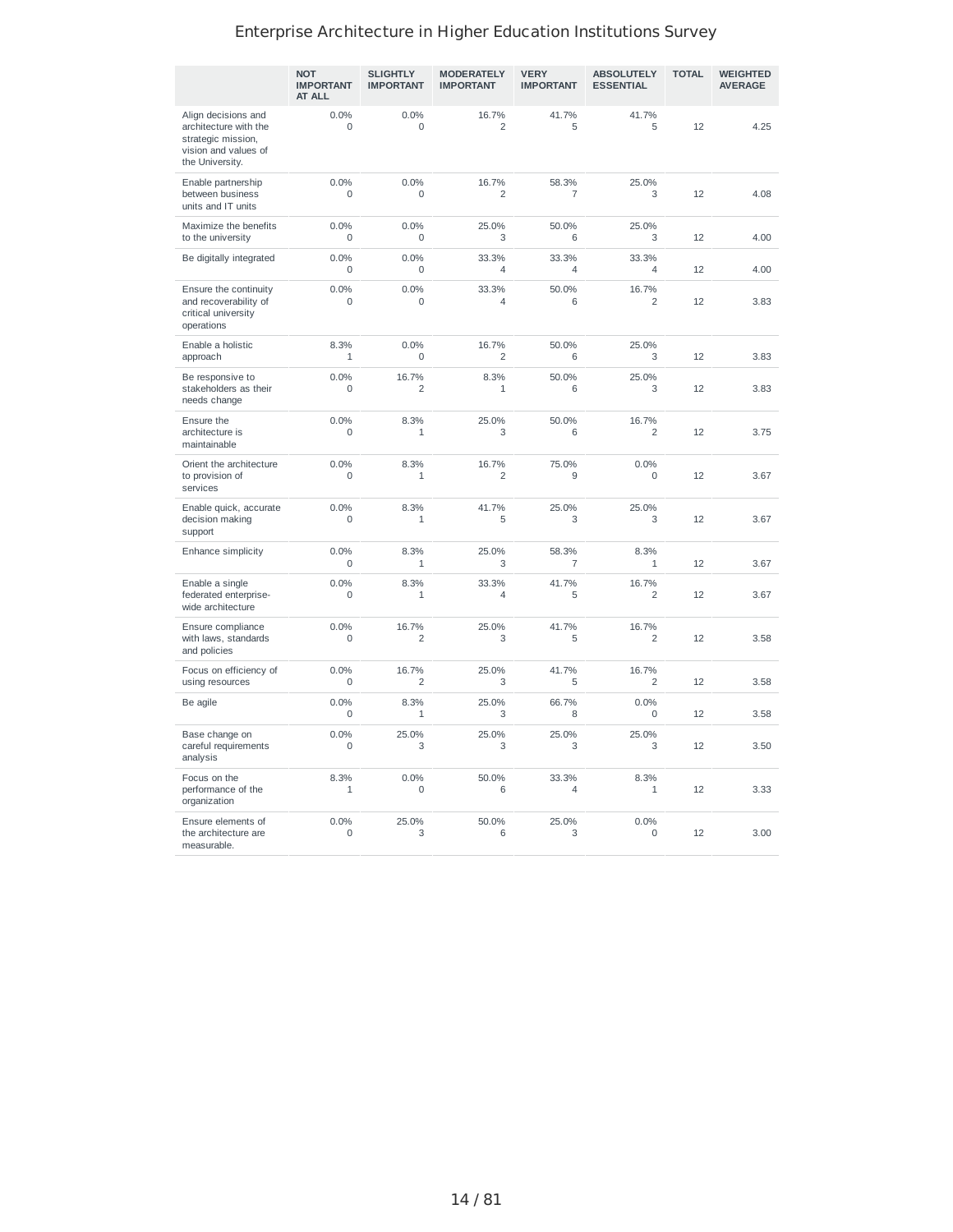## Q13 For each of the following data management principles, please indicate the extent to which it is important for your institution:



Not Important At All Slightly Important Moderately important **Very Important Absolutely Essential** 

|                                                                  | <b>NOT</b><br><b>IMPORTANT</b><br>AT ALL | <b>SLIGHTLY</b><br><b>IMPORTANT</b> | <b>MODERATELY</b><br><b>IMPORTANT</b> | <b>VERY</b><br><b>IMPORTANT</b> | <b>ABSOLUTELY</b><br><b>ESSENTIAL</b> | <b>TOTAL</b> | <b>WEIGHTED</b><br><b>AVERAGE</b> |
|------------------------------------------------------------------|------------------------------------------|-------------------------------------|---------------------------------------|---------------------------------|---------------------------------------|--------------|-----------------------------------|
| Data is kept secure,<br>and security risks are<br>managed        | 0.0%<br>$\Omega$                         | 0.0%<br>$\Omega$                    | 0.0%<br>$\Omega$                      | 16.7%<br>$\overline{2}$         | 83.3%<br>10                           | 12           | 4.83                              |
| Data is an asset                                                 | $0.0\%$<br>$\Omega$                      | 0.0%<br>$\Omega$                    | 8.3%<br>$\mathbf{1}$                  | 41.7%<br>5                      | 50.0%<br>6                            | 12           | 4.42                              |
| There are policies and<br>data management<br>quidelines for data | 0.0%<br>$\Omega$                         | 0.0%<br>$\Omega$                    | 0.0%<br>$\Omega$                      | 58.3%<br>$\overline{7}$         | 41.7%<br>5                            | 12           | 4.42                              |
| Data is reused:<br>duplication of data<br>should be avoided      | 0.0%<br>$\Omega$                         | 0.0%<br>$\Omega$                    | 8.3%<br>$\mathbf{1}$                  | 50.0%<br>6                      | 41.7%<br>5                            | 12           | 4.33                              |
| Data is under the<br>control of a trustee                        | 0.0%<br>0                                | 0.0%<br>0                           | 16.7%<br>$\overline{2}$               | 33.3%<br>4                      | 50.0%<br>6                            | 12           | 4.33                              |
| Data is shared                                                   | 0.0%<br>$\Omega$                         | 0.0%<br>$\Omega$                    | 8.3%<br>$\mathbf{1}$                  | 66.7%<br>8                      | 25.0%<br>3                            | 12           | 4.17                              |
| Data is accessible.<br>available and<br>discoverable             | 0.0%<br>$\Omega$                         | 0.0%<br>$\Omega$                    | 25.0%<br>3                            | 33.3%<br>$\overline{4}$         | 41.7%<br>5                            | 12           | 4.17                              |
| There is a common<br>vocabulary and<br>definitions for data      | $0.0\%$<br>$\Omega$                      | 0.0%<br>$\Omega$                    | 33.3%<br>Δ                            | 25.0%<br>3                      | 41.7%<br>5                            | 12           | 4.08                              |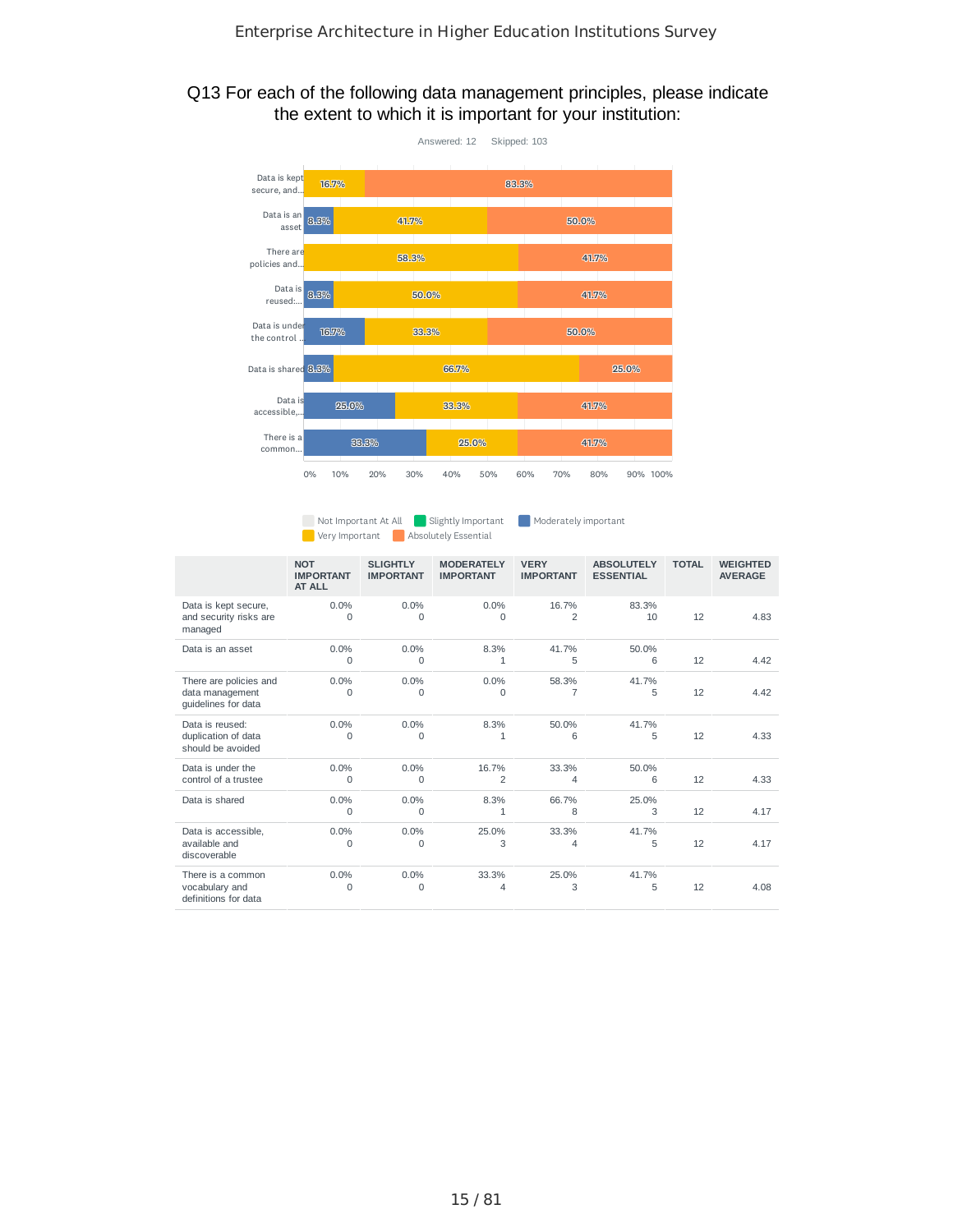## Q14 For each of the following technology management principles, please indicate the extent to which it is important for your institution:

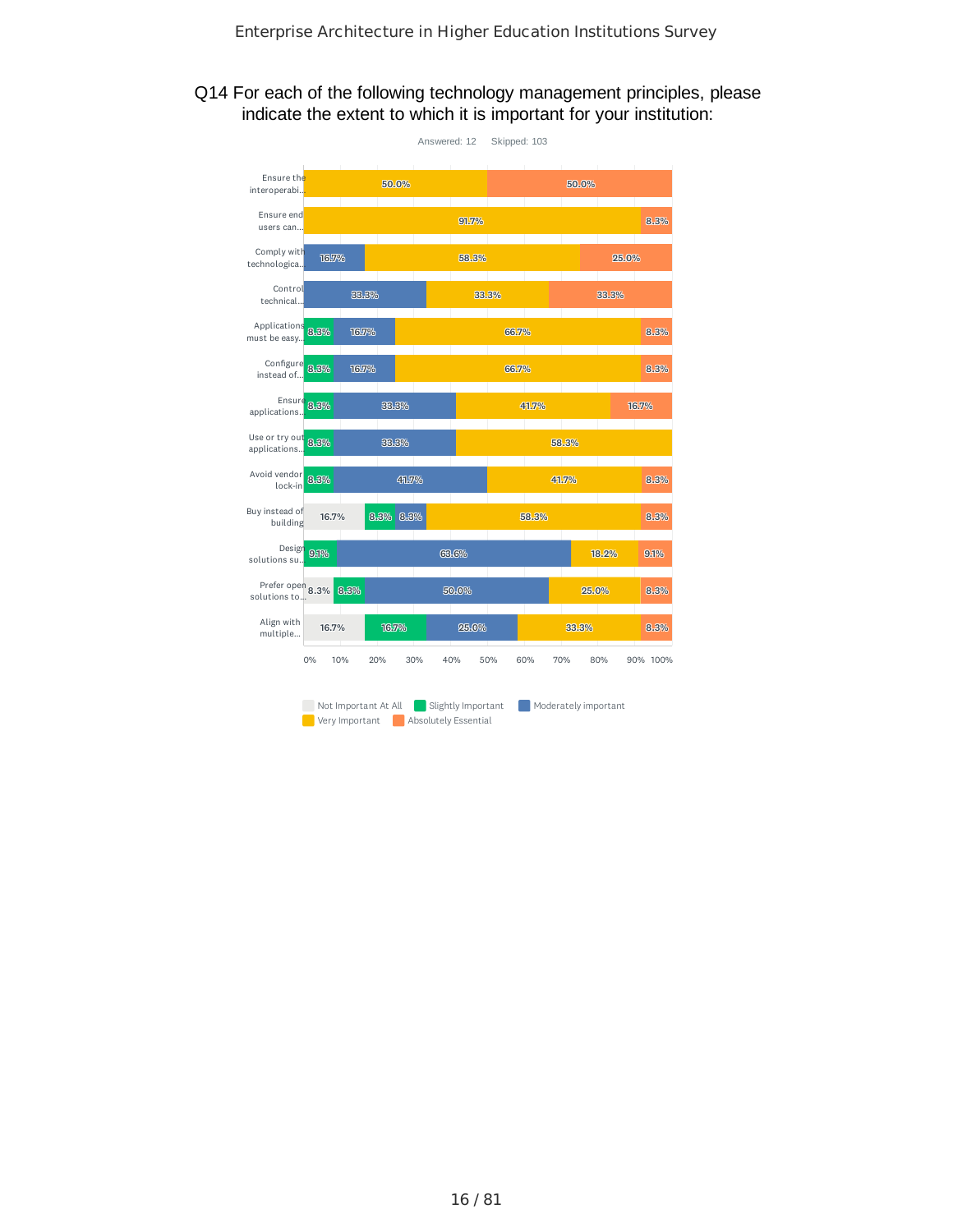|                                                                                                                                 | <b>NOT</b><br><b>IMPORTANT</b><br><b>AT ALL</b> | <b>SLIGHTLY</b><br><b>IMPORTANT</b> | <b>MODERATELY</b><br><b>IMPORTANT</b> | <b>VERY</b><br><b>IMPORTANT</b> | <b>ABSOLUTELY</b><br><b>ESSENTIAL</b> | <b>TOTAL</b> | <b>WEIGHTED</b><br><b>AVERAGE</b> |
|---------------------------------------------------------------------------------------------------------------------------------|-------------------------------------------------|-------------------------------------|---------------------------------------|---------------------------------|---------------------------------------|--------------|-----------------------------------|
| Ensure the<br>interoperability of<br>technological<br>components                                                                | 0.0%<br>$\Omega$                                | 0.0%<br>$\Omega$                    | 0.0%<br>$\mathbf 0$                   | 50.0%<br>6                      | 50.0%<br>6                            | 12           | 4.50                              |
| Ensure end users can<br>perform their work as<br>efficiently as possible                                                        | 0.0%<br>$\Omega$                                | 0.0%<br>$\Omega$                    | 0.0%<br>$\Omega$                      | 91.7%<br>11                     | 8.3%<br>1                             | 12           | 4.08                              |
| Comply with<br>technological<br>standards and policies                                                                          | 0.0%<br>$\Omega$                                | 0.0%<br>0                           | 16.7%<br>$\overline{2}$               | 58.3%<br>$\overline{7}$         | 25.0%<br>3                            | 12           | 4.08                              |
| Control technical<br>diversity                                                                                                  | 0.0%<br>$\Omega$                                | 0.0%<br>$\Omega$                    | 33.3%<br>$\overline{4}$               | 33.3%<br>$\overline{4}$         | 33.3%<br>4                            | 12           | 4.00                              |
| Applications must be<br>easy to use                                                                                             | 0.0%<br>$\mathbf 0$                             | 8.3%<br>$\mathbf{1}$                | 16.7%<br>$\overline{2}$               | 66.7%<br>8                      | 8.3%<br>1                             | 12           | 3.75                              |
| Configure instead of<br>customizing                                                                                             | 0.0%<br>$\Omega$                                | 8.3%<br>$\mathbf{1}$                | 16.7%<br>$\overline{2}$               | 66.7%<br>8                      | 8.3%<br>$\mathbf{1}$                  | 12           | 3.75                              |
| Ensure applications<br>are independent of<br>specific technology<br>choices (e.g.<br>databases, browsers,<br>operating systems) | 0.0%<br>$\Omega$                                | 8.3%<br>$\mathbf{1}$                | 33.3%<br>$\overline{4}$               | 41.7%<br>5                      | 16.7%<br>$\overline{c}$               | 12           | 3.67                              |
| Use or try out<br>applications and<br>technologies before<br>buying                                                             | 0.0%<br>$\mathbf 0$                             | 8.3%<br>$\mathbf{1}$                | 33.3%<br>$\overline{4}$               | 58.3%<br>$\overline{7}$         | 0.0%<br>$\mathbf 0$                   | 12           | 3.50                              |
| Avoid vendor lock-in                                                                                                            | 0.0%<br>$\mathbf 0$                             | 8.3%<br>$\mathbf{1}$                | 41.7%<br>5                            | 41.7%<br>5                      | 8.3%<br>$\mathbf{1}$                  | 12           | 3.50                              |
| Buy instead of building                                                                                                         | 16.7%<br>2                                      | 8.3%<br>1                           | 8.3%<br>$\mathbf{1}$                  | 58.3%<br>7                      | 8.3%<br>1                             | 12           | 3.33                              |
| Design solutions such<br>that they are "good<br>enough" in order to<br>minimize costs and<br>maximize value                     | 0.0%<br>$\mathbf 0$                             | 9.1%<br>$\mathbf{1}$                | 63.6%<br>$\overline{7}$               | 18.2%<br>$\overline{2}$         | 9.1%<br>1                             | 11           | 3.27                              |
| Prefer open solutions<br>to commercial<br>solutions                                                                             | 8.3%<br>$\mathbf{1}$                            | 8.3%<br>$\mathbf{1}$                | 50.0%<br>6                            | 25.0%<br>3                      | 8.3%<br>1                             | 12           | 3.17                              |
| Align with multiple<br>products from a single<br>vendor to best<br>leverage that vendor's<br>ecosystem                          | 16.7%<br>$\overline{2}$                         | 16.7%<br>$\overline{c}$             | 25.0%<br>3                            | 33.3%<br>4                      | 8.3%<br>1                             | 12           | 3.00                              |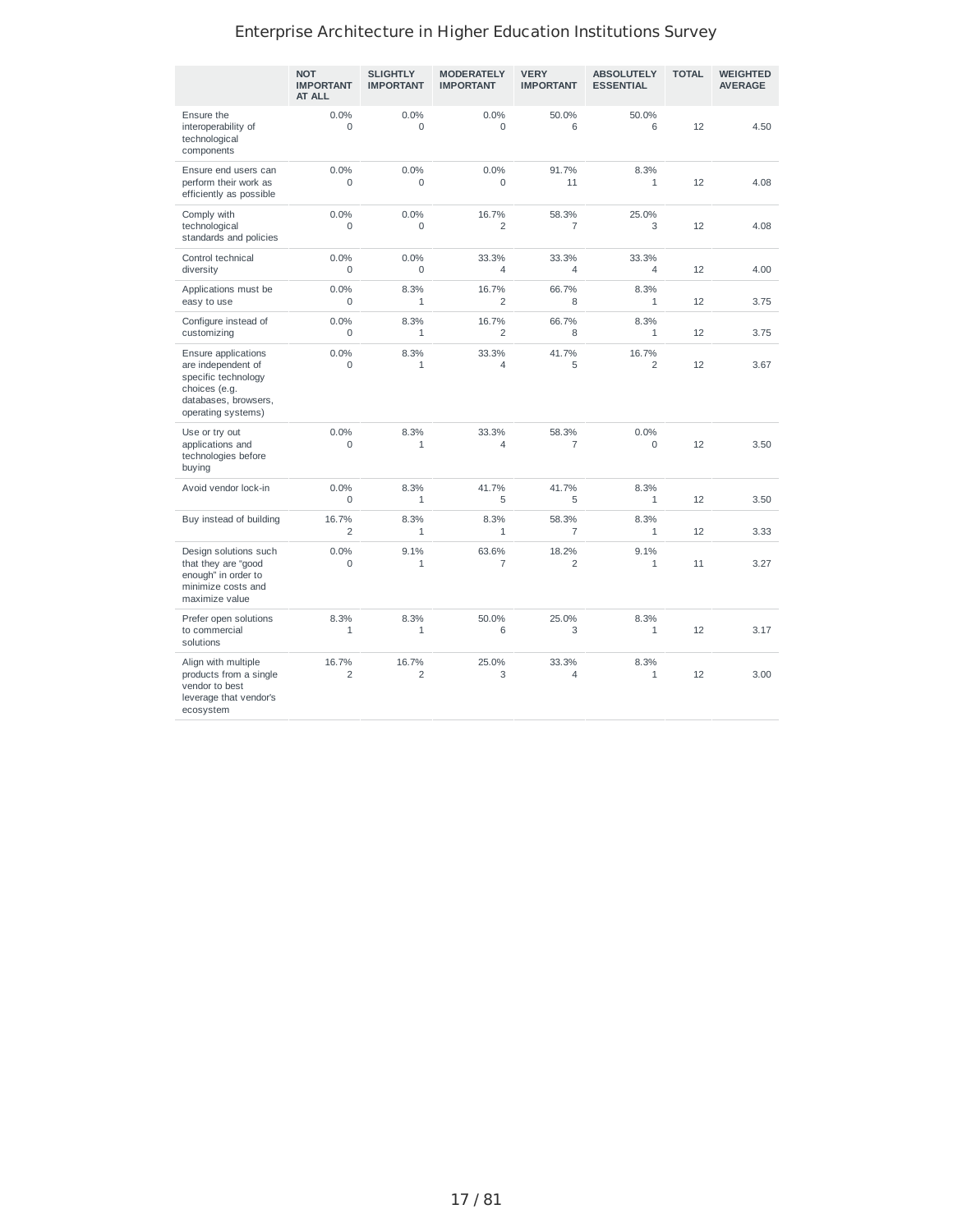# Q15 If there are any very important principles that are not in the above lists, please provide them:

Answered: 0 Skipped: 115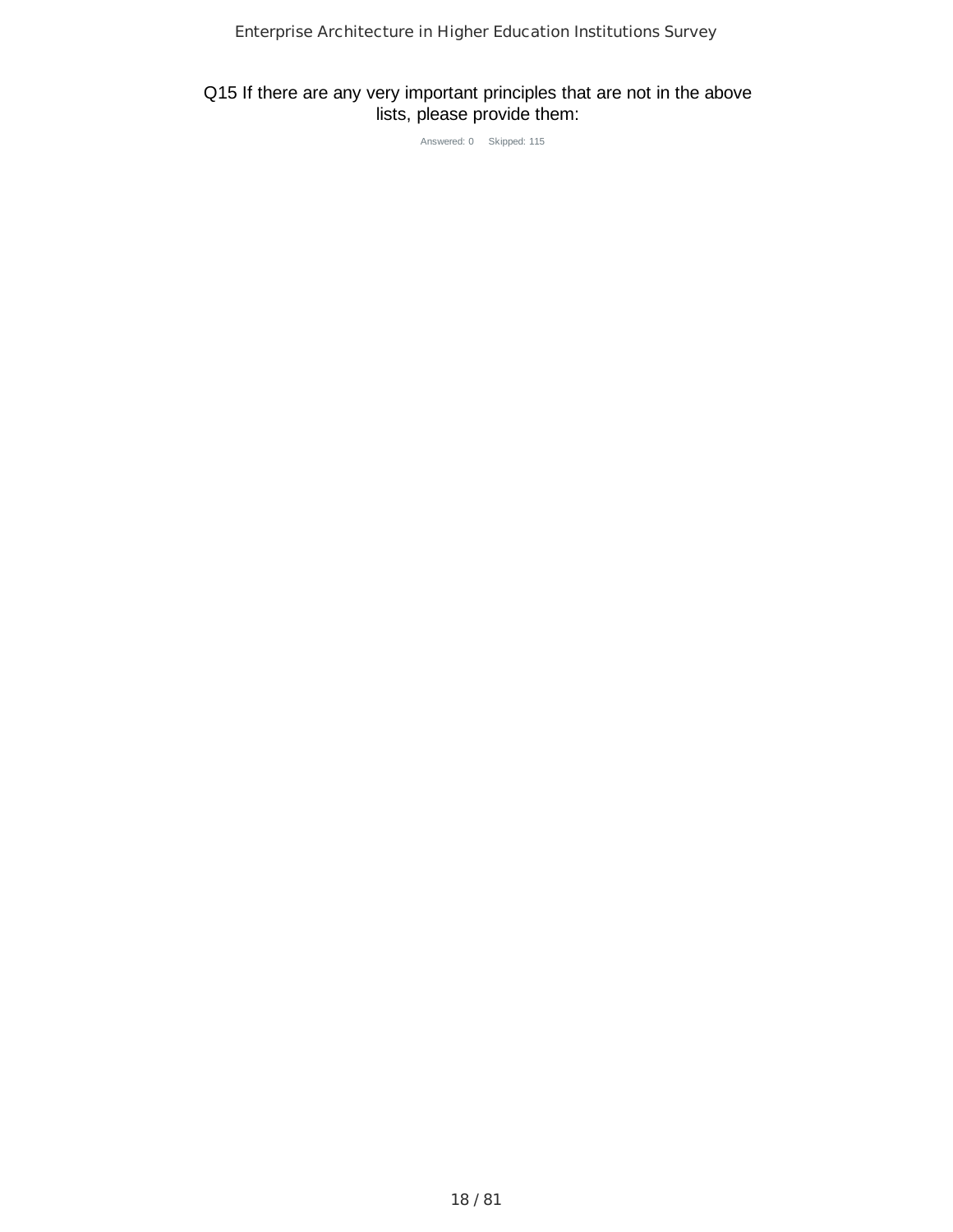# Q16 In your opinion, to what extent is each of the following considered to be success factors in the EA process?

|                                     |            |                |       | Answered: 11 |                      | Skipped: 104 |                      |       |       |          |
|-------------------------------------|------------|----------------|-------|--------------|----------------------|--------------|----------------------|-------|-------|----------|
| Support of the<br>university's.     |            |                | 54.5% |              |                      |              |                      | 45.5% |       |          |
| Collaboration<br>among EA tea       | 9.1%       |                |       | 45.5%        |                      |              |                      | 45.5% |       |          |
| Adding value<br>to the              | 9.1%       |                |       | 45.5%        |                      |              |                      | 45.5% |       |          |
| Having top<br>management            | 18.2%      |                |       | 36.4%        |                      |              |                      | 45.5% |       |          |
| Collaboration<br>with senior        | 18.2%      |                |       | 36.4%        |                      |              |                      | 45.5% |       |          |
| Having a good<br>EA Team            | 9.1%       |                |       |              | 63.6%                |              |                      |       | 27.3% |          |
| Clarity of EA<br>vision, goal       |            | 27.3%          |       |              | 27.3%                |              |                      | 45.5% |       |          |
| Supportability<br>and               | 18.2%      |                |       |              | 45.5%                |              |                      |       | 36.4% |          |
| Collaboration<br>with differe       |            | 27.3%          |       |              | 36.4%                |              |                      |       | 36.4% |          |
| Communication<br>and awarenes       | 18.2%      |                |       |              | 54.5%                |              |                      |       | 27.3% |          |
| Having a good<br>set of EA          | 18.2%      |                |       |              | 54.5%                |              |                      |       | 27.3% |          |
| Understanding<br>EA<br>stakeholders | 18.2%      |                |       |              | 63.6%                |              |                      |       |       | 18.2%    |
| Buy-in of the<br>EA from            | 10.0%      | 10.0%          |       |              |                      | 60.0%        |                      |       | 20.0% |          |
| Availability<br>of data             | 9.1%       | 9.1%           |       |              | 63.6%                |              |                      |       |       | 18.2%    |
| Usefulness<br>transparency.         | 9.1%       |                | 27.3% |              |                      | 45.5%        |                      |       |       | 18.2%    |
| Following the<br>defined EA         | 9.1%       |                | 27.3% |              |                      |              | 54.5%                |       |       | 9.1%     |
| Conformance<br>of<br>the            |            | 36.4%          |       |              |                      |              | 54.5%                |       |       | 9.1%     |
| Following a<br>disciplined          | 9.1%       |                | 36.4% |              |                      |              | 45.5%                |       |       | 9.1%     |
|                                     | 0%         | 10%            | 20%   | 30%          | 40%                  | 50%          | 60%<br>70%           | 80%   |       | 90% 100% |
|                                     | Irrelevant | Very important |       | Critical     | Somewhat unimportant |              | Moderately important |       |       |          |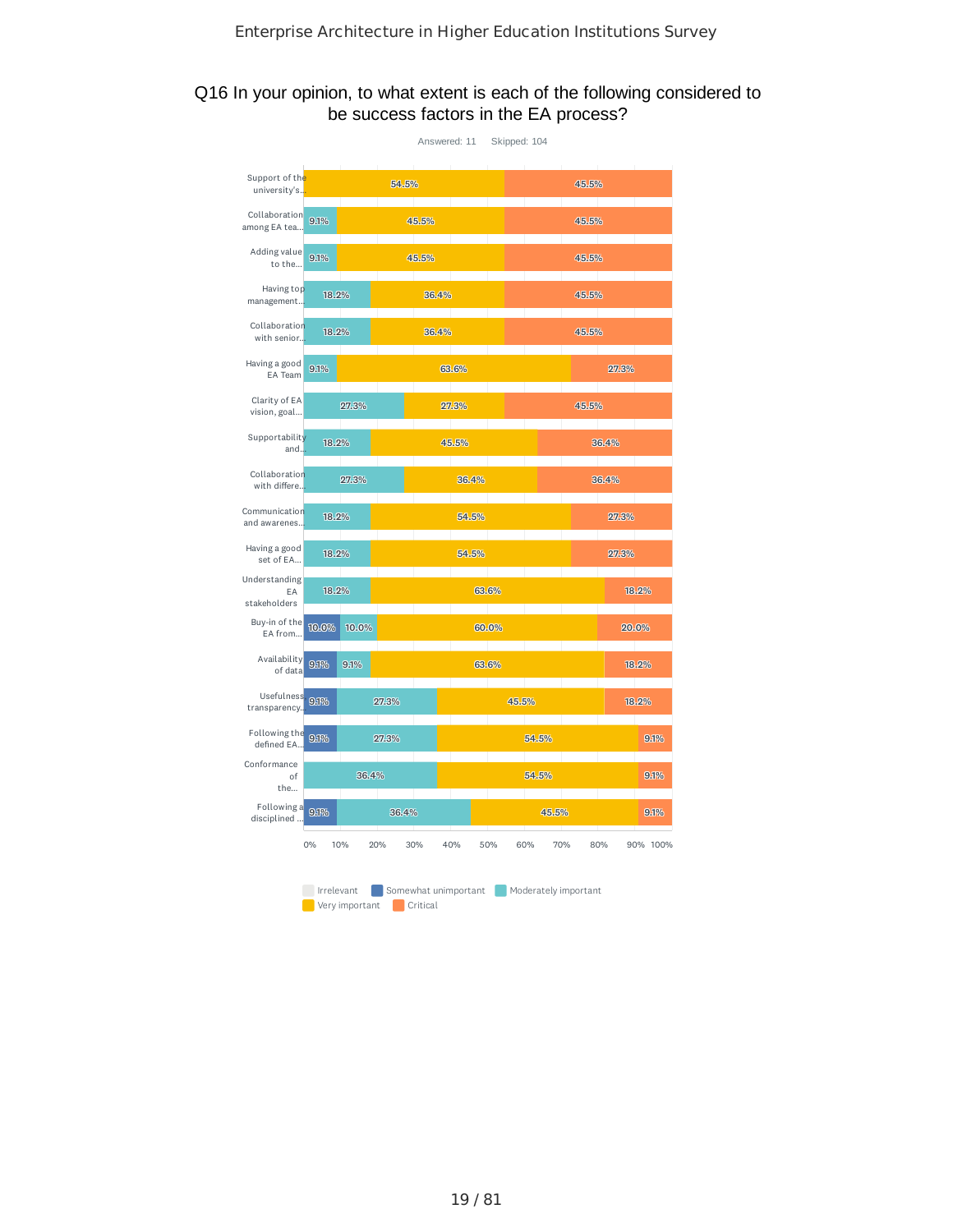|                                                                         | <b>IRRELEVANT</b>   | <b>SOMEWHAT</b><br><b>UNIMPORTANT</b> | <b>MODERATELY</b><br><b>IMPORTANT</b> | <b>VERY</b><br><b>IMPORTANT</b> | <b>CRITICAL</b>         | <b>TOTAL</b> | <b>WEIGHTED</b><br><b>AVERAGE</b> |
|-------------------------------------------------------------------------|---------------------|---------------------------------------|---------------------------------------|---------------------------------|-------------------------|--------------|-----------------------------------|
| Support of the<br>university's mission<br>and goals                     | 0.0%<br>$\Omega$    | 0.0%<br>$\Omega$                      | 0.0%<br>$\Omega$                      | 54.5%<br>6                      | 45.5%<br>5              | 11           | 3.45                              |
| Collaboration among<br>EA team members                                  | 0.0%<br>0           | 0.0%<br>$\mathbf 0$                   | 9.1%<br>1                             | 45.5%<br>5                      | 45.5%<br>5              | 11           | 3.36                              |
| Adding value to the<br>institution                                      | 0.0%<br>$\Omega$    | 0.0%<br>$\Omega$                      | 9.1%<br>$\mathbf{1}$                  | 45.5%<br>5                      | 45.5%<br>5              | 11           | 3.36                              |
| Having top<br>management support,<br>commitment &<br>sponsorship        | 0.0%<br>$\Omega$    | 0.0%<br>$\mathbf 0$                   | 18.2%<br>$\overline{c}$               | 36.4%<br>$\overline{4}$         | 45.5%<br>5              | 11           | 3.27                              |
| Collaboration with<br>senior management                                 | 0.0%<br>0           | 0.0%<br>0                             | 18.2%<br>$\overline{2}$               | 36.4%<br>$\overline{4}$         | 45.5%<br>5              | 11           | 3.27                              |
| Having a good EA<br>Team                                                | 0.0%<br>$\Omega$    | 0.0%<br>$\Omega$                      | 9.1%<br>$\mathbf{1}$                  | 63.6%<br>$\overline{7}$         | 27.3%<br>3              | 11           | 3.18                              |
| Clarity of EA vision,<br>goals, and objectives                          | 0.0%<br>$\mathbf 0$ | 0.0%<br>$\mathbf 0$                   | 27.3%<br>3                            | 27.3%<br>3                      | 45.5%<br>5              | 11           | 3.18                              |
| Supportability and<br>maintainability of the<br>technological solutions | 0.0%<br>$\mathbf 0$ | 0.0%<br>0                             | 18.2%<br>$\overline{c}$               | 45.5%<br>5                      | 36.4%<br>$\overline{4}$ | 11           | 3.18                              |
| Collaboration<br>with different<br>departments and units                | 0.0%<br>$\Omega$    | 0.0%<br>$\overline{0}$                | 27.3%<br>3                            | 36.4%<br>$\overline{4}$         | 36.4%<br>$\overline{4}$ | 11           | 3.09                              |
| Communication and<br>awareness of EA<br>among all stakeholders          | 0.0%<br>$\Omega$    | 0.0%<br>$\Omega$                      | 18.2%<br>$\overline{2}$               | 54.5%<br>6                      | 27.3%<br>3              | 11           | 3.09                              |
| Having a good set of<br>EA principles                                   | 0.0%<br>0           | 0.0%<br>0                             | 18.2%<br>$\overline{c}$               | 54.5%<br>6                      | 27.3%<br>3              | 11           | 3.09                              |
| Understanding EA<br>stakeholders                                        | 0.0%<br>$\Omega$    | 0.0%<br>$\Omega$                      | 18.2%<br>$\overline{c}$               | 63.6%<br>$\overline{7}$         | 18.2%<br>$\overline{2}$ | 11           | 3.00                              |
| Buy-in of the EA from<br>stakeholders                                   | 0.0%<br>$\Omega$    | 10.0%<br>1                            | 10.0%<br>1                            | 60.0%<br>6                      | 20.0%<br>$\overline{2}$ | 10           | 3.00                              |
| Availability of data                                                    | 0.0%<br>$\mathbf 0$ | 9.1%<br>$\mathbf{1}$                  | 9.1%<br>1                             | 63.6%<br>$\overline{7}$         | 18.2%<br>$\overline{c}$ | 11           | 3.00                              |
| Usefulness,<br>transparency &<br>openness of EA itself                  | 0.0%<br>0           | 9.1%<br>$\mathbf 1$                   | 27.3%<br>3                            | 45.5%<br>5                      | 18.2%<br>$\overline{c}$ | 11           | 2.82                              |
| Following the defined<br>EA principles                                  | 0.0%<br>$\Omega$    | 9.1%<br>$\mathbf{1}$                  | 27.3%<br>3                            | 54.5%<br>6                      | 9.1%<br>1               | 11           | 2.73                              |
| Conformance of the<br>architecture to<br>standards                      | 0.0%<br>0           | 0.0%<br>$\mathbf 0$                   | 36.4%<br>$\overline{4}$               | 54.5%<br>6                      | 9.1%<br>$\mathbf 1$     | 11           | 2.73                              |
| Following a disciplined<br>EA process                                   | 0.0%<br>0           | 9.1%<br>1                             | 36.4%<br>$\overline{4}$               | 45.5%<br>5                      | 9.1%<br>1               | 11           | 2.64                              |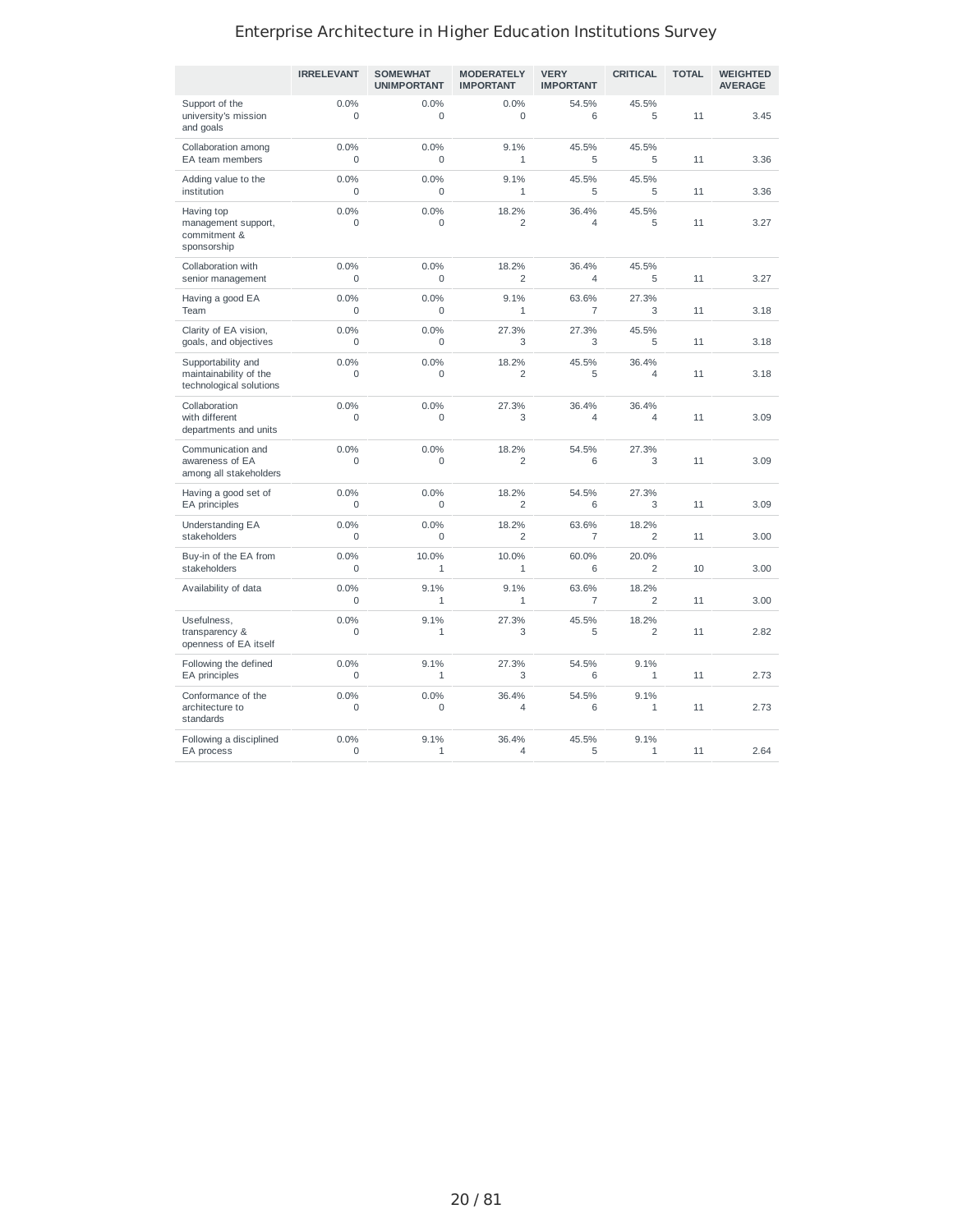## Q17 In your opinion, to what extent is each of the following considered to be success factors for individual EA team members? (These might be assessed when hiring or promoting such team members)

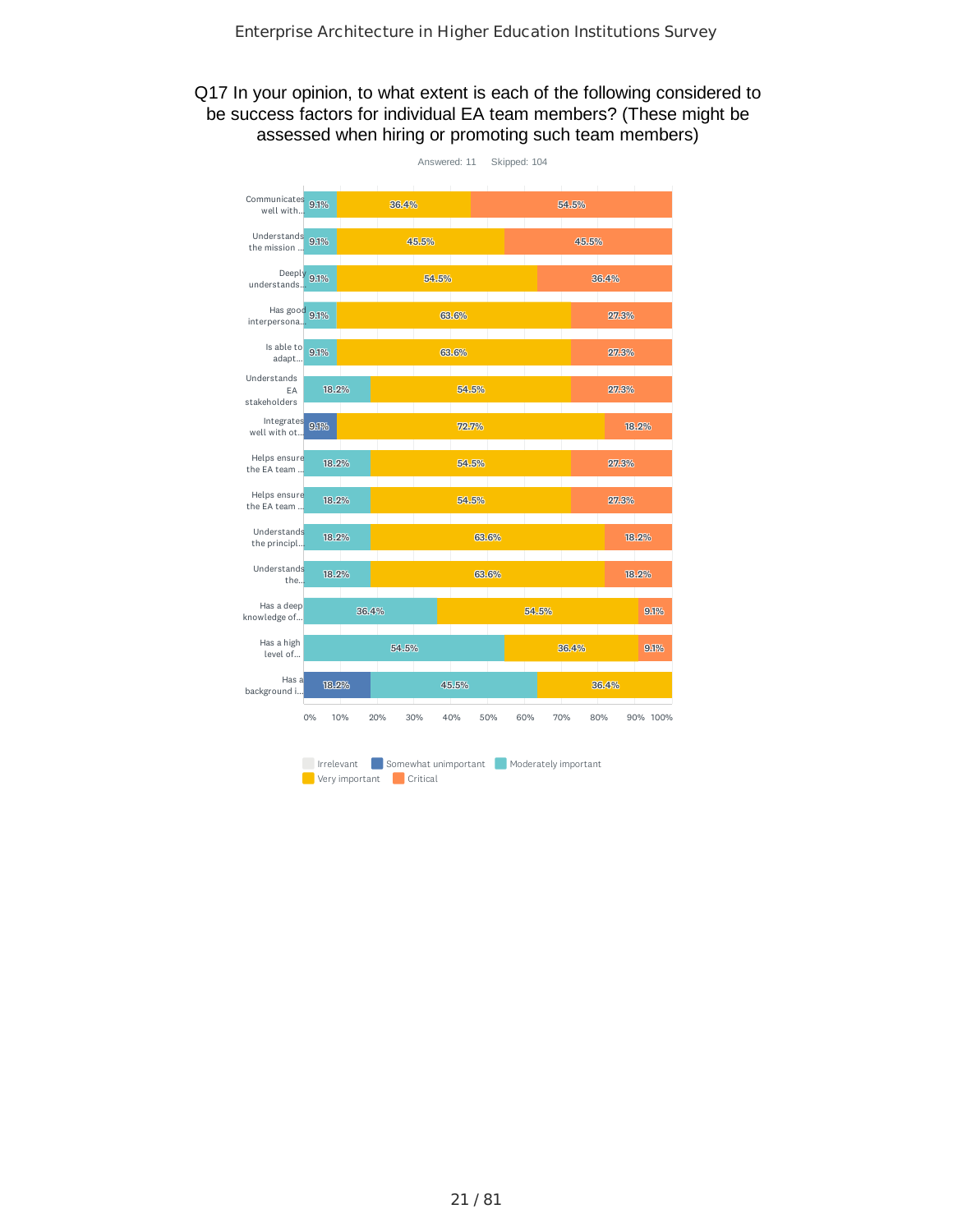|                                                                                                    | <b>IRRELEVANT</b> | <b>SOMEWHAT</b><br><b>UNIMPORTANT</b> | <b>MODERATELY</b><br><b>IMPORTANT</b> | <b>VERY</b><br><b>IMPORTANT</b> | <b>CRITICAL</b>         | <b>TOTAL</b> | <b>WEIGHTED</b><br><b>AVERAGE</b> |
|----------------------------------------------------------------------------------------------------|-------------------|---------------------------------------|---------------------------------------|---------------------------------|-------------------------|--------------|-----------------------------------|
| Communicates<br>well with stakeholders                                                             | 0.0%<br>$\Omega$  | 0.0%<br>$\Omega$                      | 9.1%<br>$\mathbf{1}$                  | 36.4%<br>$\overline{4}$         | 54.5%<br>6              | 11           | 3.45                              |
| Understands the<br>mission of the<br>university                                                    | 0.0%<br>0         | 0.0%<br>$\mathbf 0$                   | 9.1%<br>$\mathbf{1}$                  | 45.5%<br>5                      | 45.5%<br>5              | 11           | 3.36                              |
| Deeply understands<br>their domain(s)                                                              | 0.0%<br>$\Omega$  | 0.0%<br>$\Omega$                      | 9.1%<br>$\mathbf{1}$                  | 54.5%<br>6                      | 36.4%<br>4              | 11           | 3.27                              |
| Has good interpersonal<br>skills: Listens well and<br>effectively manages<br>conflicts with others | 0.0%<br>$\Omega$  | 0.0%<br>$\Omega$                      | 9.1%<br>$\mathbf{1}$                  | 63.6%<br>$\overline{7}$         | 27.3%<br>3              | 11           | 3.18                              |
| Is able to adapt<br>effectively to change                                                          | 0.0%<br>$\Omega$  | 0.0%<br>$\Omega$                      | 9.1%<br>$\mathbf{1}$                  | 63.6%<br>$\overline{7}$         | 27.3%<br>3              | 11           | 3.18                              |
| Understands<br><b>EA</b> stakeholders                                                              | 0.0%<br>$\Omega$  | 0.0%<br>$\Omega$                      | 18.2%<br>$\overline{2}$               | 54.5%<br>6                      | 27.3%<br>3              | 11           | 3.09                              |
| Integrates well with<br>other EA team<br>members                                                   | 0.0%<br>$\Omega$  | 9.1%<br>$\mathbf{1}$                  | 0.0%<br>$\Omega$                      | 72.7%<br>8                      | 18.2%<br>$\overline{2}$ | 11           | 3.09                              |
| Helps ensure the EA<br>team is doing the right<br>work in the right<br>manner at the right<br>time | 0.0%<br>$\Omega$  | $0.0\%$<br>$\Omega$                   | 18.2%<br>$\overline{2}$               | 54.5%<br>6                      | 27.3%<br>3              | 11           | 3.09                              |
| Helps ensure the EA<br>team is targeting the<br>right goals                                        | 0.0%<br>0         | 0.0%<br>$\Omega$                      | 18.2%<br>$\overline{2}$               | 54.5%<br>6                      | 27.3%<br>3              | 11           | 3.09                              |
| Understands the<br>principles of EA<br>adopted by the<br>institution                               | 0.0%<br>0         | 0.0%<br>$\mathbf 0$                   | 18.2%<br>$\overline{2}$               | 63.6%<br>$\overline{7}$         | 18.2%<br>$\overline{c}$ | 11           | 3.00                              |
| Understands the<br>perspectives and<br>domains of other team<br>members                            | 0.0%<br>$\Omega$  | 0.0%<br>$\Omega$                      | 18.2%<br>$\overline{c}$               | 63.6%<br>$\overline{7}$         | 18.2%<br>$\overline{2}$ | 11           | 3.00                              |
| Has a deep knowledge<br>of higher education in<br>general                                          | 0.0%<br>0         | 0.0%<br>$\Omega$                      | 36.4%<br>$\overline{\mathcal{L}}$     | 54.5%<br>6                      | 9.1%<br>$\mathbf{1}$    | 11           | 2.73                              |
| Has a high level of<br>education and training<br>in EA                                             | 0.0%<br>0         | 0.0%<br>$\Omega$                      | 54.5%<br>6                            | 36.4%<br>$\overline{4}$         | 9.1%<br>1               | 11           | 2.55                              |
| Has a background in<br>this particular<br>institution                                              | 0.0%<br>0         | 18.2%<br>2                            | 45.5%<br>5                            | 36.4%<br>4                      | 0.0%<br>0               | 11           | 2.36                              |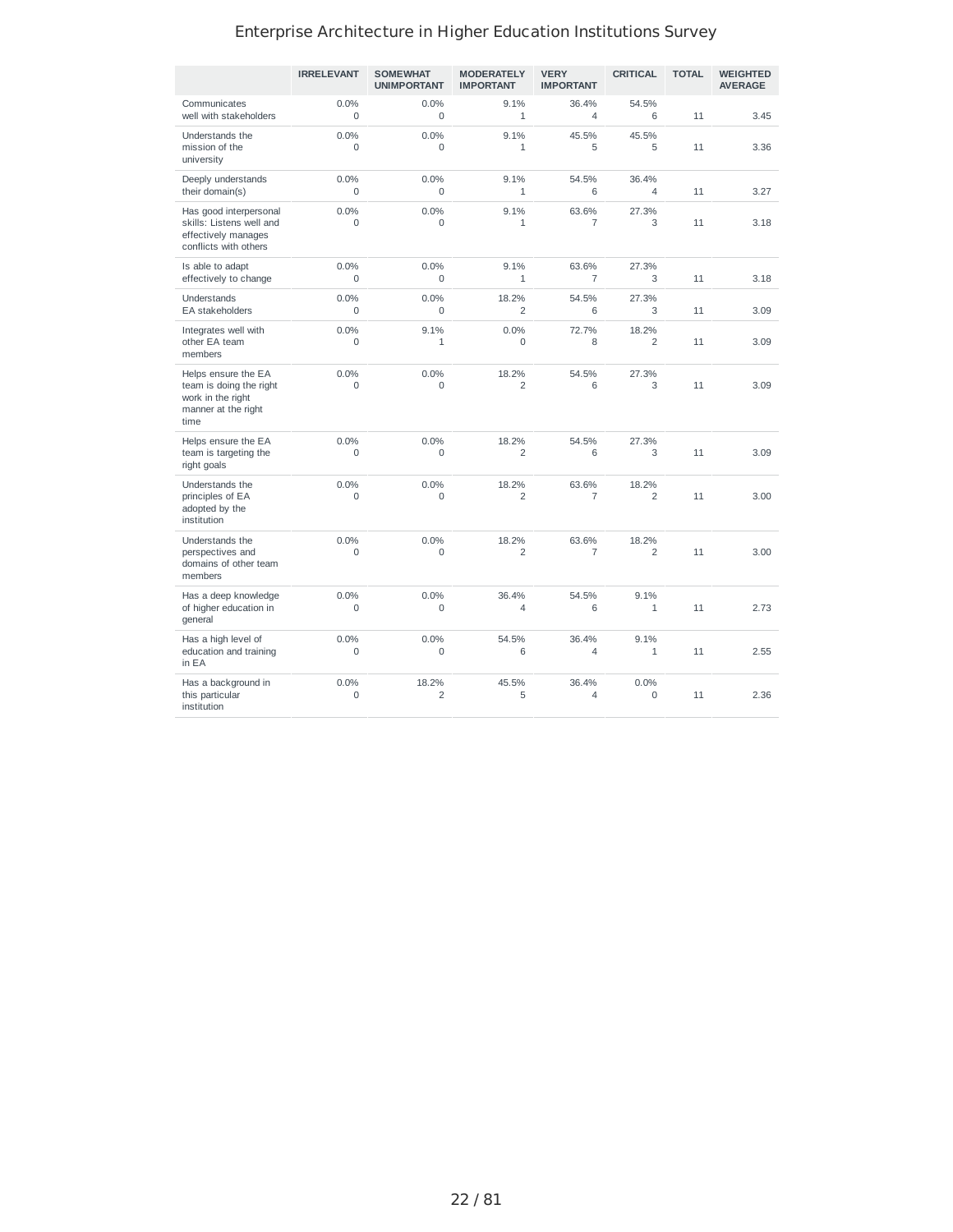#### Q18 In your opinion, to what extent does each of the following pose a challenge to EA?

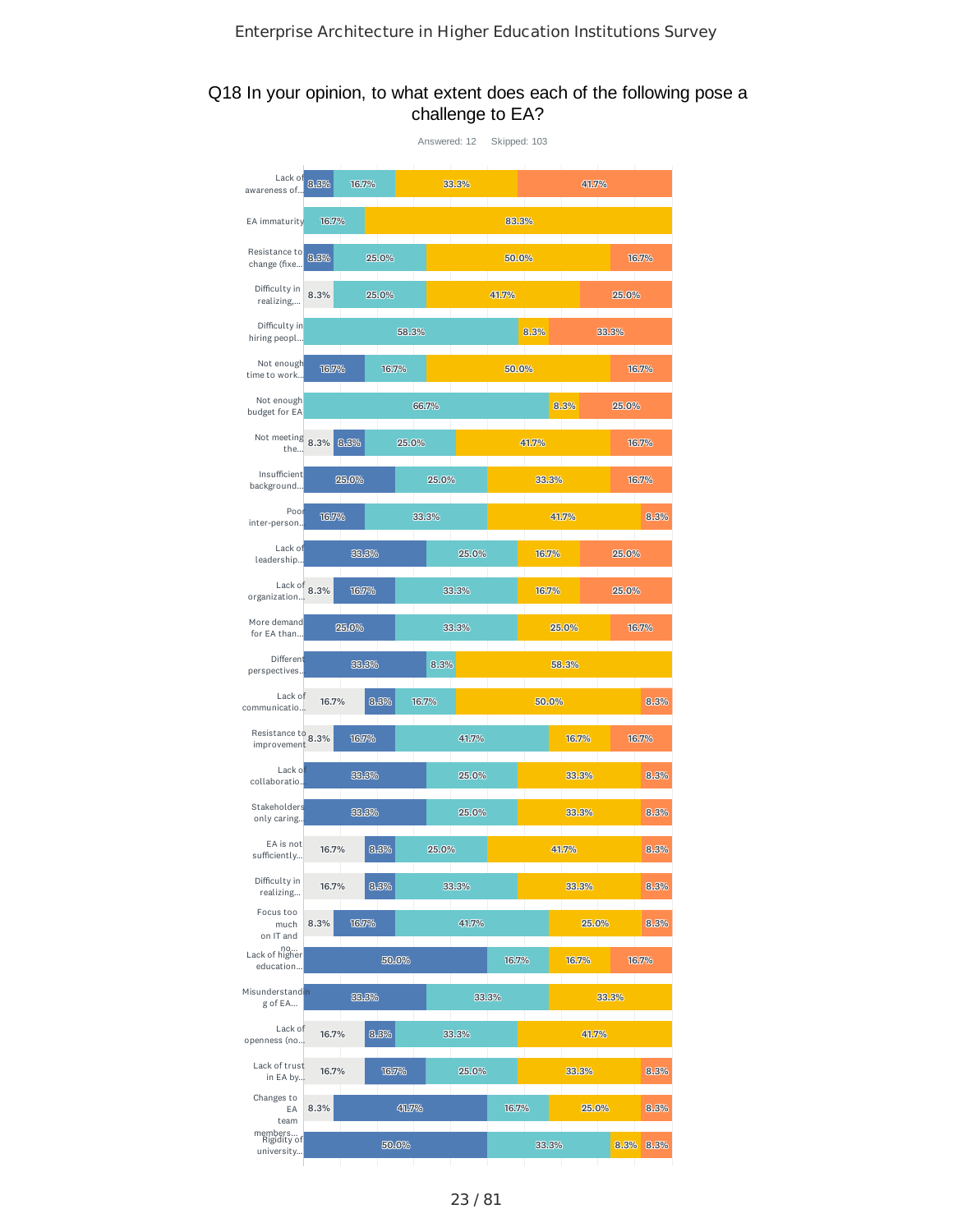#### Not a problem A minor problem A moderate problem A major problem A critical problem Barriers between EA a... Focus too much on business... Lack of **8.3%** Frequent changes to...  $\frac{1}{2}$  Excessive 8.3% decentraliza... Changes to EA leadership... Bad reputation of EA among... Excessive centralizati... 0% 10% 20% 30% 40% 50% 60% 70% 80% 90% 100% 8.3% 8.3% 33.3% 8.3% 16.7% 8. .. .3% 8.3% 25. .. .0% 50. .. .0% 41.7% 41.7% 33. .. .3% 58. .. .3% 8. .. .3% 25. .. .0% 41111. .. .7% 33. .. .3% 33. .. .3% 50. .. .0% 25. .. .0% 58. .. .3% 50. .. .0% 16.7% 16.7% 16.7% 25. .. .0% 41.7%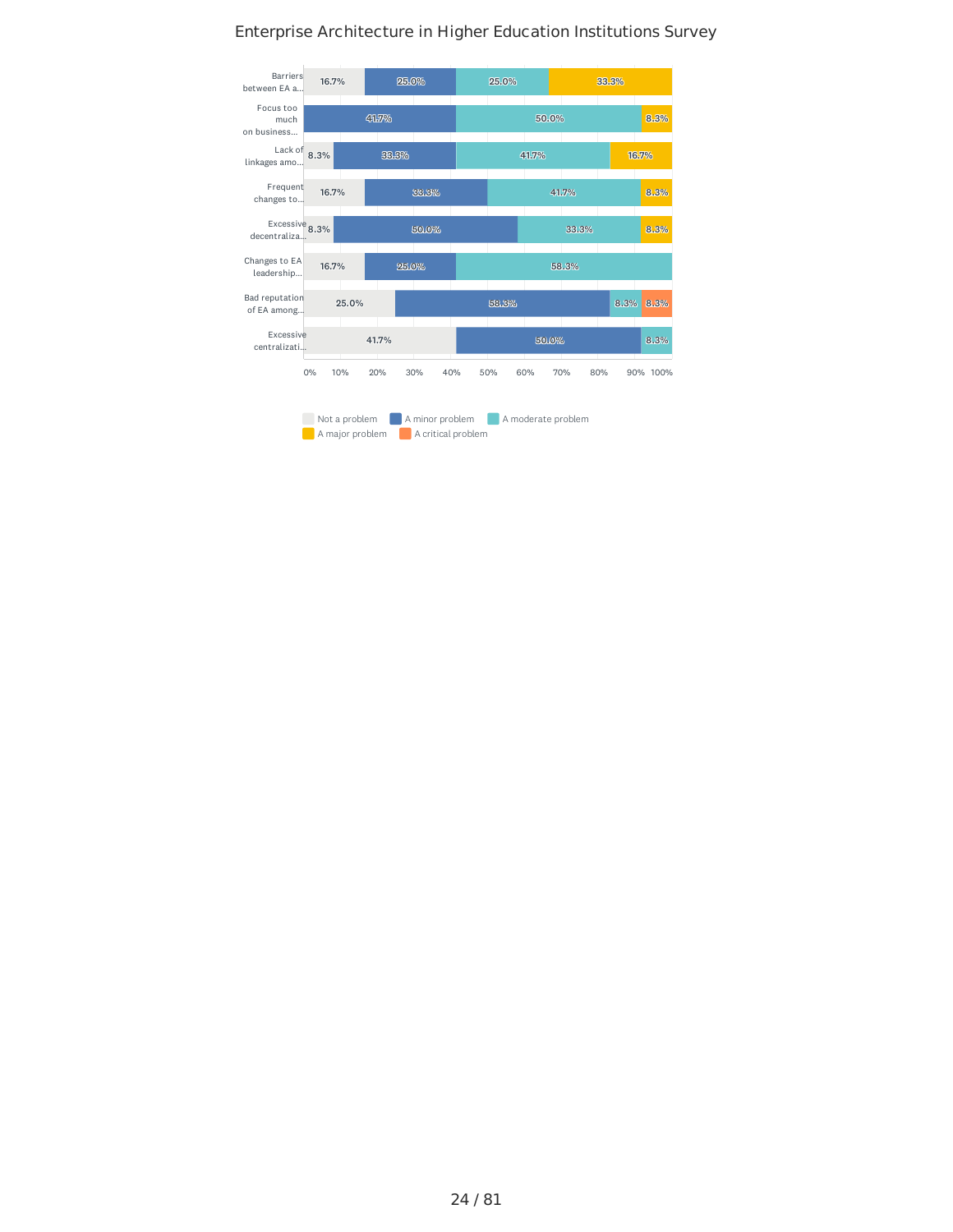|                                                                                                                | <b>NOT A</b><br><b>PROBLEM</b> | A MINOR<br><b>PROBLEM</b> | A<br><b>MODERATE</b><br><b>PROBLEM</b> | A MAJOR<br><b>PROBLEM</b> | А<br><b>CRITICAL</b><br><b>PROBLEM</b> | <b>TOTAL</b> | <b>WEIGHTED</b><br><b>AVERAGE</b> |
|----------------------------------------------------------------------------------------------------------------|--------------------------------|---------------------------|----------------------------------------|---------------------------|----------------------------------------|--------------|-----------------------------------|
| Lack of awareness of EA among<br>university leadership and other<br>stakeholders                               | 0.0%<br>0                      | 8.3%<br>$\mathbf{1}$      | 16.7%<br>$\overline{2}$                | 33.3%<br>$\overline{4}$   | 41.7%<br>5                             | 12           | 4.08                              |
| EA immaturity                                                                                                  | 0.0%<br>0                      | 0.0%<br>0                 | 16.7%<br>$\overline{2}$                | 83.3%<br>10               | 0.0%<br>0                              | 12           | 3.83                              |
| Resistance to change (fixed<br>mindsets and habits)                                                            | 0.0%<br>0                      | 8.3%<br>$\mathbf{1}$      | 25.0%<br>3                             | 50.0%<br>6                | 16.7%<br>2                             | 12           | 3.75                              |
| Difficulty in realizing, showing and<br>delivering EA value                                                    | 8.3%<br>1                      | 0.0%<br>0                 | 25.0%<br>3                             | 41.7%<br>5                | 25.0%<br>3                             | 12           | 3.75                              |
| Difficulty in hiring people for EA<br>jobs                                                                     | 0.0%<br>0                      | 0.0%<br>0                 | 58.3%<br>$\overline{7}$                | 8.3%<br>$\mathbf{1}$      | 33.3%<br>4                             | 12           | 3.75                              |
| Not enough time to work on EA                                                                                  | 0.0%<br>0                      | 16.7%<br>2                | 16.7%<br>$\overline{2}$                | 50.0%<br>6                | 16.7%<br>2                             | 12           | 3.67                              |
| Not enough budget for EA                                                                                       | 0.0%<br>0                      | 0.0%<br>0                 | 66.7%<br>8                             | 8.3%<br>1                 | 25.0%<br>3                             | 12           | 3.58                              |
| Not meeting the university's goals                                                                             | 8.3%<br>$\mathbf{1}$           | 8.3%<br>$\mathbf{1}$      | 25.0%<br>3                             | 41.7%<br>5                | 16.7%<br>2                             | 12           | 3.50                              |
| Insufficient background among EA<br>team members to do required work                                           | 0.0%<br>0                      | 25.0%<br>3                | 25.0%<br>3                             | 33.3%<br>$\overline{4}$   | 16.7%<br>2                             | 12           | 3.42                              |
| Poor inter-personal<br>relationships with stakeholders                                                         | 0.0%<br>$\mathbf 0$            | 16.7%<br>2                | 33.3%<br>$\overline{4}$                | 41.7%<br>5                | 8.3%<br>$\mathbf{1}$                   | 12           | 3.42                              |
| Lack of leadership skills                                                                                      | 0.0%<br>0                      | 33.3%<br>4                | 25.0%<br>3                             | 16.7%<br>$\overline{2}$   | 25.0%<br>3                             | 12           | 3.33                              |
| Lack of organization buy-in                                                                                    | 8.3%<br>1                      | 16.7%<br>2                | 33.3%<br>4                             | 16.7%<br>$\overline{2}$   | 25.0%<br>3                             | 12           | 3.33                              |
| More demand for EA than what the<br>EA team can support                                                        | 0.0%<br>0                      | 25.0%<br>3                | 33.3%<br>4                             | 25.0%<br>3                | 16.7%<br>2                             | 12           | 3.33                              |
| Different perspectives and opinions<br>from stakeholders on what they<br>need and what they want to<br>achieve | 0.0%<br>0                      | 33.3%<br>$\overline{4}$   | 8.3%<br>$\mathbf{1}$                   | 58.3%<br>$\overline{7}$   | 0.0%<br>0                              | 12           | 3.25                              |
| Lack of communication skills                                                                                   | 16.7%<br>2                     | 8.3%<br>1                 | 16.7%<br>$\overline{2}$                | 50.0%<br>6                | 8.3%<br>1                              | 12           | 3.25                              |
| Resistance to improvement                                                                                      | 8.3%<br>$\mathbf{1}$           | 16.7%<br>2                | 41.7%<br>5                             | 16.7%<br>2                | 16.7%<br>2                             | 12           | 3.17                              |
| Lack of collaboration with other<br>university units and stakeholders                                          | 0.0%<br>0                      | 33.3%<br>4                | 25.0%<br>3                             | 33.3%<br>4                | 8.3%<br>$\mathbf{1}$                   | 12           | 3.17                              |
| Stakeholders only caring about<br>tangible benefits of EA but not EA<br>itself                                 | 0.0%<br>0                      | 33.3%<br>4                | 25.0%<br>3                             | 33.3%<br>$\overline{4}$   | 8.3%<br>1                              | 12           | 3.17                              |
| EA is not sufficiently helping the IT<br>team to keep up with change                                           | 16.7%<br>$\overline{2}$        | 8.3%<br>$\mathbf{1}$      | 25.0%<br>3                             | 41.7%<br>5                | 8.3%<br>$\mathbf{1}$                   | 12           | 3.17                              |
| Difficulty in realizing cost-saving or<br>other benefits of EA                                                 | 16.7%<br>2                     | 8.3%<br>1                 | 33.3%<br>4                             | 33.3%<br>4                | 8.3%<br>1                              | 12           | 3.08                              |
| Focus too much on IT and not<br>enough on business aspects                                                     | 8.3%<br>1                      | 16.7%<br>2                | 41.7%<br>5                             | 25.0%<br>3                | 8.3%<br>1                              | 12           | 3.08                              |
| Lack of higher<br>education experience by EA<br>leadership or the CIO                                          | 0.0%<br>0                      | 50.0%<br>6                | 16.7%<br>2                             | 16.7%<br>2                | 16.7%<br>2                             | 12           | 3.00                              |
| Misunderstanding of EA language<br>& terminology                                                               | 0.0%<br>0                      | 33.3%<br>4                | 33.3%<br>4                             | 33.3%<br>4                | 0.0%<br>0                              | 12           | 3.00                              |
| Lack of openness (not inviting a<br>broad spectrum of stakeholders to<br>engage)                               | 16.7%<br>2                     | 8.3%<br>1                 | 33.3%<br>4                             | 41.7%<br>5                | 0.0%<br>0                              | 12           | 3.00                              |
| Lack of trust in EA by<br>stakeholders                                                                         | 16.7%<br>2                     | 16.7%<br>2                | 25.0%<br>3                             | 33.3%<br>4                | 8.3%<br>$\mathbf{1}$                   | 12           | 3.00                              |
| Changes to EA team members<br>resulting in loss of corporate<br>knowledge or experience                        | 8.3%<br>1                      | 41.7%<br>5                | 16.7%<br>2                             | 25.0%<br>3                | 8.3%<br>1                              | 12           | 2.83                              |
| Rigidity of university policies                                                                                | 0.0%<br>0                      | 50.0%<br>6                | 33.3%<br>4                             | 8.3%<br>1                 | 8.3%<br>1                              | 12           | 2.75                              |
| Barriers between EA and other<br>business units                                                                | 16.7%<br>2                     | 25.0%<br>3                | 25.0%<br>3                             | 33.3%<br>4                | 0.0%<br>0                              | 12           | 2.75                              |
| Focus too much on business<br>aspects and not enough on IT                                                     | 0.0%<br>0                      | 41.7%<br>5                | 50.0%<br>6                             | 8.3%<br>$\mathbf{1}$      | 0.0%<br>0                              | 12           | 2.67                              |
| Lack of linkages among different<br>types of EA information                                                    | 8.3%<br>1                      | 33.3%<br>4                | 41.7%<br>5                             | 16.7%<br>2                | 0.0%<br>0                              | 12           | 2.67                              |
| Frequent changes to management                                                                                 | 16.7%                          | 33.3%                     | 41.7%                                  | 8.3%                      | 0.0%                                   |              |                                   |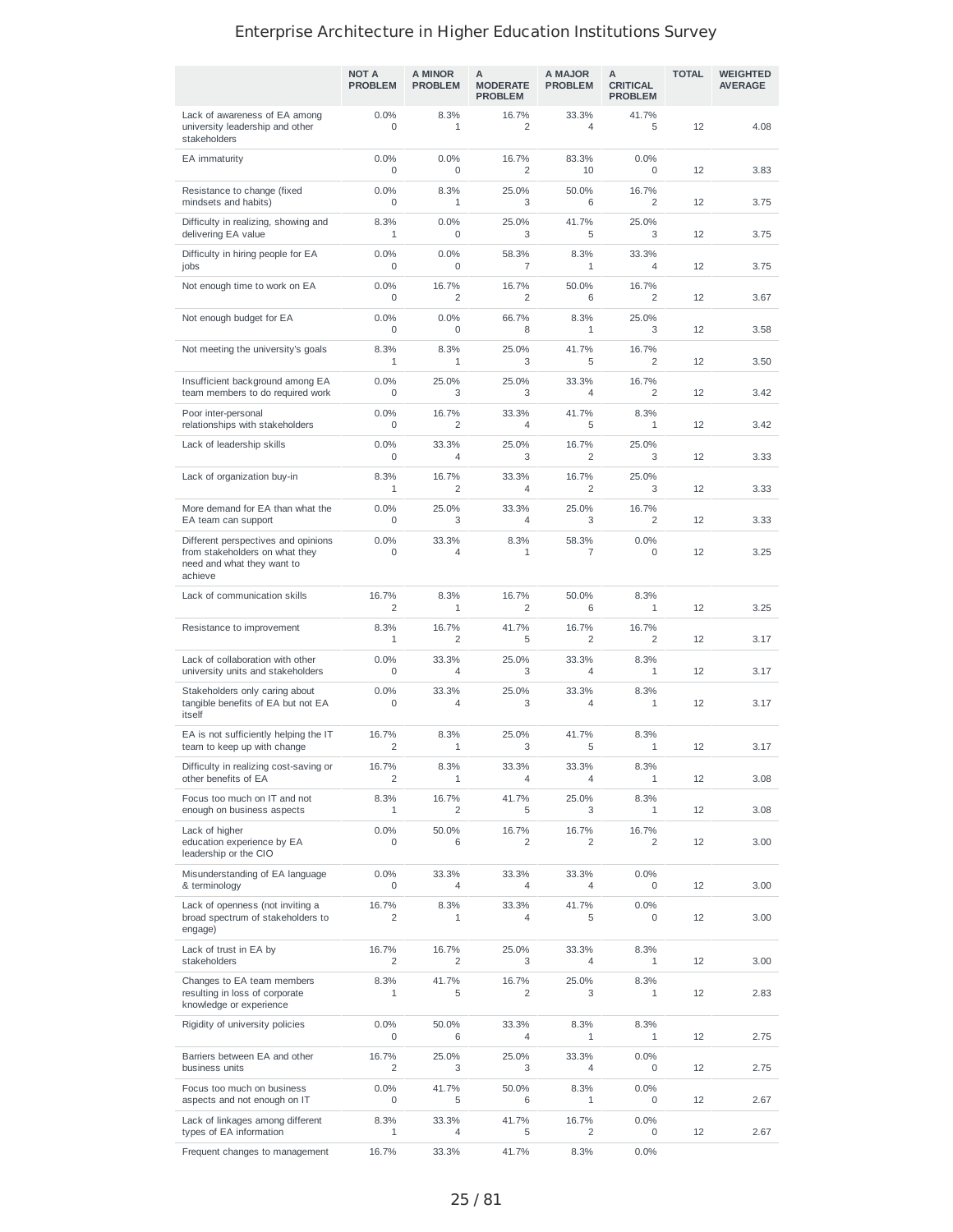| structure                          |       | 4     | 5     |          | $\Omega$ | 12 | 2.42 |
|------------------------------------|-------|-------|-------|----------|----------|----|------|
| Excessive decentralization of the  | 8.3%  | 50.0% | 33.3% | 8.3%     | $0.0\%$  |    |      |
| university                         |       | 6     | 4     |          | $\Omega$ | 12 | 2.42 |
| Changes to EA leadership resulting | 16.7% | 25.0% | 58.3% | 0.0%     | $0.0\%$  |    |      |
| in changes of direction            |       | З     |       | $\Omega$ | O        | 12 | 2.42 |
| Bad reputation of EA among         | 25.0% | 58.3% | 8.3%  | $0.0\%$  | 8.3%     |    |      |
| stakeholders                       | 3     |       |       | $\Omega$ |          | 12 | 2.08 |
| Excessive centralization of the    | 41.7% | 50.0% | 8.3%  | $0.0\%$  | $0.0\%$  |    |      |
| university                         | 5     | 6     |       | $\Omega$ | O        | 12 | 1.67 |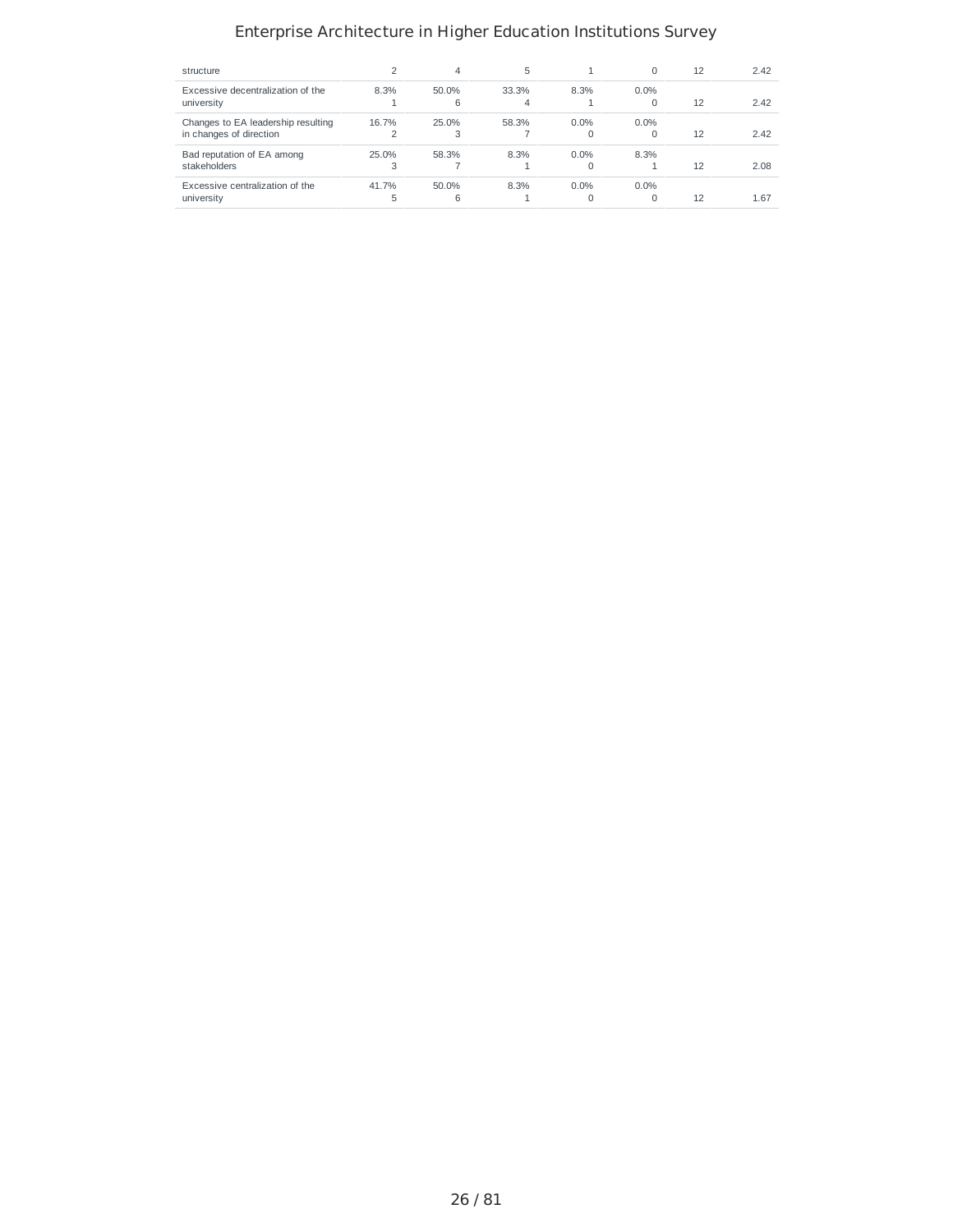## Q19 Which of the following best characterizes the state of implementation of EA in your organization?

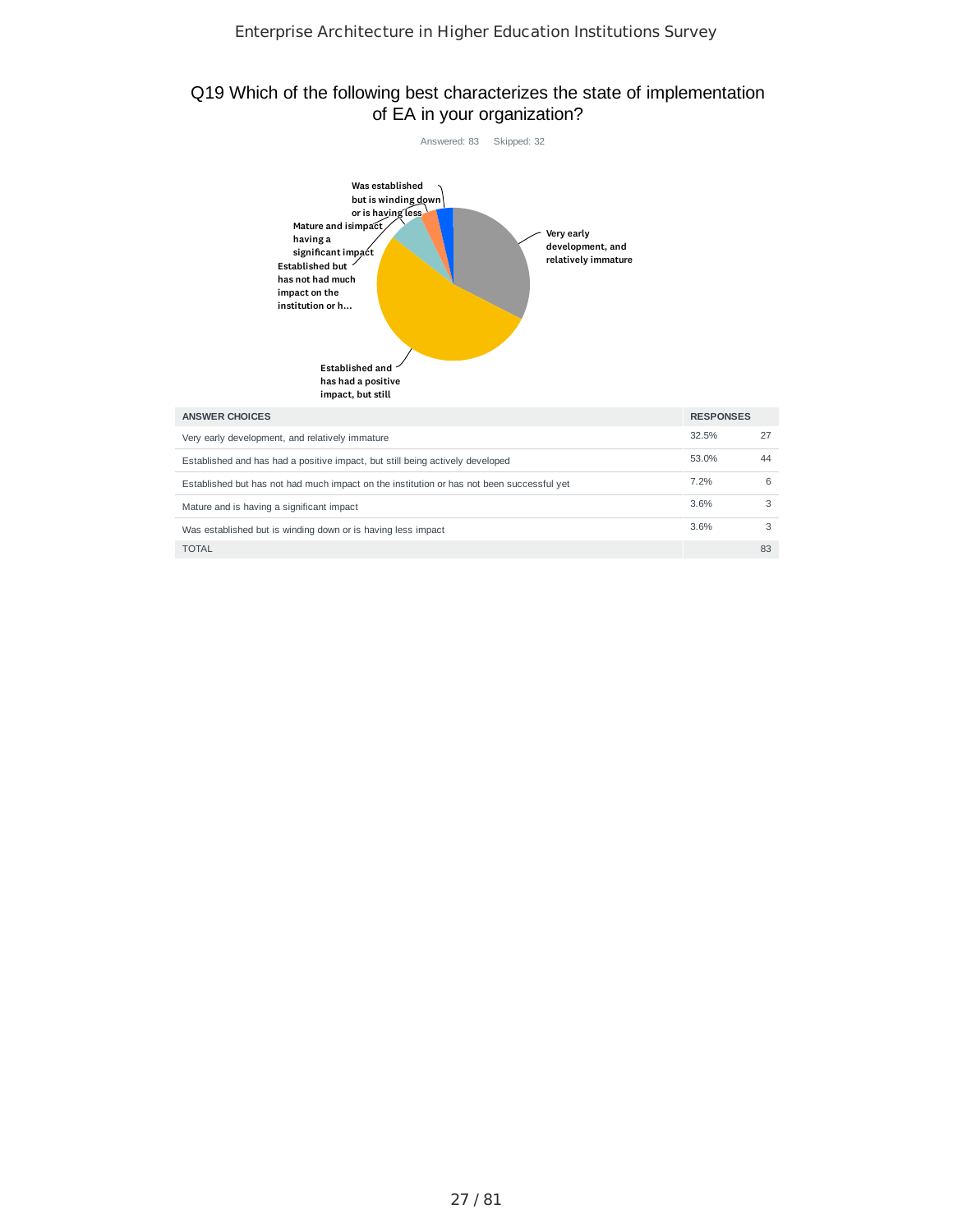## Q20 Are you planning to continue your Enterprise Architecture work in the coming years?



| ANSWER CHOICES                                                                   | <b>RESPONSES</b> |    |
|----------------------------------------------------------------------------------|------------------|----|
| Yes, and we expect to put increasing effort into it                              | 68.67%           | 57 |
| Yes, and we expect the amount of effort to remain at current levels              | 25.30%           |    |
| Yes, but we expect to somewhat reduce the amount of EA effort in the institution | 1.20%            |    |
| No, we are (or will be) winding our EA work down                                 | 4.82%            |    |
| <b>TOTAL</b>                                                                     |                  | 83 |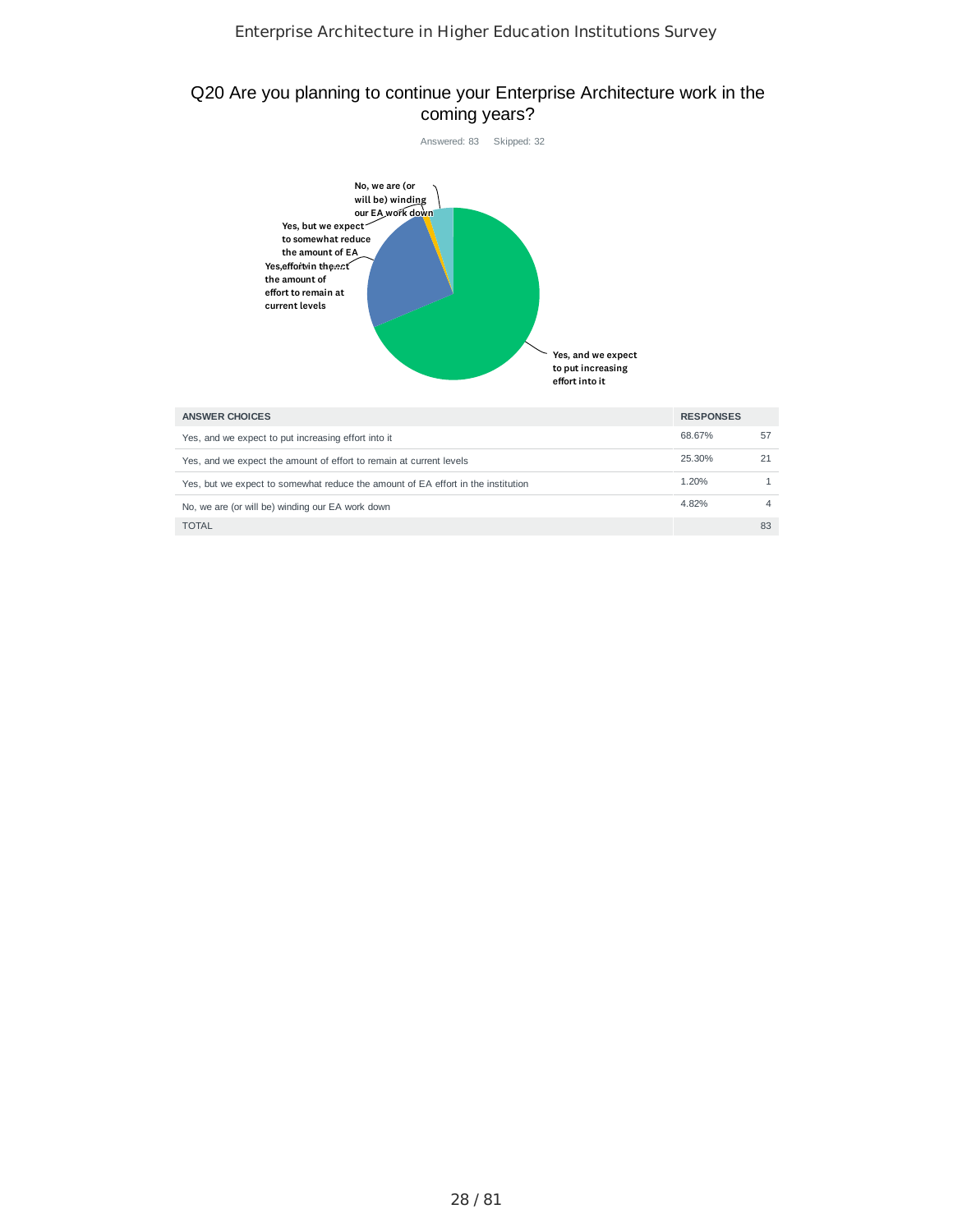#### Q21 Which organizational model of EA best fits your institution?

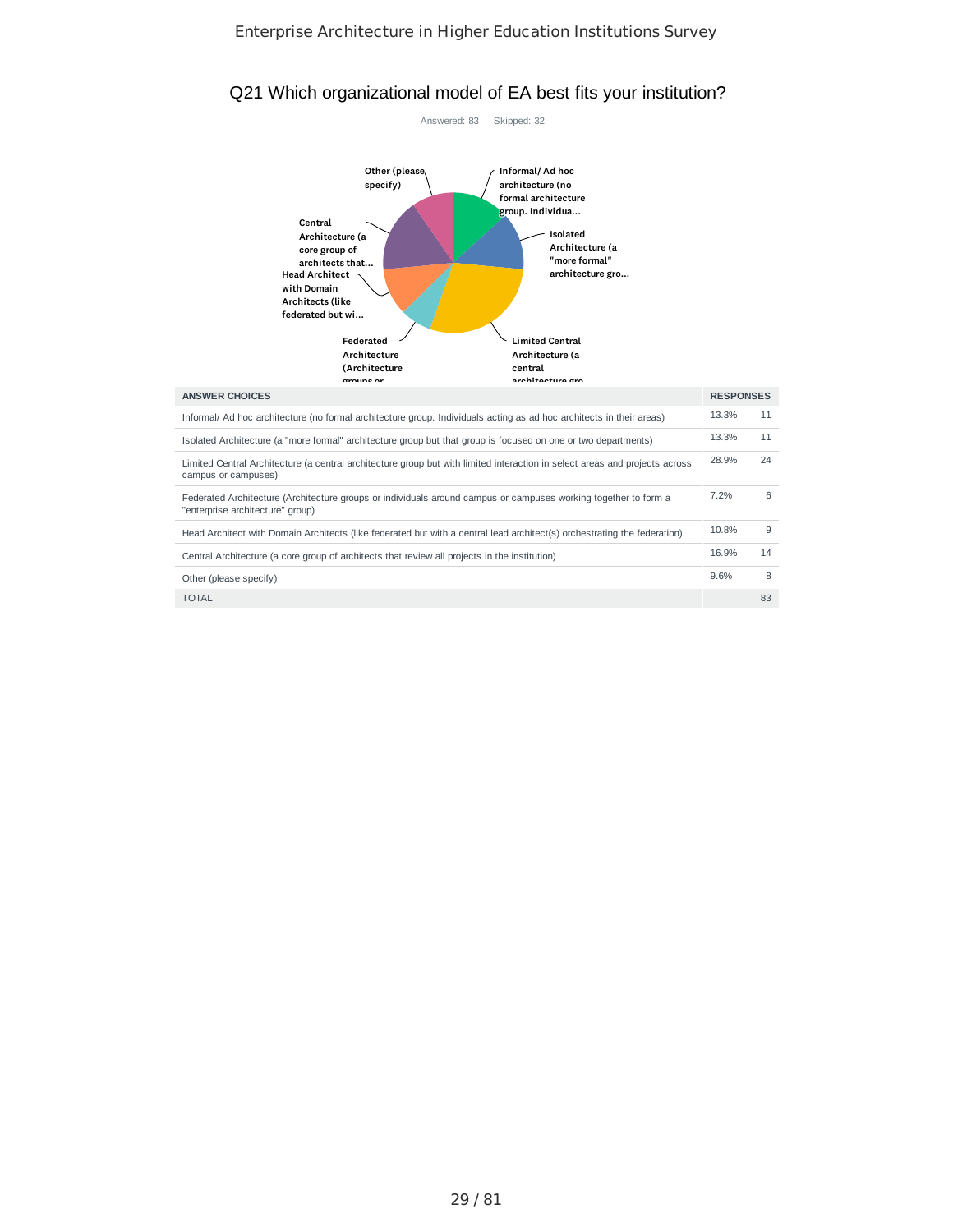# Q22 What is the size of the EA team? (people who focus on EA only; not including people who focus on IT or related work)



| <b>ANSWER CHOICES</b>                                                               | <b>RESPONSES</b> |    |
|-------------------------------------------------------------------------------------|------------------|----|
| Less than one (it is a part time role, or the persons responsible have other tasks) | 21.7%            | 18 |
|                                                                                     | 14.5%            | 12 |
| $2 - 3$                                                                             | 36.1%            | 30 |
| $4-6$                                                                               | 16.9%            | 14 |
| More than 6                                                                         | 10.8%            | 9  |
| <b>TOTAL</b>                                                                        |                  | 83 |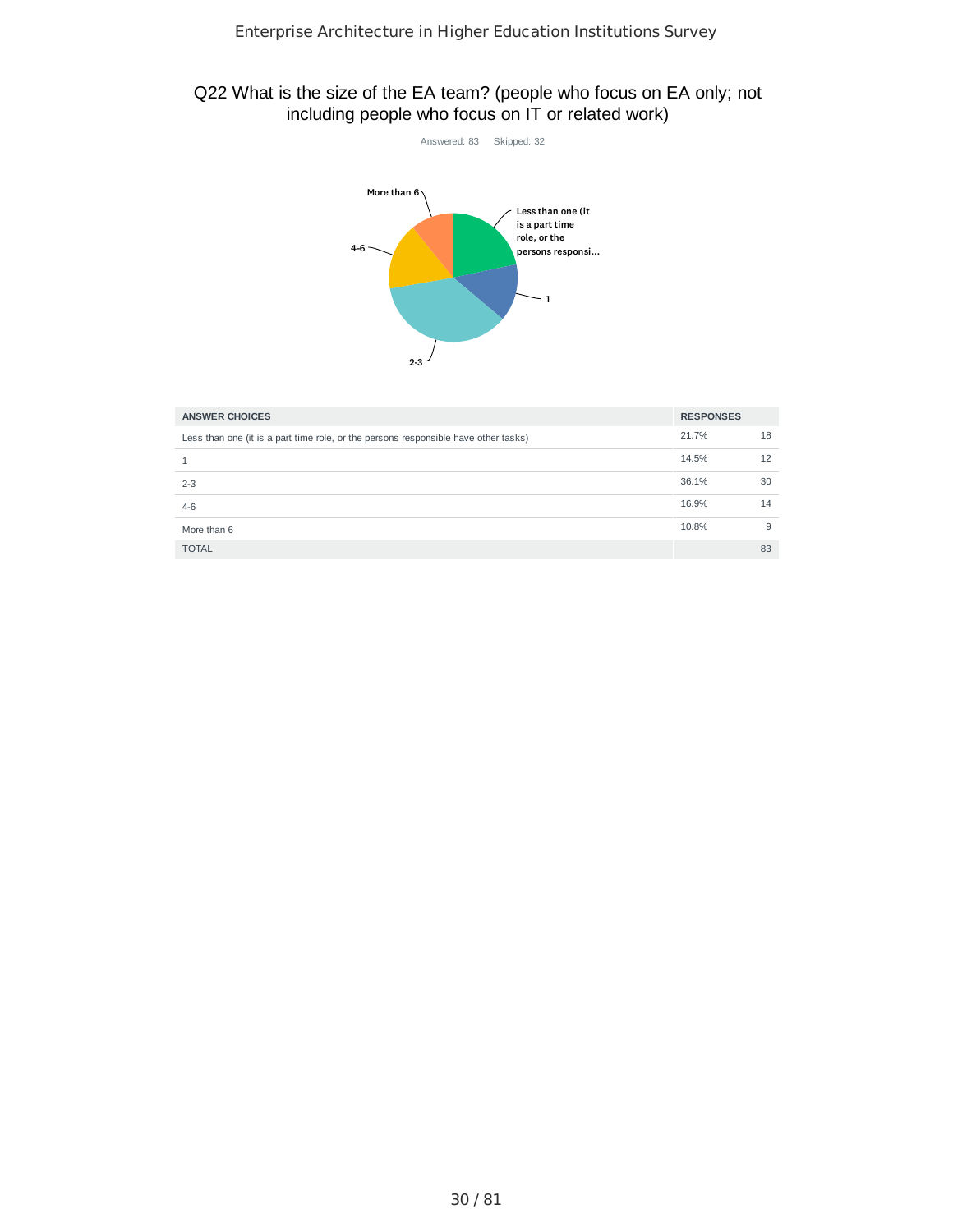# Q23 The head of the EA team (or those in charge of EA) reports to:



| <b>ANSWER CHOICES</b>                                                | <b>RESPONSES</b> |    |
|----------------------------------------------------------------------|------------------|----|
| Senior administration (such as the President or Provost) directly    | 4.8%             | 4  |
| CIO (Chief Information Officer) or similar                           | 55.4%            | 46 |
| A manager of a business-focused group such as a director of planning | 1.2%             |    |
| An IT manager (below the CIO level)                                  | 26.5%            | 22 |
| A manager of a specialized IT area such as security                  | 1.2%             |    |
| Other (please specify)                                               | 10.8%            | 9  |
| <b>TOTAL</b>                                                         |                  | 83 |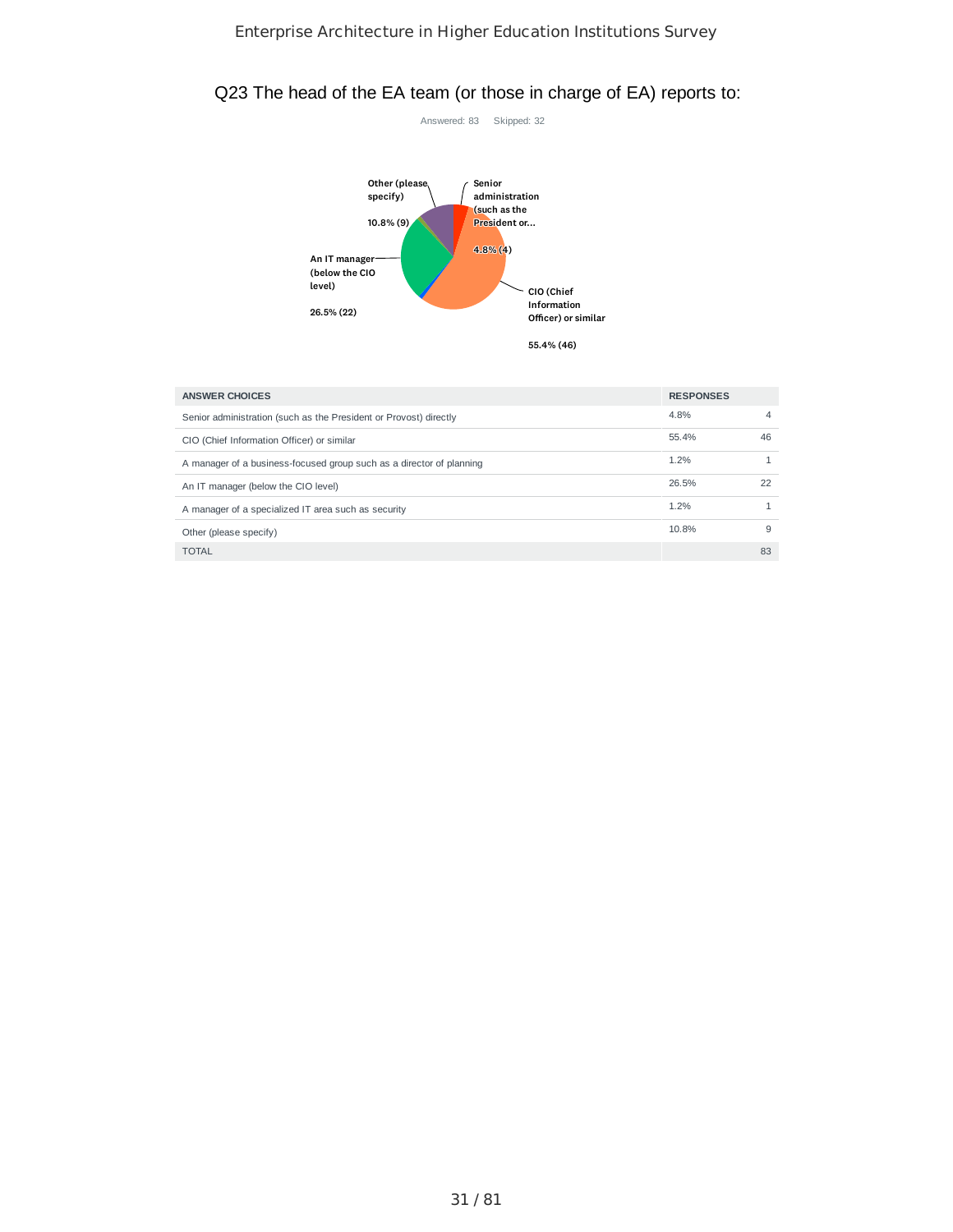

| <b>ANSWER CHOICES</b>                                    | <b>RESPONSES</b> |    |
|----------------------------------------------------------|------------------|----|
| Single campus                                            | 12.0%            | 10 |
| Single campus but with independent colleges (or similar) | 14.5%            |    |
| Multi-campus                                             | 73.5%            | 61 |
| <b>TOTAL</b>                                             |                  | 83 |

# Q24 How centralized is your institution?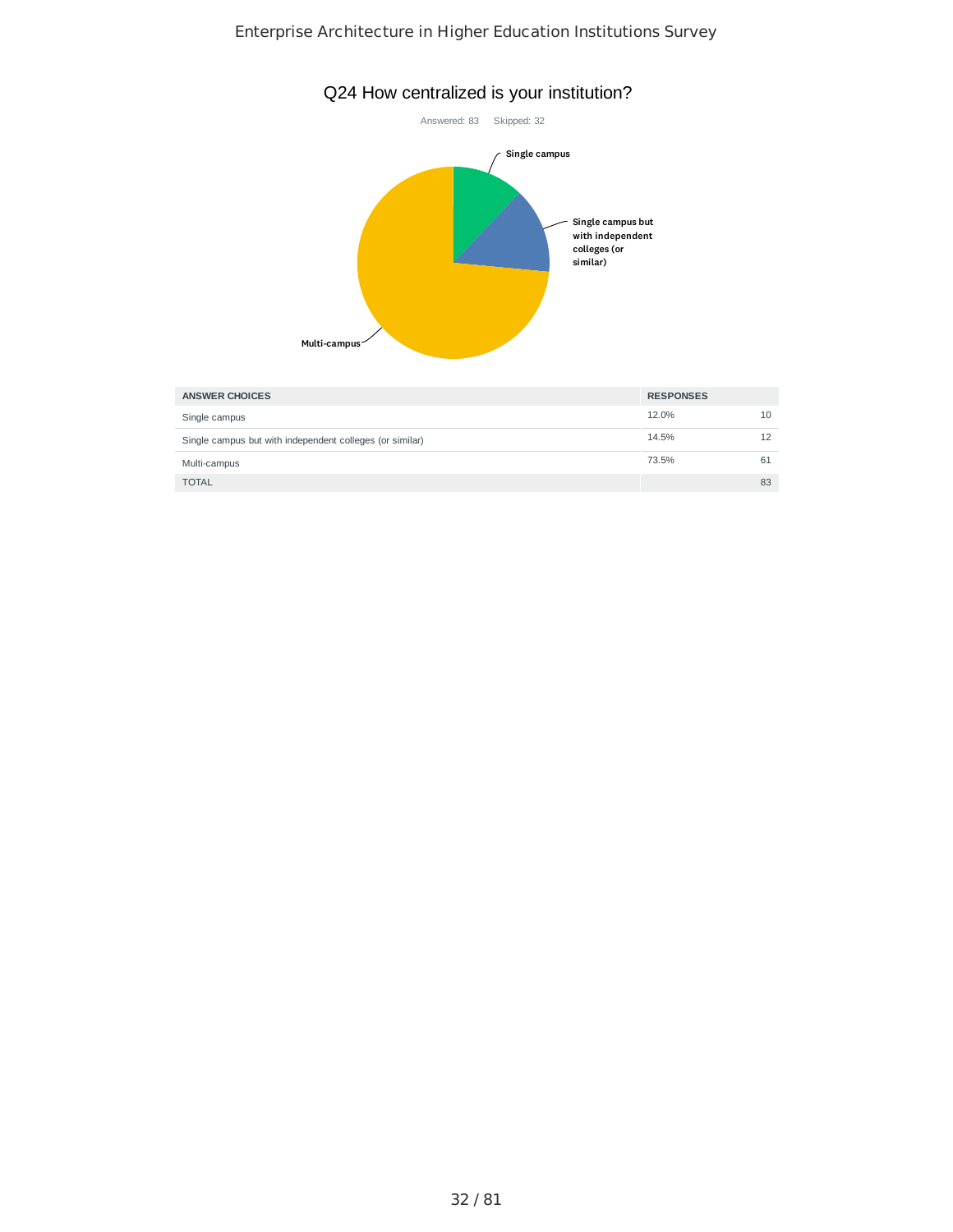## Q25 How centralized is your institution with regarding to its Information Technology (IT) team?



| <b>ANSWER CHOICES</b>                                                                                       | <b>RESPONSES</b> |    |
|-------------------------------------------------------------------------------------------------------------|------------------|----|
| There is a central IT team that does most of the IT work                                                    | 42.2%            | 35 |
| There is a central IT team, but some of the work is distributed to departments, units, colleges or campuses | 50.6%            | 42 |
| There is a central IT team but most IT work is distributed                                                  | 7.2%             |    |
| Almost all IT work is distributed                                                                           | $0.0\%$          |    |
| <b>TOTAL</b>                                                                                                |                  | 83 |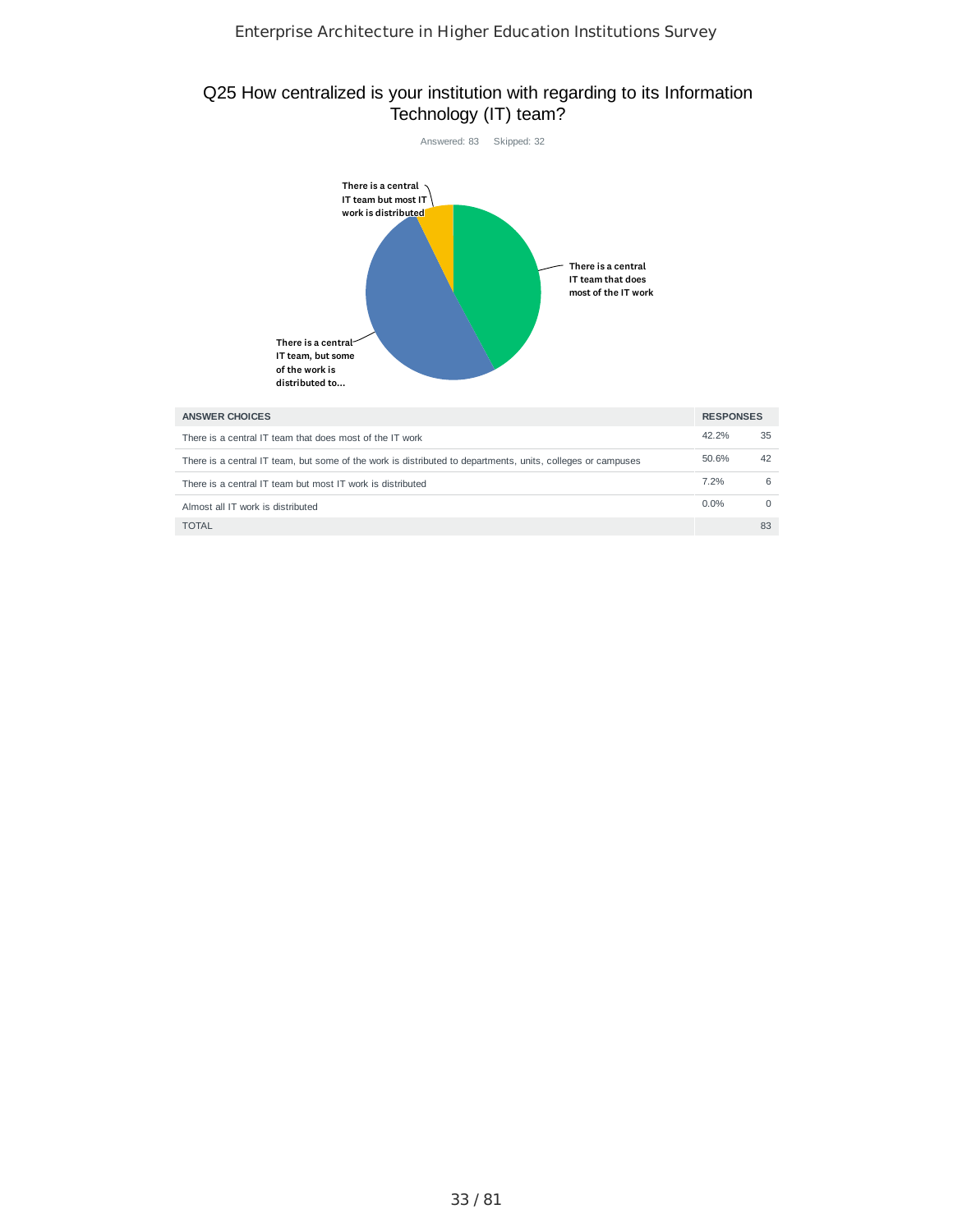## Q26 In your opinion, to what extent do each of the following definitions apply to EA in your institution? Each of these definitions come either from the literature or from our interviews with Enterprise Architects. Enterprise Architecture is:



Does not apply at all Somewhat applies Strongly applies

|                                                                                                                                                                                                                                                                                         | <b>DOES</b><br><b>NOT</b><br><b>APPLY</b><br>AT<br><b>ALL</b> | <b>SOMEWHAT</b><br><b>APPLIES</b> | <b>STRONGLY</b><br><b>APPLIES</b> | <b>TOTAL</b> | <b>WEIGHTED</b><br><b>AVERAGE</b> |
|-----------------------------------------------------------------------------------------------------------------------------------------------------------------------------------------------------------------------------------------------------------------------------------------|---------------------------------------------------------------|-----------------------------------|-----------------------------------|--------------|-----------------------------------|
| A process of understanding the different elements that go to make<br>up the enterprise and how those elements are inter-related.                                                                                                                                                        | 9.6%<br>8                                                     | 60.2%<br>50                       | 30.1%<br>25                       | 83           | 2.20                              |
| A digital representation of the organization's business and<br>information technology landscape                                                                                                                                                                                         | 13.3%<br>11                                                   | 62.7%<br>52                       | 24.1%<br>20                       | 83           | 2.11                              |
| A formal description of the current and future state(s) of an<br>organization, and of managed change between these states to<br>meet organization's stakeholders' goals and to create value in the<br>organization.                                                                     | 24.1%<br>20                                                   | 49.4%<br>41                       | 26.5%<br>22                       | 83           | 2.02                              |
| A strategic information asset base, which defines the mission, the<br>information necessary to perform the mission, the technologies<br>necessary to perform the mission, and the transitional processes<br>for implementing new technologies in response to changing<br>mission needs. | 20.7%<br>17                                                   | 61.0%<br>50                       | 18.3%<br>15                       | 82           | 1.98                              |
| A master plan that "acts as a collaboration force" between aspects<br>of business planning, business operations, automation, and<br>enabling technological infrastructure.                                                                                                              | 28.9%<br>24                                                   | 51.8%<br>43                       | 19.3%<br>16                       | 83           | 1.90                              |
| A discipline for proactively and holistically leading enterprise<br>responses to disruptive forces by identifying and analyzing the<br>execution of change toward desired business vision and<br>outcomes.                                                                              | 32.5%<br>27                                                   | 49.4%<br>41                       | 18.1%<br>15                       | 83           | 1.86                              |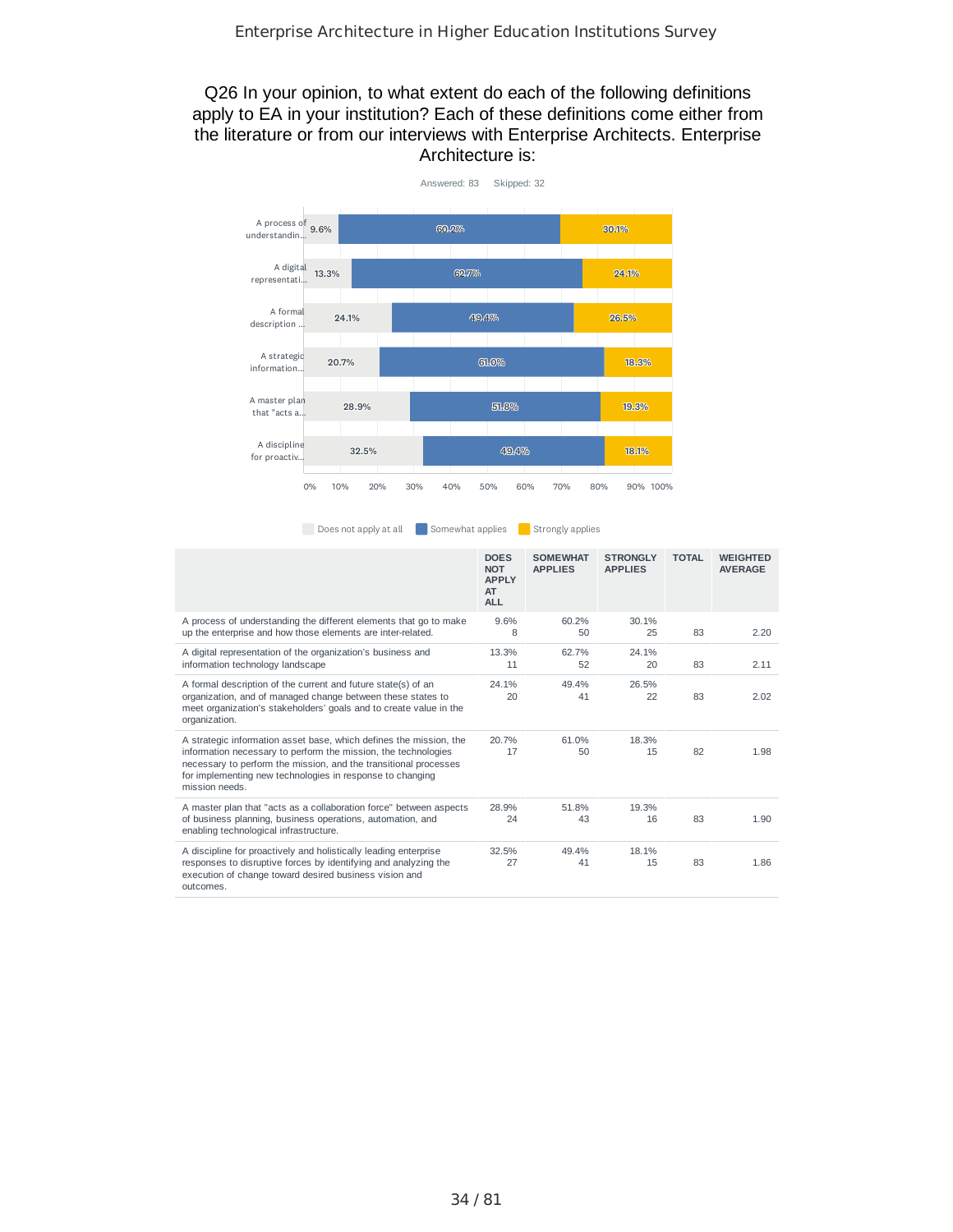## Q27 For each of the following motivations and objectives for Enterprise Architecture, please indicate the extent to which it is important for your institution:



Not Important At All Slightly Important Moderately important **Absolutely Essential** 

|                                  | <b>NOT</b><br><b>IMPORTANT</b><br>AT ALL (1) | <b>SLIGHTLY</b><br><b>IMPORTANT</b><br>(2) | <b>MODERATELY</b><br><b>IMPORTANT (3)</b> | <b>VERY</b><br><b>IMPORTANT</b><br>(4) | <b>ABSOLUTELY</b><br><b>ESSENTIAL (5)</b> | <b>TOTAL</b> | <b>WEIGHTED</b><br><b>AVERAGE</b> |
|----------------------------------|----------------------------------------------|--------------------------------------------|-------------------------------------------|----------------------------------------|-------------------------------------------|--------------|-----------------------------------|
| Align projects<br>with goals     | 4.8%<br>4                                    | 3.6%<br>3                                  | 16.9%<br>14                               | 47.0%<br>39                            | 27.7%<br>23                               | 83           | 3.89                              |
| Align business<br>$+$ IT         | 3.6%<br>3                                    | 8.4%<br>$\overline{7}$                     | 14.5%<br>12                               | 50.6%<br>42                            | 22.9%<br>19                               | 83           | 3.81                              |
| Reduce<br>duplication            | 4.8%<br>4                                    | 6.0%<br>5                                  | 18.1%<br>15                               | 49.4%<br>41                            | 21.7%<br>18                               | 83           | 3.77                              |
| Enable digital<br>transformation | 3.6%<br>3                                    | 9.6%<br>8                                  | 20.5%<br>17                               | 43.4%<br>36                            | 22.9%<br>19                               | 83           | 3.72                              |
| Leverage<br>assets               | 1.2%<br>1                                    | 7.2%<br>6                                  | 28.9%<br>24                               | 44.6%<br>37                            | 18.1%<br>15                               | 83           | 3.71                              |
| Enable<br>adaptability           | 3.6%<br>3                                    | 8.4%<br>$\overline{7}$                     | 25.3%<br>21                               | 47.0%<br>39                            | 15.7%<br>13                               | 83           | 3.63                              |
| Data driven<br>decisions         | 6.0%<br>5                                    | 8.4%<br>$\overline{7}$                     | 24.1%<br>20                               | 53.0%<br>44                            | 8.4%<br>$\overline{7}$                    | 83           | 3.49                              |
| Reduce costs                     | 4.8%<br>4                                    | 21.7%<br>18                                | 32.5%<br>27                               | 28.9%<br>24                            | 12.0%<br>10                               | 83           | 3.22                              |
| Mandated by<br>government        | 63.9%<br>53                                  | 16.9%<br>14                                | 8.4%<br>7                                 | 7.2%<br>6                              | 3.6%<br>3                                 | 83           | 1.70                              |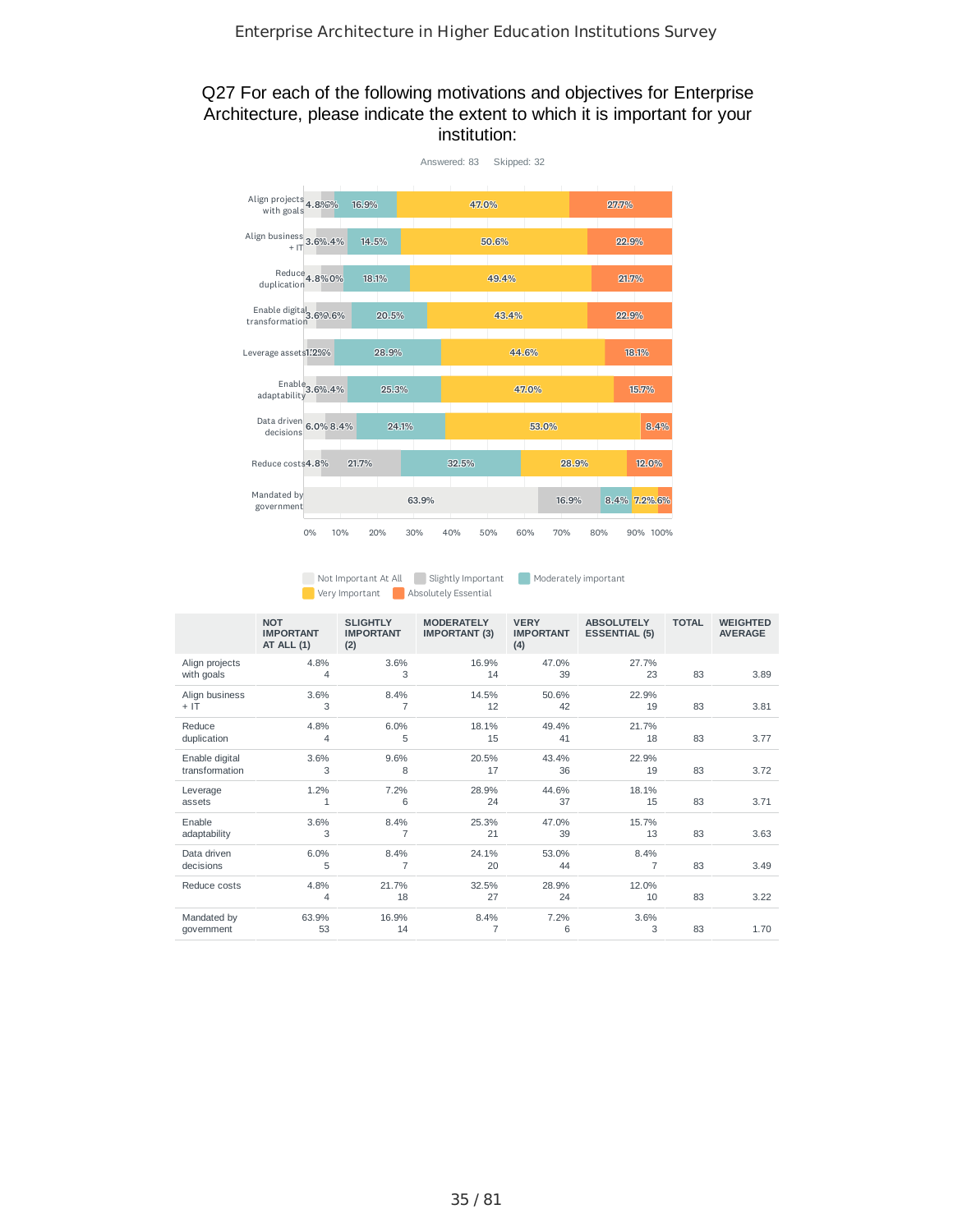| <b>BASIC STATISTICS</b>       |                |                |               |             |                           |      |
|-------------------------------|----------------|----------------|---------------|-------------|---------------------------|------|
|                               | <b>MINIMUM</b> | <b>MAXIMUM</b> | <b>MEDIAN</b> | <b>MEAN</b> | <b>STANDARD DEVIATION</b> |      |
| Align projects with goals     | 1.00           | 5.00           | 4.00          | 3.89        |                           | 1.01 |
| Align business + IT           | 1.00           | 5.00           | 4.00          | 3.81        |                           | 1.00 |
| Reduce duplication            | 1.00           | 5.00           | 4.00          | 3.77        |                           | 1.01 |
| Enable digital transformation | 1.00           | 5.00           | 4.00          | 3.72        |                           | 1.03 |
| Leverage assets               | 1.00           | 5.00           | 4.00          | 3.71        |                           | 0.89 |
| Enable adaptability           | 1.00           | 5.00           | 4.00          | 3.63        |                           | 0.97 |
| Data driven decisions         | 1.00           | 5.00           | 4.00          | 3.49        |                           | 0.97 |
| Reduce costs                  | 1.00           | 5.00           | 3.00          | 3.22        |                           | 1.06 |
| Mandated by government        | 1.00           | 5.00           | 1.00          | 1.70        |                           | 1.12 |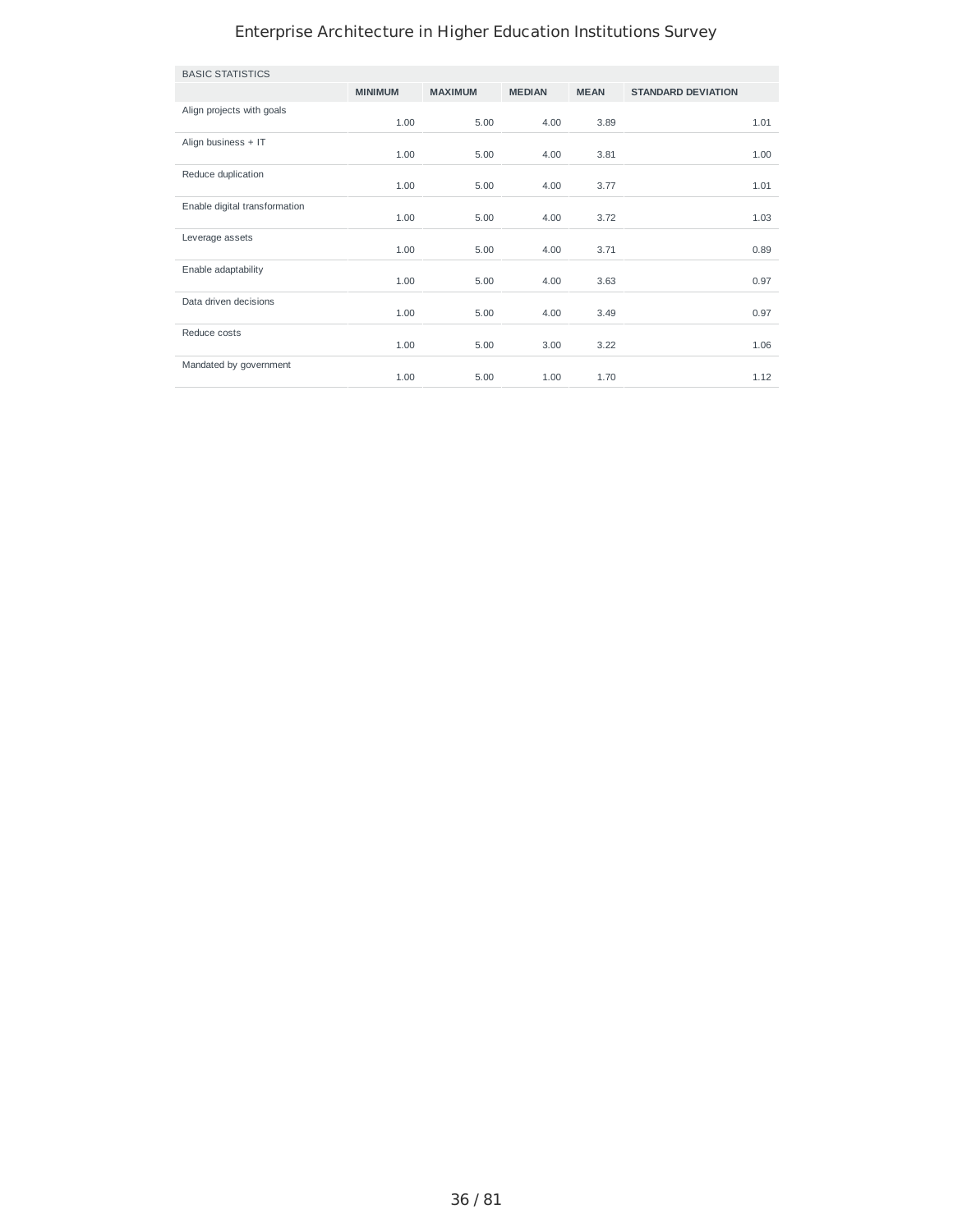#### Q28 For each of the following frameworks or reference models, please indicate the extent to which it has influenced your EA process:



Never heard of it Do not use

 $\Box$  Discovered that we are aligned with it somewhat  $\Box$  Somewhat influenced by it

Have borrowed elements from it Have adapted it Follow it closely

|                                          | <b>NEVER</b><br><b>HEARD</b><br>OF IT<br>(1) | <b>DO</b><br><b>NOT</b><br><b>USE</b><br>(2) | <b>DISCOVERED</b><br><b>THAT WE</b><br><b>ARE</b><br><b>ALIGNED</b><br><b>WITH IT</b><br><b>SOMEWHAT</b><br>(3) | <b>SOMEWHAT</b><br><b>INFLUENCED</b><br><b>BY IT (4)</b> | <b>HAVE</b><br><b>BORROWED</b><br><b>ELEMENTS</b><br>FROM IT (5) | <b>HAVE</b><br><b>ADAPTED</b><br>IT(6) | <b>FOLLOW</b><br>IT.<br><b>CLOSELY</b><br>(7) | <b>TOTAL</b> | <b>WEIGHTED</b><br><b>AVERAGE</b> |
|------------------------------------------|----------------------------------------------|----------------------------------------------|-----------------------------------------------------------------------------------------------------------------|----------------------------------------------------------|------------------------------------------------------------------|----------------------------------------|-----------------------------------------------|--------------|-----------------------------------|
| <b>TOGAF</b>                             | 3.7%<br>3                                    | 9.8%<br>8                                    | 11.0%<br>9                                                                                                      | 18.3%<br>15                                              | 31.7%<br>26                                                      | 20.7%<br>17                            | 4.9%<br>4                                     | 82           | 4.46                              |
| Gartner<br>EA<br>approach                | 2.4%<br>$\overline{2}$                       | 30.5%<br>25                                  | 6.1%<br>5                                                                                                       | 30.5%<br>25                                              | 25.6%<br>21                                                      | 1.2%<br>$\mathbf{1}$                   | 3.7%<br>3                                     | 82           | 3.65                              |
| <b>CAUDIT</b><br>EA<br>Commons<br>for HE | 20.7%<br>17                                  | 32.9%<br>27                                  | 3.7%<br>3                                                                                                       | 3.7%<br>3                                                | 15.9%<br>13                                                      | 7.3%<br>6                              | 15.9%<br>13                                   | 82           | 3.46                              |
| Zachman<br>Framework                     | 15.9%<br>13                                  | 40.2%<br>33                                  | 3.7%<br>3                                                                                                       | 15.9%<br>13                                              | 20.7%<br>17                                                      | 3.7%<br>3                              | 0.0%<br>$\mathbf 0$                           | 82           | 2.96                              |
| <b>ITANA</b><br>Reference<br>Arch.       | 35.4%<br>29                                  | 36.6%<br>30                                  | 8.5%<br>$\overline{7}$                                                                                          | 12.2%<br>10                                              | 7.3%<br>6                                                        | 0.0%<br>$\mathbf{0}$                   | 0.0%<br>$\mathbf 0$                           | 82           | 2.20                              |
| <b>NORA</b><br>(Saudi<br>Arabia)         | 51.2%<br>42                                  | 32.9%<br>27                                  | 2.4%<br>2                                                                                                       | 2.4%<br>$\overline{2}$                                   | 4.9%<br>$\overline{4}$                                           | 1.2%<br>$\mathbf{1}$                   | 4.9%<br>4                                     | 82           | 2.00                              |
| <b>APOC</b><br>Framework                 | 46.3%<br>38                                  | 39.0%<br>32                                  | 1.2%<br>$\mathbf{1}$                                                                                            | 4.9%<br>4                                                | 7.3%<br>6                                                        | 1.2%<br>$\mathbf{1}$                   | 0.0%<br>$\mathbf 0$                           | 82           | 1.91                              |
| <b>KPMG EA</b><br>approach               | 42.7%<br>35                                  | 40.2%<br>33                                  | 7.3%<br>6                                                                                                       | 4.9%<br>$\overline{4}$                                   | 3.7%<br>3                                                        | 1.2%<br>$\mathbf{1}$                   | 0.0%<br>$\mathbf 0$                           | 82           | 1.90                              |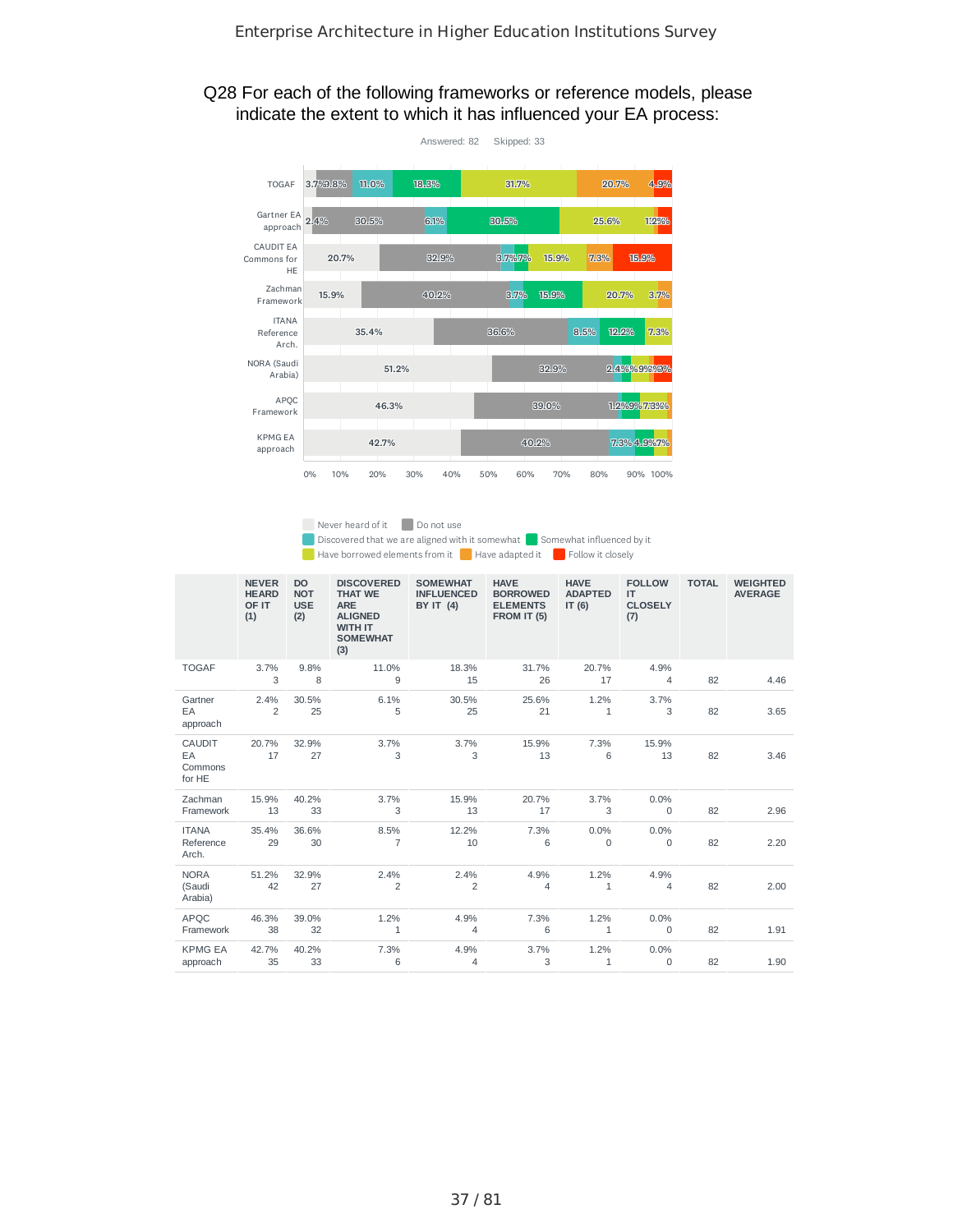| <b>BASIC STATISTICS</b>      |                |                |               |             |                           |      |
|------------------------------|----------------|----------------|---------------|-------------|---------------------------|------|
|                              | <b>MINIMUM</b> | <b>MAXIMUM</b> | <b>MEDIAN</b> | <b>MEAN</b> | <b>STANDARD DEVIATION</b> |      |
| <b>TOGAF</b>                 | 1.00           | 7.00           | 5.00          | 4.46        |                           | 1.48 |
| Gartner EA approach          | 1.00           | 7.00           | 4.00          | 3.65        |                           | 1.42 |
| CAUDIT EA Commons for HE     | 1.00           | 7.00           | 2.00          | 3.46        |                           | 2.19 |
| Zachman Framework            | 1.00           | 6.00           | 2.00          | 2.96        |                           | 1.53 |
| <b>ITANA Reference Arch.</b> | 1.00           | 5.00           | 2.00          | 2.20        |                           | 1.24 |
| NORA (Saudi Arabia)          | 1.00           | 7.00           | 1.00          | 2.00        |                           | 1.58 |
| APQC Framework               | 1.00           | 6.00           | 2.00          | 1.91        |                           | 1.23 |
| KPMG EA approach             | 1.00           | 6.00           | 2.00          | 1.90        |                           | 1.10 |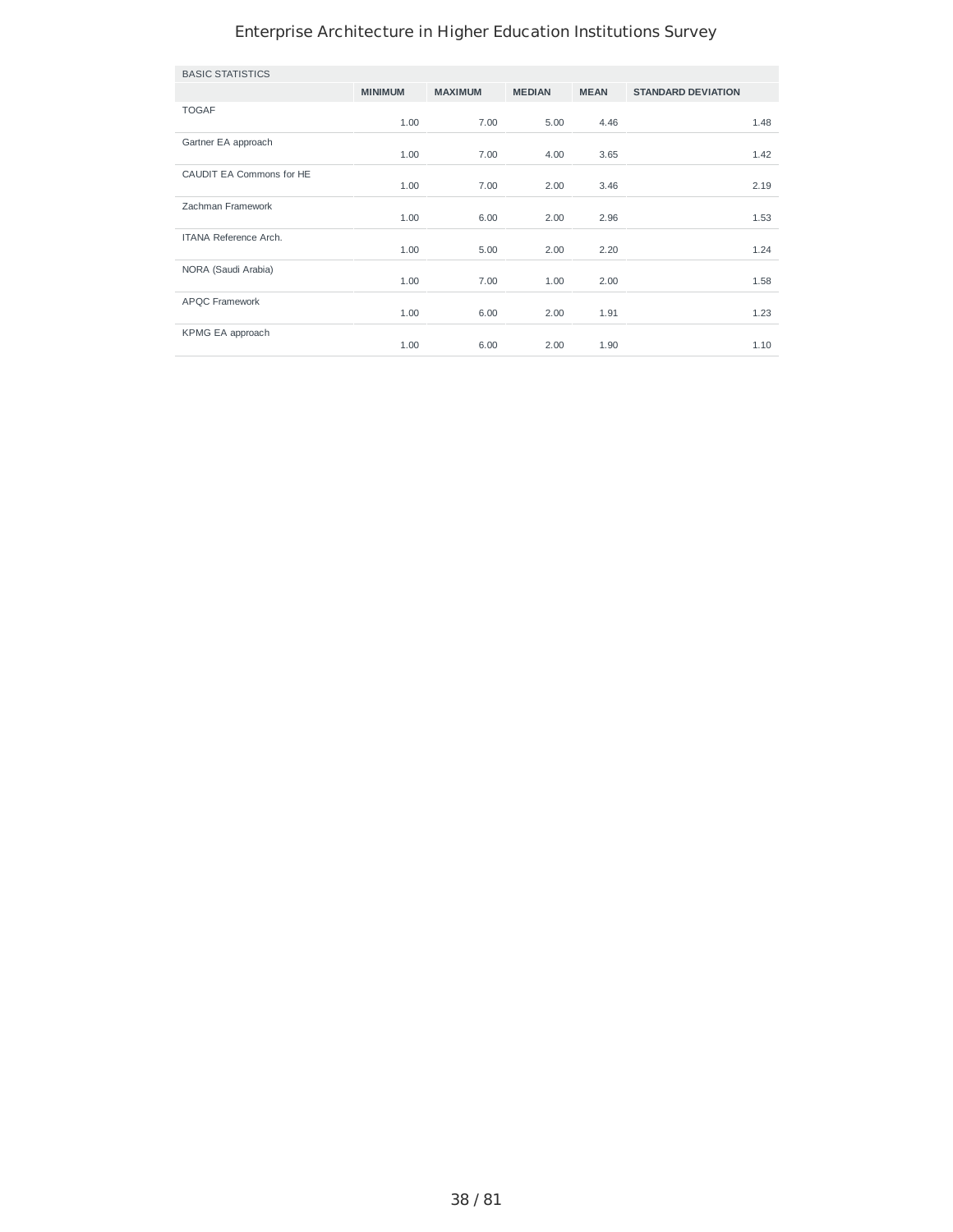### Q29 Please indicate the main reasons that motivated your organization to choose the framework(s) identified in the last question (you may need to scroll to the right to see all the reasons).



TOGAF (The Open Group Architecture Framework) KPMG EA approach

**APQC Framework APQC Framework** Gartner EA approach CAUDIT Enterprise Architecture Commons for Higher Education

National Overall Reference Architecture (NORA)

**ITANA Reference Architecture for Teaching and Learning** 

|                                                                              | <b>TOGAF (THE</b><br><b>OPEN GROUP</b><br><b>ARCHITECTURE</b><br><b>FRAMEWORK)</b> | <b>KPMG EA</b><br><b>APPROACH</b> | <b>ZACHMAN</b><br><b>FRAMEWORK</b> | <b>APOC</b><br><b>FRAMEWORK</b> | <b>GARTNER</b><br>EA<br><b>APPROACH</b> | <b>CAUDIT</b><br><b>ENTERPRISE</b><br><b>ARCHITECTURE</b><br><b>COMMONS FOR</b><br><b>HIGHER</b><br><b>EDUCATION</b> | <b>NATIONAL</b><br><b>OVERALL</b><br><b>REFERENCE</b><br><b>ARCHITECTURE</b><br>(NORA) | <b>ITANA</b><br><b>REFERENCE</b><br><b>ARCHITECTUF</b><br><b>FOR TEACHIN</b><br><b>AND LEARNIN</b> |
|------------------------------------------------------------------------------|------------------------------------------------------------------------------------|-----------------------------------|------------------------------------|---------------------------------|-----------------------------------------|----------------------------------------------------------------------------------------------------------------------|----------------------------------------------------------------------------------------|----------------------------------------------------------------------------------------------------|
| It helps guide the<br>choice of IT and<br>business solutions                 | 38.0%<br>19                                                                        | 2.0%<br>1                         | 12.0%<br>6                         | 4.0%<br>$\overline{c}$          | 26.0%<br>13                             | 12.0%<br>6                                                                                                           | 4.0%<br>$\overline{c}$                                                                 | 2.C                                                                                                |
| It is aligns well<br>with the<br>university's<br>functions and<br>challenges | 19.1%<br>9                                                                         | 2.1%<br>$\mathbf{1}$              | 4.3%<br>2                          | 2.1%<br>1                       | 4.3%<br>$\overline{c}$                  | 59.6%<br>28                                                                                                          | 2.1%<br>1                                                                              | 6.4                                                                                                |
| It gives guidance<br>for organizing an<br>EA team                            | 46.7%<br>21                                                                        | 0.0%<br>$\Omega$                  | 6.7%<br>3                          | 0.0%<br>$\mathbf 0$             | 24.4%<br>11                             | 13.3%<br>6                                                                                                           | 6.7%<br>3                                                                              | 2.2                                                                                                |
| It complements<br>other frameworks                                           | 33.3%<br>14                                                                        | 0.0%<br>$\mathbf 0$               | 23.8%<br>10                        | 4.8%<br>$\overline{2}$          | 11.9%<br>5                              | 19.0%<br>8                                                                                                           | 4.8%<br>2                                                                              | 2.4                                                                                                |
| It is very general                                                           | 44.7%<br>17                                                                        | 2.6%<br>1                         | 10.5%<br>4                         | 5.3%<br>$\overline{2}$          | 15.8%<br>6                              | 10.5%<br>$\overline{4}$                                                                                              | 7.9%<br>3                                                                              | 2.6                                                                                                |
| It is very complete                                                          | 55.2%<br>16                                                                        | 0.0%<br>$\mathbf 0$               | 10.3%<br>3                         | 6.9%<br>$\overline{2}$          | 3.4%<br>$\mathbf{1}$                    | 13.8%<br>4                                                                                                           | 6.9%<br>$\overline{c}$                                                                 | 3.4                                                                                                |
| It helps manage<br>risks                                                     | 60.0%<br>12                                                                        | 5.0%<br>1                         | 5.0%<br>1                          | 0.0%<br>0                       | 5.0%<br>$\mathbf{1}$                    | 5.0%<br>$\mathbf{1}$                                                                                                 | 10.0%<br>2                                                                             | 10 <sub>c</sub>                                                                                    |
| We were required<br>to use it                                                | 14.3%<br>1                                                                         | 0.0%<br>0                         | 0.0%<br>$\mathbf 0$                | 0.0%<br>0                       | 0.0%<br>0                               | 0.0%<br>$\mathbf 0$                                                                                                  | 85.7%<br>6                                                                             | 0. <sub>C</sub>                                                                                    |
| Unknown (it was<br>chosen by my<br>predecessors)                             | 80.0%<br>4                                                                         | 20.0%<br>1                        | 0.0%<br>0                          | 0.0%<br>$\mathsf{O}\xspace$     | 0.0%<br>$\mathbf 0$                     | 0.0%<br>0                                                                                                            | 0.0%<br>$\Omega$                                                                       | 0. <sub>C</sub>                                                                                    |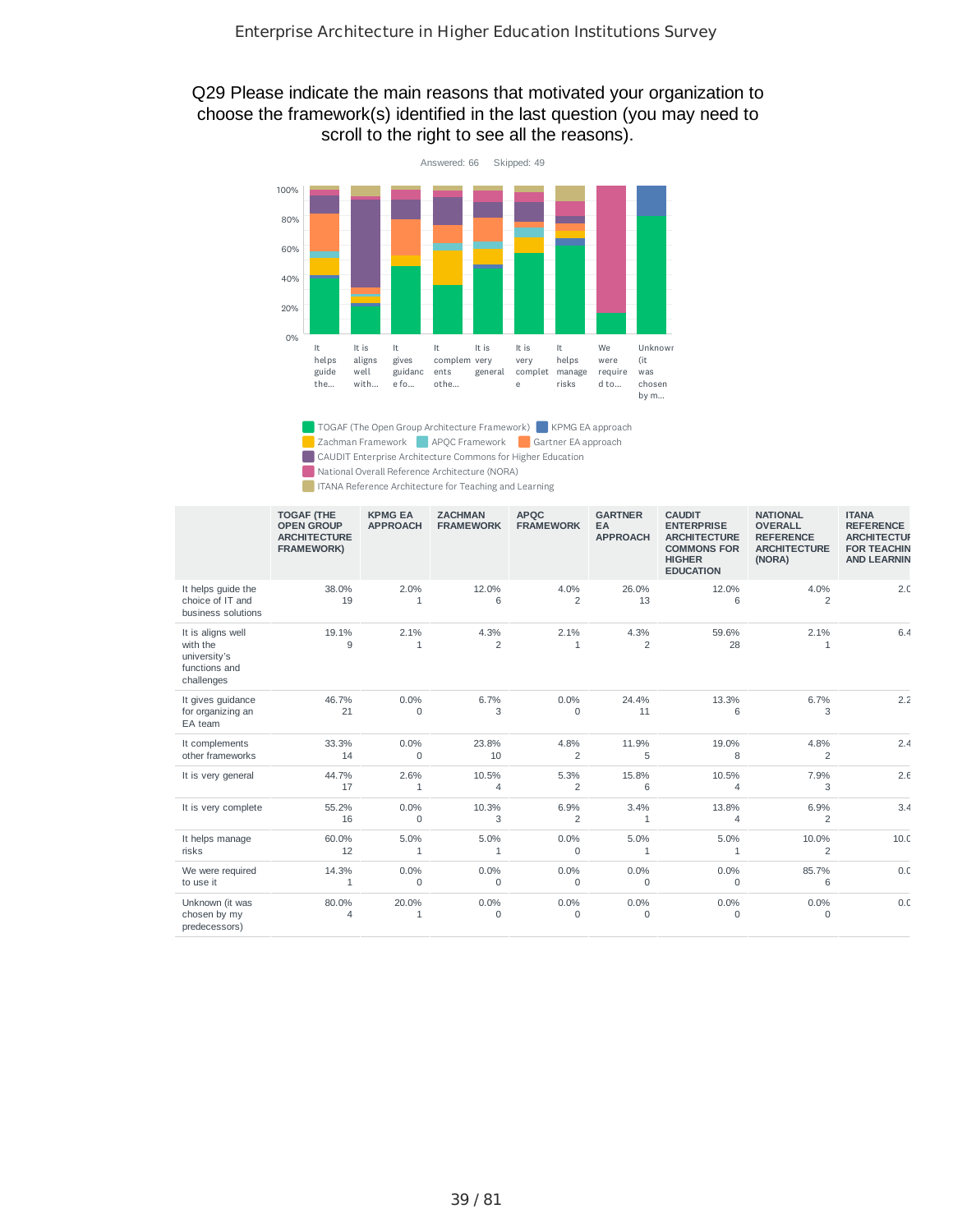### Q30 To what extent do you manage each of the following kinds of models in your EA process?



|                                   | Not at all               | Somewhat               | Moderately               | A lot        | Extensively               |              |                                   |
|-----------------------------------|--------------------------|------------------------|--------------------------|--------------|---------------------------|--------------|-----------------------------------|
|                                   | <b>NOT AT</b><br>ALL (1) | <b>SOMEWHAT</b><br>(2) | <b>MODERATELY</b><br>(3) | A LOT<br>(4) | <b>EXTENSIVELY</b><br>(5) | <b>TOTAL</b> | <b>WEIGHTED</b><br><b>AVERAGE</b> |
| Application models                | 6.4%<br>5                | 14.1%<br>11            | 25.6%<br>20              | 39.7%<br>31  | 14.1%<br>11               | 78           | 3.41                              |
| Capability models                 | 5.1%<br>$\overline{4}$   | 26.6%<br>21            | 26.6%<br>21              | 22.8%<br>18  | 19.0%<br>15               | 79           | 3.24                              |
| Data models                       | 6.4%<br>5                | 25.6%<br>20            | 30.8%<br>24              | 25.6%<br>20  | 11.5%<br>9                | 78           | 3.10                              |
| <b>Business process</b><br>models | 7.7%<br>6                | 29.5%<br>23            | 33.3%<br>26              | 23.1%<br>18  | 6.4%<br>5                 | 78           | 2.91                              |
| Service and interface<br>models   | 13.9%<br>11              | 21.5%<br>17            | 30.4%<br>24              | 30.4%<br>24  | 3.8%<br>3                 | 79           | 2.89                              |
| Security models                   | 13.0%<br>10              | 26.0%<br>20            | 28.6%<br>22              | 28.6%<br>22  | 3.9%<br>3                 | 77           | 2.84                              |
| Enterprise models                 | 14.3%<br>11              | 24.7%<br>19            | 36.4%<br>28              | 19.5%<br>15  | 5.2%<br>$\overline{4}$    | 77           | 2.77                              |
| Network models                    | 24.1%<br>19              | 25.3%<br>20            | 22.8%<br>18              | 20.3%<br>16  | 7.6%<br>6                 | 79           | 2.62                              |
| IT hardware models                | 27.8%<br>22              | 26.6%<br>21            | 21.5%<br>17              | 17.7%<br>14  | 6.3%<br>5                 | 79           | 2.48                              |
| Organization charts               | 26.9%<br>21              | 24.4%<br>19            | 28.2%<br>22              | 16.7%<br>13  | 3.8%<br>3                 | 78           | 2.46                              |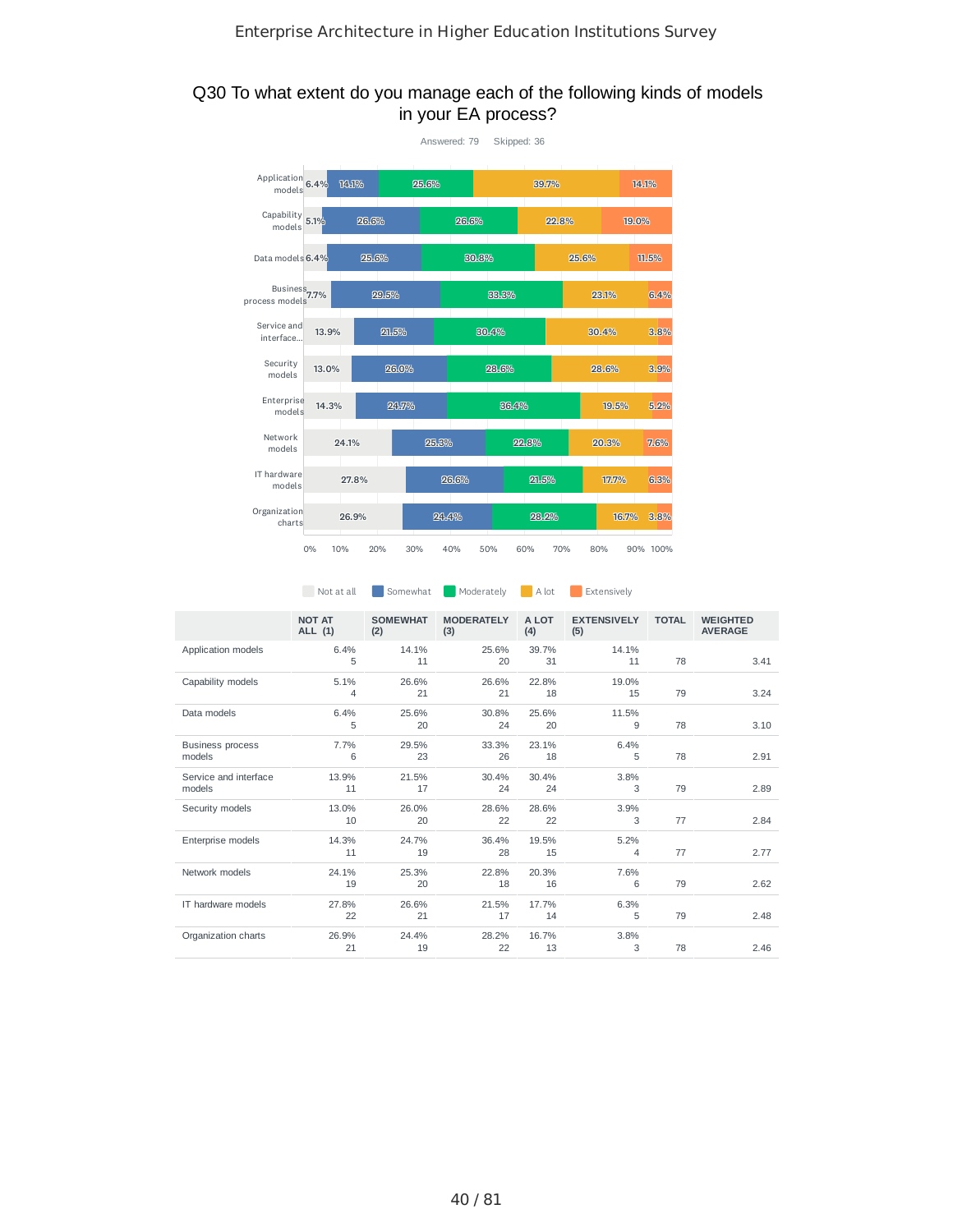| <b>BASIC STATISTICS</b>      |                |                |               |             |                           |      |
|------------------------------|----------------|----------------|---------------|-------------|---------------------------|------|
|                              | <b>MINIMUM</b> | <b>MAXIMUM</b> | <b>MEDIAN</b> | <b>MEAN</b> | <b>STANDARD DEVIATION</b> |      |
| Application models           | 1.00           | 5.00           | 4.00          | 3.41        |                           | 1.09 |
| Capability models            | 1.00           | 5.00           | 3.00          | 3.24        |                           | 1.18 |
| Data models                  | 1.00           | 5.00           | 3.00          | 3.10        |                           | 1.10 |
| Business process models      | 1.00           | 5.00           | 3.00          | 2.91        |                           | 1.04 |
| Service and interface models | 1.00           | 5.00           | 3.00          | 2.89        |                           | 1.10 |
| Security models              | 1.00           | 5.00           | 3.00          | 2.84        |                           | 1.09 |
| Enterprise models            | 1.00           | 5.00           | 3.00          | 2.77        |                           | 1.08 |
| Network models               | 1.00           | 5.00           | 3.00          | 2.62        |                           | 1.26 |
| IT hardware models           | 1.00           | 5.00           | 2.00          | 2.48        |                           | 1.24 |
| Organization charts          | 1.00           | 5.00           | 2.00          | 2.46        |                           | 1.16 |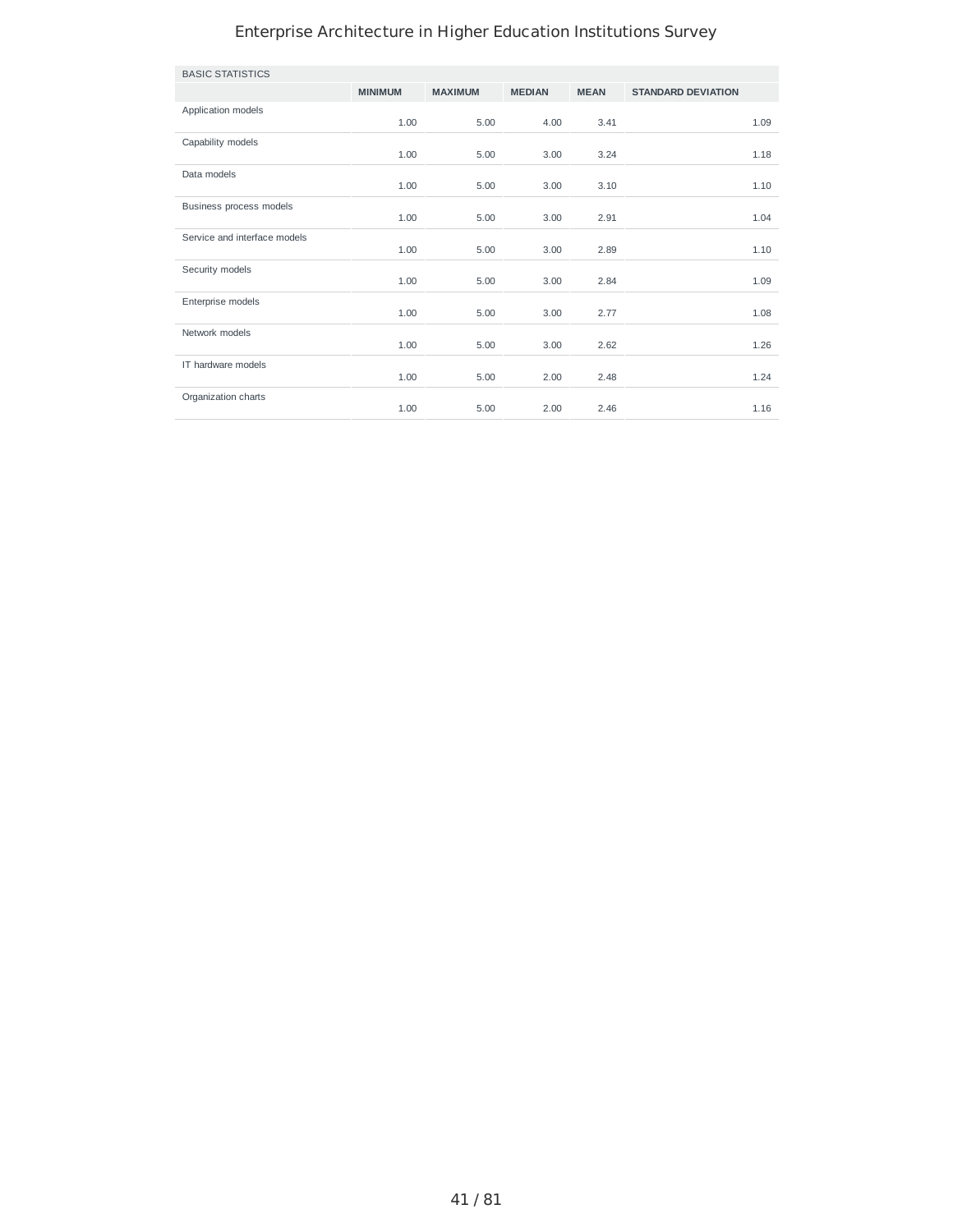### Q31 To what extent do you use each of the following tools to manage your EA?

|                                          |    |            |     |              | Answered: 81 |                | Skipped: 34 |       |                 |                    |           |
|------------------------------------------|----|------------|-----|--------------|--------------|----------------|-------------|-------|-----------------|--------------------|-----------|
| Presentation <sub>3.7%11%</sub><br>tools |    |            |     | 35.8%        |              |                |             |       | 49.4%           |                    |           |
| Spreadsheets1.2%16.0%                    |    |            |     | 34.6%        |              |                |             |       | 48.1%           |                    |           |
| Word<br>processors                       |    | 1.2% 19.8% |     | 30.9%        |              |                |             |       | 48.1%           |                    |           |
| Generic $6.2\%$<br>drawing tools         |    | 12.3%      |     |              | 39.5%        |                |             |       | 42.0%           |                    |           |
| Archimate                                |    |            |     | 61.7%        |              |                |             | 13.6% | 13.6%           |                    | 11.1%     |
| Other business<br>modeling tools         |    |            |     |              | 79.0%        |                |             |       | 9.9%            |                    | 7.4%7%    |
| Data<br>management                       |    |            |     |              | 81.5%        |                |             |       |                 | TILIP <sub>o</sub> | 612%      |
| BiZZDesign<br>Enterprise                 |    |            |     |              | 87.7%        |                |             |       |                 |                    | 4.9%7.9%% |
| Enterprise<br>Architect                  |    |            |     |              | 90.1%        |                |             |       |                 |                    | 2.5%7.%%  |
| erwin EA by<br>erwin                     |    |            |     |              | 88.9%        |                |             |       |                 |                    | 4.9%.9%   |
| Software<br>modelling tool               |    |            |     |              | 87.7%        |                |             |       |                 |                    | 7.49%1.9% |
| iServer by<br>Orbus<br>Software          |    |            |     |              | 91.4%        |                |             |       |                 |                    | 4.9%      |
| Abacus by<br>Avolution                   |    |            |     |              | 95.1%        |                |             |       |                 |                    |           |
| Casewise<br>Modeler                      |    |            |     |              |              | 96.3%          |             |       |                 |                    | 1.2%      |
| <b>IBM Rational</b><br>Sys. Architect    |    |            |     |              | 95.1%        |                |             |       |                 |                    | 2.5%      |
| HOPEX by<br>MEGA<br>International        |    |            |     |              |              | 97.5%          |             |       |                 |                    | 1.2       |
| Insight EA by<br>FIOS Insight            |    |            |     |              |              | 98.8%          |             |       |                 |                    | 1.29      |
| Cameo<br>Enterprise                      |    |            |     |              |              | 98.8%          |             |       |                 |                    | 1.2%      |
|                                          | 0% | 10%        | 20% | 30%          | 40%          | 50%            | 60%         | 70%   | 80%             |                    | 90% 100%  |
|                                          |    | Do not use |     | Use a little |              | Use moderately |             |       | Use extensively |                    |           |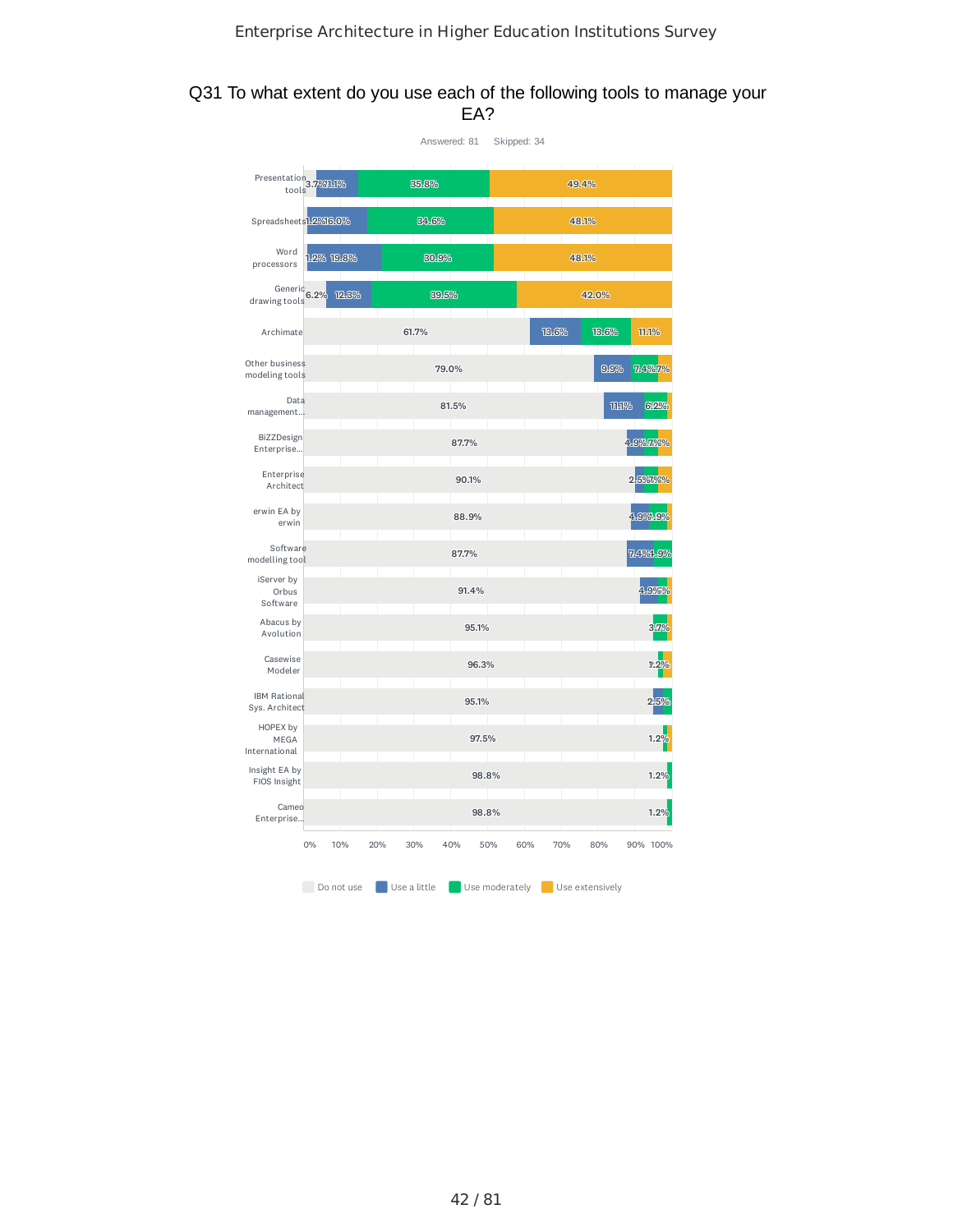|                                              | <b>DO NOT</b><br><b>USE (1)</b> | USE A<br>LITTLE (2)         | <b>USE</b><br><b>MODERATELY</b><br>(3) | <b>USE</b><br><b>EXTENSIVELY</b><br>(4) | <b>TOTAL</b> | <b>WEIGHTED</b><br><b>AVERAGE</b> |
|----------------------------------------------|---------------------------------|-----------------------------|----------------------------------------|-----------------------------------------|--------------|-----------------------------------|
| Presentation tools                           | 3.7%<br>3                       | 11.1%<br>9                  | 35.8%<br>29                            | 49.4%<br>40                             | 81           | 3.31                              |
| Spreadsheets                                 | 1.2%<br>$\mathbf{1}$            | 16.0%<br>13                 | 34.6%<br>28                            | 48.1%<br>39                             | 81           | 3.30                              |
| Word processors                              | 1.2%<br>$\mathbf{1}$            | 19.8%<br>16                 | 30.9%<br>25                            | 48.1%<br>39                             | 81           | 3.26                              |
| Generic drawing tools                        | 6.2%<br>5                       | 12.3%<br>10                 | 39.5%<br>32                            | 42.0%<br>34                             | 81           | 3.17                              |
| Archimate                                    | 61.7%<br>50                     | 13.6%<br>11                 | 13.6%<br>11                            | 11.1%<br>9                              | 81           | 1.74                              |
| Other business modeling tools                | 79.0%<br>64                     | 9.9%<br>8                   | 7.4%<br>6                              | 3.7%<br>3                               | 81           | 1.36                              |
| Data management tools                        | 81.5%<br>66                     | 11.1%<br>9                  | 6.2%<br>5                              | 1.2%<br>$\mathbf{1}$                    | 81           | 1.27                              |
| BiZZDesign Enterprise Studio                 | 87.7%<br>71                     | 4.9%<br>$\overline{4}$      | 3.7%<br>3                              | 3.7%<br>3                               | 81           | 1.23                              |
| <b>Enterprise Architect</b>                  | 90.1%<br>73                     | 2.5%<br>$\overline{c}$      | 3.7%<br>3                              | 3.7%<br>3                               | 81           | 1.21                              |
| erwin EA by erwin                            | 88.9%<br>72                     | 4.9%<br>4                   | 4.9%<br>$\overline{4}$                 | 1.2%<br>$\mathbf{1}$                    | 81           | 1.19                              |
| Software modelling tool                      | 87.7%<br>71                     | 7.4%<br>6                   | 4.9%<br>$\overline{4}$                 | 0.0%<br>$\Omega$                        | 81           | 1.17                              |
| iServer by Orbus Software                    | 91.4%<br>74                     | 4.9%<br>4                   | 2.5%<br>$\overline{2}$                 | 1.2%<br>$\mathbf{1}$                    | 81           | 1.14                              |
| Abacus by Avolution                          | 95.1%<br>77                     | 0.0%<br>0                   | 3.7%<br>3                              | 1.2%<br>$\mathbf{1}$                    | 81           | 1.11                              |
| Casewise Modeler                             | 96.3%<br>78                     | 0.0%<br>$\mathbf 0$         | 1.2%<br>1                              | 2.5%<br>2                               | 81           | 1.10                              |
| IBM Rational Sys. Architect                  | 95.1%<br>77                     | 2.5%<br>$\overline{c}$      | 2.5%<br>$\overline{2}$                 | 0.0%<br>$\mathbf 0$                     | 81           | 1.07                              |
| HOPEX by MEGA International                  | 97.5%<br>79                     | 0.0%<br>$\mathbf 0$         | 1.2%<br>$\mathbf{1}$                   | 1.2%<br>$\mathbf{1}$                    | 81           | 1.06                              |
| Insight EA by FIOS Insight                   | 98.8%<br>80                     | 0.0%<br>$\mathsf{O}\xspace$ | 1.2%<br>$1\,$                          | 0.0%<br>0                               | 81           | 1.02                              |
| Cameo Enterprise Architecture<br>by No Magic | 98.8%<br>80                     | 0.0%<br>0                   | 1.2%<br>$\mathbf{1}$                   | 0.0%<br>0                               | 81           | 1.02                              |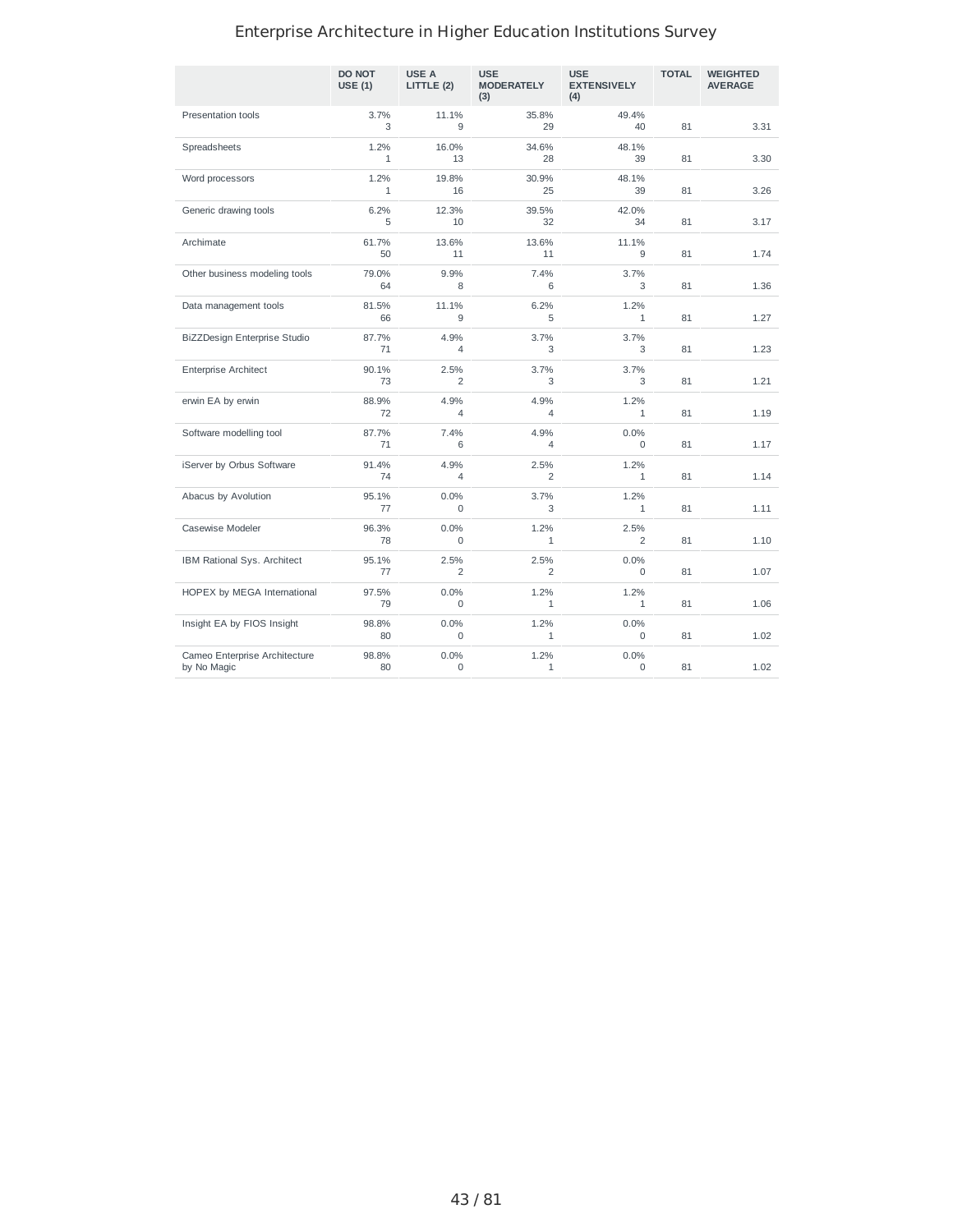| <b>BASIC STATISTICS</b>                   |                |                |               |             |                           |
|-------------------------------------------|----------------|----------------|---------------|-------------|---------------------------|
|                                           | <b>MINIMUM</b> | <b>MAXIMUM</b> | <b>MEDIAN</b> | <b>MEAN</b> | <b>STANDARD DEVIATION</b> |
| Presentation tools                        | 1.00           | 4.00           | 3.00          | 3.31        | 0.81                      |
| Spreadsheets                              | 1.00           | 4.00           | 3.00          | 3.30        | 0.78                      |
| Word processors                           | 1.00           | 4.00           | 3.00          | 3.26        | 0.81                      |
| Generic drawing tools                     | 1.00           | 4.00           | 3.00          | 3.17        | 0.87                      |
| Archimate                                 | 1.00           | 4.00           | 1.00          | 1.74        | 1.06                      |
| Other business modeling tools             | 1.00           | 4.00           | 1.00          | 1.36        | 0.77                      |
| Data management tools                     | 1.00           | 4.00           | 1.00          | 1.27        | 0.63                      |
| BiZZDesign Enterprise Studio              | 1.00           | 4.00           | 1.00          | 1.23        | 0.69                      |
| <b>Enterprise Architect</b>               | 1.00           | 4.00           | 1.00          | 1.21        | 0.68                      |
| erwin EA by erwin                         | 1.00           | 4.00           | 1.00          | 1.19        | 0.57                      |
| Software modelling tool                   | 1.00           | 3.00           | 1.00          | 1.17        | 0.49                      |
| iServer by Orbus Software                 | 1.00           | 4.00           | 1.00          | 1.14        | 0.49                      |
| Abacus by Avolution                       | 1.00           | 4.00           | 1.00          | 1.11        | 0.50                      |
| Casewise Modeler                          | 1.00           | 4.00           | 1.00          | 1.10        | 0.51                      |
| IBM Rational Sys. Architect               | 1.00           | 3.00           | 1.00          | 1.07        | 0.34                      |
| HOPEX by MEGA International               | 1.00           | 4.00           | 1.00          | 1.06        | 0.40                      |
| Insight EA by FIOS Insight                | 1.00           | 3.00           | 1.00          | 1.02        | 0.22                      |
| Cameo Enterprise Architecture by No Magic | 1.00           | 3.00           | 1.00          | 1.02        | 0.22                      |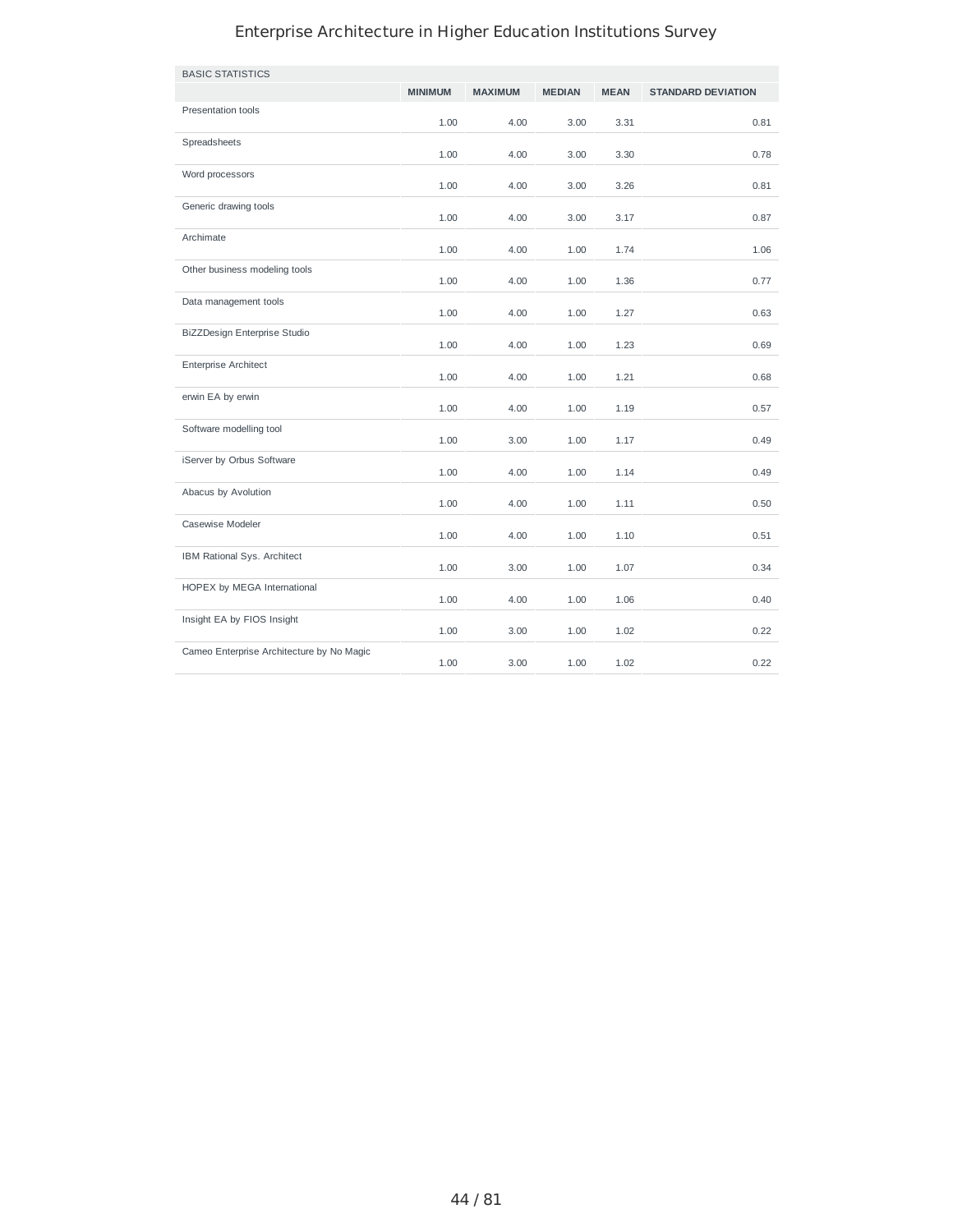

#### Q32 What do you like about the tool(s) that you selected in the last question?

- Spreadsheet tools (e.g. Excel, Google sheets) Text editors or word processors (e.g. Word, Google docs, Wikis) Presentation tools (e.g. Powerpoint) Archimate iserver by Orbus Software **Enterprise Architect by Sparx Systems** Abacus by Avolution erwin EA by erwin **Insight EA by FIOS Insight**
- Cameo Enterprise Architecture by No Magic **Casewise Modeler by Casewise** BiZZDesign Enterprise Studio by BiZZDesign HOPEX by MEGA International
- **IBM Rational System Architect**
- Other software or system modeling tools (e.g. Papyrus)
- Data management tools (e.g. Google Data Studio)
- **Other specially designed business modeling tools**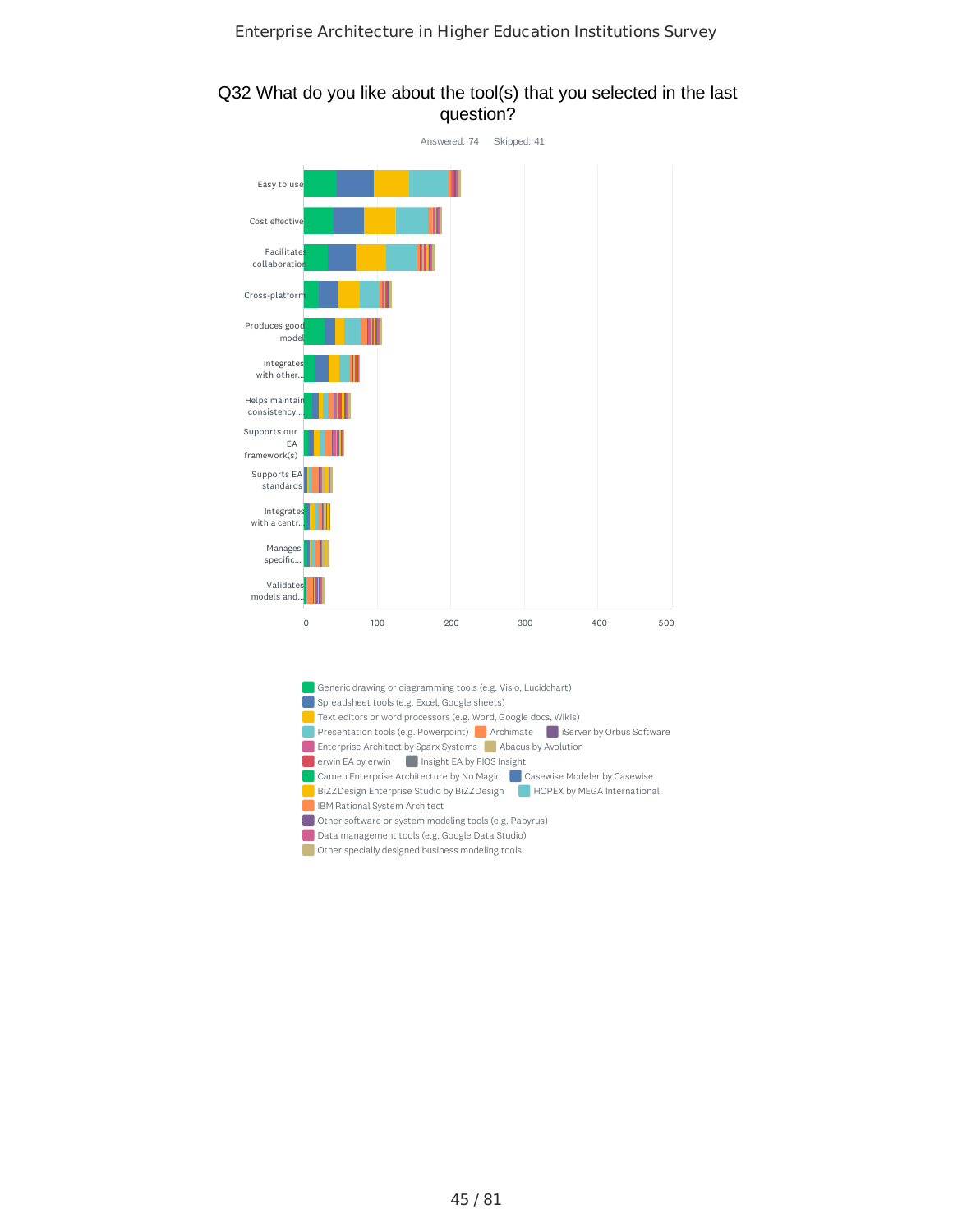|                                                 | <b>GENERIC</b><br><b>DRAWING OR</b><br><b>DIAGRAMMING</b><br>TOOLS (E.G.<br>VISIO,<br><b>LUCIDCHART)</b> | <b>SPREADSHEET</b><br>TOOLS (E.G.<br>EXCEL,<br><b>GOOGLE</b><br>SHEETS) | <b>TEXT</b><br><b>EDITORS OR</b><br><b>WORD</b><br><b>PROCESSORS</b><br>(E.G. WORD,<br><b>GOOGLE</b><br>DOCS, WIKIS) | <b>PRESENTATION</b><br>TOOLS (E.G.<br><b>POWERPOINT)</b> | <b>ARCHIMATE</b>         | <b>ISERVER</b><br><b>BY ORBUS</b><br><b>SOFTWARE</b> | <b>ENTERPRISE</b><br><b>ARCHITECT</b><br><b>BY SPARX</b><br><b>SYSTEMS</b> | <b>ABACUS</b><br><b>BY</b><br><b>AVOLUTION</b> |
|-------------------------------------------------|----------------------------------------------------------------------------------------------------------|-------------------------------------------------------------------------|----------------------------------------------------------------------------------------------------------------------|----------------------------------------------------------|--------------------------|------------------------------------------------------|----------------------------------------------------------------------------|------------------------------------------------|
| Easy to use                                     | 21.50%                                                                                                   | 22.90%                                                                  | 22.90%                                                                                                               | 24.77%                                                   | 1.87%                    | 0.00%                                                | 1.40%                                                                      | 0.00%                                          |
|                                                 | 46                                                                                                       | 49                                                                      | 49                                                                                                                   | 53                                                       | $\overline{4}$           | $\Omega$                                             | 3                                                                          | $\Omega$                                       |
| Cost effective                                  | 21.69%                                                                                                   | 21.69%                                                                  | 23.28%                                                                                                               | 23.28%                                                   | 3.17%                    | 0.00%                                                | 2.12%                                                                      | 0.53%                                          |
|                                                 | 41                                                                                                       | 41                                                                      | 44                                                                                                                   | 44                                                       | 6                        | $\mathbf 0$                                          | 4                                                                          | $\mathbf{1}$                                   |
| Facilitates                                     | 18.33%                                                                                                   | 21.11%                                                                  | 22.78%                                                                                                               | 23.89%                                                   | 2.22%                    | 0.56%                                                | 1.11%                                                                      | 1.11%                                          |
| collaboration                                   | 33                                                                                                       | 38                                                                      | 41                                                                                                                   | 43                                                       | $\overline{4}$           | $\mathbf{1}$                                         | $\overline{c}$                                                             | $\overline{2}$                                 |
| Cross-platform                                  | 17.50%                                                                                                   | 22.50%                                                                  | 24.17%                                                                                                               | 21.67%                                                   | 3.33%                    | 0.00%                                                | 1.67%                                                                      | 1.67%                                          |
|                                                 | 21                                                                                                       | 27                                                                      | 29                                                                                                                   | 26                                                       | $\overline{4}$           | $\mathbf 0$                                          | $\overline{2}$                                                             | $\overline{2}$                                 |
| Produces good                                   | 27.36%                                                                                                   | 13.21%                                                                  | 11.32%                                                                                                               | 21.70%                                                   | 8.49%                    | 0.94%                                                | 2.83%                                                                      | 1.89%                                          |
| model                                           | 29                                                                                                       | 14                                                                      | 12                                                                                                                   | 23                                                       | 9                        | $\mathbf{1}$                                         | 3                                                                          | 2                                              |
| Integrates with                                 | 20.78%                                                                                                   | 23.38%                                                                  | 19.48%                                                                                                               | 18.18%                                                   | 5.19%                    | 1.30%                                                | 0.00%                                                                      | 2.60%                                          |
| other tools                                     | 16                                                                                                       | 18                                                                      | 15                                                                                                                   | 14                                                       | 4                        | $\mathbf{1}$                                         | $\Omega$                                                                   | $\overline{2}$                                 |
| Helps maintain<br>consistency of<br>information | 18.75%<br>12                                                                                             | 14.06%<br>9                                                             | 9.38%<br>6                                                                                                           | 9.38%<br>6                                               | 12.50%<br>8              | 1.56%<br>$\mathbf{1}$                                | 4.69%<br>3                                                                 | 4.69%<br>3                                     |
| Supports our EA                                 | 12.50%                                                                                                   | 12.50%                                                                  | 14.29%                                                                                                               | 12.50%                                                   | 17.86%                   | 1.79%                                                | 7.14%                                                                      | 3.57%                                          |
| framework(s)                                    | $\overline{7}$                                                                                           | $\overline{7}$                                                          | 8                                                                                                                    | $\overline{7}$                                           | 10                       | $\mathbf{1}$                                         | 4                                                                          | $\overline{2}$                                 |
| Supports EA                                     | 2.50%                                                                                                    | 10.00%                                                                  | 7.50%                                                                                                                | 10.00%                                                   | 22.50%                   | 2.50%                                                | 10.00%                                                                     | 7.50%                                          |
| standards                                       | $\mathbf{1}$                                                                                             | $\overline{4}$                                                          | 3                                                                                                                    | $\overline{4}$                                           | 9                        | $\mathbf{1}$                                         | 4                                                                          | 3                                              |
| Integrates with a<br>central<br>repository      | 10.81%<br>$\overline{4}$                                                                                 | 13.51%<br>5                                                             | 18.92%<br>$\overline{7}$                                                                                             | 10.81%<br>4                                              | 13.51%<br>5              | 2.70%<br>$\mathbf{1}$                                | 5.41%<br>$\overline{2}$                                                    | 8.11%<br>3                                     |
| Manages<br>specific<br>representations          | 16.67%<br>6                                                                                              | 8.33%<br>3                                                              | 5.56%<br>$\overline{c}$                                                                                              | 13.89%<br>5                                              | 19.44%<br>$\overline{7}$ | 2.78%<br>$\mathbf{1}$                                | 5.56%<br>2                                                                 | 8.33%<br>3                                     |
| Validates models                                | 6.90%                                                                                                    | 3.45%                                                                   | $0.00\%$                                                                                                             | 6.90%                                                    | 27.59%                   | 3.45%                                                | 0.00%                                                                      | 10.34%                                         |
| and diagrams                                    | 2                                                                                                        | $\mathbf{1}$                                                            | $\mathbf 0$                                                                                                          | $\overline{2}$                                           | 8                        | $\mathbf{1}$                                         | $\mathbf 0$                                                                | 3                                              |

**E E E**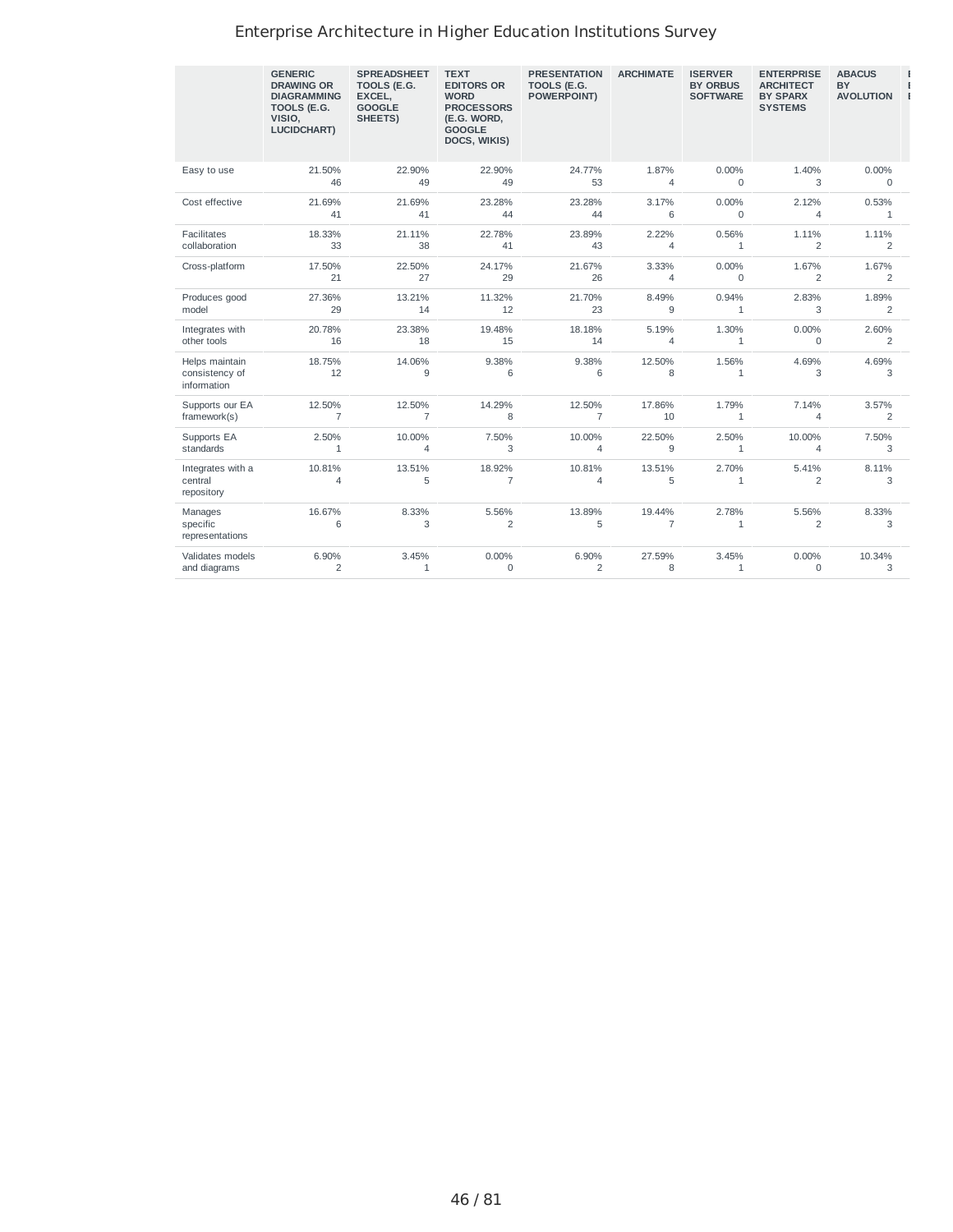#### Q33 What do you dislike about the tool(s) that you use? (you may have to scroll right to see all columns)



Data management tools (e.g. Google Data Studio)

Other specially designed business modeling tools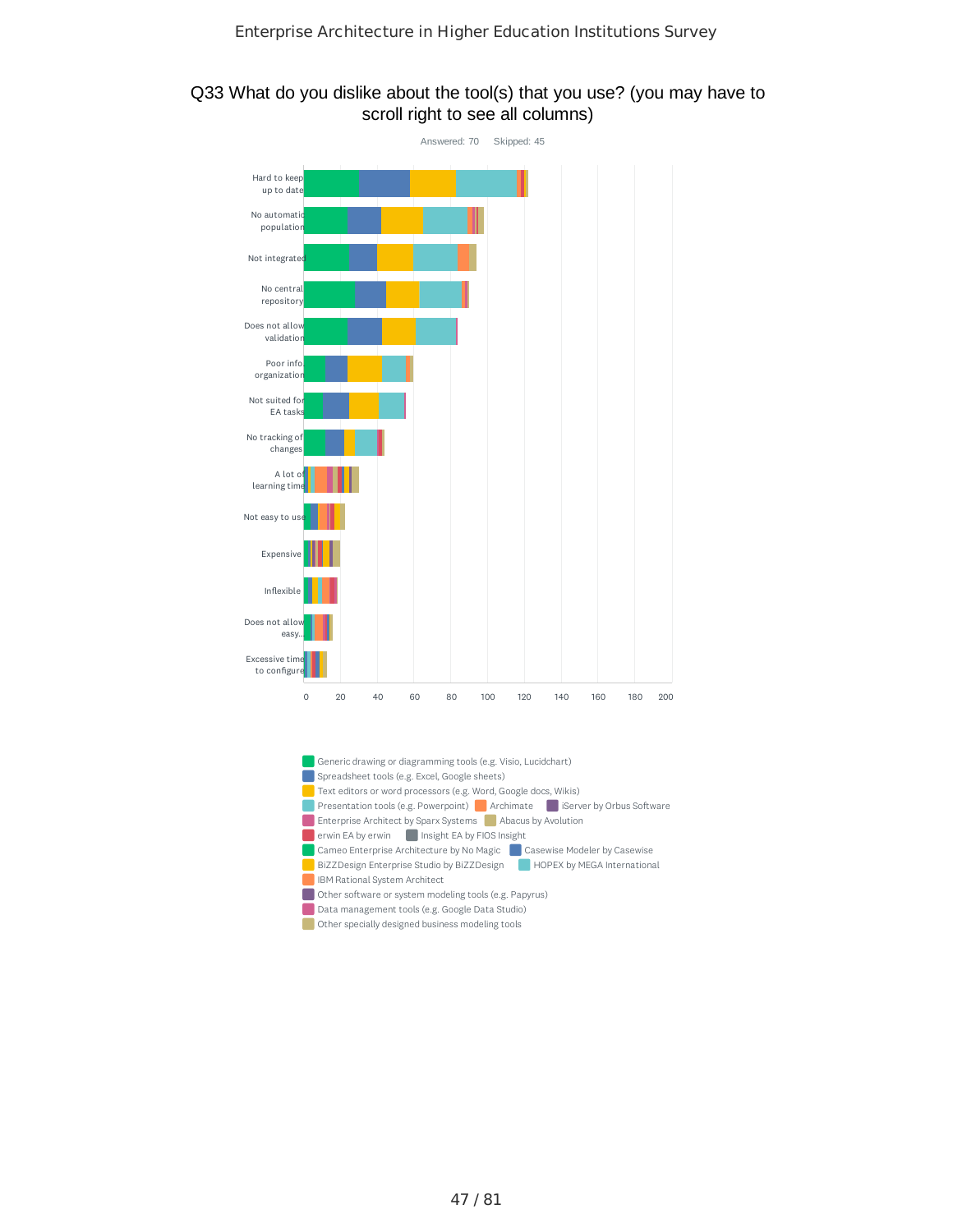|                                                       | <b>GENERIC</b><br><b>DRAWING OR</b><br><b>DIAGRAMMING</b><br>TOOLS (E.G.<br>VISIO.<br><b>LUCIDCHART)</b> | <b>SPREADSHEET</b><br>TOOLS (E.G.<br>EXCEL,<br><b>GOOGLE</b><br>SHEETS) | <b>TEXT</b><br><b>EDITORS OR</b><br><b>WORD</b><br><b>PROCESSORS</b><br>(E.G. WORD.<br><b>GOOGLE</b><br>DOCS, WIKIS) | <b>PRESENTATION</b><br>TOOLS (E.G.<br>POWERPOINT) | <b>ARCHIMATE</b>        | <b>ISERVER</b><br><b>BY ORBUS</b><br><b>SOFTWARE</b> | <b>ENTERPRISE</b><br><b>ARCHITECT</b><br><b>BY SPARX</b><br><b>SYSTEMS</b> | <b>ABACUS</b><br><b>BY</b><br><b>AVOLUTION</b> | EI<br>E,<br>EI |
|-------------------------------------------------------|----------------------------------------------------------------------------------------------------------|-------------------------------------------------------------------------|----------------------------------------------------------------------------------------------------------------------|---------------------------------------------------|-------------------------|------------------------------------------------------|----------------------------------------------------------------------------|------------------------------------------------|----------------|
| Hard to keep                                          | 24.59%                                                                                                   | 22.95%                                                                  | 20.49%                                                                                                               | 27.05%                                            | 1.64%                   | $0.00\%$                                             | 0.00%                                                                      | $0.00\%$                                       | $\mathbf{1}$   |
| up to date                                            | 30                                                                                                       | 28                                                                      | 25                                                                                                                   | 33                                                | $\overline{2}$          | $\mathbf 0$                                          | $\Omega$                                                                   | $\mathbf 0$                                    |                |
| No automatic                                          | 24.49%                                                                                                   | 18.37%                                                                  | 23.47%                                                                                                               | 24.49%                                            | 3.06%                   | 0.00%                                                | 1.02%                                                                      | 1.02%                                          | $\mathbf{1}$   |
| population                                            | 24                                                                                                       | 18                                                                      | 23                                                                                                                   | 24                                                | 3                       | 0                                                    | $1\,$                                                                      | $\mathbf{1}$                                   |                |
| Not integrated                                        | 26.60%<br>25                                                                                             | 15.96%<br>15                                                            | 21.28%<br>20                                                                                                         | 25.53%<br>24                                      | 5.32%<br>5              | 0.00%<br>0                                           | 0.00%<br>0                                                                 | 0.00%<br>$\mathbf 0$                           | $\mathsf{C}$   |
| No central                                            | 31.11%                                                                                                   | 18.89%                                                                  | 20.00%                                                                                                               | 25.56%                                            | 2.22%                   | 0.00%                                                | 0.00%                                                                      | $0.00\%$                                       | $\mathsf{C}$   |
| repository                                            | 28                                                                                                       | 17                                                                      | 18                                                                                                                   | 23                                                | 2                       | $\Omega$                                             | $\Omega$                                                                   | $\mathbf 0$                                    |                |
| Does not allow                                        | 28.57%                                                                                                   | 22.62%                                                                  | 21.43%                                                                                                               | 26.19%                                            | 0.00%                   | 0.00%                                                | 0.00%                                                                      | 0.00%                                          | $\mathsf{C}$   |
| validation                                            | 24                                                                                                       | 19                                                                      | 18                                                                                                                   | 22                                                | $\mathbf 0$             | 0                                                    | $\Omega$                                                                   | $\mathbf 0$                                    |                |
| Poor info.                                            | 20.00%                                                                                                   | 20.00%                                                                  | 31.67%                                                                                                               | 21.67%                                            | 3.33%                   | 0.00%                                                | 0.00%                                                                      | 0.00%                                          | $\mathsf{C}$   |
| organization                                          | 12                                                                                                       | 12                                                                      | 19                                                                                                                   | 13                                                | $\overline{c}$          | 0                                                    | 0                                                                          | $\mathbf 0$                                    |                |
| Not suited                                            | 19.64%                                                                                                   | 25.00%                                                                  | 28.57%                                                                                                               | 25.00%                                            | 0.00%                   | 0.00%                                                | 0.00%                                                                      | 0.00%                                          | $\mathsf{C}$   |
| for EA tasks                                          | 11                                                                                                       | 14                                                                      | 16                                                                                                                   | 14                                                | $\Omega$                | $\Omega$                                             | $\Omega$                                                                   | $\Omega$                                       |                |
| No tracking of                                        | 27.27%                                                                                                   | 22.73%                                                                  | 13.64%                                                                                                               | 27.27%                                            | 0.00%                   | 0.00%                                                | 2.27%                                                                      | 0.00%                                          | $\overline{4}$ |
| changes                                               | 12                                                                                                       | 10                                                                      | 6                                                                                                                    | 12                                                | $\mathbf 0$             | 0                                                    | $\mathbf{1}$                                                               | $\Omega$                                       |                |
| A lot of                                              | 3.33%                                                                                                    | 6.67%                                                                   | 3.33%                                                                                                                | 6.67%                                             | 23.33%                  | 0.00%                                                | 10.00%                                                                     | 10.00%                                         | $\epsilon$     |
| learning time                                         | $\mathbf{1}$                                                                                             | $\overline{c}$                                                          | $\mathbf{1}$                                                                                                         | $\overline{2}$                                    | $\overline{7}$          | $\mathbf 0$                                          | 3                                                                          | 3                                              |                |
| Not easy to                                           | 17.39%                                                                                                   | 17.39%                                                                  | 4.35%                                                                                                                | $0.00\%$                                          | 17.39%                  | 0.00%                                                | 4.35%                                                                      | 4.35%                                          | ε              |
| use                                                   | $\overline{4}$                                                                                           | $\overline{4}$                                                          | $\mathbf{1}$                                                                                                         | $\Omega$                                          | 4                       | $\Omega$                                             | $\mathbf{1}$                                                               | $\mathbf{1}$                                   |                |
| Expensive                                             | 15.00%<br>3                                                                                              | 5.00%<br>$\mathbf{1}$                                                   | 5.00%<br>$\mathbf{1}$                                                                                                | $0.00\%$<br>$\mathbf 0$                           | $0.00\%$<br>$\mathbf 0$ | 5.00%<br>$\mathbf 1$                                 | 5.00%<br>$\mathbf{1}$                                                      | 5.00%<br>$\mathbf{1}$                          | 1C             |
| Inflexible                                            | 15.79%<br>3                                                                                              | 10.53%<br>$\overline{c}$                                                | 15.79%<br>3                                                                                                          | 10.53%<br>2                                       | 21.05%<br>4             | 0.00%<br>0                                           | 5.26%<br>$1\,$                                                             | 0.00%<br>$\mathbf 0$                           | 1C             |
| Does not allow<br>easy<br>collaboration or<br>sharing | 25.00%<br>$\overline{4}$                                                                                 | 6.25%<br>$\mathbf{1}$                                                   | 0.00%<br>0                                                                                                           | 6.25%<br>1                                        | 31.25%<br>5             | $0.00\%$<br>0                                        | 6.25%<br>$\mathbf{1}$                                                      | 0.00%<br>$\mathbf 0$                           | $\epsilon$     |
| Excessive time                                        | 7.69%                                                                                                    | 7.69%                                                                   | $0.00\%$                                                                                                             | 15.38%                                            | 7.69%                   | 0.00%                                                | 0.00%                                                                      | 0.00%                                          | 15             |
| to configure                                          | $\mathbf{1}$                                                                                             | $\mathbf{1}$                                                            | 0                                                                                                                    | 2                                                 | $\mathbf{1}$            | 0                                                    | 0                                                                          | $\mathbf 0$                                    |                |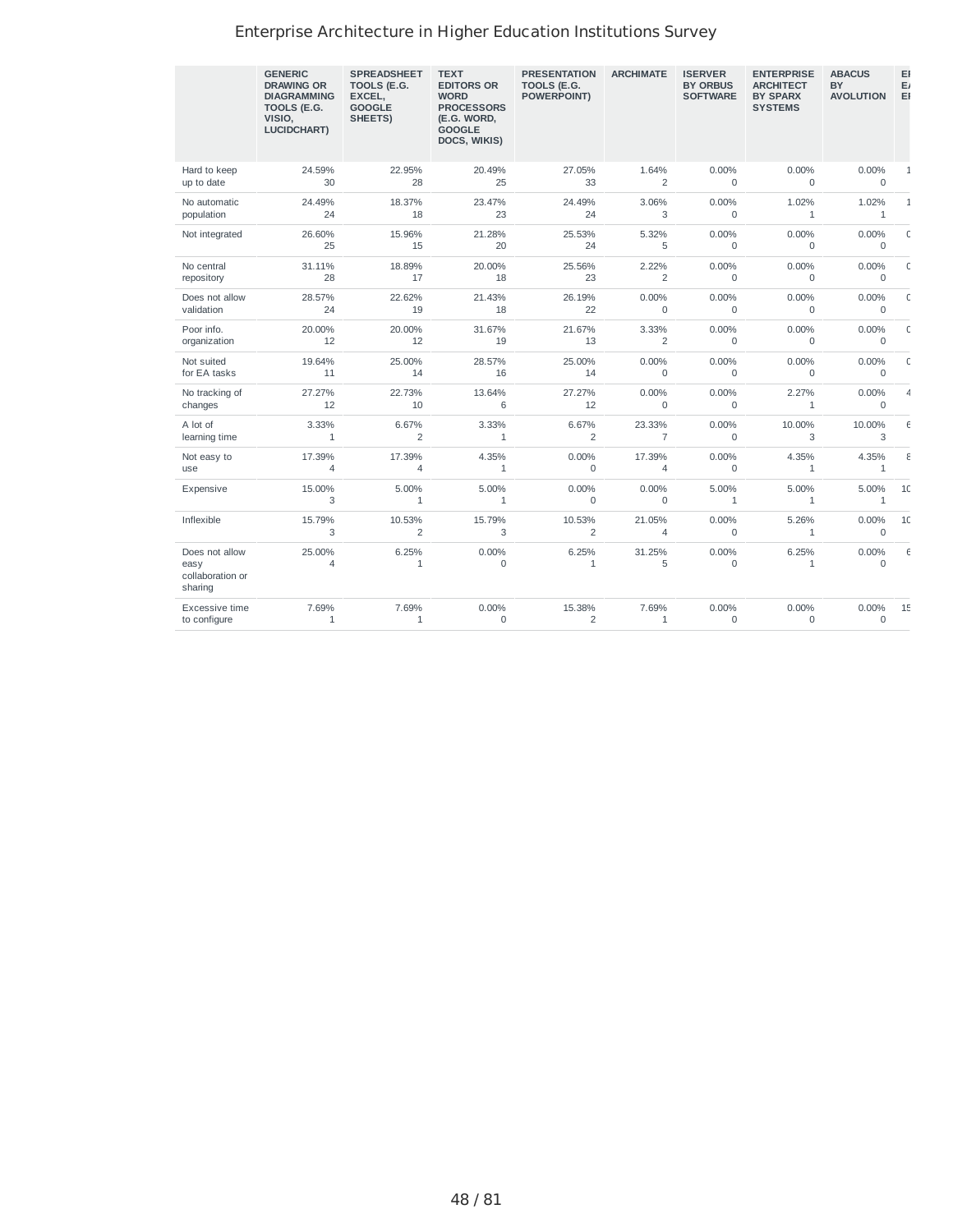### Q34 For each of the following general enterprise architecture principles, please indicate the extent to which it is applied in your organization

|                                               |                    |       | Answered: 73<br>Skipped: 42 |            |                 |
|-----------------------------------------------|--------------------|-------|-----------------------------|------------|-----------------|
| Align 5.5% 9.6%<br>decisions an               |                    | 24.7% |                             | 60.3%      |                 |
| Maximize the 2.796%                           |                    | 39.7% |                             | 50.7%      |                 |
| Ensure 9.6%<br>compliance w                   | 9.6%               | 34.2% |                             | 46.6%      |                 |
| Be digitally<br>integrated 6.8%               | 21.9%              |       | 34.2%                       |            | 37.0%           |
| Enhance $5.5\%$<br>simplicity                 | 23.3%              |       | 35.6%                       |            | 35.6%           |
| Be responsive <sub>5.5%</sub><br>to stakehold | 19.2%              |       | 43.8%                       |            | 31.5%           |
| Ensure the 9.6%<br>continuity a               | 19.2%              |       | 32.9%                       |            | 38.4%           |
| $\text{Enable}_{4.1\%}$<br>partnership        | 27.4%              |       | 34.2%                       |            | 34.2%           |
| Be agile 1.4%                                 | 32.9%              |       | 34.2%                       |            | 31.5%           |
| Enable a 9.6%<br>holistic                     | 24.7%              |       | 34.2%                       |            | 31.5%           |
| Ensure the 13.7%<br>architecture              | 16.4%              |       | 42.5%                       |            | 27.4%           |
| Focus on 6.8%<br>efficiency o                 | 26.0%              |       | 46.6%                       |            | 20.5%           |
| Orient the 13.7%<br>architecture              | 20.5%              |       | 41.1%                       |            | 24.7%           |
| Enable quick, 9.6%<br>accurate                |                    | 32.9% | 34.2%                       |            | 23.3%           |
| Base change on 11.0%<br>careful               |                    | 27.4% |                             | 43.8%      | 17.8%           |
| Focus on the<br>performance                   | 17.8%              | 24.7% |                             | 35.6%      | 21.9%           |
| Enable a<br>single                            | 24.7%              | 24.7% |                             | 28.8%      | 21.9%           |
| Ensure<br>elements of                         | 27.4%              |       | 30.1%                       | 32.9%      | 9.6%            |
| 0%                                            | 10%<br>20%         | 30%   | 40%<br>50%                  | 70%<br>60% | 80%<br>90% 100% |
|                                               | Not applied at all |       | Considered sometimes        |            |                 |

Important but informally applied

**This is similar to one of our organization's formal EA principles**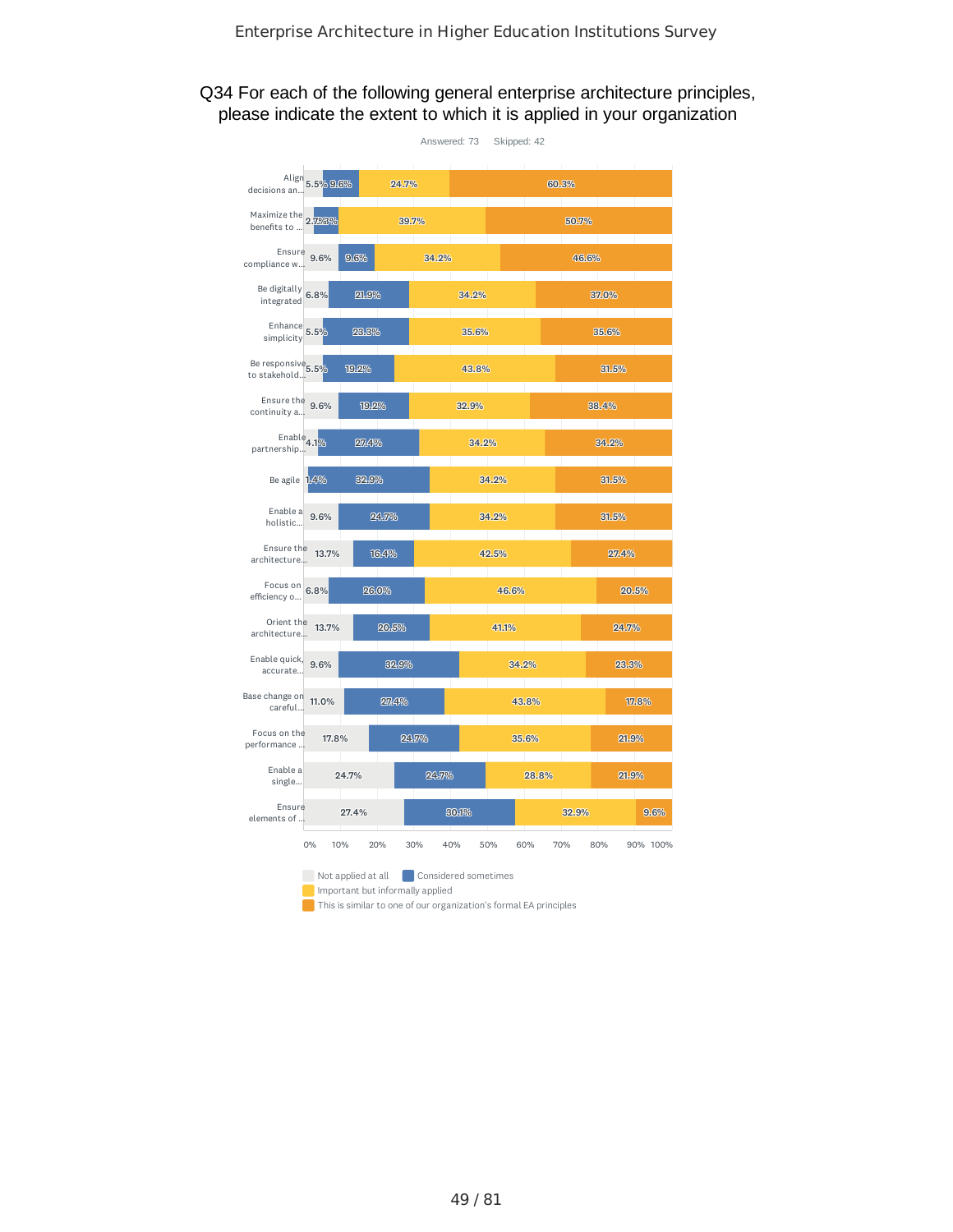|                                                                                                            | <b>NOT</b><br><b>APPLIED</b><br><b>AT ALL</b><br>(1) | <b>CONSIDERED</b><br><b>SOMETIMES</b><br>(2) | <b>IMPORTANT</b><br><b>BUT</b><br><b>INFORMALLY</b><br>APPLIED (3) | THIS IS SIMILAR TO ONE<br>OF OUR<br><b>ORGANIZATION'S</b><br><b>FORMAL EA</b><br>PRINCIPLES (4) | <b>TOTAL</b> | <b>WEIGHTED</b><br><b>AVERAGE</b> |
|------------------------------------------------------------------------------------------------------------|------------------------------------------------------|----------------------------------------------|--------------------------------------------------------------------|-------------------------------------------------------------------------------------------------|--------------|-----------------------------------|
| Align decisions and<br>architecture with the<br>strategic mission, vision and<br>values of the University. | 5.5%<br>4                                            | 9.6%<br>$\overline{7}$                       | 24.7%<br>18                                                        | 60.3%<br>44                                                                                     | 73           | 3.40                              |
| Maximize the benefits to the<br>university                                                                 | 2.7%<br>$\overline{c}$                               | 6.8%<br>5                                    | 39.7%<br>29                                                        | 50.7%<br>37                                                                                     | 73           | 3.38                              |
| Ensure compliance with<br>laws, standards and policies                                                     | 9.6%<br>7                                            | 9.6%<br>7                                    | 34.2%<br>25                                                        | 46.6%<br>34                                                                                     | 73           | 3.18                              |
| Be digitally integrated                                                                                    | 6.8%<br>5                                            | 21.9%<br>16                                  | 34.2%<br>25                                                        | 37.0%<br>27                                                                                     | 73           | 3.01                              |
| Enhance simplicity                                                                                         | 5.5%<br>4                                            | 23.3%<br>17                                  | 35.6%<br>26                                                        | 35.6%<br>26                                                                                     | 73           | 3.01                              |
| Be responsive to<br>stakeholders as their needs<br>change                                                  | 5.5%<br>4                                            | 19.2%<br>14                                  | 43.8%<br>32                                                        | 31.5%<br>23                                                                                     | 73           | 3.01                              |
| Ensure the continuity and<br>recoverability of critical<br>university operations                           | 9.6%<br>7                                            | 19.2%<br>14                                  | 32.9%<br>24                                                        | 38.4%<br>28                                                                                     | 73           | 3.00                              |
| Enable partnership between<br>business units and IT units                                                  | 4.1%<br>3                                            | 27.4%<br>20                                  | 34.2%<br>25                                                        | 34.2%<br>25                                                                                     | 73           | 2.99                              |
| Be agile                                                                                                   | 1.4%<br>$\mathbf{1}$                                 | 32.9%<br>24                                  | 34.2%<br>25                                                        | 31.5%<br>23                                                                                     | 73           | 2.96                              |
| Enable a holistic approach                                                                                 | 9.6%<br>7                                            | 24.7%<br>18                                  | 34.2%<br>25                                                        | 31.5%<br>23                                                                                     | 73           | 2.88                              |
| Ensure the architecture is<br>maintainable                                                                 | 13.7%<br>10                                          | 16.4%<br>12                                  | 42.5%<br>31                                                        | 27.4%<br>20                                                                                     | 73           | 2.84                              |
| Focus on efficiency of using<br>resources                                                                  | 6.8%<br>5                                            | 26.0%<br>19                                  | 46.6%<br>34                                                        | 20.5%<br>15                                                                                     | 73           | 2.81                              |
| Orient the architecture to<br>provision of services                                                        | 13.7%<br>10                                          | 20.5%<br>15                                  | 41.1%<br>30                                                        | 24.7%<br>18                                                                                     | 73           | 2.77                              |
| Enable quick, accurate<br>decision making support                                                          | 9.6%<br>7                                            | 32.9%<br>24                                  | 34.2%<br>25                                                        | 23.3%<br>17                                                                                     | 73           | 2.71                              |
| Base change on careful<br>requirements analysis                                                            | 11.0%<br>8                                           | 27.4%<br>20                                  | 43.8%<br>32                                                        | 17.8%<br>13                                                                                     | 73           | 2.68                              |
| Focus on the performance of<br>the organization                                                            | 17.8%<br>13                                          | 24.7%<br>18                                  | 35.6%<br>26                                                        | 21.9%<br>16                                                                                     | 73           | 2.62                              |
| Enable a single federated<br>enterprise-wide architecture                                                  | 24.7%<br>18                                          | 24.7%<br>18                                  | 28.8%<br>21                                                        | 21.9%<br>16                                                                                     | 73           | 2.48                              |
| Ensure elements of the<br>architecture are measurable.                                                     | 27.4%<br>20                                          | 30.1%<br>22                                  | 32.9%<br>24                                                        | 9.6%<br>7                                                                                       | 73           | 2.25                              |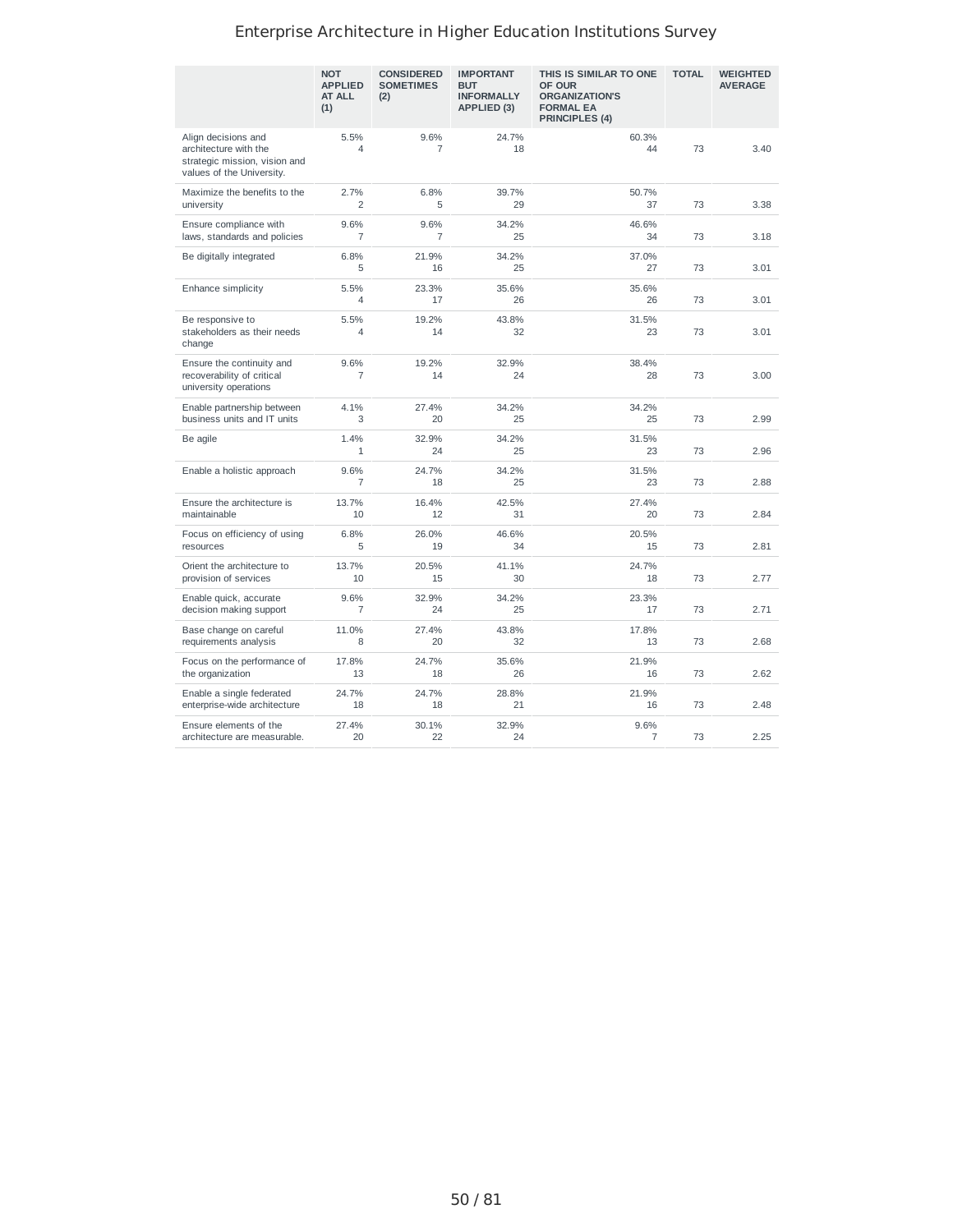| <b>BASIC STATISTICS</b>                                                                              |                |                |               |             |                                     |
|------------------------------------------------------------------------------------------------------|----------------|----------------|---------------|-------------|-------------------------------------|
|                                                                                                      | <b>MINIMUM</b> | <b>MAXIMUM</b> | <b>MEDIAN</b> | <b>MEAN</b> | <b>STANDARD</b><br><b>DEVIATION</b> |
| Align decisions and architecture with the strategic mission, vision and<br>values of the University. | 1.00           | 4.00           | 4.00          | 3.40        | 0.87                                |
| Maximize the benefits to the university                                                              | 1.00           | 4.00           | 4.00          | 3.38        | 0.73                                |
| Ensure compliance with laws, standards and policies                                                  | 1.00           | 4.00           | 3.00          | 3.18        | 0.96                                |
| Be digitally integrated                                                                              | 1.00           | 4.00           | 3.00          | 3.01        | 0.93                                |
| Enhance simplicity                                                                                   | 1.00           | 4.00           | 3.00          | 3.01        | 0.90                                |
| Be responsive to stakeholders as their needs change                                                  | 1.00           | 4.00           | 3.00          | 3.01        | 0.85                                |
| Ensure the continuity and recoverability of critical university<br>operations                        | 1.00           | 4.00           | 3.00          | 3.00        | 0.98                                |
| Enable partnership between business units and IT units                                               | 1.00           | 4.00           | 3.00          | 2.99        | 0.88                                |
| Be agile                                                                                             | 1.00           | 4.00           | 3.00          | 2.96        | 0.83                                |
| Enable a holistic approach                                                                           | 1.00           | 4.00           | 3.00          | 2.88        | 0.96                                |
| Ensure the architecture is maintainable                                                              | 1.00           | 4.00           | 3.00          | 2.84        | 0.98                                |
| Focus on efficiency of using resources                                                               | 1.00           | 4.00           | 3.00          | 2.81        | 0.84                                |
| Orient the architecture to provision of services                                                     | 1.00           | 4.00           | 3.00          | 2.77        | 0.97                                |
| Enable quick, accurate decision making support                                                       | 1.00           | 4.00           | 3.00          | 2.71        | 0.93                                |
| Base change on careful requirements analysis                                                         | 1.00           | 4.00           | 3.00          | 2.68        | 0.89                                |
| Focus on the performance of the organization                                                         | 1.00           | 4.00           | 3.00          | 2.62        | 1.02                                |
| Enable a single federated enterprise-wide architecture                                               | 1.00           | 4.00           | 3.00          | 2.48        | 1.09                                |
| Ensure elements of the architecture are measurable.                                                  | 1.00           | 4.00           | 2.00          | 2.25        | 0.96                                |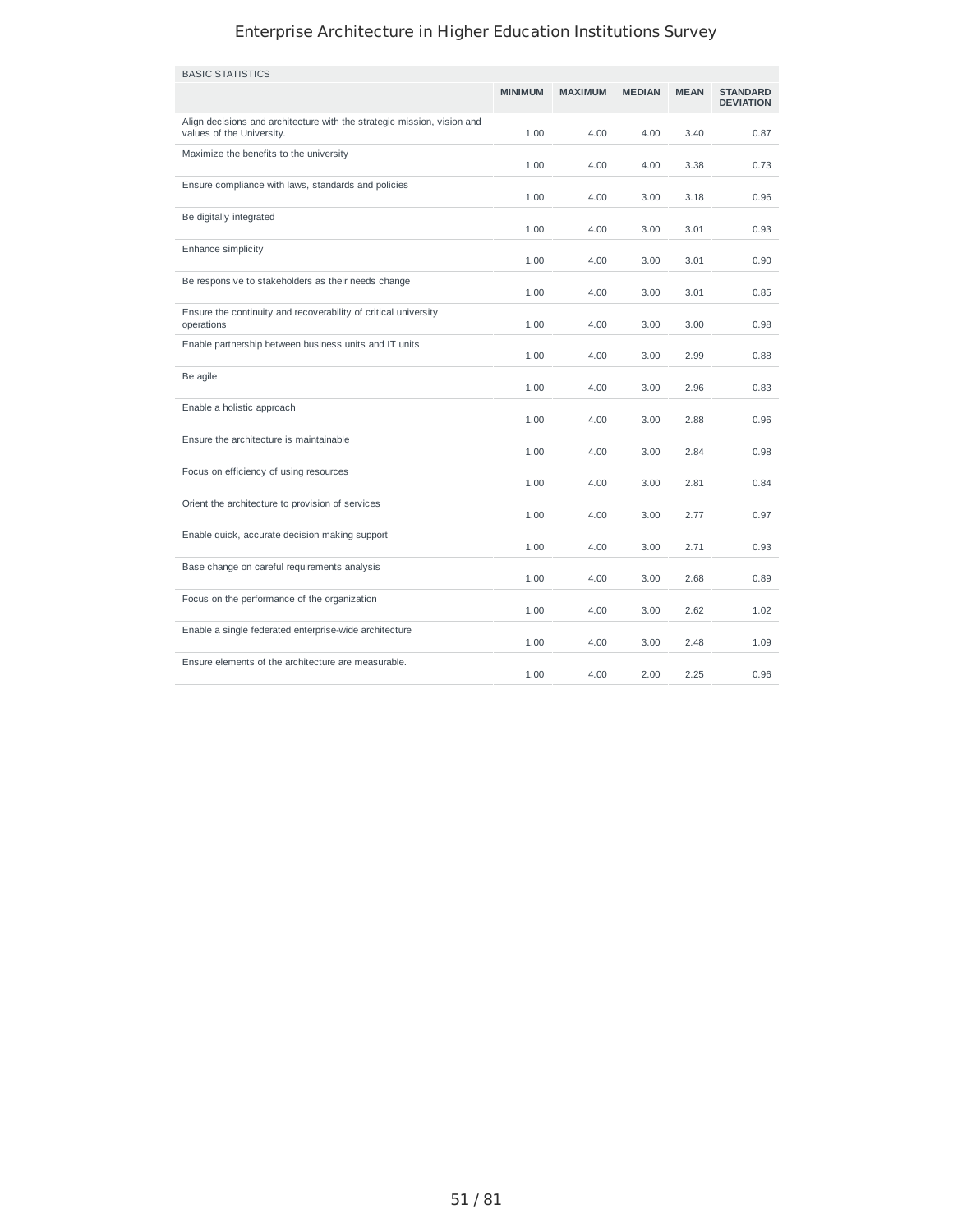### Q35 For each of the following data management principles, please indicate the extent to which is applied in your enterprise architecture



Not applied at all **Considered sometimes** 

**Important but informally applied** 

This is similar to one of our organization's formal EA principles

|                                                                     | <b>NOT</b><br><b>APPLIED</b><br>AT ALL<br>(1) | <b>CONSIDERED</b><br><b>SOMETIMES</b><br>(2) | <b>IMPORTANT</b><br><b>BUT</b><br><b>INFORMALLY</b><br>APPLIED (3) | THIS IS SIMILAR TO ONE OF<br><b>OUR ORGANIZATION'S</b><br><b>FORMAL EA PRINCIPLES (4)</b> | <b>TOTAL</b> | <b>WEIGHTED</b><br><b>AVERAGE</b> |
|---------------------------------------------------------------------|-----------------------------------------------|----------------------------------------------|--------------------------------------------------------------------|-------------------------------------------------------------------------------------------|--------------|-----------------------------------|
| Data is kept secure,<br>and security risks<br>are managed           | 0.0%<br>$\Omega$                              | 8.2%<br>6                                    | 19.2%<br>14                                                        | 72.6%<br>53                                                                               | 73           | 3.64                              |
| Data is an asset                                                    | 0.0%<br>$\Omega$                              | 12.3%<br>9                                   | 30.1%<br>22                                                        | 57.5%<br>42                                                                               | 73           | 3.45                              |
| Data is accessible.<br>available and<br>discoverable                | 2.7%<br>$\overline{2}$                        | 13.7%<br>10                                  | 28.8%<br>21                                                        | 54.8%<br>40                                                                               | 73           | 3.36                              |
| Data is shared                                                      | 0.0%<br>0                                     | 17.8%<br>13                                  | 34.2%<br>25                                                        | 47.9%<br>35                                                                               | 73           | 3.30                              |
| Data is reused:<br>duplication of data<br>should be avoided         | 4.1%<br>3                                     | 20.5%<br>15                                  | 21.9%<br>16                                                        | 53.4%<br>39                                                                               | 73           | 3.25                              |
| There are policies<br>and data<br>management<br>quidelines for data | 4.1%<br>3                                     | 16.4%<br>12                                  | 32.9%<br>24                                                        | 46.6%<br>34                                                                               | 73           | 3.22                              |
| Data is under the<br>control of a trustee                           | 11.0%<br>8                                    | 12.3%<br>9                                   | 34.2%<br>25                                                        | 42.5%<br>31                                                                               | 73           | 3.08                              |
| There is a common<br>vocabulary and<br>definitions for data         | 5.5%<br>4                                     | 17.8%<br>13                                  | 42.5%<br>31                                                        | 34.2%<br>25                                                                               | 73           | 3.05                              |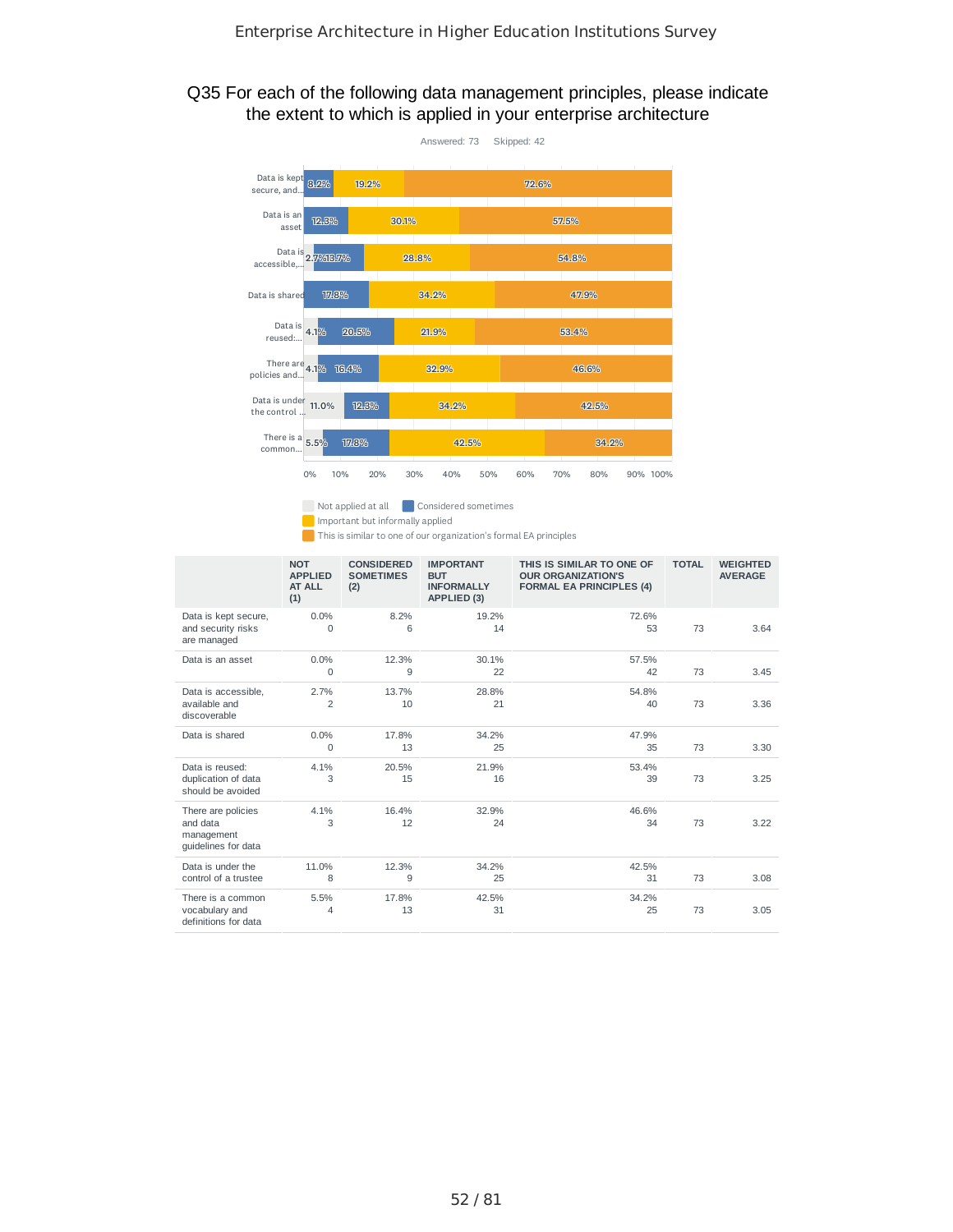| <b>BASIC STATISTICS</b>                                       |                |                |               |             |                                     |
|---------------------------------------------------------------|----------------|----------------|---------------|-------------|-------------------------------------|
|                                                               | <b>MINIMUM</b> | <b>MAXIMUM</b> | <b>MEDIAN</b> | <b>MEAN</b> | <b>STANDARD</b><br><b>DEVIATION</b> |
| Data is kept secure, and security risks are managed           | 2.00           | 4.00           | 4.00          | 3.64        | 0.63                                |
| Data is an asset                                              | 2.00           | 4.00           | 4.00          | 3.45        | 0.70                                |
| Data is accessible, available and discoverable                | 1.00           | 4.00           | 4.00          | 3.36        | 0.82                                |
| Data is shared                                                | 2.00           | 4.00           | 3.00          | 3.30        | 0.75                                |
| Data is reused: duplication of data should be avoided         | 1.00           | 4.00           | 4.00          | 3.25        | 0.92                                |
| There are policies and data management quidelines for<br>data | 1.00           | 4.00           | 3.00          | 3.22        | 0.86                                |
| Data is under the control of a trustee                        | 1.00           | 4.00           | 3.00          | 3.08        | 0.99                                |
| There is a common vocabulary and definitions for data         | 1.00           | 4.00           | 3.00          | 3.05        | 0.86                                |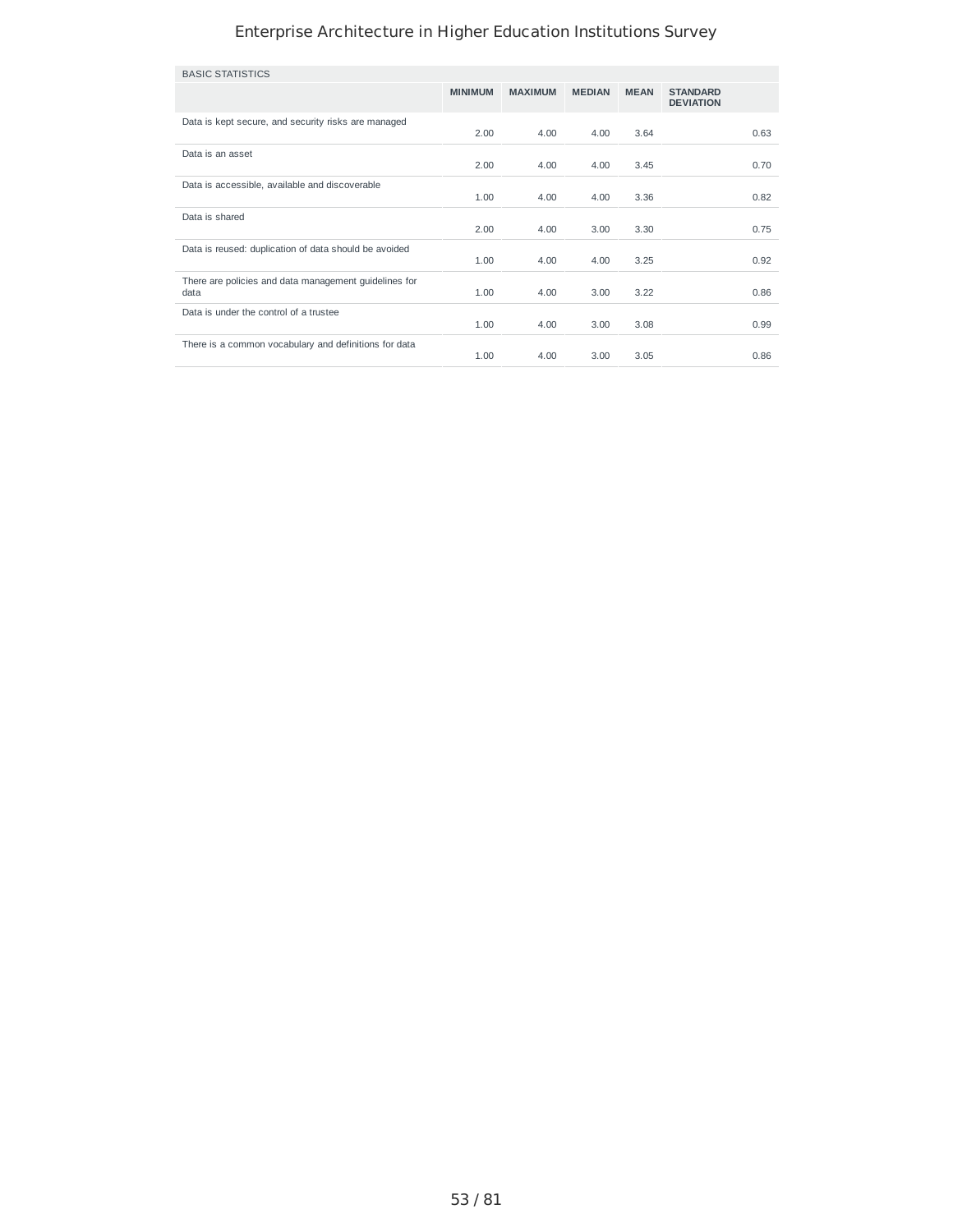### Q36 For each of the following technology management principles, please indicate the extent to which is applied in your enterprise architecture

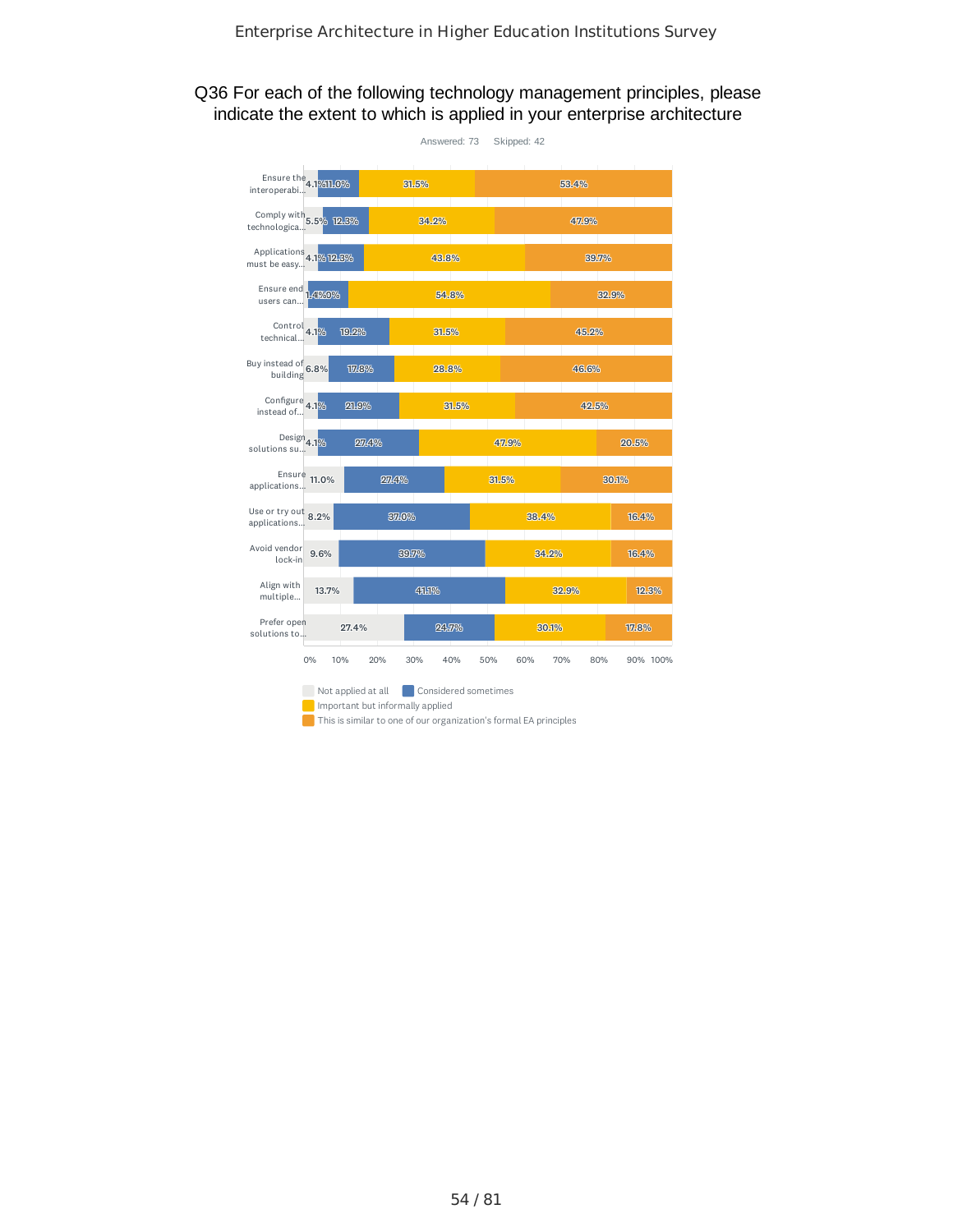|                                                                                                                              | <b>NOT</b><br><b>APPLIED</b><br>AT ALL<br>(1) | <b>CONSIDERED</b><br><b>SOMETIMES</b><br>(2) | <b>IMPORTANT</b><br><b>BUT</b><br><b>INFORMALLY</b><br>APPLIED (3) | THIS IS SIMILAR TO<br>ONE OF OUR<br><b>ORGANIZATION'S</b><br><b>FORMAL EA</b><br><b>PRINCIPLES (4)</b> |                   | <b>TOTAL</b> | <b>WEIGHTED</b><br><b>AVERAGE</b>   |
|------------------------------------------------------------------------------------------------------------------------------|-----------------------------------------------|----------------------------------------------|--------------------------------------------------------------------|--------------------------------------------------------------------------------------------------------|-------------------|--------------|-------------------------------------|
| Ensure the interoperability of<br>technological components                                                                   | 4.1%<br>3                                     | 11.0%<br>8                                   | 31.5%<br>23                                                        |                                                                                                        | 53.4%<br>39       | 73           | 3.34                                |
| Comply with technological<br>standards and policies                                                                          | 5.5%<br>4                                     | 12.3%<br>9                                   | 34.2%<br>25                                                        |                                                                                                        | 47.9%<br>35       | 73           | 3.25                                |
| Applications must be easy to<br>use                                                                                          | 4.1%<br>3                                     | 12.3%<br>9                                   | 43.8%<br>32                                                        |                                                                                                        | 39.7%<br>29       | 73           | 3.19                                |
| Ensure end users can perform<br>their work as efficiently as<br>possible                                                     | 1.4%<br>1                                     | 11.0%<br>8                                   | 54.8%<br>40                                                        |                                                                                                        | 32.9%<br>24       | 73           | 3.19                                |
| Control technical diversity                                                                                                  | 4.1%<br>3                                     | 19.2%<br>14                                  | 31.5%<br>23                                                        |                                                                                                        | 45.2%<br>33       | 73           | 3.18                                |
| Buy instead of building                                                                                                      | 6.8%<br>5                                     | 17.8%<br>13                                  | 28.8%<br>21                                                        |                                                                                                        | 46.6%<br>73<br>34 |              | 3.15                                |
| Configure instead of<br>customizing                                                                                          | 4.1%<br>3                                     | 21.9%<br>16                                  | 31.5%<br>23                                                        |                                                                                                        | 42.5%<br>31       | 73           | 3.12                                |
| Design solutions such that they<br>are "good enough" in order to<br>minimize costs and maximize<br>value                     | 4.1%<br>3                                     | 27.4%<br>20                                  | 47.9%<br>35                                                        |                                                                                                        | 20.5%<br>15       | 73           | 2.85                                |
| Ensure applications are<br>independent of specific<br>technology choices (e.g.<br>databases, browsers, operating<br>systems) | 11.0%<br>8                                    | 27.4%<br>20                                  | 31.5%<br>23                                                        | 30.1%<br>22                                                                                            |                   | 73           | 2.81                                |
| Use or try out applications and<br>technologies before buying                                                                | 8.2%<br>6                                     | 37.0%<br>27                                  | 38.4%<br>28                                                        |                                                                                                        | 16.4%<br>12       | 73           | 2.63                                |
| Avoid vendor lock-in                                                                                                         | 9.6%<br>7                                     | 39.7%<br>29                                  | 34.2%<br>25                                                        |                                                                                                        | 16.4%<br>12       | 73           | 2.58                                |
| Align with multiple products<br>from a single vendor to best<br>leverage that vendor's<br>ecosystem                          | 13.7%<br>10                                   | 41.1%<br>30                                  | 32.9%<br>24                                                        | 12.3%<br>9                                                                                             |                   | 73           | 2.44                                |
| Prefer open solutions to<br>commercial solutions                                                                             | 27.4%<br>20                                   | 24.7%<br>18                                  | 30.1%<br>22                                                        | 17.8%<br>13                                                                                            |                   | 73           | 2.38                                |
| <b>BASIC STATISTICS</b>                                                                                                      |                                               |                                              |                                                                    |                                                                                                        |                   |              |                                     |
|                                                                                                                              |                                               |                                              | <b>MINIMUM</b>                                                     | <b>MAXIMUM</b>                                                                                         | <b>MEDIAN</b>     | <b>MEAN</b>  | <b>STANDARD</b><br><b>DEVIATION</b> |
| Ensure the interoperability of technological components                                                                      |                                               |                                              | 1.00                                                               | 4.00                                                                                                   | 4.00              | 3.34         | 0.83                                |
| Comply with technological standards and policies                                                                             |                                               |                                              | 1.00                                                               | 4.00                                                                                                   | 3.00              | 3.25         | 0.87                                |
| Applications must be easy to use                                                                                             |                                               |                                              | 1.00                                                               | 4.00                                                                                                   | 3.00              | 3.19         | 0.81                                |
| Ensure end users can perform their work as efficiently as possible                                                           |                                               |                                              | 1.00                                                               | 4.00                                                                                                   | 3.00              | 3.19         | 0.68                                |
| Control technical diversity                                                                                                  |                                               |                                              | 1.00                                                               | 4.00                                                                                                   | 3.00              | 3.18         | 0.88                                |
| Buy instead of building                                                                                                      |                                               |                                              | 1.00                                                               | 4.00                                                                                                   | 3.00              | 3.15         | 0.95                                |
| Configure instead of customizing                                                                                             |                                               |                                              | 1.00                                                               | 4.00                                                                                                   | 3.00              | 3.12         | 0.89                                |
| Design solutions such that they are "good enough" in order to minimize<br>costs and maximize value                           |                                               |                                              | 1.00                                                               | 4.00                                                                                                   | 3.00              | 2.85         | 0.79                                |
| Ensure applications are independent of specific technology choices<br>(e.g. databases, browsers, operating systems)          |                                               |                                              | 1.00                                                               | 4.00                                                                                                   | 3.00              | 2.81         | 0.99                                |
| Use or try out applications and technologies before buying                                                                   |                                               |                                              | 1.00                                                               | 4.00                                                                                                   | 3.00              | 2.63         | 0.85                                |
| Avoid vendor lock-in                                                                                                         |                                               |                                              | 1.00                                                               | 4.00                                                                                                   | 3.00              | 2.58         | 0.87                                |
| Align with multiple products from a single vendor to best leverage that<br>vendor's ecosystem                                |                                               |                                              | 1.00                                                               | 4.00                                                                                                   | 2.00              | 2.44         | 0.88                                |
| Prefer open solutions to commercial solutions                                                                                |                                               |                                              | 1.00                                                               | 4.00                                                                                                   | 2.00              | 2.38         | 1.07                                |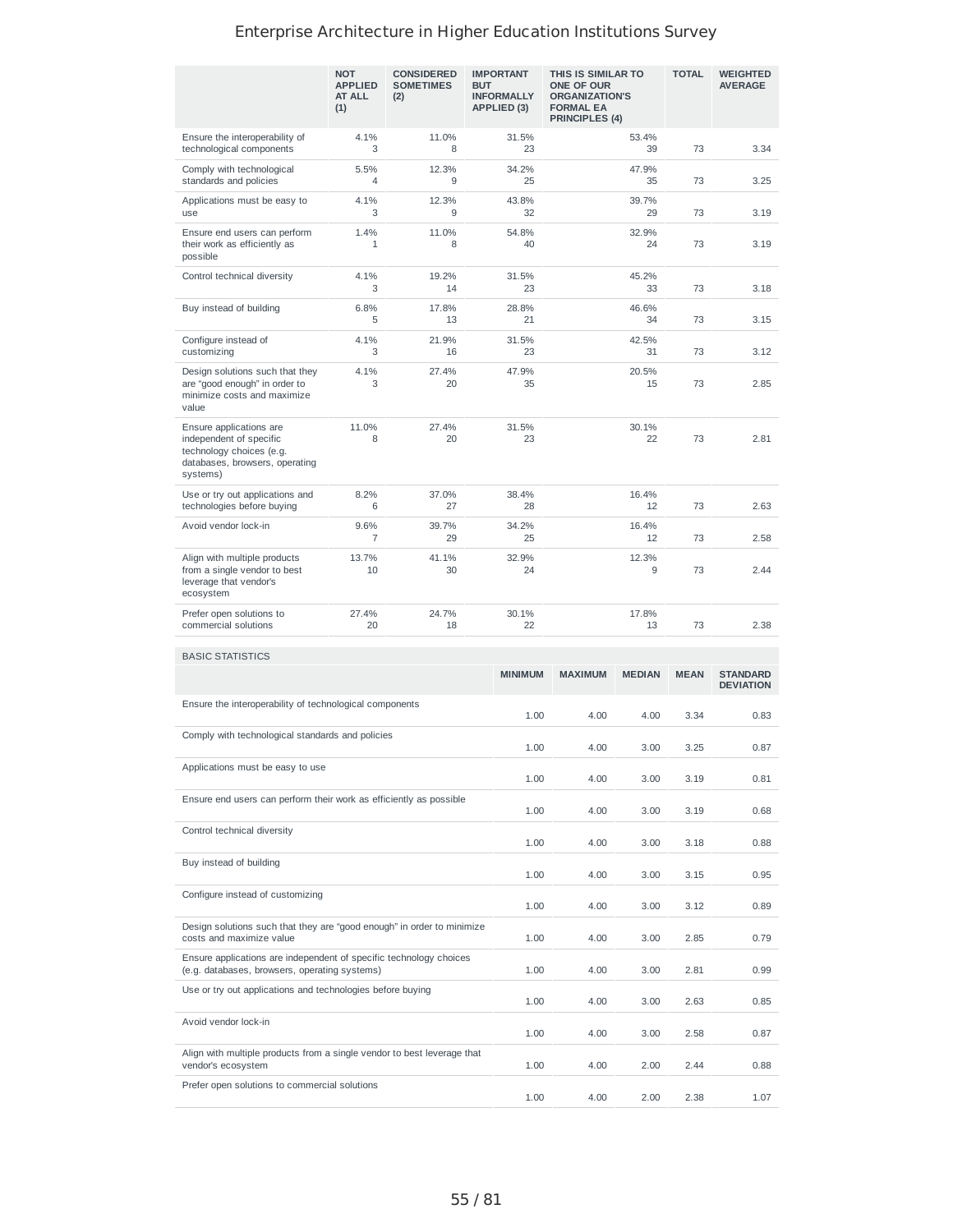### Q37 If there are any very important principles that are not in the above lists, please provide them:

Answered: 15 Skipped: 100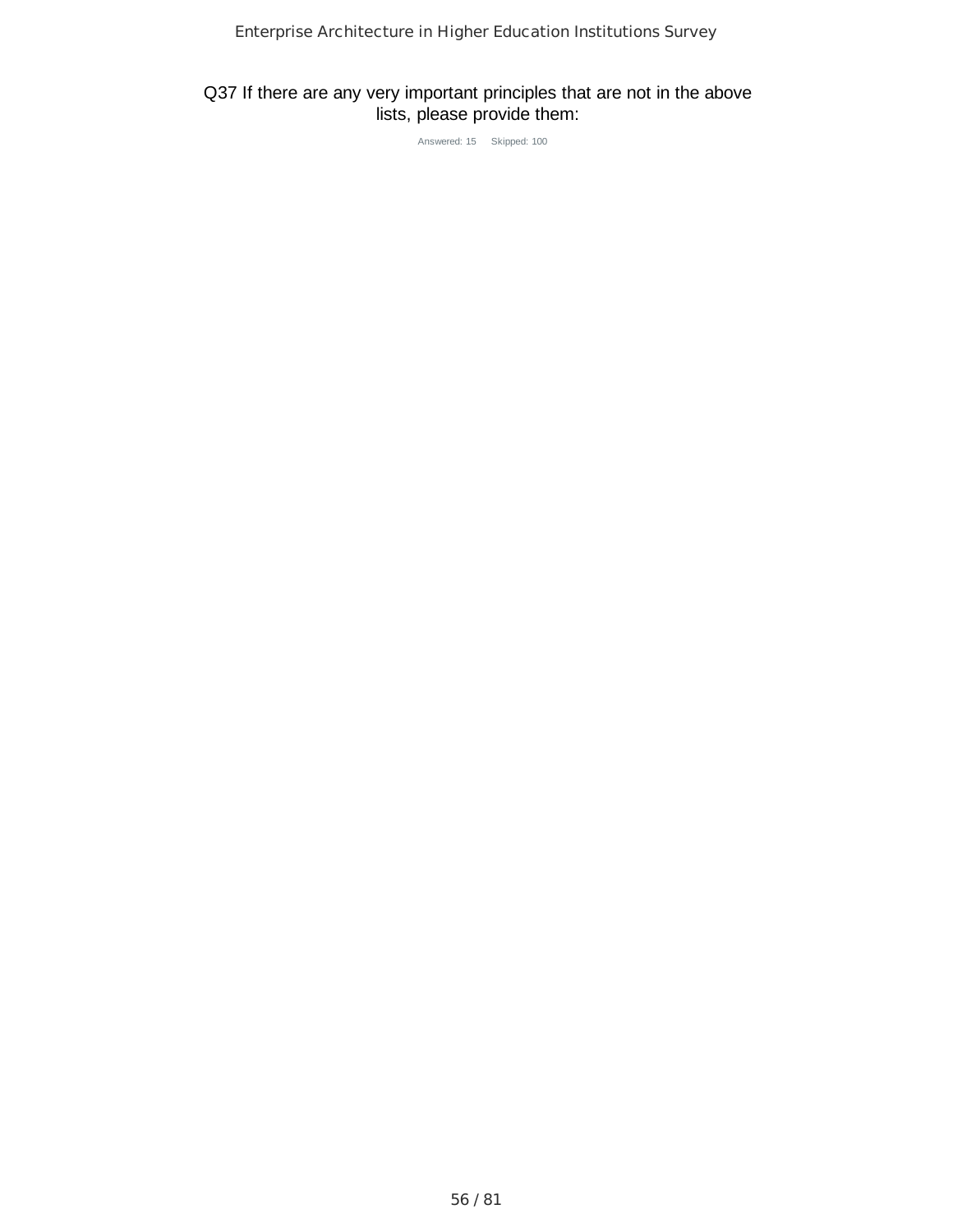### Q38 If there is a resistance to following an EA principle please describe the nature of this resistence

Answered: 29 Skipped: 86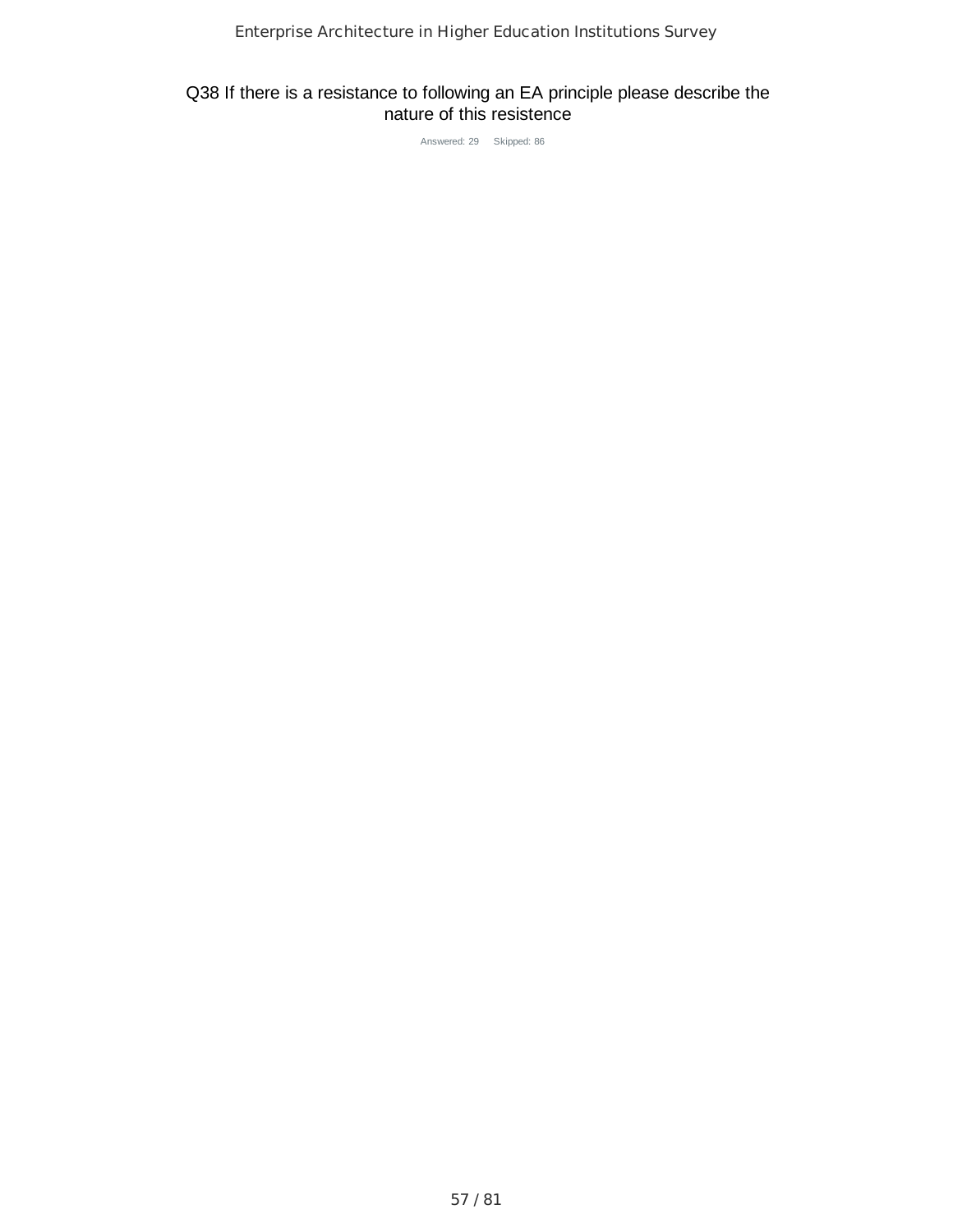#### Q39 To what extent do your EA principles affect the flexibility of the architecture:



| <b>ANSWER CHOICES</b>             | <b>RESPONSES</b> |                |              |        |                                   |    |  |
|-----------------------------------|------------------|----------------|--------------|--------|-----------------------------------|----|--|
| Reduce flexibility a lot (1)      |                  |                |              | 1.39%  |                                   |    |  |
| Reduce flexibility a little (2)   |                  |                |              | 34.72% |                                   | 25 |  |
| Has no effect (3)                 |                  |                |              | 23.61% |                                   | 17 |  |
| Increase flexibility a little (4) |                  |                |              | 26.39% |                                   | 19 |  |
| Increase flexibility a lot (5)    |                  |                |              | 13.89% |                                   | 10 |  |
| <b>TOTAL</b>                      |                  |                |              |        |                                   | 72 |  |
| <b>BASIC STATISTICS</b>           |                  |                |              |        |                                   |    |  |
| Minimum<br>1.00                   | Maximum<br>5.00  | Median<br>3.00 | Mean<br>3.17 |        | <b>Standard Deviation</b><br>1.09 |    |  |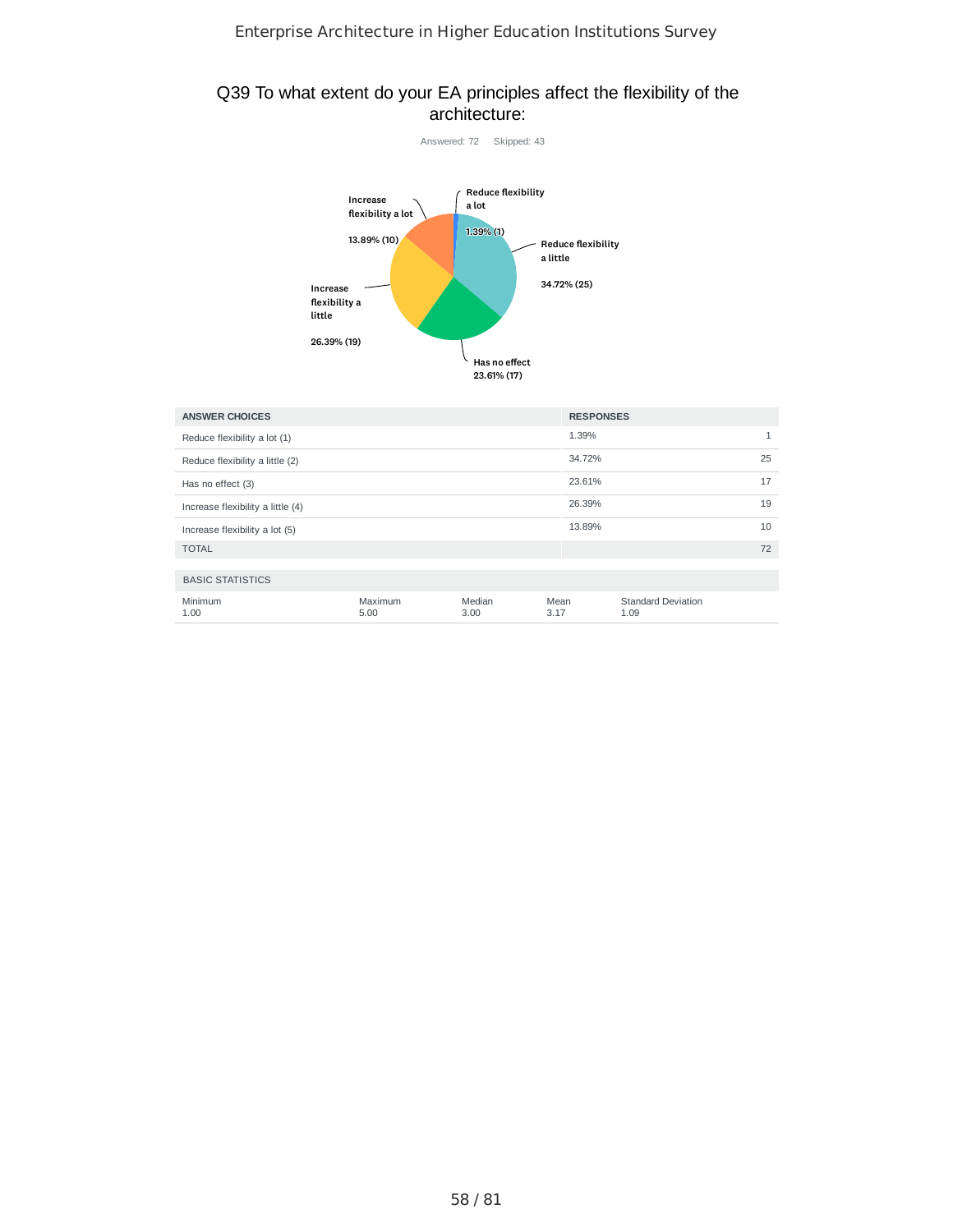### Q40 To what extent do you consider each of the following to be success factors in your EA process?

|                                                |            |                |       |          | Answered: 66 Skipped: 49 |       |                                           |       |       |          |
|------------------------------------------------|------------|----------------|-------|----------|--------------------------|-------|-------------------------------------------|-------|-------|----------|
| Support of the 6.1%<br>university's            |            |                | 37.9% |          |                          |       |                                           | 56.1% |       |          |
| Having top 1.5%.6%<br>management               |            |                | 34.8% |          |                          |       |                                           | 53.0% |       |          |
| Adding value 1.5%%                             |            |                |       | 43.9%    |                          |       |                                           | 47.0% |       |          |
| Collaboration 115% 9.1%<br>with senior         |            |                |       | 42.4%    |                          |       |                                           | 42.4% |       |          |
| Clarity of EA 1,5%2.1%<br>vision, goal         |            |                |       | 45.5%    |                          |       |                                           |       | 39.4% |          |
| Collaboration <sub>1</sub> 15%<br>with differe |            | 12.1%          |       |          | 42.4%                    |       |                                           |       | 37.9% |          |
| Buy-in of the 330%                             |            | 16.7%          |       |          | 39.4%                    |       |                                           |       | 37.9% |          |
| Having a good 3.0%%<br>EA Team                 |            | 12.1%          |       |          | 43.9%                    |       |                                           |       | 34.8% |          |
| Understanding<br>EA<br>stakeholders            | 1.5%9.1%   |                |       |          | 60.6%                    |       |                                           |       | 25.8% |          |
| Collaboration 3.0%% 10.6%<br>among EA tea      |            |                |       |          | 50.0%                    |       |                                           |       | 31.8% |          |
| Communication 1:5%<br>and awarenes             |            | 21.2%          |       |          | 36.4%                    |       |                                           |       | 36.4% |          |
| Usefulness 3.0% 18.2%<br>transparency.         |            |                |       |          | 53.0%                    |       |                                           |       | 25.8% |          |
| Availability 330%                              |            |                | 31.8% |          |                          | 33.3% |                                           |       | 28.8% |          |
| Having a good 16%<br>set of EA                 |            | 24.2%          |       |          |                          | 47.0% |                                           |       | 21.2% |          |
| Supportability <sub>4.5</sub> %10.6%<br>and    |            |                | 25.8% |          |                          |       | 42.4%                                     |       |       | 16.7%    |
| Following the 1.5%%<br>defined EA              |            |                | 30.3% |          |                          |       | 50.0%                                     |       |       | 9.1%     |
| Conformance<br>of<br>the                       | 3.0%15.2%  |                |       | 36.4%    |                          |       |                                           | 39.4% |       | 6.1%     |
| Following a 1.5%<br>disciplined                |            | 24.2%          |       |          | 37.9%                    |       |                                           | 30.3% |       | 6.1%     |
|                                                | $0\%$      | 10%<br>20%     |       | 30%      | 40%                      | 50%   | 60%<br>70%                                |       | 80%   | 90% 100% |
|                                                | Irrelevant | Very important |       | Critical |                          |       | Somewhat unimportant Moderately important |       |       |          |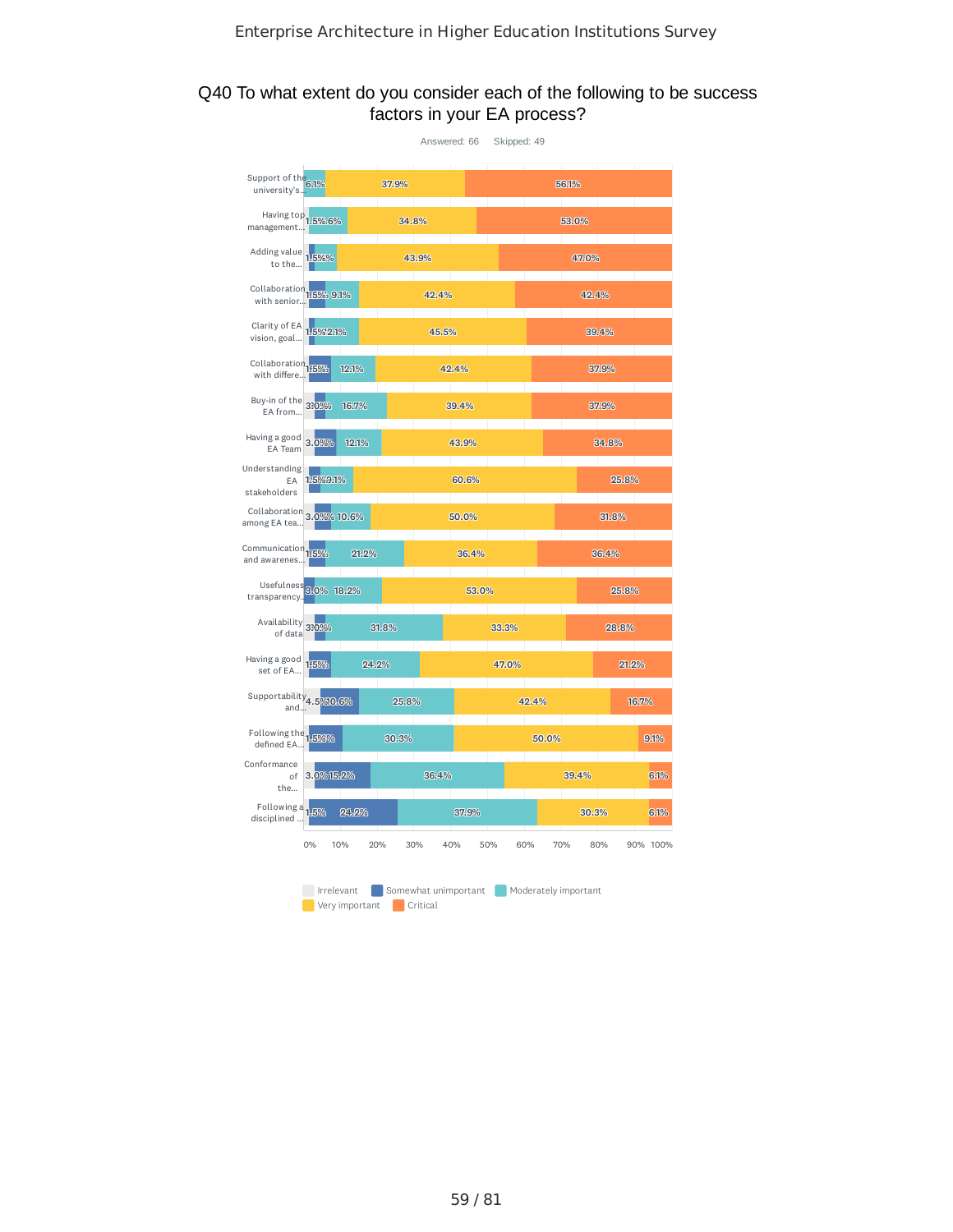|                                                                         | <b>IRRELEVANT</b><br>(1) | <b>SOMEWHAT</b><br><b>UNIMPORTANT</b><br>(2) | <b>MODERATELY</b><br><b>IMPORTANT</b><br>(3) | <b>VERY</b><br><b>IMPORTANT</b><br>(4) | <b>CRITICAL</b><br>(5) | <b>TOTAL</b> | <b>WEIGHTED</b><br><b>AVERAGE</b> |
|-------------------------------------------------------------------------|--------------------------|----------------------------------------------|----------------------------------------------|----------------------------------------|------------------------|--------------|-----------------------------------|
| Support of the<br>university's mission<br>and goals                     | 0.0%<br>0                | 0.0%<br>0                                    | 6.1%<br>4                                    | 37.9%<br>25                            | 56.1%<br>37            | 66           | 3.50                              |
| Having top<br>management support,<br>commitment &<br>sponsorship        | 1.5%<br>1                | 0.0%<br>0                                    | 10.6%<br>$\overline{7}$                      | 34.8%<br>23                            | 53.0%<br>35            | 66           | 3.39                              |
| Adding value to the<br>institution                                      | 1.5%<br>$\mathbf{1}$     | 1.5%<br>$\mathbf{1}$                         | 6.1%<br>$\overline{4}$                       | 43.9%<br>29                            | 47.0%<br>31            | 66           | 3.36                              |
| Collaboration with<br>senior management                                 | 1.5%<br>$\mathbf{1}$     | 4.5%<br>3                                    | 9.1%<br>6                                    | 42.4%<br>28                            | 42.4%<br>28            | 66           | 3.26                              |
| Clarity of EA vision,<br>goals, and objectives                          | 1.5%<br>$\mathbf{1}$     | 1.5%<br>1                                    | 12.1%<br>8                                   | 45.5%<br>30                            | 39.4%<br>26            | 66           | 3.23                              |
| Collaboration<br>with different<br>departments and units                | 1.5%<br>1                | 6.1%<br>4                                    | 12.1%<br>8                                   | 42.4%<br>28                            | 37.9%<br>25            | 66           | 3.17                              |
| Buy-in of the EA from<br>stakeholders                                   | 3.0%<br>$\overline{2}$   | 3.0%<br>2                                    | 16.7%<br>11                                  | 39.4%<br>26                            | 37.9%<br>25            | 66           | 3.12                              |
| Having a good EA<br>Team                                                | 3.0%<br>$\overline{2}$   | 6.1%<br>4                                    | 12.1%<br>8                                   | 43.9%<br>29                            | 34.8%<br>23            | 66           | 3.11                              |
| Understanding EA<br>stakeholders                                        | 1.5%<br>1                | 3.0%<br>2                                    | 9.1%<br>6                                    | 60.6%<br>40                            | 25.8%<br>17            | 66           | 3.11                              |
| Collaboration among<br>EA team members                                  | 3.0%<br>2                | 4.5%<br>3                                    | 10.6%<br>$\overline{7}$                      | 50.0%<br>33                            | 31.8%<br>21            | 66           | 3.11                              |
| Communication and<br>awareness of EA<br>among all<br>stakeholders       | 1.5%<br>1                | 4.5%<br>3                                    | 21.2%<br>14                                  | 36.4%<br>24                            | 36.4%<br>24            | 66           | 3.08                              |
| Usefulness,<br>transparency &<br>openness of EA itself                  | 0.0%<br>0                | 3.0%<br>2                                    | 18.2%<br>12                                  | 53.0%<br>35                            | 25.8%<br>17            | 66           | 3.05                              |
| Availability of data                                                    | 3.0%<br>$\overline{2}$   | 3.0%<br>$\overline{2}$                       | 31.8%<br>21                                  | 33.3%<br>22                            | 28.8%<br>19            | 66           | 2.88                              |
| Having a good set of<br>EA principles                                   | 1.5%<br>$\mathbf 1$      | 6.1%<br>4                                    | 24.2%<br>16                                  | 47.0%<br>31                            | 21.2%<br>14            | 66           | 2.88                              |
| Supportability and<br>maintainability of the<br>technological solutions | 4.5%<br>3                | 10.6%<br>7                                   | 25.8%<br>17                                  | 42.4%<br>28                            | 16.7%<br>11            | 66           | 2.71                              |
| Following the defined<br>EA principles                                  | 1.5%<br>$\mathbf{1}$     | 9.1%<br>6                                    | 30.3%<br>20                                  | 50.0%<br>33                            | 9.1%<br>6              | 66           | 2.67                              |
| Conformance of the<br>architecture to<br>standards                      | 3.0%<br>2                | 15.2%<br>10                                  | 36.4%<br>24                                  | 39.4%<br>26                            | 6.1%<br>4              | 66           | 2.48                              |
| Following a disciplined<br>EA process                                   | 1.5%<br>1                | 24.2%<br>16                                  | 37.9%<br>25                                  | 30.3%<br>20                            | 6.1%<br>$\overline{4}$ | 66           | 2.41                              |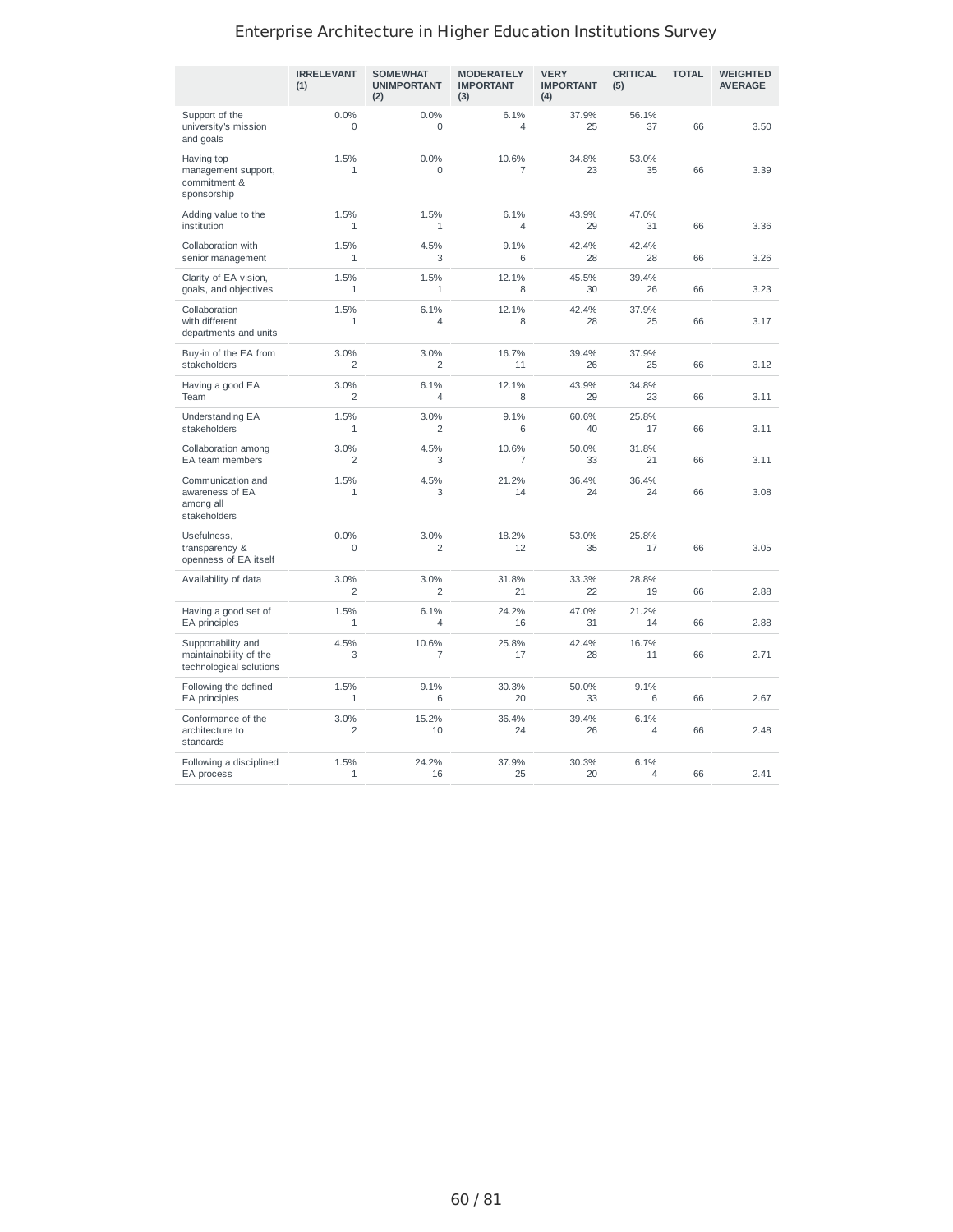| <b>BASIC STATISTICS</b>                                              |                |                |               |             |                                     |
|----------------------------------------------------------------------|----------------|----------------|---------------|-------------|-------------------------------------|
|                                                                      | <b>MINIMUM</b> | <b>MAXIMUM</b> | <b>MEDIAN</b> | <b>MEAN</b> | <b>STANDARD</b><br><b>DEVIATION</b> |
| Support of the university's mission and goals                        | 3.00           | 5.00           | 5.00          | 4.50        | 0.61                                |
| Having top management support, commitment &<br>sponsorship           | 1.00           | 5.00           | 5.00          | 4.38        | 0.79                                |
| Adding value to the institution                                      | 1.00           | 5.00           | 4.00          | 4.33        | 0.78                                |
| Collaboration with senior management                                 | 1.00           | 5.00           | 4.00          | 4.20        | 0.89                                |
| Clarity of EA vision, goals, and objectives                          | 1.00           | 5.00           | 4.00          | 4.20        | 0.82                                |
| Collaboration with different departments and units                   | 1.00           | 5.00           | 4.00          | 4.09        | 0.93                                |
| Understanding EA stakeholders                                        | 1.00           | 5.00           | 4.00          | 4.06        | 0.78                                |
| Buy-in of the EA from stakeholders                                   | 1.00           | 5.00           | 4.00          | 4.06        | 0.97                                |
| Collaboration among EA team members                                  | 1.00           | 5.00           | 4.00          | 4.03        | 0.94                                |
| Having a good EA Team                                                | 1.00           | 5.00           | 4.00          | 4.02        | 0.99                                |
| Usefulness, transparency & openness of EA itself                     | 2.00           | 5.00           | 4.00          | 4.02        | 0.75                                |
| Communication and awareness of EA among all<br>stakeholders          | 1.00           | 5.00           | 4.00          | 4.02        | 0.95                                |
| Availability of data                                                 | 1.00           | 5.00           | 4.00          | 3.82        | 0.98                                |
| Having a good set of EA principles                                   | 1.00           | 5.00           | 4.00          | 3.80        | 0.89                                |
| Following the defined EA principles                                  | 1.00           | 5.00           | 4.00          | 3.56        | 0.84                                |
| Supportability and maintainability of the technological<br>solutions | 1.00           | 5.00           | 4.00          | 3.56        | 1.03                                |
| Conformance of the architecture to standards                         | 1.00           | 5.00           | 3.00          | 3.30        | 0.90                                |
| Following a disciplined EA process                                   | 1.00           | 5.00           | 3.00          | 3.15        | 0.91                                |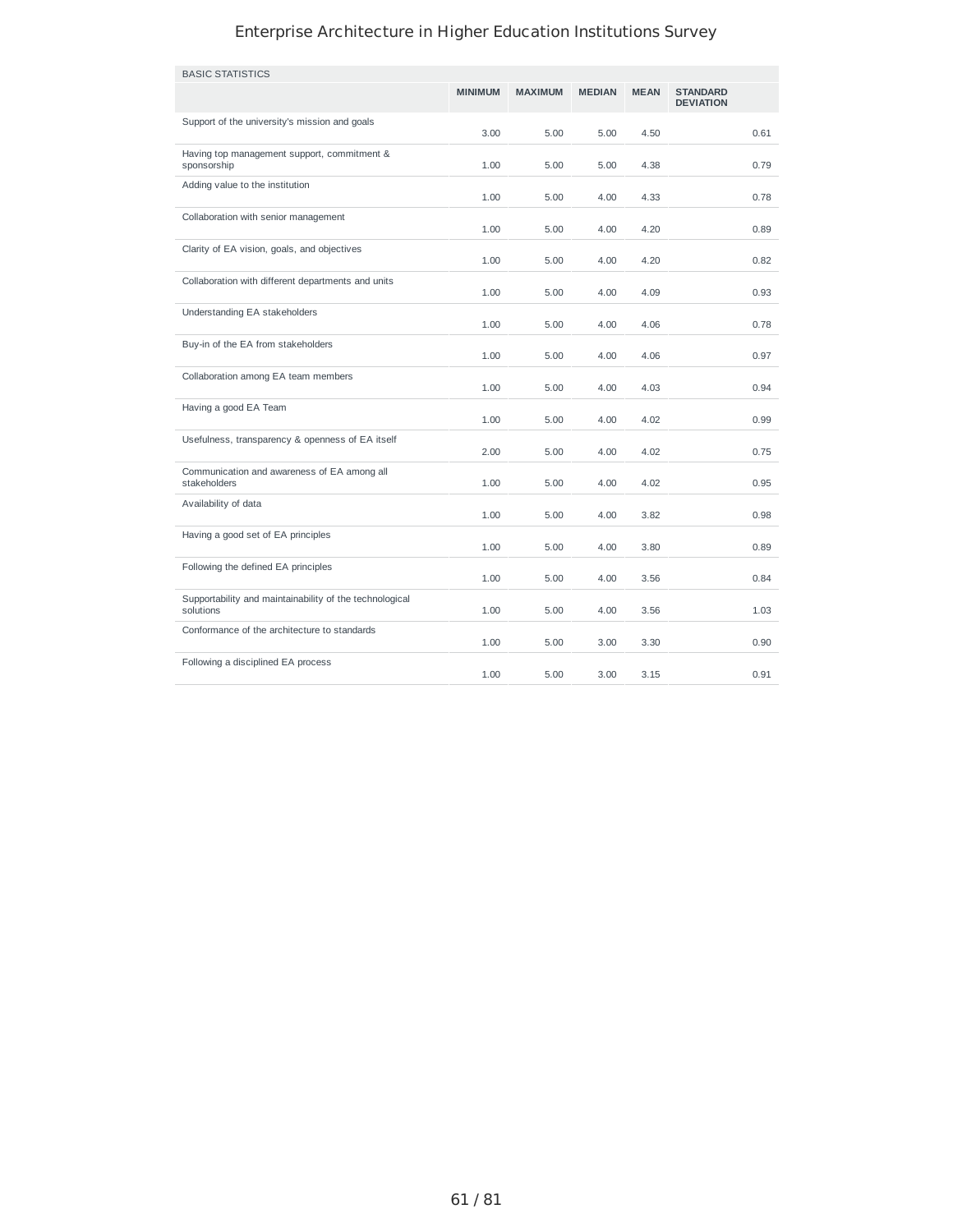### Q41 To what extent do you consider each of the following to be success factors for individual EA team members? (These might be assessed when hiring or promoting such team members)

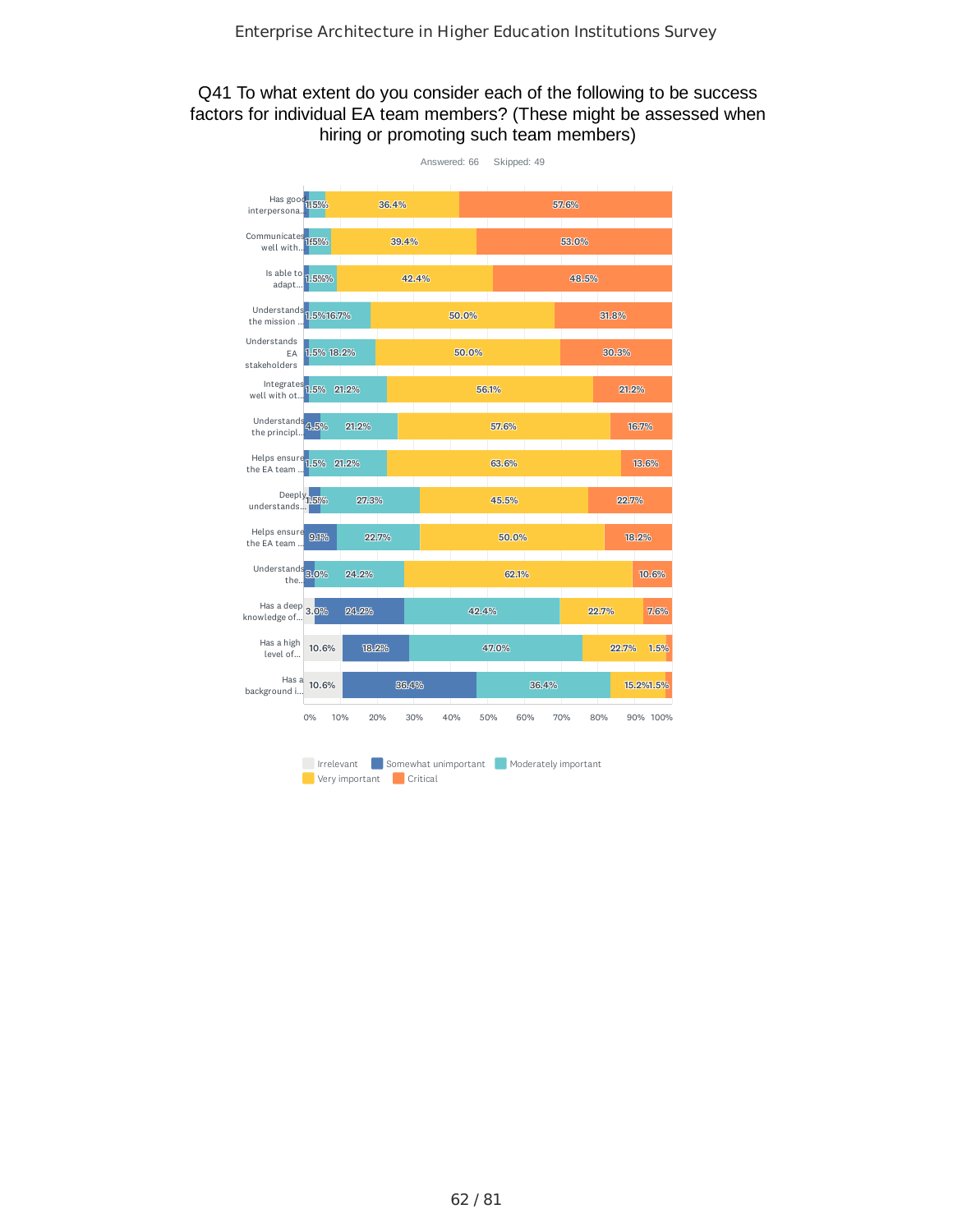|                                                                                                    | <b>IRRELEVANT</b><br>(1) | <b>SOMEWHAT</b><br><b>UNIMPORTANT</b><br>(2) | <b>MODERATELY</b><br><b>IMPORTANT</b><br>(3) | <b>VERY</b><br><b>IMPORTANT</b><br>(4) | <b>CRITICAL</b><br>(5)  | <b>TOTAL</b> | <b>WEIGHTED</b><br><b>AVERAGE</b> |
|----------------------------------------------------------------------------------------------------|--------------------------|----------------------------------------------|----------------------------------------------|----------------------------------------|-------------------------|--------------|-----------------------------------|
| Has good interpersonal<br>skills: Listens well and<br>effectively manages<br>conflicts with others | 0.0%<br>$\Omega$         | 1.5%<br>$\mathbf{1}$                         | 4.5%<br>3                                    | 36.4%<br>24                            | 57.6%<br>38             | 66           | 3.52                              |
| Communicates<br>well with stakeholders                                                             | 0.0%<br>$\Omega$         | 1.5%<br>$\mathbf{1}$                         | 6.1%<br>$\varDelta$                          | 39.4%<br>26                            | 53.0%<br>35             | 66           | 3.45                              |
| Is able to adapt<br>effectively to change                                                          | 0.0%<br>$\Omega$         | 1.5%<br>$\mathbf{1}$                         | 7.6%<br>5                                    | 42.4%<br>28                            | 48.5%<br>32             | 66           | 3.39                              |
| Understands the<br>mission of the<br>university                                                    | 0.0%<br>$\Omega$         | 1.5%<br>$\mathbf{1}$                         | 16.7%<br>11                                  | 50.0%<br>33                            | 31.8%<br>21             | 66           | 3.14                              |
| Understands<br>EA stakeholders                                                                     | 0.0%<br>$\Omega$         | 1.5%<br>1                                    | 18.2%<br>12                                  | 50.0%<br>33                            | 30.3%<br>20             | 66           | 3.11                              |
| Integrates well with<br>other EA team<br>members                                                   | 0.0%<br>0                | 1.5%<br>$\mathbf{1}$                         | 21.2%<br>14                                  | 56.1%<br>37                            | 21.2%<br>14             | 66           | 2.98                              |
| Understands the<br>principles of EA<br>adopted by the<br>institution                               | 0.0%<br>$\Omega$         | 4.5%<br>3                                    | 21.2%<br>14                                  | 57.6%<br>38                            | 16.7%<br>11             | 66           | 2.91                              |
| Helps ensure the EA<br>team is targeting the<br>right goals                                        | 0.0%<br>$\Omega$         | 1.5%<br>$\mathbf{1}$                         | 21.2%<br>14                                  | 63.6%<br>42                            | 13.6%<br>9              | 66           | 2.91                              |
| Deeply understands<br>their domain(s)                                                              | 1.5%<br>$\mathbf{1}$     | 3.0%<br>$\overline{c}$                       | 27.3%<br>18                                  | 45.5%<br>30                            | 22.7%<br>15             | 66           | 2.89                              |
| Helps ensure the EA<br>team is doing the right<br>work in the right<br>manner at the right<br>time | 0.0%<br>$\mathbf 0$      | 9.1%<br>6                                    | 22.7%<br>15                                  | 50.0%<br>33                            | 18.2%<br>12             | 66           | 2.86                              |
| Understands the<br>perspectives and<br>domains of other team<br>members                            | 0.0%<br>$\Omega$         | 3.0%<br>2                                    | 24.2%<br>16                                  | 62.1%<br>41                            | 10.6%<br>$\overline{7}$ | 66           | 2.83                              |
| Has a deep knowledge<br>of higher education in<br>general                                          | 3.0%<br>$\overline{c}$   | 24.2%<br>16                                  | 42.4%<br>28                                  | 22.7%<br>15                            | 7.6%<br>5               | 66           | 2.35                              |
| Has a high level of<br>education and training<br>in EA                                             | 10.6%<br>$\overline{7}$  | 18.2%<br>12                                  | 47.0%<br>31                                  | 22.7%<br>15                            | 1.5%<br>$\mathbf{1}$    | 66           | 2.15                              |
| Has a background in<br>this particular<br>institution                                              | 10.6%<br>$\overline{7}$  | 36.4%<br>24                                  | 36.4%<br>24                                  | 15.2%<br>10                            | 1.5%<br>$\mathbf{1}$    | 66           | 2.08                              |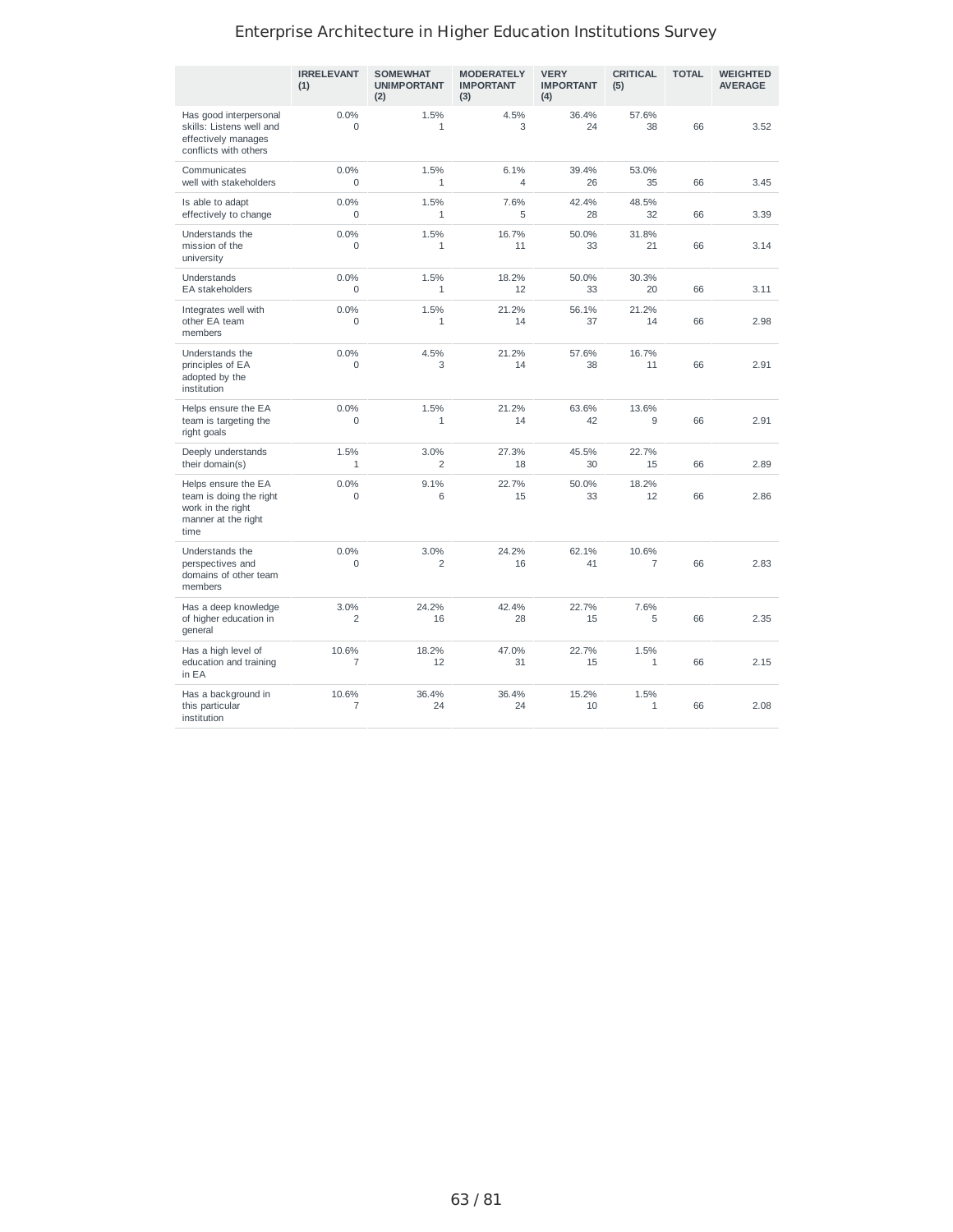| <b>BASIC STATISTICS</b>                                                                      |                |                |               |             |                                     |
|----------------------------------------------------------------------------------------------|----------------|----------------|---------------|-------------|-------------------------------------|
|                                                                                              | <b>MINIMUM</b> | <b>MAXIMUM</b> | <b>MEDIAN</b> | <b>MEAN</b> | <b>STANDARD</b><br><b>DEVIATION</b> |
| Has good interpersonal skills: Listens well and effectively manages<br>conflicts with others | 2.00           | 5.00           | 5.00          | 4.50        | 0.66                                |
| Communicates well with stakeholders                                                          | 2.00           | 5.00           | 5.00          | 4.44        | 0.68                                |
| Is able to adapt effectively to change                                                       | 2.00           | 5.00           | 4.00          | 4.38        | 0.69                                |
| Understands the mission of the university                                                    | 2.00           | 5.00           | 4.00          | 4.12        | 0.73                                |
| Understands EA stakeholders                                                                  | 2.00           | 5.00           | 4.00          | 4.09        | 0.73                                |
| Integrates well with other EA team members                                                   | 2.00           | 5.00           | 4.00          | 3.97        | 0.70                                |
| Helps ensure the EA team is targeting the right goals                                        | 2.00           | 5.00           | 4.00          | 3.89        | 0.63                                |
| Understands the principles of EA adopted by the institution                                  | 2.00           | 5.00           | 4.00          | 3.86        | 0.74                                |
| Deeply understands their domain(s)                                                           | 1.00           | 5.00           | 4.00          | 3.85        | 0.86                                |
| Understands the perspectives and domains of other team members                               | 2.00           | 5.00           | 4.00          | 3.80        | 0.66                                |
| Helps ensure the EA team is doing the right work in the right<br>manner at the right time    | 2.00           | 5.00           | 4.00          | 3.77        | 0.85                                |
| Has a deep knowledge of higher education in general                                          | 1.00           | 5.00           | 3.00          | 3.08        | 0.94                                |
| Has a high level of education and training in EA                                             | 1.00           | 5.00           | 3.00          | 2.86        | 0.94                                |
| Has a background in this particular institution                                              | 1.00           | 5.00           | 3.00          | 2.61        | 0.92                                |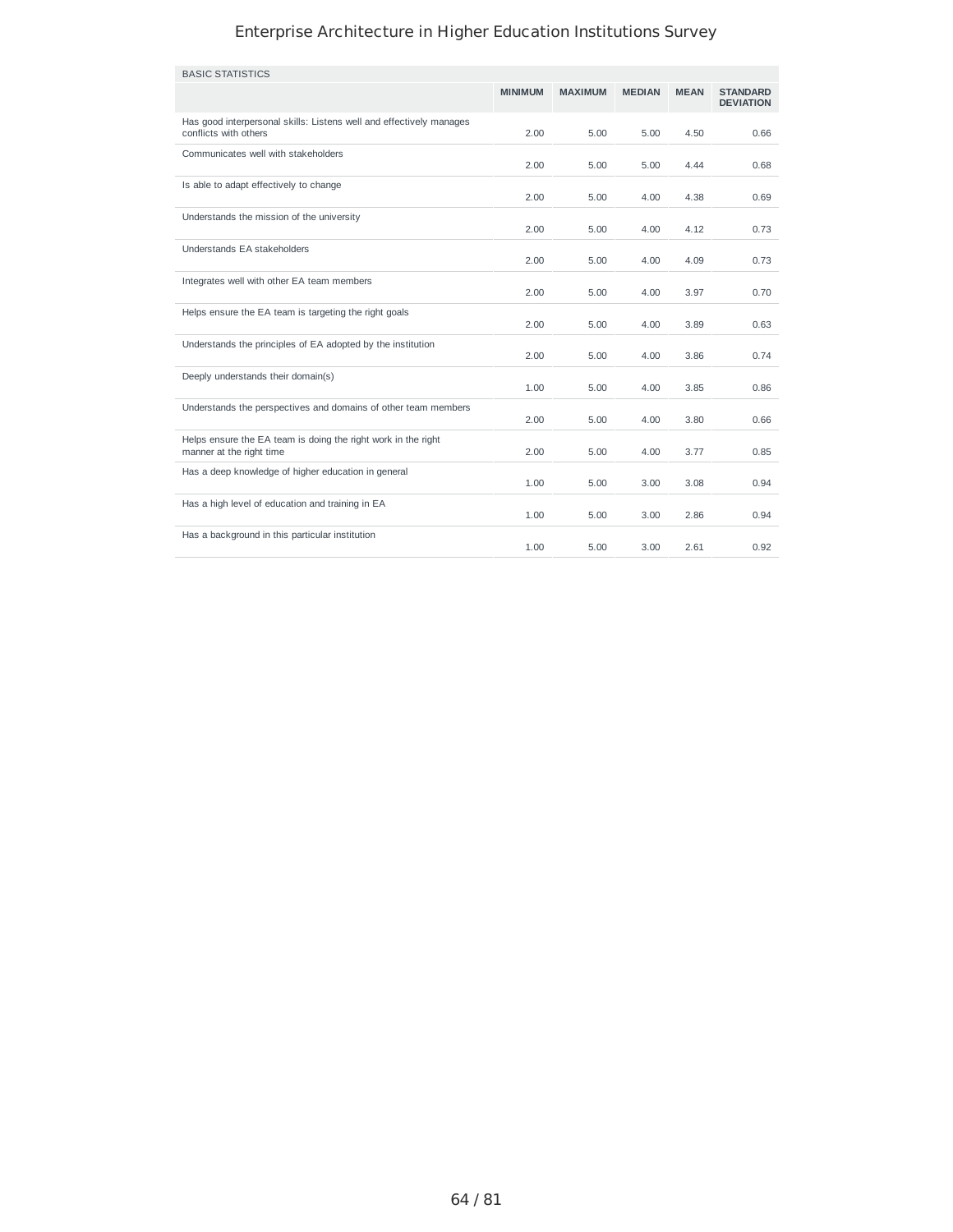### Q42 To what extent does each of the following pose a challenge to your EA?

|                                             |          |       |       | Answered: 66 | Skipped: 49 |       |       |       |            |
|---------------------------------------------|----------|-------|-------|--------------|-------------|-------|-------|-------|------------|
| Resistance to<br>change (fixe               | 1.592.1% |       | 31.8% |              |             | 37.9% |       |       | 16.7%      |
| Lack of $4.5\%$<br>awareness of             | 16.7%    |       |       | 37.9%        |             | 21.2% |       | 19.7% |            |
| Different<br>perspectives                   | 9.1%     | 15.2% | 28.8% |              |             | 30.3% |       |       | 16.7%      |
| Difficulty in<br>realizing                  | 7.7%     | 20.0% |       | 27.7%        | 33.8%       |       |       |       | 10.8%      |
| EA immaturity 7.7%                          |          | 21.5% |       | 26.2%        |             | 35.4% |       |       | 9.2%       |
| Difficulty in<br>realizing,                 | 6.1%     | 22.7% |       | 30.3%        |             |       | 30.3% |       | 10.6%      |
| More demand<br>for EA than                  | 6.1%     | 22.7% |       | 31.8%        |             |       | 27.3% |       | 12.1%      |
| Not enough 4.5%<br>time to work             |          | 24.2% |       | 34.8%        |             |       | 25.8% |       | 10.6%      |
| Focus too<br>much<br>on IT and              | 16.9%    | 9.2%  |       | 29.2%        |             |       | 33.8% |       | 10.8%      |
| no<br>Difficulty in<br>hiring peopl         | 10.8%    | 15.4% |       | 36.9%        |             |       | 30.8% |       | 6.2%       |
| Not enough<br>budget for EA                 | 10.6%    |       | 31.8% |              | 19.7%       |       | 24.2% |       | 13.6%      |
| Lack of<br>organization                     | 12.3%    |       | 27.7% |              | 24.6%       |       | 20.0% |       | 15.4%      |
| Resistance to<br>improvement                | 16.7%    |       | 19.7% | 24.2%        |             |       | 28.8% |       | 10.6%      |
| Barriers 7.6%<br>between EA a               |          | 31.8% |       |              | 30.3%       |       | 19.7% |       | 10.6%      |
| Lack of<br>collaboratio                     | 13.6%    |       | 25.8% |              | 28.8%       |       | 19.7% |       | 12.1%      |
| Excessive<br>decentraliza                   | 19.7%    |       | 25.8% |              | 19.7%       |       | 18.2% |       | 16.7%      |
| Misunderstandin <sub>10.6%</sub><br>g of EA |          |       | 30.3% |              | 28.8%       |       |       | 28.8% | 1.5%       |
| EA is not<br>sufficiently                   | 13.6%    |       | 27.3% |              | 39.4%       |       |       | 12.1% | 7.6%       |
| Lack of trust<br>in EA by                   | 20.0%    |       | 24.6% |              | 27.7%       |       |       | 18.5% | 9.2%       |
| Stakeholders<br>only caring                 |          | 25.8% | 15.2% |              | 25.8%       |       |       | 28.8% | 4.5%       |
| Lack of<br>leadership<br>Lack of            | 21.5%    |       | 20.0% |              | 35.4%       |       |       | 13.8% | 9.2%       |
| linkages amo<br>Lack of                     | 16.7%    |       | 28.8% |              | 30.3%       |       |       | 19.7% | 4.5%       |
| communicatio<br>Not meeting                 | 24.2%    |       | 19.7% |              |             | 36.4% |       |       | 16.7% 3.0% |
| the<br>Frequent                             | 22.7%    |       | 27.3% |              |             | 30.3% |       | 13.6% | 6.1%       |
| changes to<br>Insufficient                  |          | 27.7% |       | 26.2%        |             | 18.5% |       | 21.5% | 6.2%       |
| background<br>Lack of                       | 21.2%    |       | 30.3% |              |             | 31.8% |       |       | 10.6% 6.1% |
| openness (no                                |          | 29.2% | 20.0% |              |             | 29.2% |       |       | 20.0% 1.5% |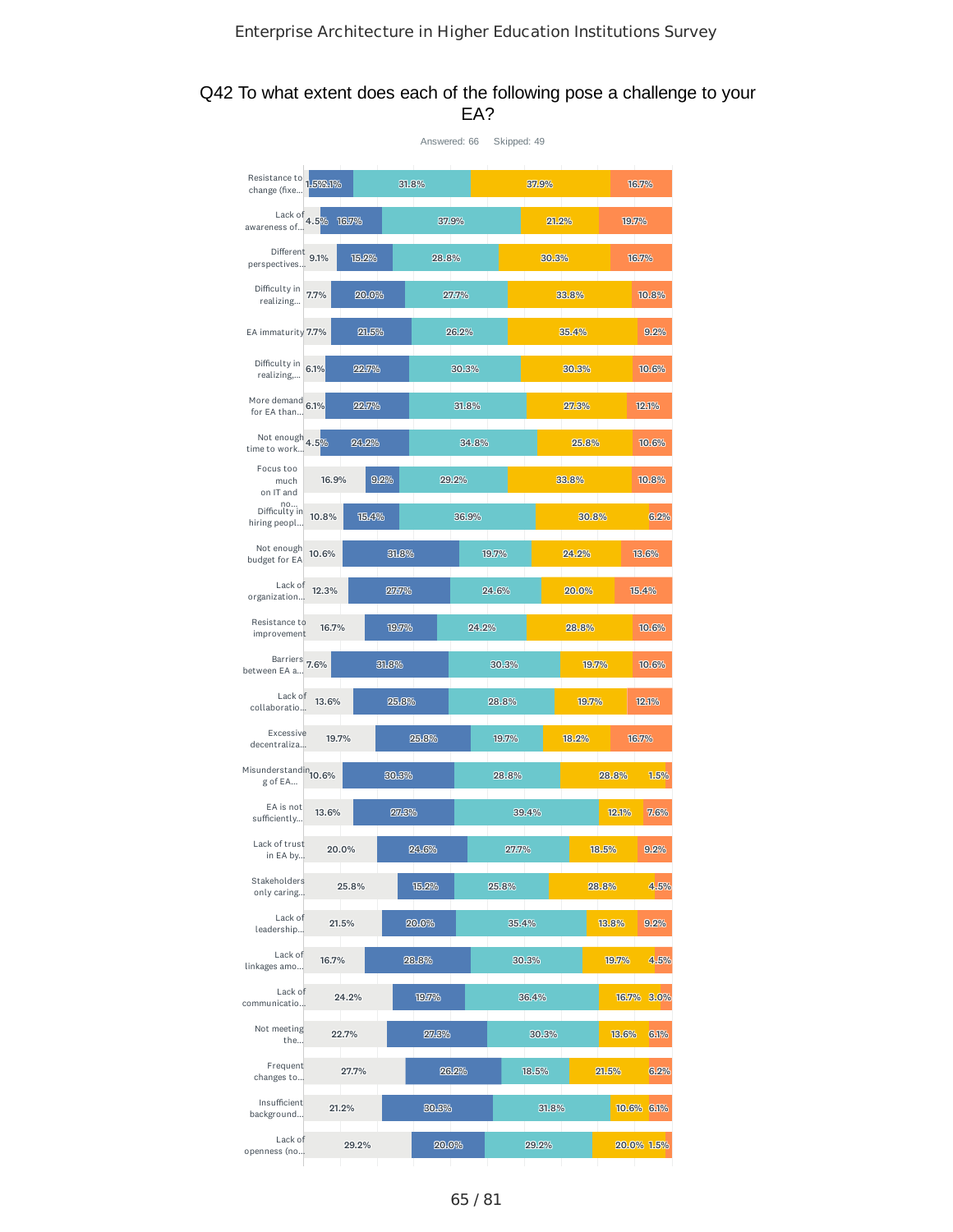

66 / 81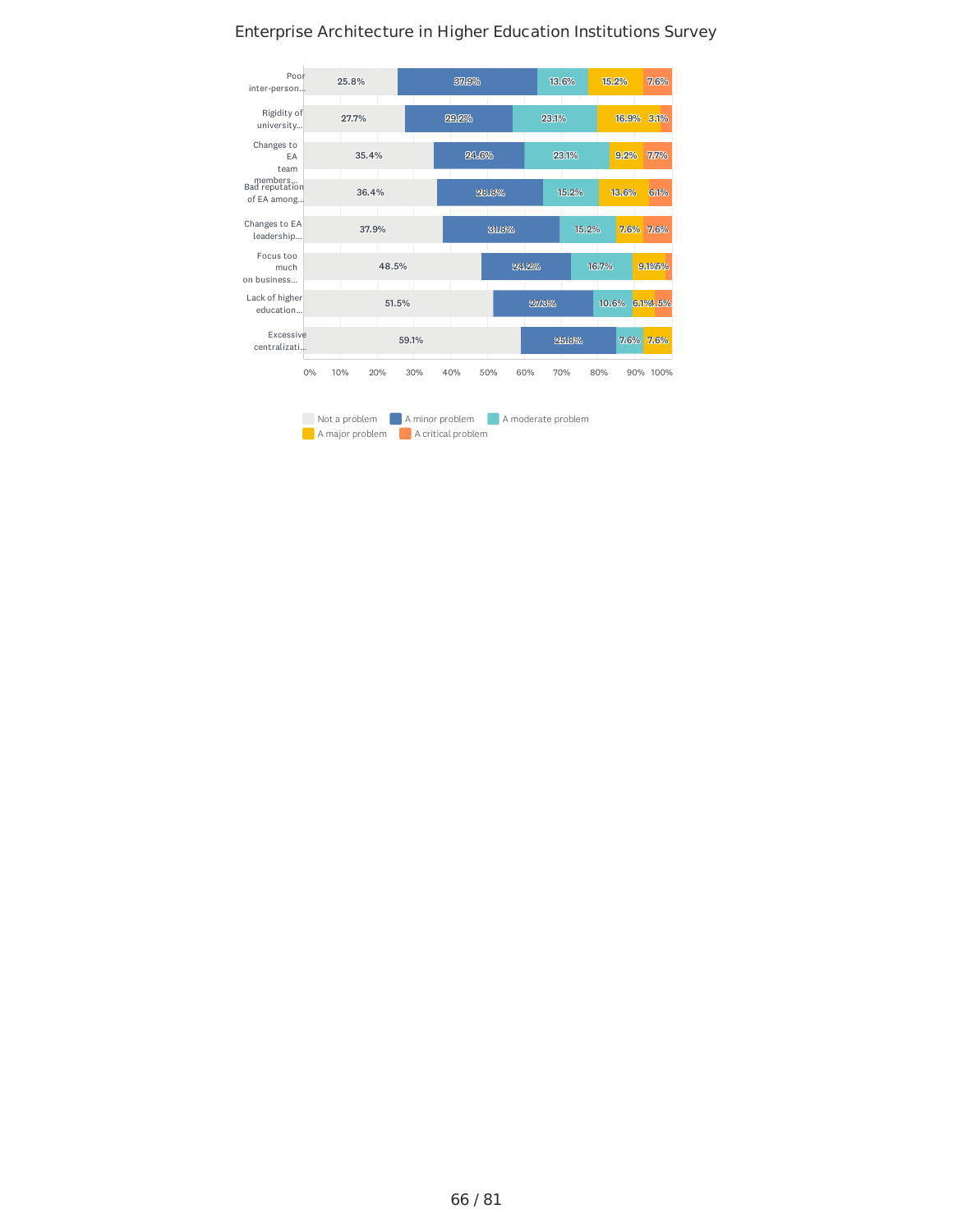|                                                                                                                | <b>NOT A</b><br><b>PROBLEM</b><br>(1) | A MINOR<br><b>PROBLEM</b><br>(2) | А<br><b>MODERATE</b><br><b>PROBLEM</b><br>(3) | A MAJOR<br><b>PROBLEM</b><br>(4) | A<br><b>CRITICAL</b><br><b>PROBLEM</b><br>(5) | <b>TOTAL</b> | <b>WEIGHTED</b><br><b>AVERAGE</b> |
|----------------------------------------------------------------------------------------------------------------|---------------------------------------|----------------------------------|-----------------------------------------------|----------------------------------|-----------------------------------------------|--------------|-----------------------------------|
| Resistance to change (fixed<br>mindsets and habits)                                                            | 1.5%<br>1                             | 12.1%<br>8                       | 31.8%<br>21                                   | 37.9%<br>25                      | 16.7%<br>11                                   | 66           | 3.56                              |
| Lack of awareness of EA among<br>university leadership and other<br>stakeholders                               | 4.5%<br>3                             | 16.7%<br>11                      | 37.9%<br>25                                   | 21.2%<br>14                      | 19.7%<br>13                                   | 66           | 3.35                              |
| Different perspectives and opinions<br>from stakeholders on what they<br>need and what they want to<br>achieve | 9.1%<br>6                             | 15.2%<br>10                      | 28.8%<br>19                                   | 30.3%<br>20                      | 16.7%<br>11                                   | 66           | 3.30                              |
| Difficulty in realizing cost-saving or<br>other benefits of EA                                                 | 7.7%<br>5                             | 20.0%<br>13                      | 27.7%<br>18                                   | 33.8%<br>22                      | 10.8%<br>7                                    | 65           | 3.20                              |
| EA immaturity                                                                                                  | 7.7%<br>5                             | 21.5%<br>14                      | 26.2%<br>17                                   | 35.4%<br>23                      | 9.2%<br>6                                     | 65           | 3.17                              |
| Difficulty in realizing, showing and<br>delivering EA value                                                    | 6.1%<br>4                             | 22.7%<br>15                      | 30.3%<br>20                                   | 30.3%<br>20                      | 10.6%<br>$\overline{7}$                       | 66           | 3.17                              |
| More demand for EA than what the<br>EA team can support                                                        | 6.1%<br>4                             | 22.7%<br>15                      | 31.8%<br>21                                   | 27.3%<br>18                      | 12.1%<br>8                                    | 66           | 3.17                              |
| Not enough time to work on EA                                                                                  | 4.5%<br>3                             | 24.2%<br>16                      | 34.8%<br>23                                   | 25.8%<br>17                      | 10.6%<br>$\overline{7}$                       | 66           | 3.14                              |
| Focus too much on IT and not<br>enough on business aspects                                                     | 16.9%<br>11                           | 9.2%<br>6                        | 29.2%<br>19                                   | 33.8%<br>22                      | 10.8%<br>7                                    | 65           | 3.12                              |
| Difficulty in hiring people for EA<br>jobs                                                                     | 10.8%<br>7                            | 15.4%<br>10                      | 36.9%<br>24                                   | 30.8%<br>20                      | 6.2%<br>$\overline{4}$                        | 65           | 3.06                              |
| Not enough budget for EA                                                                                       | 10.6%<br>7                            | 31.8%<br>21                      | 19.7%<br>13                                   | 24.2%<br>16                      | 13.6%<br>9                                    | 66           | 2.98                              |
| Lack of organization buy-in                                                                                    | 12.3%<br>8                            | 27.7%<br>18                      | 24.6%<br>16                                   | 20.0%<br>13                      | 15.4%<br>10                                   | 65           | 2.98                              |
| Resistance to improvement                                                                                      | 16.7%<br>11                           | 19.7%<br>13                      | 24.2%<br>16                                   | 28.8%<br>19                      | 10.6%<br>$\overline{7}$                       | 66           | 2.97                              |
| Barriers between EA and other<br>business units                                                                | 7.6%<br>5                             | 31.8%<br>21                      | 30.3%<br>20                                   | 19.7%<br>13                      | 10.6%<br>7                                    | 66           | 2.94                              |
| Lack of collaboration with other<br>university units and stakeholders                                          | 13.6%<br>9                            | 25.8%<br>17                      | 28.8%<br>19                                   | 19.7%<br>13                      | 12.1%<br>8                                    | 66           | 2.91                              |
| Excessive decentralization of the<br>university                                                                | 19.7%<br>13                           | 25.8%<br>17                      | 19.7%<br>13                                   | 18.2%<br>12                      | 16.7%<br>11                                   | 66           | 2.86                              |
| Misunderstanding of EA language<br>& terminology                                                               | 10.6%<br>7                            | 30.3%<br>20                      | 28.8%<br>19                                   | 28.8%<br>19                      | 1.5%<br>$\mathbf{1}$                          | 66           | 2.80                              |
| EA is not sufficiently helping the IT<br>team to keep up with change                                           | 13.6%<br>9                            | 27.3%<br>18                      | 39.4%<br>26                                   | 12.1%<br>8                       | 7.6%<br>5                                     | 66           | 2.73                              |
| Lack of trust in EA by<br>stakeholders                                                                         | 20.0%<br>13                           | 24.6%<br>16                      | 27.7%<br>18                                   | 18.5%<br>12                      | 9.2%<br>6                                     | 65           | 2.72                              |
| Stakeholders only caring about<br>tangible benefits of EA but not EA<br>itself                                 | 25.8%<br>17                           | 15.2%<br>10                      | 25.8%<br>17                                   | 28.8%<br>19                      | 4.5%<br>3                                     | 66           | 2.71                              |
| Lack of leadership skills                                                                                      | 21.5%<br>14                           | 20.0%<br>13                      | 35.4%<br>23                                   | 13.8%<br>9                       | 9.2%<br>6                                     | 65           | 2.69                              |
| Lack of linkages among different<br>types of EA information                                                    | 16.7%<br>11                           | 28.8%<br>19                      | 30.3%<br>20                                   | 19.7%<br>13                      | 4.5%<br>3                                     | 66           | 2.67                              |
| Lack of communication skills                                                                                   | 24.2%<br>16                           | 19.7%<br>13                      | 36.4%<br>24                                   | 16.7%<br>11                      | 3.0%<br>2                                     | 66           | 2.55                              |
| Not meeting the university's goals                                                                             | 22.7%<br>15                           | 27.3%<br>18                      | 30.3%<br>20                                   | 13.6%<br>9                       | 6.1%<br>4                                     | 66           | 2.53                              |
| Frequent changes to management<br>structure                                                                    | 27.7%<br>18                           | 26.2%<br>17                      | 18.5%<br>12                                   | 21.5%<br>14                      | 6.2%<br>4                                     | 65           | 2.52                              |
| Insufficient background among EA<br>team members to do required work                                           | 21.2%<br>14                           | 30.3%<br>20                      | 31.8%<br>21                                   | 10.6%<br>7                       | 6.1%<br>4                                     | 66           | 2.50                              |
| Lack of openness (not inviting a<br>broad spectrum of stakeholders to<br>engage)                               | 29.2%<br>19                           | 20.0%<br>13                      | 29.2%<br>19                                   | 20.0%<br>13                      | 1.5%<br>$\mathbf{1}$                          | 65           | 2.45                              |
| Poor inter-personal<br>relationships with stakeholders                                                         | 25.8%<br>17                           | 37.9%<br>25                      | 13.6%<br>9                                    | 15.2%<br>10                      | 7.6%<br>5                                     | 66           | 2.41                              |
| Rigidity of university policies                                                                                | 27.7%<br>18                           | 29.2%<br>19                      | 23.1%<br>15                                   | 16.9%<br>11                      | 3.1%<br>2                                     | 65           | 2.38                              |
| Changes to EA team members<br>resulting in loss of corporate<br>knowledge or experience                        | 35.4%<br>23                           | 24.6%<br>16                      | 23.1%<br>15                                   | 9.2%<br>6                        | 7.7%<br>5                                     | 65           | 2.29                              |
| Bad reputation of EA among                                                                                     | 36.4%                                 | 28.8%                            | 15.2%                                         | 13.6%                            | 6.1%                                          |              |                                   |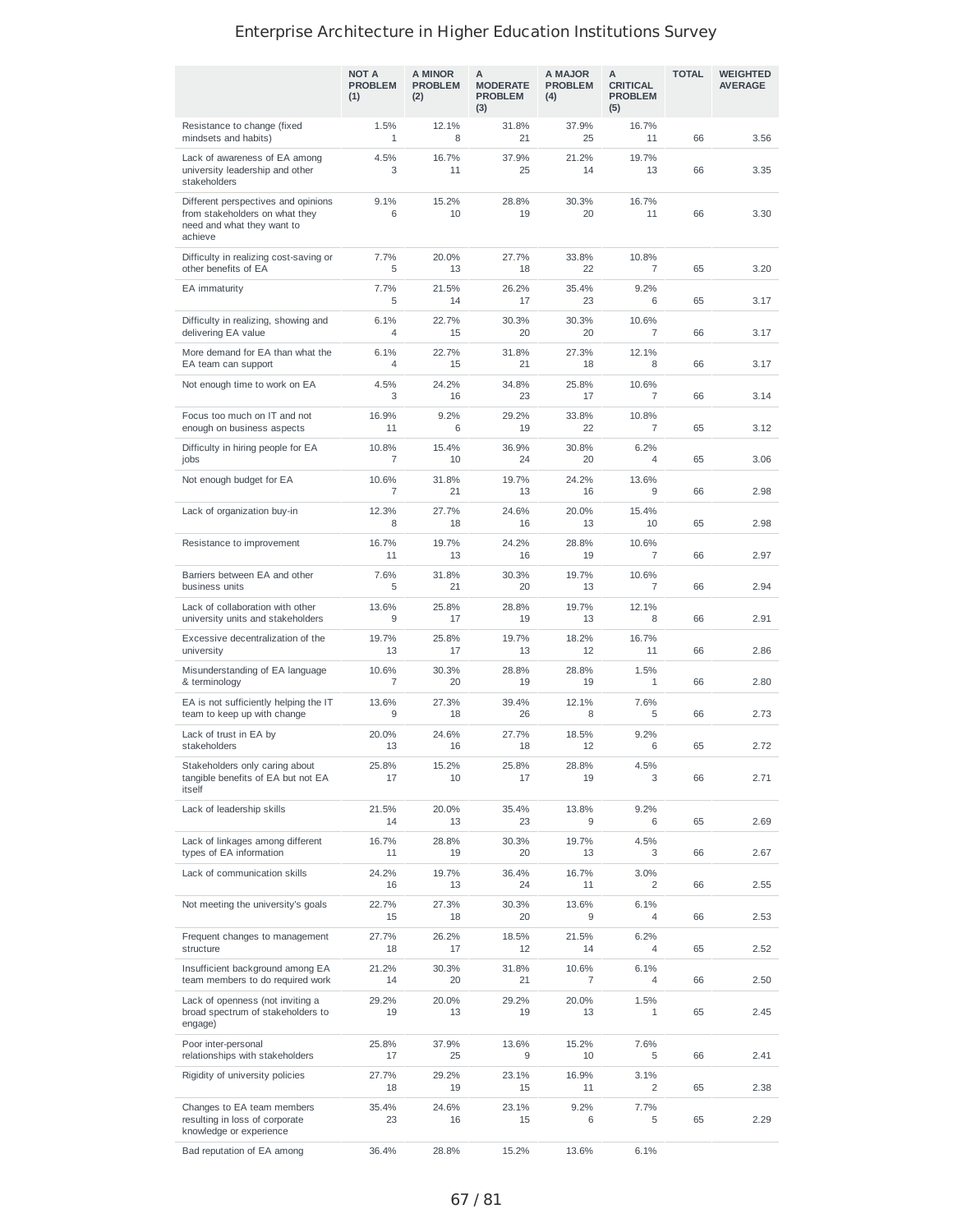| stakeholders                                        | 24    | 19    | 10    | 9       | 4       | 66 | 2.24 |
|-----------------------------------------------------|-------|-------|-------|---------|---------|----|------|
| Changes to EA leadership resulting                  | 37.9% | 31.8% | 15.2% | 7.6%    | 7.6%    |    |      |
| in changes of direction                             | 25    | 21    | 10    | 5       | 5       | 66 | 2.15 |
| Focus too much on business                          | 48.5% | 24.2% | 16.7% | $9.1\%$ | 1.5%    |    |      |
| aspects and not enough on IT                        | 32    | 16    | 11    | 6       |         | 66 | 1.91 |
| Lack of higher                                      | 51.5% | 27.3% | 10.6% | 6.1%    | 4.5%    |    |      |
| education experience by EA<br>leadership or the CIO | 34    | 18    |       | 4       | 3       | 66 | 1.85 |
| Excessive centralization of the                     | 59.1% | 25.8% | 7.6%  | 7.6%    | $0.0\%$ |    |      |
| university                                          | 39    | 17    | 5     | 5       | 0       | 66 | 1.64 |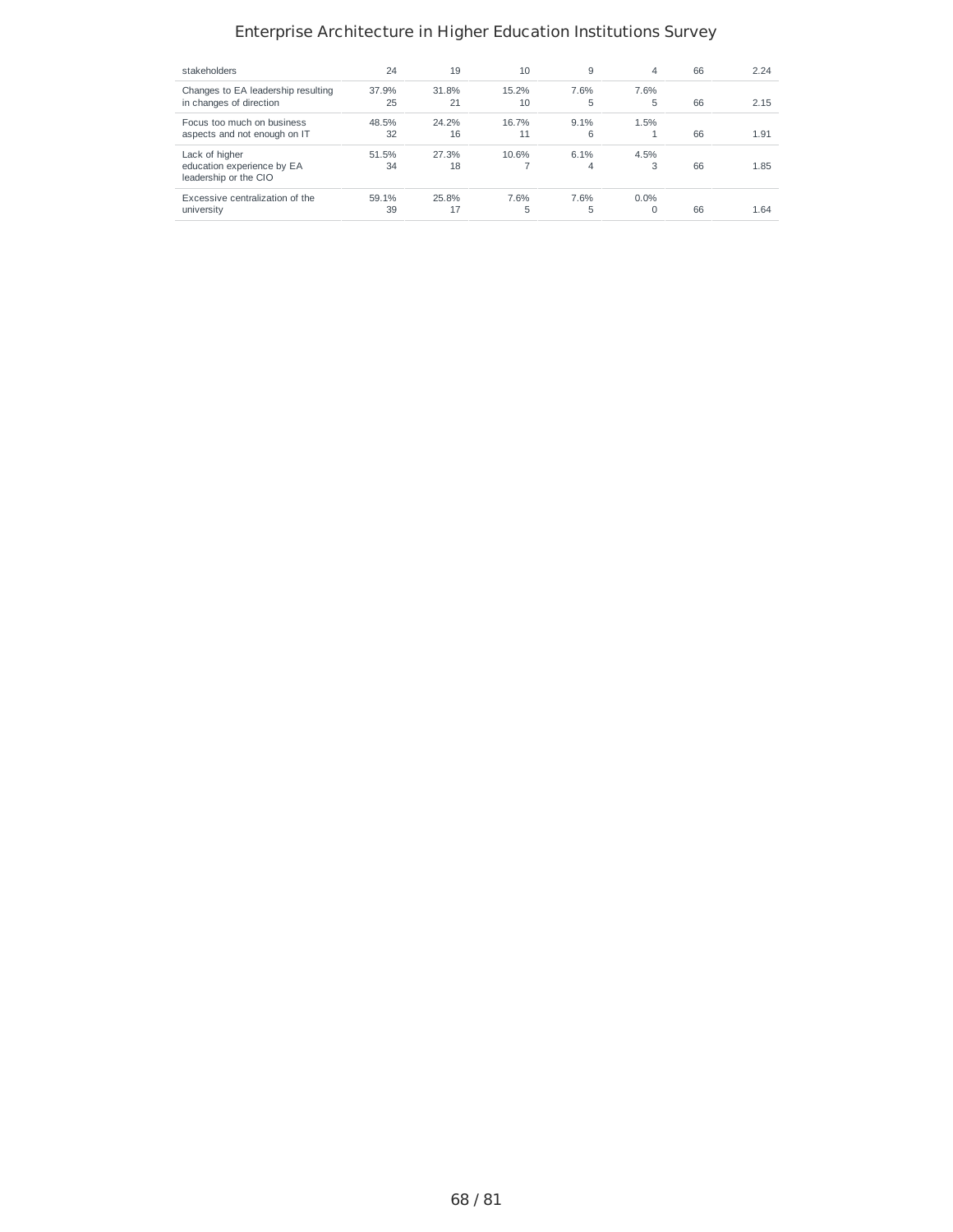| <b>BASIC STATISTICS</b>                                                                                  |                |                |               |             |                                     |
|----------------------------------------------------------------------------------------------------------|----------------|----------------|---------------|-------------|-------------------------------------|
|                                                                                                          | <b>MINIMUM</b> | <b>MAXIMUM</b> | <b>MEDIAN</b> | <b>MEAN</b> | <b>STANDARD</b><br><b>DEVIATION</b> |
| Resistance to change (fixed mindsets and habits)                                                         | 1.00           | 5.00           | 4.00          | 3.56        | 0.96                                |
| Lack of awareness of EA among university leadership and other<br>stakeholders                            | 1.00           | 5.00           | 3.00          | 3.35        | 1.11                                |
| Different perspectives and opinions from stakeholders on what they<br>need and what they want to achieve | 1.00           | 5.00           | 3.00          | 3.30        | 1.18                                |
| Difficulty in realizing cost-saving or other benefits of EA                                              | 1.00           | 5.00           | 3.00          | 3.20        | 1.11                                |
| EA immaturity                                                                                            | 1.00           | 5.00           | 3.00          | 3.17        | 1.10                                |
| Difficulty in realizing, showing and delivering EA value                                                 | 1.00           | 5.00           | 3.00          | 3.17        | 1.08                                |
| More demand for EA than what the EA team can support                                                     | 1.00           | 5.00           | 3.00          | 3.17        | 1.10                                |
| Not enough time to work on EA                                                                            | 1.00           | 5.00           | 3.00          | 3.14        | 1.04                                |
| Focus too much on IT and not enough on business aspects                                                  | 1.00           | 5.00           | 3.00          | 3.12        | 1.23                                |
| Difficulty in hiring people for EA jobs                                                                  | 1.00           | 5.00           | 3.00          | 3.06        | 1.07                                |
| Not enough budget for EA                                                                                 | 1.00           | 5.00           | 3.00          | 2.98        | 1.24                                |
| Lack of organization buy-in                                                                              | 1.00           | 5.00           | 3.00          | 2.98        | 1.26                                |
| Resistance to improvement                                                                                | 1.00           | 5.00           | 3.00          | 2.97        | 1.25                                |
| Barriers between EA and other business units                                                             | 1.00           | 5.00           | 3.00          | 2.94        | 1.11                                |
| Lack of collaboration with other university units and stakeholders                                       | 1.00           | 5.00           | 3.00          | 2.91        | 1.22                                |
| Excessive decentralization of the university                                                             | 1.00           | 5.00           | 3.00          | 2.86        | 1.37                                |
| Misunderstanding of EA language & terminology                                                            | 1.00           | 5.00           | 3.00          | 2.80        | 1.02                                |
| EA is not sufficiently helping the IT team to keep up with change                                        | 1.00           | 5.00           | 3.00          | 2.73        | 1.08                                |
| Lack of trust in EA by stakeholders                                                                      | 1.00           | 5.00           | 3.00          | 2.72        | 1.23                                |
| Stakeholders only caring about tangible benefits of EA but not EA                                        |                |                |               |             |                                     |
| itself<br>Lack of leadership skills                                                                      | 1.00           | 5.00           | 3.00          | 2.71        | 1.25                                |
| Lack of linkages among different types of EA information                                                 | 1.00           | 5.00           | 3.00          | 2.69        | 1.21                                |
| Lack of communication skills                                                                             | 1.00           | 5.00           | 3.00          | 2.67        | 1.11                                |
| Not meeting the university's goals                                                                       | 1.00           | 5.00           | 3.00          | 2.55        | 1.12                                |
| Frequent changes to management structure                                                                 | 1.00           | 5.00           | 2.50          | 2.53        | 1.16                                |
| Insufficient background among EA team members to do required work                                        | 1.00           | 5.00           | 2.00          | 2.52        | 1.27                                |
| Lack of openness (not inviting a broad spectrum of stakeholders to                                       | 1.00           | 5.00           | 2.00          | 2.50        | 1.12                                |
| engage)<br>Poor inter-personal relationships with stakeholders                                           | 1.00           | 5.00           | 3.00          | 2.45        | 1.15                                |
| Rigidity of university policies                                                                          | 1.00           | 5.00           | 2.00          | 2.41        | 1.23                                |
| Changes to EA team members resulting in loss of corporate                                                | 1.00           | 5.00           | 2.00          | 2.38        | 1.15                                |
| knowledge or experience<br>Bad reputation of EA among stakeholders                                       | 1.00           | 5.00           | 2.00          | 2.29        | 1.25                                |
| Changes to EA leadership resulting in changes of direction                                               | 1.00           | 5.00           | 2.00          | 2.24        | 1.24                                |
|                                                                                                          | 1.00           | 5.00           | 2.00          | 2.15        | 1.22                                |
| Focus too much on business aspects and not enough on IT                                                  | 1.00           | 5.00           | 2.00          | 1.91        | 1.07                                |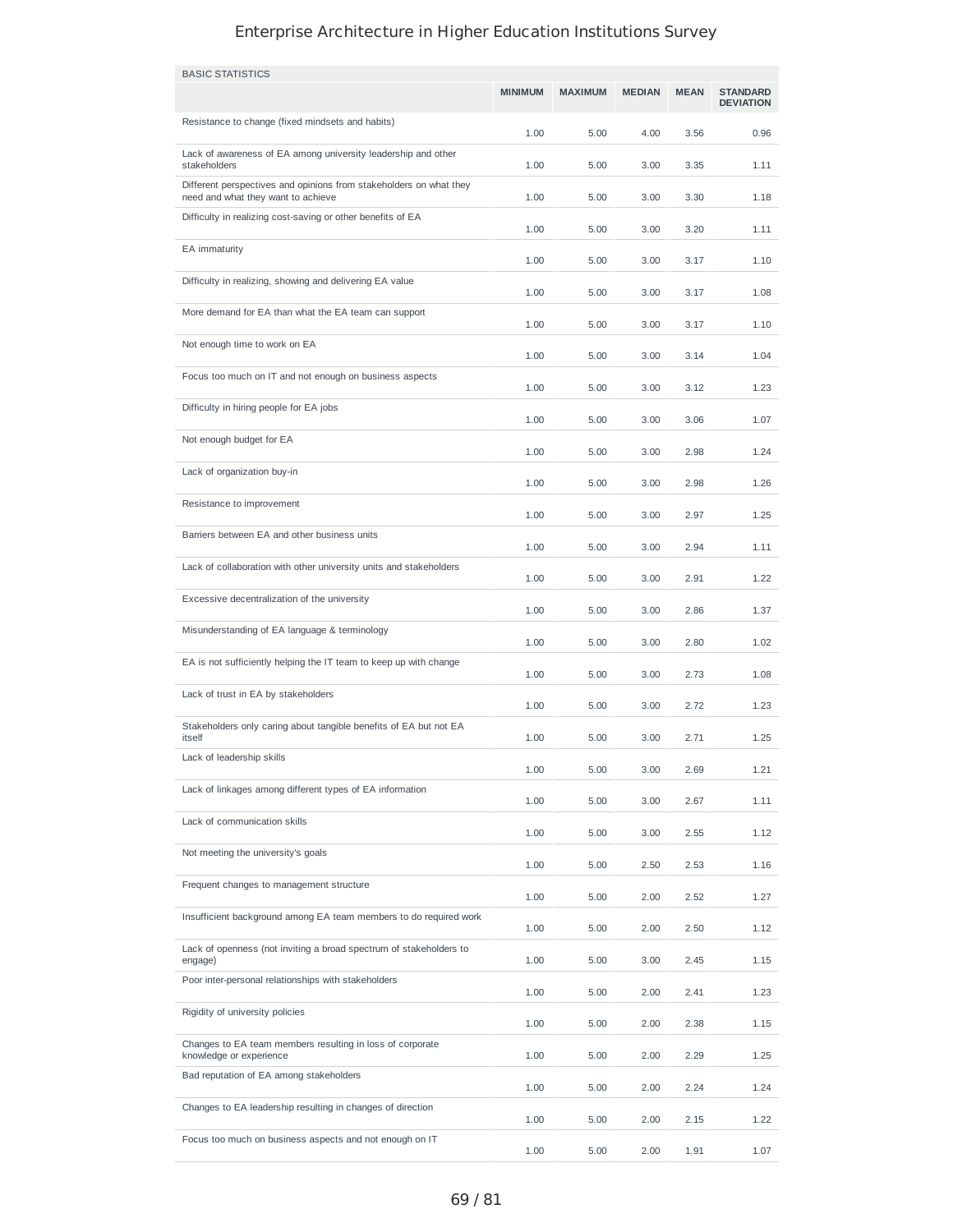| Lack of higher education experience by EA leadership or the CIO | 1.00 | 5.00 | 1.00 | 1.85 | 1.12 |
|-----------------------------------------------------------------|------|------|------|------|------|
| Excessive centralization of the university                      | 1.00 | 4.00 | 1.00 | 1.64 | 0.92 |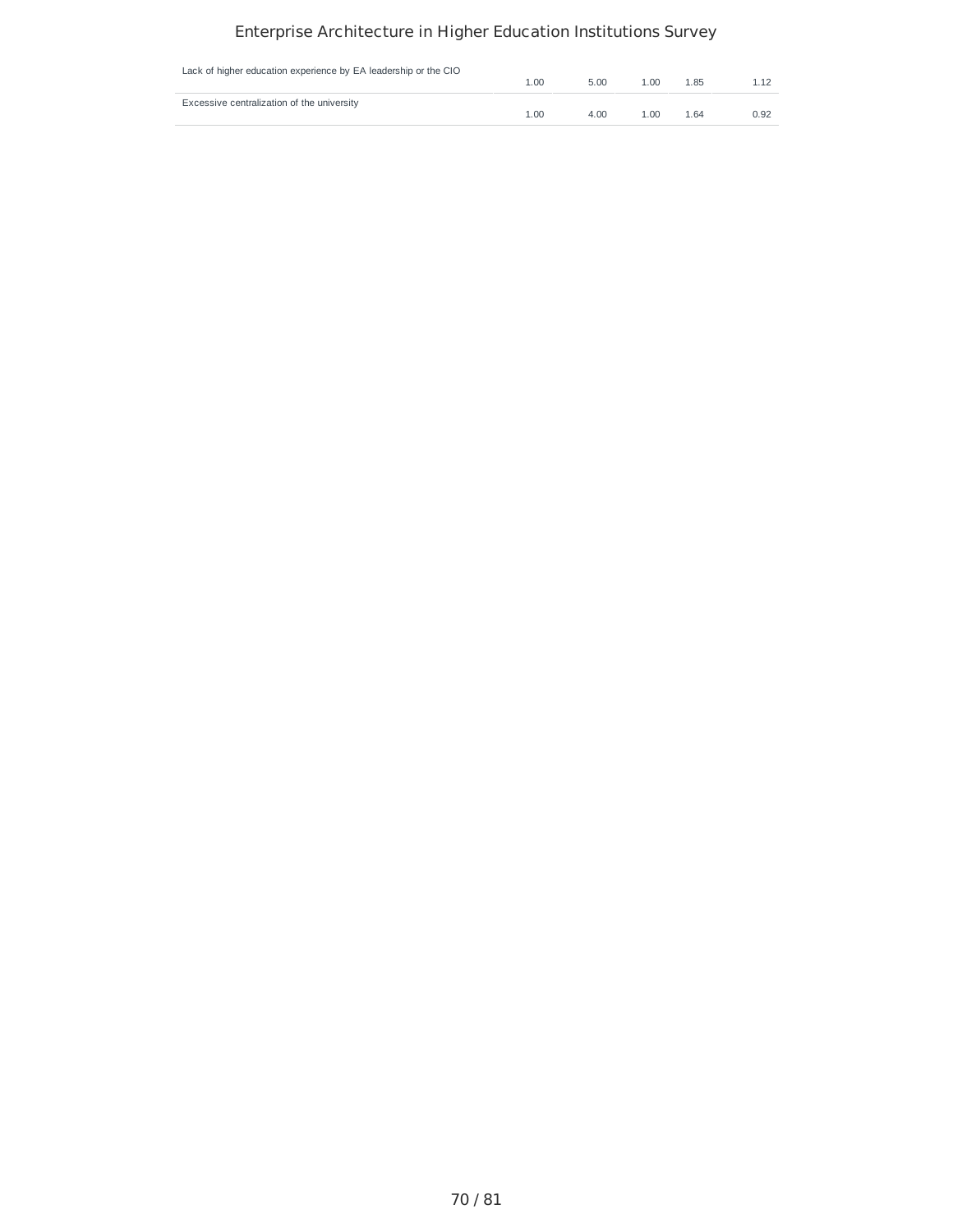### Q43 To what extent has the EA team and its work had an impact on the following

|                                                                                                                                                                |                        |            |       |       | Answered: 65 | Skipped: 50 |       |       |       |          |
|----------------------------------------------------------------------------------------------------------------------------------------------------------------|------------------------|------------|-------|-------|--------------|-------------|-------|-------|-------|----------|
| The alignment $\frac{1}{1.5\%0.8\%}$<br>of IT                                                                                                                  |                        |            |       | 35.4% |              |             | 36.9% |       |       | 18.8%    |
| Security                                                                                                                                                       |                        | 20.0%      |       | 30.8% |              |             |       | 38.5% |       | 10.8%    |
| Purchasing of 1.5%<br>software                                                                                                                                 |                        | 21.5%      |       |       | 40.0%        |             |       | 24.6% |       | 12.3%    |
| The choices of<br>software tha                                                                                                                                 | 1.5% 18.5%             |            |       |       | 40.0%        |             |       | 33.8% |       | 6.2%     |
| Development<br>of<br>software                                                                                                                                  | 1.5%                   | 26.2%      |       |       | 33.8%        |             |       | 29.2% |       | 9.2%     |
| <b>Business</b><br>process                                                                                                                                     | 1.5%                   | 21.5%      |       |       | 43.1%        |             |       | 23.1% |       | 9.2%     |
| Decision 1.5%<br>making in th                                                                                                                                  |                        | 26.2%      |       |       |              | 47.7%       |       |       | 16.9% | 7.7%     |
| Integration of<br>different un                                                                                                                                 | 1.5%                   | 29.2%      |       |       |              | 38.5%       |       |       | 21.5% | 7.7%     |
| Student <sub>1.5%</sub><br>experience                                                                                                                          |                        | 32.3%      |       |       |              | 40.0%       |       |       | 20.0% | 6.2%     |
| The ability of $\frac{1}{1.5\%}$<br>university                                                                                                                 |                        | 30.8%      |       |       |              | 46.2%       |       |       | 18.5% | 3.1%     |
| University 3.1%<br>budget (i.e                                                                                                                                 |                        |            | 43.1% |       |              |             | 40.0% |       |       | 9.2%4.6% |
| satisfaction.                                                                                                                                                  | $\mathsf{Job}_{1.5\%}$ |            |       | 66.2% |              |             |       | 21.5% |       | 6.2%.6%  |
| Purchasing of 1.5%<br>supplies or                                                                                                                              |                        |            |       | 64.6% |              |             |       | 21.5% |       | 7.7%1%   |
|                                                                                                                                                                | 0%                     | 10%<br>20% |       | 30%   | 40%          | 50%         | 60%   | 70%   | 80%   | 90% 100% |
| Very negative impact<br>Negative impact<br>Somewhat negative impact<br>No impact at all<br>Somewhat positive impact<br>Positive impact<br>Very positive impact |                        |            |       |       |              |             |       |       |       |          |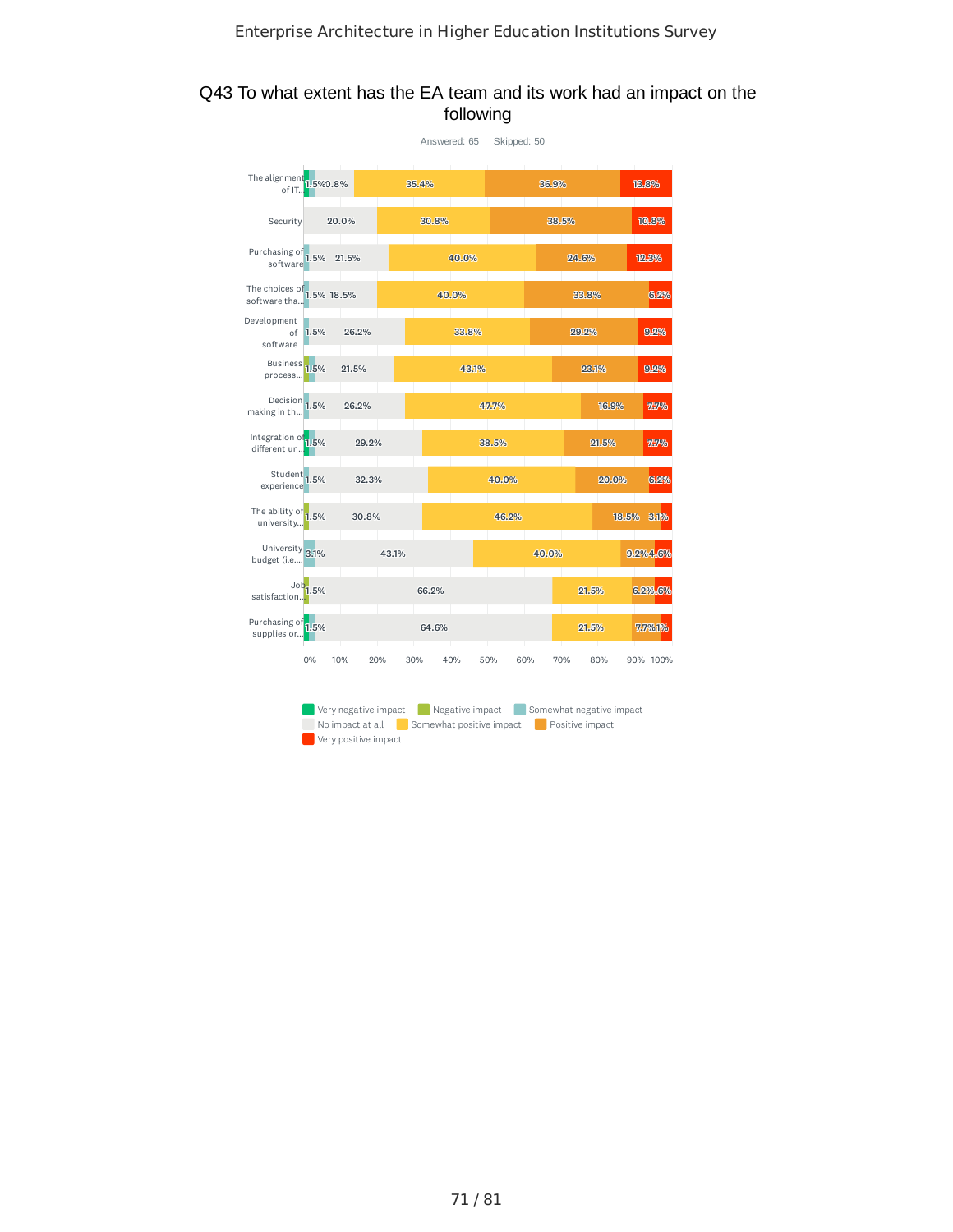|                                                                                          | <b>VERY</b><br><b>NEGATIVE</b><br><b>IMPACT</b><br>(1) | <b>NEGATIVE</b><br><b>IMPACT</b><br>(2) | <b>SOMEWHAT</b><br><b>NEGATIVE</b><br>IMPACT (3) | <b>NO</b><br><b>IMPACT</b><br>AT ALL<br>(4) | <b>SOMEWHAT</b><br><b>POSITIVE</b><br>IMPACT (5) | <b>POSITIVE</b><br><b>IMPACT</b><br>(6) | <b>VERY</b><br><b>POSITIVE</b><br><b>IMPACT</b><br>(7) | <b>TOTAL</b> | <b>WEIGHTED</b><br><b>AVERAGE</b> |
|------------------------------------------------------------------------------------------|--------------------------------------------------------|-----------------------------------------|--------------------------------------------------|---------------------------------------------|--------------------------------------------------|-----------------------------------------|--------------------------------------------------------|--------------|-----------------------------------|
| The<br>alignment of<br>IT strategies<br>with the<br>university's<br>mission and<br>goals | 1.5%<br>$\mathbf{1}$                                   | 0.0%<br>$\mathbf 0$                     | 1.5%<br>$\mathbf{1}$                             | 10.8%<br>$\overline{7}$                     | 35.4%<br>23                                      | 36.9%<br>24                             | 13.8%<br>9                                             | 65           | 1.45                              |
| Security                                                                                 | 0.0%<br>0                                              | 0.0%<br>$\mathbf 0$                     | 0.0%<br>$\mathsf{O}\xspace$                      | 20.0%<br>13                                 | 30.8%<br>20                                      | 38.5%<br>25                             | 10.8%<br>$\overline{7}$                                | 65           | 1.40                              |
| Purchasing<br>of software                                                                | 0.0%<br>0                                              | 0.0%<br>0                               | 1.5%<br>1                                        | 21.5%<br>14                                 | 40.0%<br>26                                      | 24.6%<br>16                             | 12.3%<br>8                                             | 65           | 1.25                              |
| The choices<br>of software<br>that<br>can be used<br>by end users                        | 0.0%<br>$\mathbf 0$                                    | 0.0%<br>$\mathbf 0$                     | 1.5%<br>$\mathbf{1}$                             | 18.5%<br>12                                 | 40.0%<br>26                                      | 33.8%<br>22                             | 6.2%<br>4                                              | 65           | 1.25                              |
| Development<br>of software                                                               | 0.0%<br>$\mathbf 0$                                    | 0.0%<br>$\mathbf 0$                     | 1.5%<br>$\mathbf{1}$                             | 26.2%<br>17                                 | 33.8%<br>22                                      | 29.2%<br>19                             | 9.2%<br>6                                              | 65           | 1.18                              |
| <b>Business</b><br>process<br>improvement                                                | 0.0%<br>0                                              | 1.5%<br>$\mathbf{1}$                    | 1.5%<br>$1\,$                                    | 21.5%<br>14                                 | 43.1%<br>28                                      | 23.1%<br>15                             | 9.2%<br>6                                              | 65           | 1.12                              |
| Decision<br>making in<br>the<br>university as<br>a whole                                 | 0.0%<br>$\mathbf 0$                                    | 0.0%<br>$\mathbf 0$                     | 1.5%<br>$1\,$                                    | 26.2%<br>17                                 | 47.7%<br>31                                      | 16.9%<br>11                             | 7.7%<br>5                                              | 65           | 1.03                              |
| Integration of<br>different<br>units of the<br>university                                | 1.5%<br>1                                              | 0.0%<br>$\mathbf 0$                     | 1.5%<br>$1\,$                                    | 29.2%<br>19                                 | 38.5%<br>25                                      | 21.5%<br>14                             | 7.7%<br>5                                              | 65           | 0.98                              |
| Student<br>experience                                                                    | 0.0%<br>0                                              | 0.0%<br>$\mathbf 0$                     | 1.5%<br>$\mathbf 1$                              | 32.3%<br>21                                 | 40.0%<br>26                                      | 20.0%<br>13                             | 6.2%<br>$\overline{4}$                                 | 65           | 0.97                              |
| The ability of<br>university<br>employees<br>to work<br>efficiently                      | 0.0%<br>0                                              | 1.5%<br>$\mathbf 1$                     | 0.0%<br>0                                        | 30.8%<br>20                                 | 46.2%<br>30                                      | 18.5%<br>12                             | 3.1%<br>$\overline{c}$                                 | 65           | 0.89                              |
| University<br>budget (i.e.<br>what has the<br>impact been<br>on the<br>'bottom line')    | 0.0%<br>$\mathbf 0$                                    | 0.0%<br>$\mathbf 0$                     | 3.1%<br>$\overline{c}$                           | 43.1%<br>28                                 | 40.0%<br>26                                      | 9.2%<br>6                               | 4.6%<br>3                                              | 65           | 0.69                              |
| Job<br>satisfaction<br>of university<br>employees                                        | 0.0%<br>0                                              | 1.5%<br>$1\,$                           | 0.0%<br>0                                        | 66.2%<br>43                                 | 21.5%<br>14                                      | 6.2%<br>$\overline{4}$                  | 4.6%<br>3                                              | 65           | 0.45                              |
| Purchasing<br>of supplies<br>or assets<br>(other than<br>software)                       | 1.5%<br>$1\,$                                          | 0.0%<br>$\mathbf 0$                     | 1.5%<br>$\mathbf 1$                              | 64.6%<br>42                                 | 21.5%<br>14                                      | 7.7%<br>5                               | 3.1%<br>$\overline{c}$                                 | 65           | 0.40                              |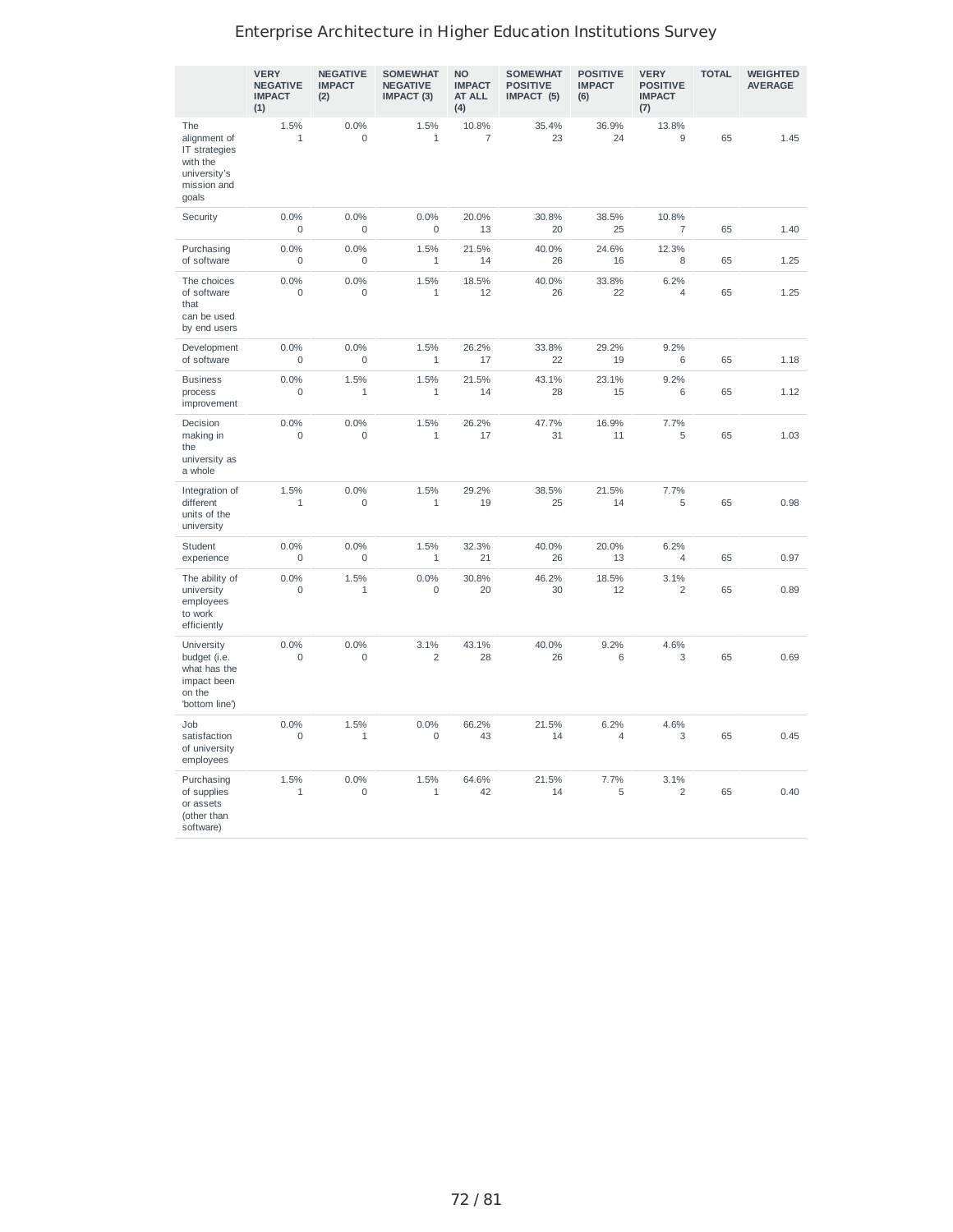| <b>BASIC STATISTICS</b>                                                   |                |                |               |             |                                     |
|---------------------------------------------------------------------------|----------------|----------------|---------------|-------------|-------------------------------------|
|                                                                           | <b>MINIMUM</b> | <b>MAXIMUM</b> | <b>MEDIAN</b> | <b>MEAN</b> | <b>STANDARD</b><br><b>DEVIATION</b> |
| The alignment of IT strategies with the university's mission and<br>goals | 1.00           | 7.00           | 6.00          | 5.45        | 1.07                                |
| Security                                                                  | 4.00           | 7.00           | 5.00          | 5.40        | 0.92                                |
| Purchasing of software                                                    | 3.00           | 7.00           | 5.00          | 5.25        | 0.98                                |
| The choices of software that can be used by end users                     | 3.00           | 7.00           | 5.00          | 5.25        | 0.88                                |
| Development of software                                                   | 3.00           | 7.00           | 5.00          | 5.18        | 0.97                                |
| Business process improvement                                              | 2.00           | 7.00           | 5.00          | 5.12        | 1.00                                |
| Decision making in the university as a whole                              | 3.00           | 7.00           | 5.00          | 5.03        | 0.89                                |
| Integration of different units of the university                          | 1.00           | 7.00           | 5.00          | 4.98        | 1.06                                |
| Student experience                                                        | 3.00           | 7.00           | 5.00          | 4.97        | 0.91                                |
| The ability of university employees to work efficiently                   | 2.00           | 7.00           | 5.00          | 4.89        | 0.86                                |
| University budget (i.e. what has the impact been on the 'bottom<br>line') | 3.00           | 7.00           | 5.00          | 4.69        | 0.86                                |
| Job satisfaction of university employees                                  | 2.00           | 7.00           | 4.00          | 4.45        | 0.86                                |
| Purchasing of supplies or assets (other than software)                    | 1.00           | 7.00           | 4.00          | 4.40        | 0.89                                |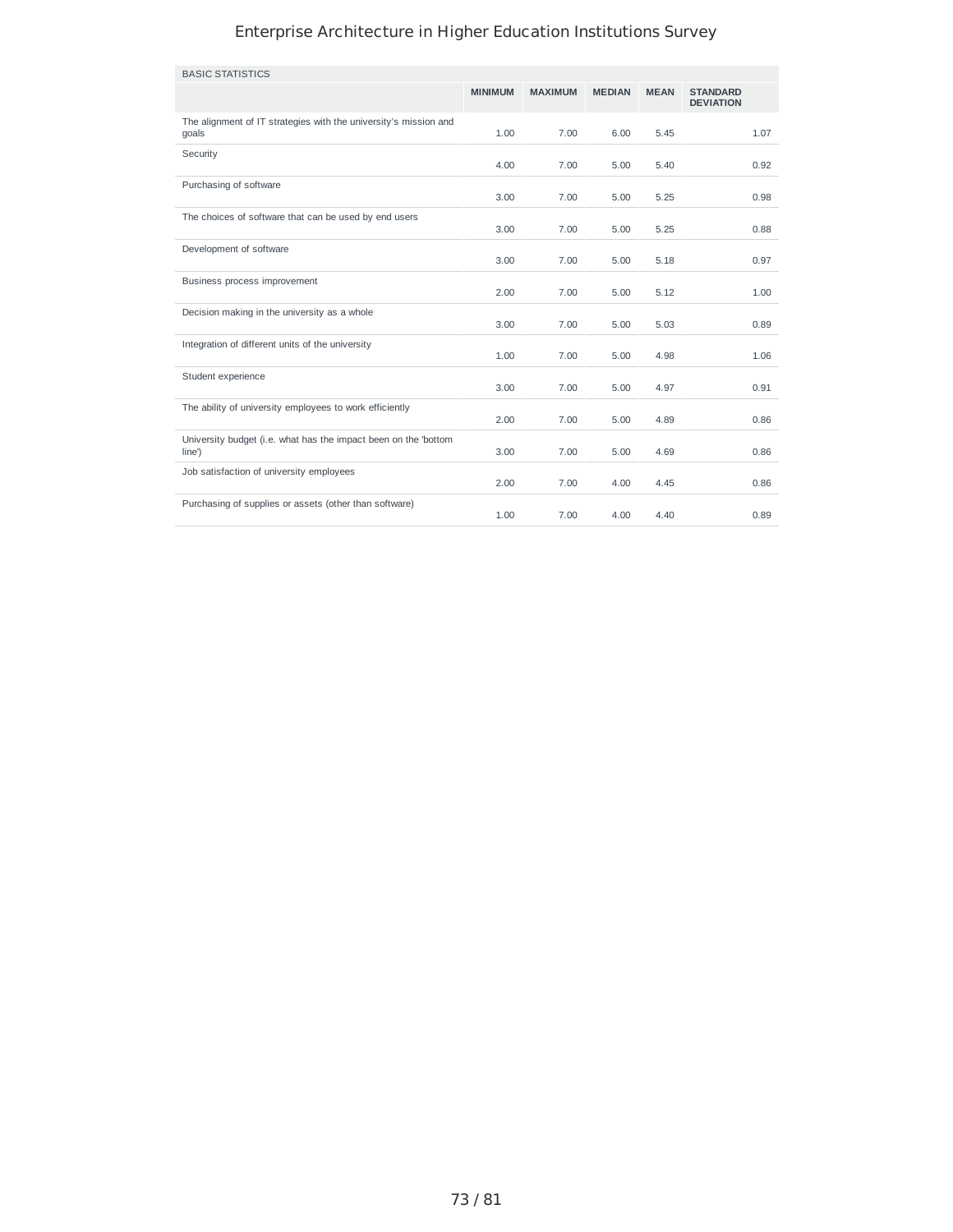### Q44 Pick up to 10 of the most prominent changes that have been made to EA at your university since its establishment

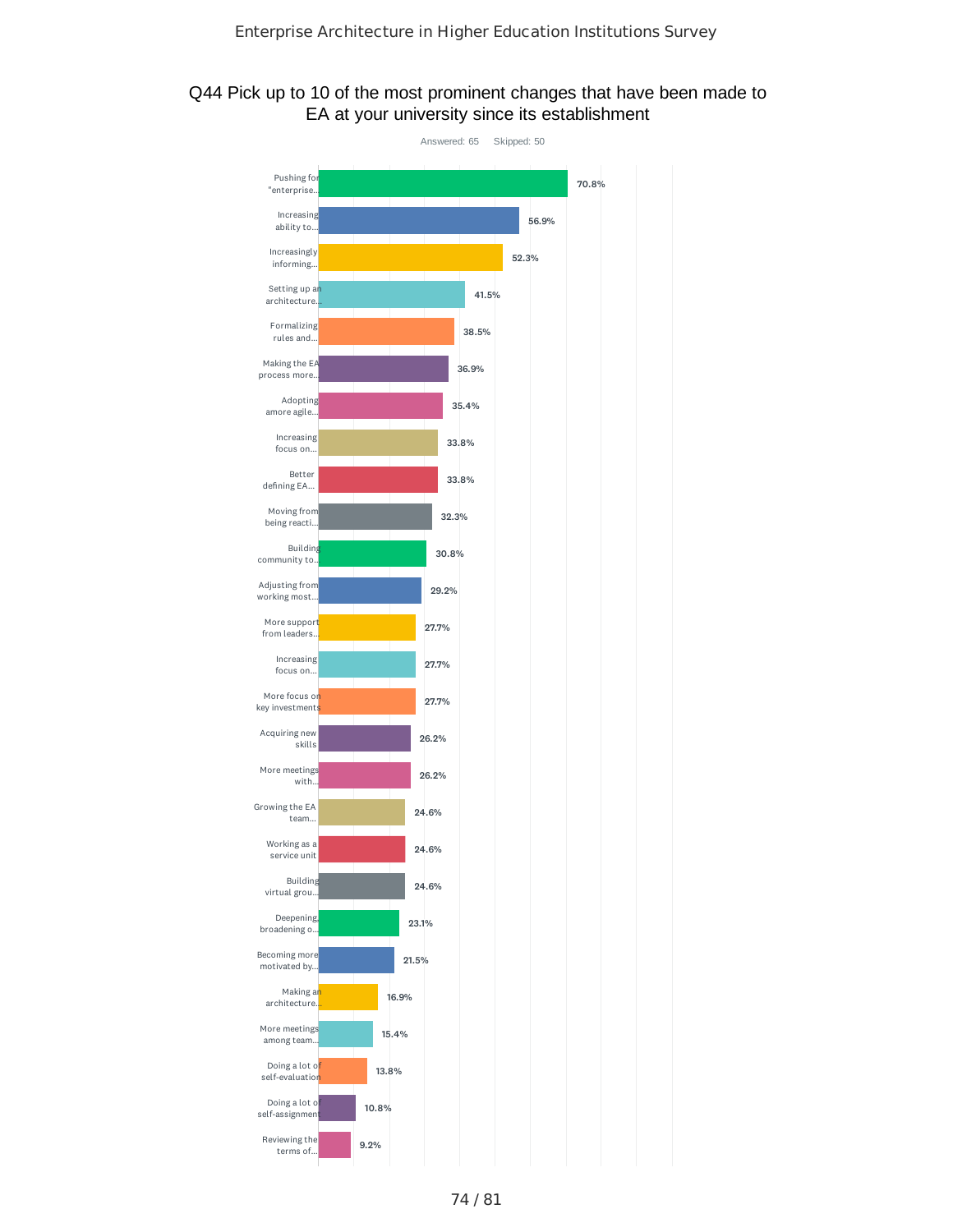

| <b>ANSWER CHOICES</b>                                                        | <b>RESPONSES</b> |                |
|------------------------------------------------------------------------------|------------------|----------------|
| Pushing for "enterprise thinking"                                            | 70.8%            | 46             |
| Increasing ability to share information across different systems             | 56.9%            | 37             |
| Increasingly informing technology and business decisions                     | 52.3%            | 34             |
| Setting up an architecture board                                             | 41.5%            | 27             |
| Formalizing rules and responsibilities                                       | 38.5%            | 25             |
| Making the EA process more disciplined                                       | 36.9%            | 24             |
| Adopting amore agile approach to EA                                          | 35.4%            | 23             |
| Increasing focus on Information and technology management                    | 33.8%            | 22             |
| Better defining EA program needs and goals                                   | 33.8%            | 22             |
| Moving from being reactive to being proactive                                | 32.3%            | 21             |
| Building community to work closely with other university's departments       | 30.8%            | 20             |
| Adjusting from working mostly on projects to leading strategies              | 29.2%            | 19             |
| More support from leadership of the university                               | 27.7%            | 18             |
| Increasing focus on application and technology domains within IT unit(s)     | 27.7%            | 18             |
| More focus on key investments                                                | 27.7%            | 18             |
| Acquiring new skills                                                         | 26.2%            | 17             |
| More meetings with stakeholders                                              | 26.2%            | 17             |
| Growing the EA team substantially                                            | 24.6%            | 16             |
| Working as a service unit                                                    | 24.6%            | 16             |
| Building virtual groups of architects and business analysts                  | 24.6%            | 16             |
| Deepening, broadening or increasing the validity of the overall architecture | 23.1%            | 15             |
| Becoming more motivated by visions derived from business units               | 21.5%            | 14             |
| Making an architecture board open to everyone                                | 16.9%            | 11             |
| More meetings among team members                                             | 15.4%            | 10             |
| Doing a lot of self-evaluation                                               | 13.8%            | 9              |
| Doing a lot of self-assignment                                               | 10.8%            | 7              |
| Reviewing the terms of reference                                             | 9.2%             | 6              |
| Other (please specify)                                                       | 6.2%             | 4              |
| No changes have been made                                                    | 3.1%             | $\overline{c}$ |
| Total Respondents: 65                                                        |                  |                |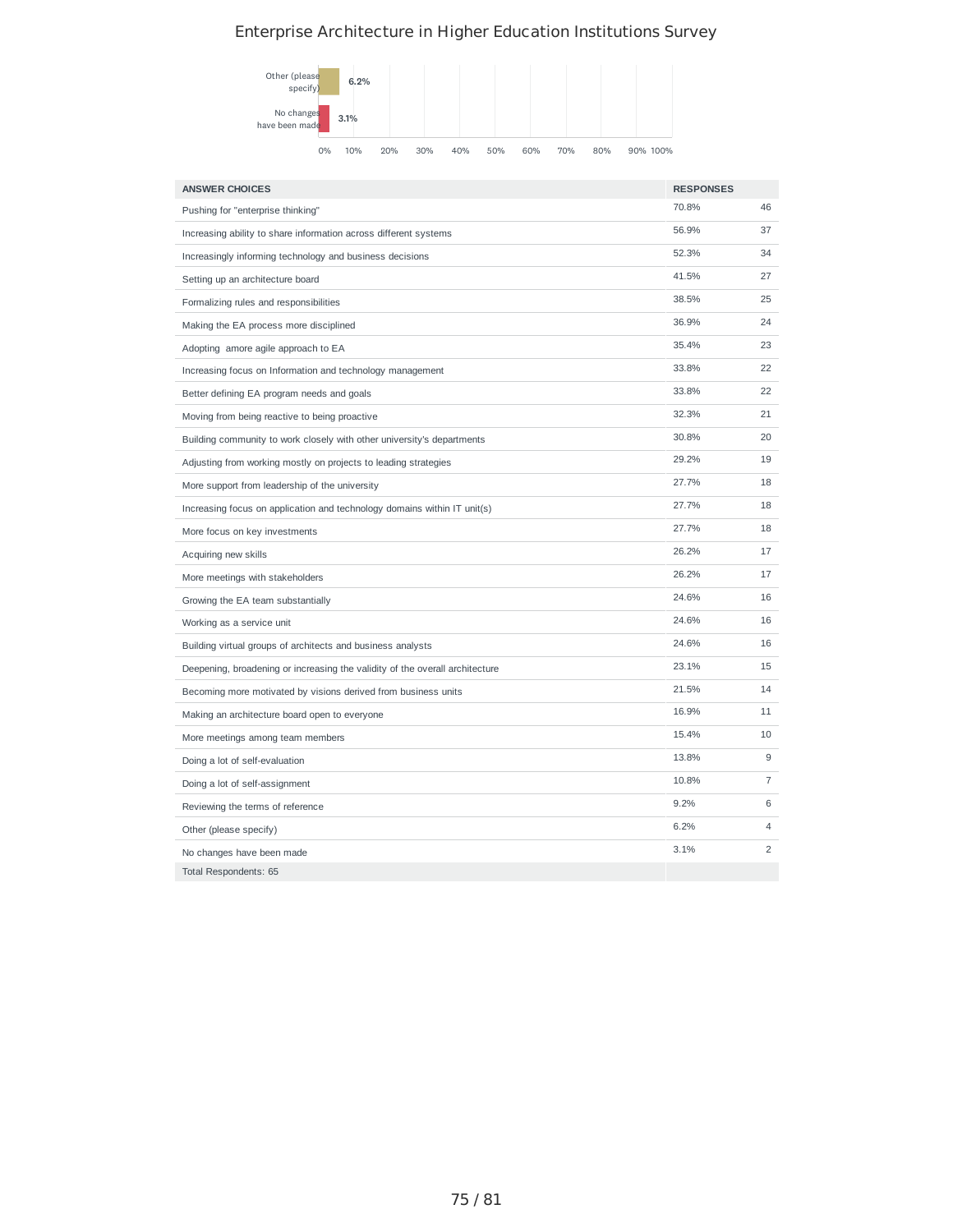### Q45 To what extent do you feel your EA process is agile (agility means that the models can be easily changed, and that the EA can help the organization make rapid changes if needed)?



| <b>ANSWER CHOICES</b> | <b>RESPONSES</b> |    |
|-----------------------|------------------|----|
| Not agile at all      | 6.3%             | 4  |
| Slightly agile        | 28.1%            | 18 |
| Moderately agile      | 51.6%            | 33 |
| Very agile            | 12.5%            | 8  |
| Extremely agile       | 1.6%             |    |
| <b>TOTAL</b>          |                  | 64 |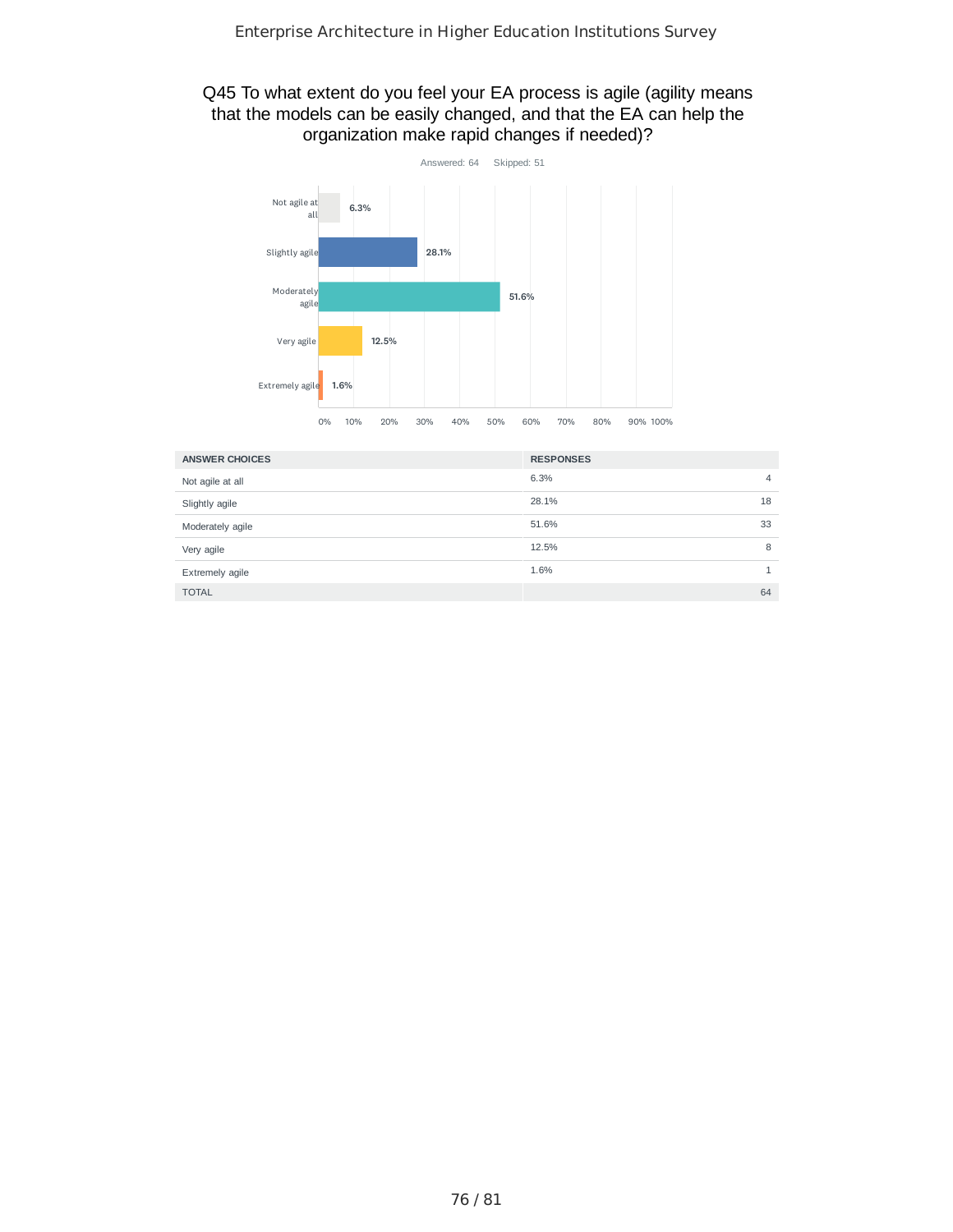#### Q46 For the following aspects, please indicate how each of them affects the agility of EA at your institution?

|                                    |                     |       | Answered: 60 |            | Skipped: 55 |       |       |       |           |
|------------------------------------|---------------------|-------|--------------|------------|-------------|-------|-------|-------|-----------|
| "just-enough 8.6%<br>architecture' |                     | 31.0% |              |            | 36.2%       |       |       | 24.1% |           |
| Agile software<br>dev              | 157.96%             | 27.6% |              |            |             | 58.6% |       |       | 6.9%      |
| EA frameworks<br>guide only        | 15.5%               | 20.7% |              |            |             | 50.0% |       |       | 13.8%     |
| Responds 1.7%%<br>quickly to       |                     | 37.9% |              |            |             | 44.8% |       |       | 8.6%      |
| Stepwise and<br>pragmatic          | 157.96%             | 46.6% |              |            |             |       | 37.9% |       | 8.6%      |
| Vision for<br>adaptabilty          | 5.2%                |       | 55.2%        |            |             |       | 29.3% |       | 10.3%     |
| EA team works<br>in sprints        | 3.5%                |       | 59.6%        |            |             |       | 28.1% |       | 7.0%      |
| More<br>streamlined                | 1.7%6%              |       | 48.3%        |            |             |       | 39.7% |       | 1.7%      |
| prioritizes                        | Carefully 1,7%15.5% |       | 39.7%        |            |             |       | 36.2% |       | 6.9%      |
| Flexible<br>technology.            | 5.3% 12.3%          |       | 36.8%        |            |             |       | 40.4% |       | 5.3%      |
| stakeholder.                       | Regula 3.4% 15.5%   |       |              | 48.3%      |             |       |       | 27.6% | 5.2%      |
| Whole<br>university                | 6.9% 6.9%           |       |              | 63.8%      |             |       |       | 12.1% | 10.3%     |
| Loosely<br>defined proces:         | 15.0%               | 16.7% |              | 28.3%      |             |       | 38.3% |       | 1.7%      |
| Frequent 1.7%<br>policy review     |                     | 27.6% |              |            | 51.7%       |       |       | 13.8% | 5.2%      |
| Careful<br>planning                | 3.4%                | 31.0% |              |            | 44.8%       |       |       |       | 20.7%     |
| EA team is<br>very small           | 13.6%               | 27.1% |              |            | 35.6%       |       |       | 18.6% | 5.1%      |
| Too broad<br>mandate               | 13.8%               | 17.2% |              |            | 56.9%       |       |       |       | 10.3%7%   |
| Budgetary<br>cycle                 | 12.1%               | 22.4% |              |            |             | 58.6% |       |       | 3.4%%     |
| Frameworks<br>not<br>agile         | 6.9%                | 25.9% |              |            |             | 65.5% |       |       | 1.7%      |
| Too much<br>documentatio.          | <b>TIL.9%</b>       | 27.1% |              |            |             | 52.5% |       |       | 6.8%%     |
| Formal and<br>strict EA            | 13.3%               |       | 35.0%        |            |             | 40.0% |       |       | 5.0%6.7%  |
| No agile<br>process                | 15.3%               |       | 33.9%        |            |             |       | 42.4% |       | 8.5%      |
| IT processes<br>are not mature     | 21.7%               |       |              | 38.3%      |             |       | 23.3% |       | 15.0%1.7% |
| Security<br>concerns               | 13.6%               |       | 47.5%        |            |             |       | 33.9% |       | 1.7.%%    |
| Large complex<br>policies          | 16.7%               |       | 41.7%        |            |             |       | 36.7% |       | 3.3%      |
| Consultation                       |                     |       |              | 40.0%      |             |       | 26.7% |       | 10.0%%    |
| requirements                       | 21.7%               |       |              |            |             |       |       |       |           |
| Too many<br>initiatives            | 15.5%               |       |              | 53.4%<br>٠ |             |       |       | 22.4% | 6.9%%     |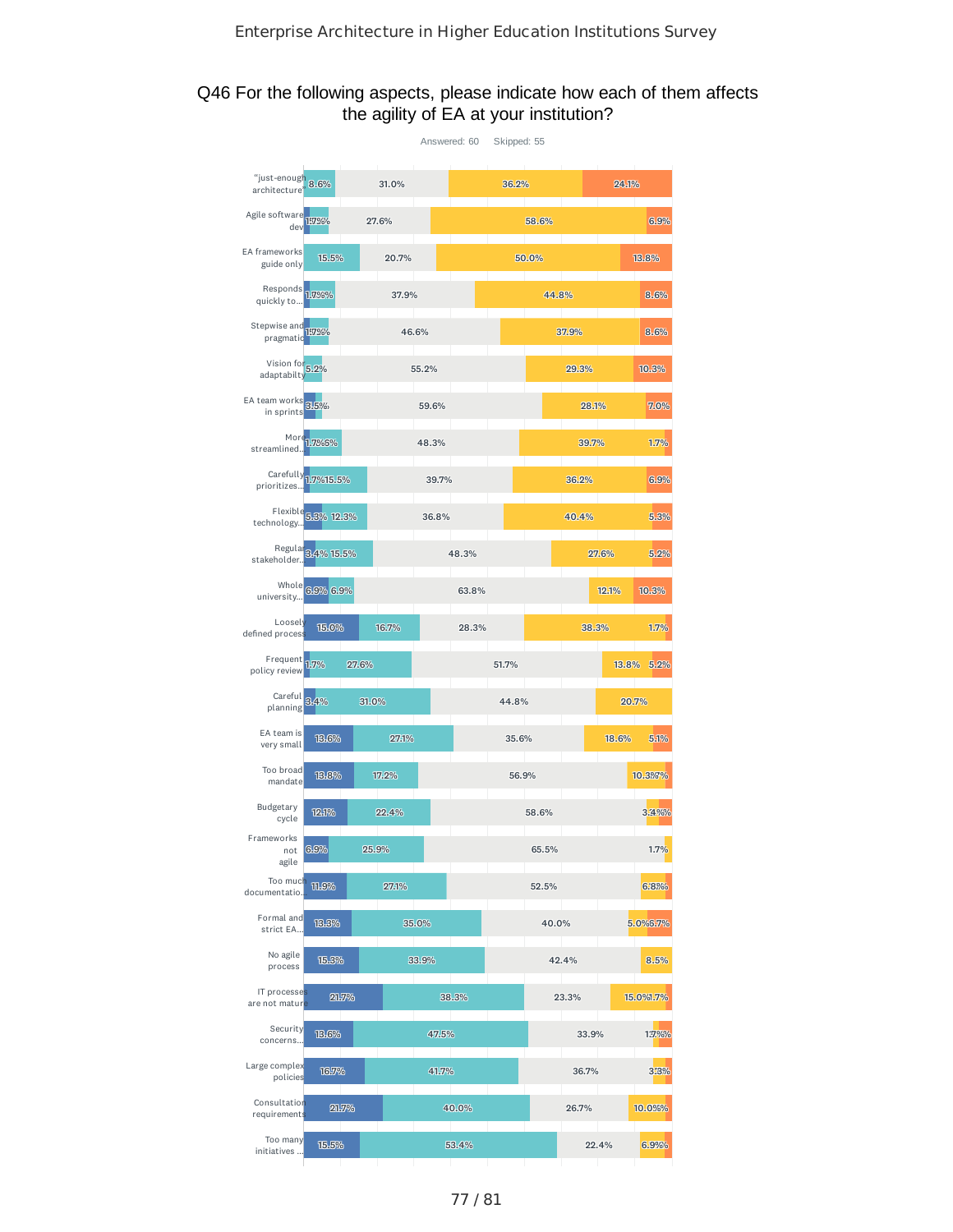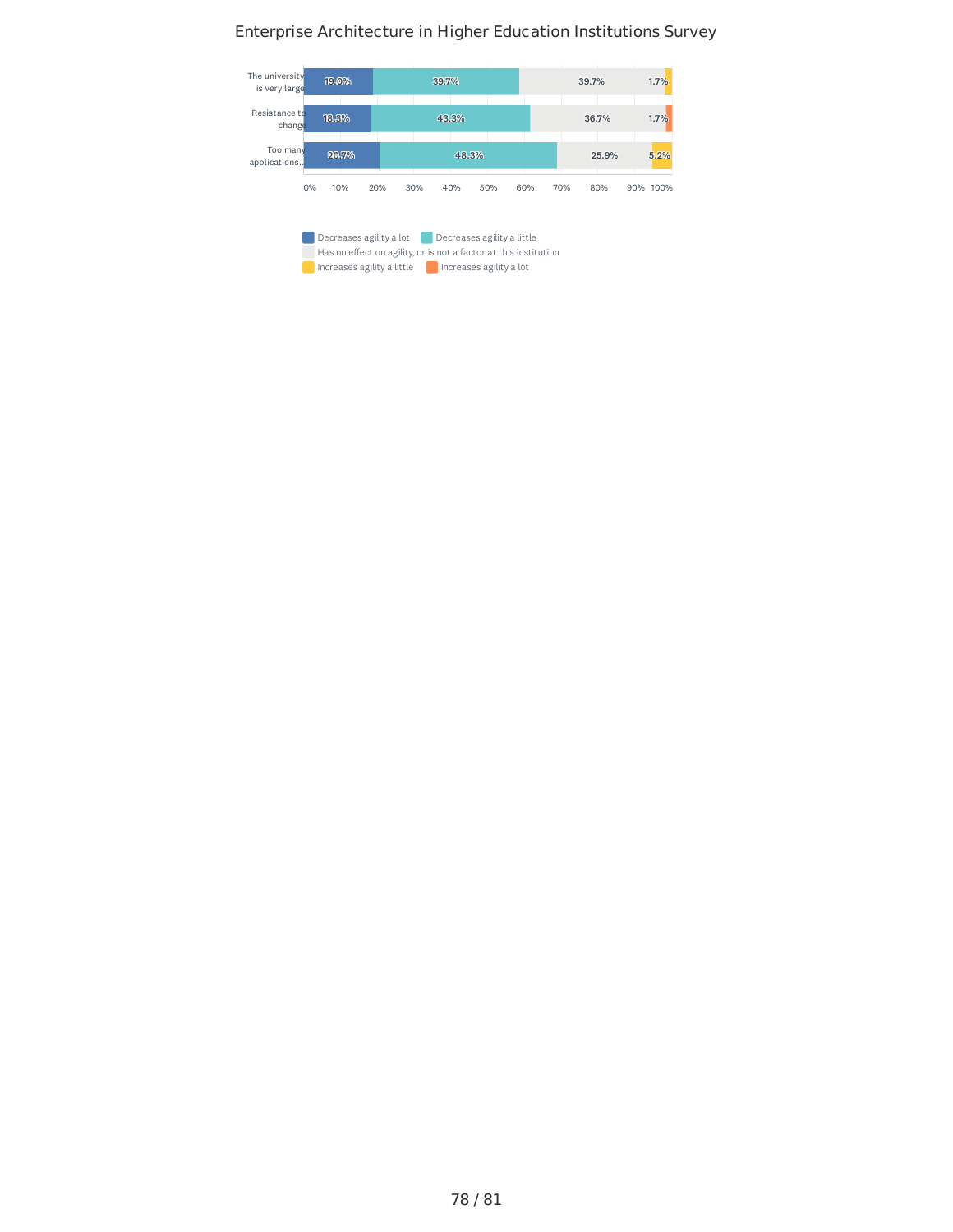|                                                                        | <b>DECREASES</b><br><b>AGILITY A</b><br>LOT(1) | <b>DECREASES</b><br><b>AGILITY A</b><br>LITTLE (2) | <b>HAS NO EFFECT</b><br>ON AGILITY, OR IS<br><b>NOT A FACTOR AT</b><br>THIS INSTITUTION<br>(3) | <b>INCREASES</b><br><b>AGILITY A</b><br>LITTLE (4) | <b>INCREASES</b><br><b>AGILITY A</b><br>LOT (5) | <b>TOTAL</b> | <b>WEIGHTED</b><br><b>AVERAGE</b> |
|------------------------------------------------------------------------|------------------------------------------------|----------------------------------------------------|------------------------------------------------------------------------------------------------|----------------------------------------------------|-------------------------------------------------|--------------|-----------------------------------|
| "just-enough<br>architecture"                                          | 0.0%<br>$\mathbf 0$                            | 8.6%<br>5                                          | 31.0%<br>18                                                                                    | 36.2%<br>21                                        | 24.1%<br>14                                     | 58           | 0.76                              |
| Agile software<br>dev                                                  | 1.7%<br>1                                      | 5.2%<br>3                                          | 27.6%<br>16                                                                                    | 58.6%<br>34                                        | 6.9%<br>$\overline{4}$                          | 58           | 0.64                              |
| EA frameworks<br>guide only                                            | 0.0%<br>$\mathbf 0$                            | 15.5%<br>9                                         | 20.7%<br>12                                                                                    | 50.0%<br>29                                        | 13.8%<br>8                                      | 58           | 0.62                              |
| Responds quickly<br>to business                                        | 1.7%<br>$\mathbf{1}$                           | 6.9%<br>4                                          | 37.9%<br>22                                                                                    | 44.8%<br>26                                        | 8.6%<br>5                                       | 58           | 0.52                              |
| Stepwise<br>and pragmatic                                              | 1.7%<br>$1\,$                                  | 5.2%<br>3                                          | 46.6%<br>27                                                                                    | 37.9%<br>22                                        | 8.6%<br>5                                       | 58           | 0.47                              |
| Vision for<br>adaptabilty                                              | 0.0%<br>$\mathbf 0$                            | 5.2%<br>3                                          | 55.2%<br>32                                                                                    | 29.3%<br>17                                        | 10.3%<br>6                                      | 58           | 0.45                              |
| EA team works in<br>sprints                                            | 3.5%<br>2                                      | 1.8%<br>$\mathbf{1}$                               | 59.6%<br>34                                                                                    | 28.1%<br>16                                        | 7.0%<br>$\overline{4}$                          | 57           | 0.33                              |
| More streamlined<br>process                                            | 1.7%<br>$\mathbf{1}$                           | 8.6%<br>5                                          | 48.3%<br>28                                                                                    | 39.7%<br>23                                        | 1.7%<br>1                                       | 58           | 0.31                              |
| Carefully<br>prioritizes tasks                                         | 1.7%<br>$\mathbf{1}$                           | 15.5%<br>9                                         | 39.7%<br>23                                                                                    | 36.2%<br>21                                        | 6.9%<br>$\overline{4}$                          | 58           | 0.31                              |
| Flexible<br>technology<br>mindset                                      | 5.3%<br>3                                      | 12.3%<br>7                                         | 36.8%<br>21                                                                                    | 40.4%<br>23                                        | 5.3%<br>3                                       | 57           | 0.28                              |
| Regular<br>stakeholder<br>meetings                                     | 3.4%<br>$\overline{2}$                         | 15.5%<br>9                                         | 48.3%<br>28                                                                                    | 27.6%<br>16                                        | 5.2%<br>3                                       | 58           | 0.16                              |
| Whole university<br>agile                                              | 6.9%<br>$\overline{4}$                         | 6.9%<br>4                                          | 63.8%<br>37                                                                                    | 12.1%<br>7                                         | 10.3%<br>6                                      | 58           | 0.12                              |
| Loosely defined<br>process                                             | 15.0%<br>9                                     | 16.7%<br>10                                        | 28.3%<br>17                                                                                    | 38.3%<br>23                                        | 1.7%<br>1                                       | 60           | $-0.05$                           |
| Frequent policy<br>review                                              | 1.7%<br>$\mathbf{1}$                           | 27.6%<br>16                                        | 51.7%<br>30                                                                                    | 13.8%<br>8                                         | 5.2%<br>3                                       | 58           | $-0.07$                           |
| Careful planning                                                       | 3.4%<br>2                                      | 31.0%<br>18                                        | 44.8%<br>26                                                                                    | 20.7%<br>12                                        | 0.0%<br>0                                       | 58           | $-0.17$                           |
| EA team is very<br>small                                               | 13.6%<br>8                                     | 27.1%<br>16                                        | 35.6%<br>21                                                                                    | 18.6%<br>11                                        | 5.1%<br>3                                       | 59           | $-0.25$                           |
| Too broad<br>mandate                                                   | 13.8%<br>8                                     | 17.2%<br>10                                        | 56.9%<br>33                                                                                    | 10.3%<br>6                                         | 1.7%<br>1                                       | 58           | $-0.31$                           |
| Budgetary cycle                                                        | 12.1%<br>7                                     | 22.4%<br>13                                        | 58.6%<br>34                                                                                    | 3.4%<br>2                                          | 3.4%<br>2                                       | 58           | $-0.36$                           |
| Frameworks not<br>agile                                                | 6.9%<br>$\overline{4}$                         | 25.9%<br>15                                        | 65.5%<br>38                                                                                    | 1.7%<br>1                                          | 0.0%<br>0                                       | 58           | $-0.38$                           |
| 100 much<br>documentation to<br>maintain                               | 11.9%<br>7                                     | 27.1%<br>16                                        | 52.5%<br>31                                                                                    | 6.8%<br>4                                          | 1.7%<br>$\mathbf{1}$                            | 59           | $-0.41$                           |
| Formal and strict<br>EA process                                        | 13.3%<br>8                                     | 35.0%<br>21                                        | 40.0%<br>24                                                                                    | 5.0%<br>3                                          | 6.7%<br>4                                       | 60           | $-0.43$                           |
| No agile process                                                       | 15.3%<br>9                                     | 33.9%<br>20                                        | 42.4%<br>25                                                                                    | 8.5%<br>5                                          | 0.0%<br>0                                       | 59           | $-0.56$                           |
| IT processes are<br>not mature                                         | 21.7%<br>13                                    | 38.3%<br>23                                        | 23.3%<br>14                                                                                    | 15.0%<br>9                                         | 1.7%<br>$\mathbf{1}$                            | 60           | $-0.63$                           |
| Security concerns<br>regarding<br>information and IT<br>infrastructure | 13.6%<br>8                                     | 47.5%<br>28                                        | 33.9%<br>20                                                                                    | 1.7%<br>1                                          | 3.4%<br>2                                       | 59           | $-0.66$                           |
| Large complex<br>policies                                              | 16.7%<br>10                                    | 41.7%<br>25                                        | 36.7%<br>22                                                                                    | 3.3%<br>2                                          | 1.7%<br>1                                       | 60           | $-0.68$                           |
| Consultation<br>requirements                                           | 21.7%<br>13                                    | 40.0%<br>24                                        | 26.7%<br>16                                                                                    | 10.0%<br>6                                         | 1.7%<br>$\mathbf{1}$                            | 60           | $-0.70$                           |
| Too many<br>initiatives and<br>projects                                | 15.5%<br>9                                     | 53.4%<br>31                                        | 22.4%<br>13                                                                                    | 6.9%<br>4                                          | 1.7%<br>1                                       | 58           | $-0.74$                           |
| The university is<br>very large                                        | 19.0%<br>11                                    | 39.7%<br>23                                        | 39.7%<br>23                                                                                    | 1.7%<br>1                                          | 0.0%<br>0                                       | 58           | $-0.76$                           |
| Resistance to<br>change                                                | 18.3%<br>11                                    | 43.3%<br>26                                        | 36.7%<br>22                                                                                    | 0.0%<br>0                                          | 1.7%<br>$\mathbf{1}$                            | 60           | $-0.77$                           |
| Too many<br>applications and<br>technologies                           | 20.7%<br>12                                    | 48.3%<br>28                                        | 25.9%<br>15                                                                                    | 5.2%<br>3                                          | 0.0%<br>0                                       | 58           | $-0.84$                           |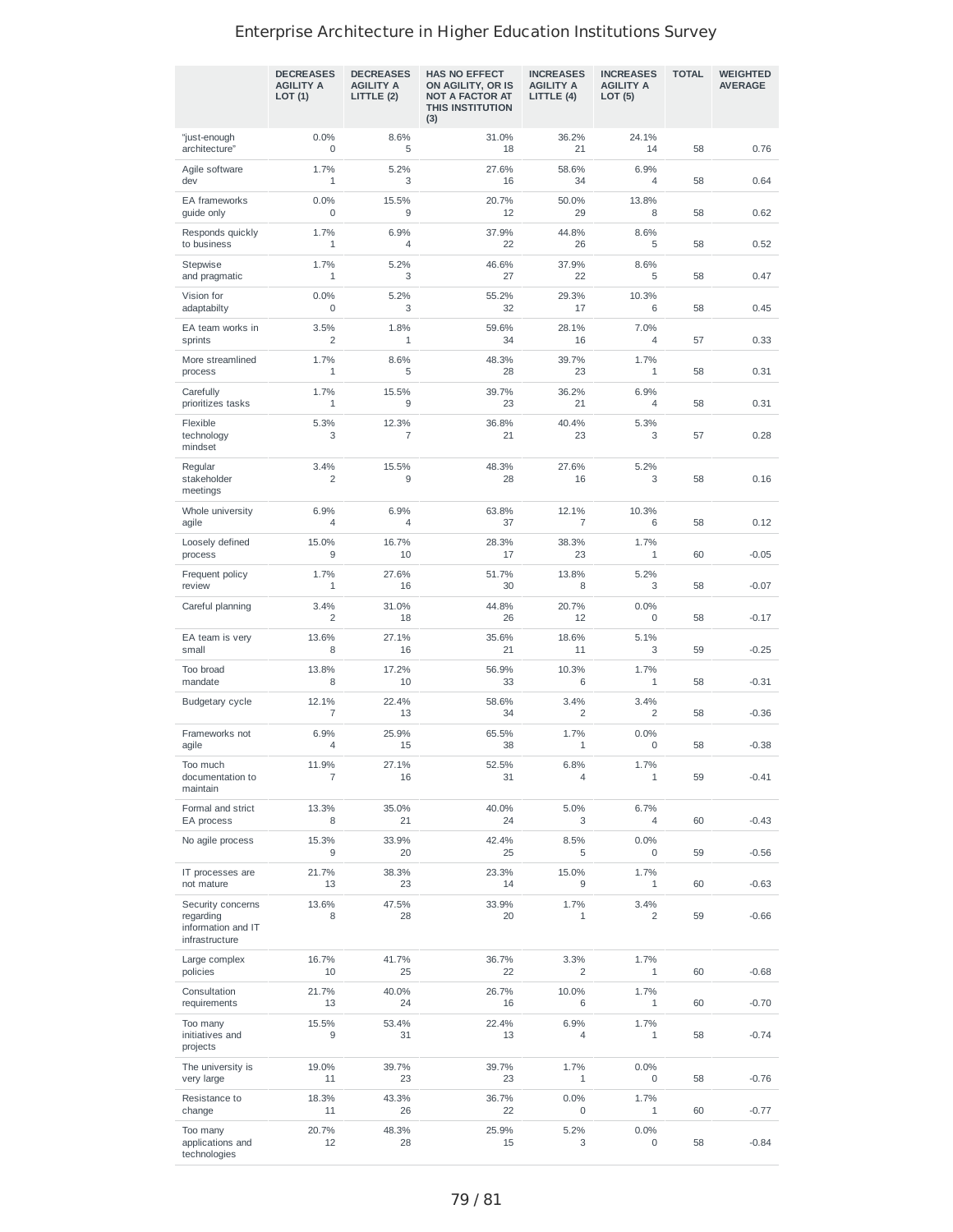| <b>BASIC STATISTICS</b>                                          |                |                |               |             |                                     |
|------------------------------------------------------------------|----------------|----------------|---------------|-------------|-------------------------------------|
|                                                                  | <b>MINIMUM</b> | <b>MAXIMUM</b> | <b>MEDIAN</b> | <b>MEAN</b> | <b>STANDARD</b><br><b>DEVIATION</b> |
| "just-enough architecture"                                       | 2.00           | 5.00           | 4.00          | 3.76        | 0.92                                |
| Agile software dev                                               | 1.00           | 5.00           | 4.00          | 3.64        | 0.76                                |
| EA frameworks guide only                                         | 2.00           | 5.00           | 4.00          | 3.62        | 0.91                                |
| Responds quickly to business                                     | 1.00           | 5.00           | 4.00          | 3.52        | 0.81                                |
| Stepwise and pragmatic                                           | 1.00           | 5.00           | 3.00          | 3.47        | 0.79                                |
| Vision for adaptabilty                                           | 2.00           | 5.00           | 3.00          | 3.45        | 0.75                                |
| EA team works in sprints                                         | 1.00           | 5.00           | 3.00          | 3.33        | 0.78                                |
| More streamlined process                                         | 1.00           | 5.00           | 3.00          | 3.31        | 0.72                                |
| Carefully prioritizes tasks                                      | 1.00           | 5.00           | 3.00          | 3.31        | 0.88                                |
| Flexible technology mindset                                      | 1.00           | 5.00           | 3.00          | 3.28        | 0.93                                |
| Regular stakeholder meetings                                     |                |                |               |             |                                     |
| Whole university agile                                           | 1.00           | 5.00           | 3.00          | 3.16        | 0.87                                |
| Loosely defined process                                          | 1.00           | 5.00           | 3.00          | 3.12        | 0.93                                |
| Frequent policy review                                           | 1.00           | 5.00           | 3.00          | 2.95        | 1.10                                |
| Careful planning                                                 | 1.00           | 5.00           | 3.00          | 2.93        | 0.83                                |
| EA team is very small                                            | 1.00           | 4.00           | 3.00          | 2.83        | 0.79                                |
| Too broad mandate                                                | 1.00           | 5.00           | 3.00          | 2.75        | 1.07                                |
| Budgetary cycle                                                  | 1.00           | 5.00           | 3.00          | 2.69        | 0.89                                |
| Frameworks not agile                                             | 1.00           | 5.00           | 3.00          | 2.64        | 0.86                                |
|                                                                  | 1.00           | 4.00           | 3.00          | 2.62        | 0.64                                |
| Too much documentation to maintain                               | 1.00           | 5.00           | 3.00          | 2.59        | 0.85                                |
| Formal and strict EA process                                     | 1.00           | 5.00           | 3.00          | 2.57        | 1.01                                |
| No agile process                                                 | 1.00           | 4.00           | 3.00          | 2.44        | 0.85                                |
| IT processes are not mature                                      | 1.00           | 5.00           | 2.00          | 2.37        | 1.03                                |
| Security concerns regarding information and IT<br>infrastructure | 1.00           | 5.00           | 2.00          | 2.34        | 0.86                                |
| Large complex policies                                           | 1.00           | 5.00           | 2.00          | 2.32        | 0.85                                |
| Consultation requirements                                        | 1.00           | 5.00           | 2.00          | 2.30        | 0.97                                |
| Too many initiatives and projects                                | 1.00           | 5.00           | 2.00          | 2.26        | 0.86                                |
| The university is very large                                     | 1.00           | 4.00           | 2.00          | 2.24        | 0.77                                |
| Resistance to change                                             | 1.00           | 5.00           | 2.00          | 2.23        | 0.80                                |
| Too many applications and technologies                           | 1.00           | 4.00           | 2.00          | 2.16        | 0.81                                |